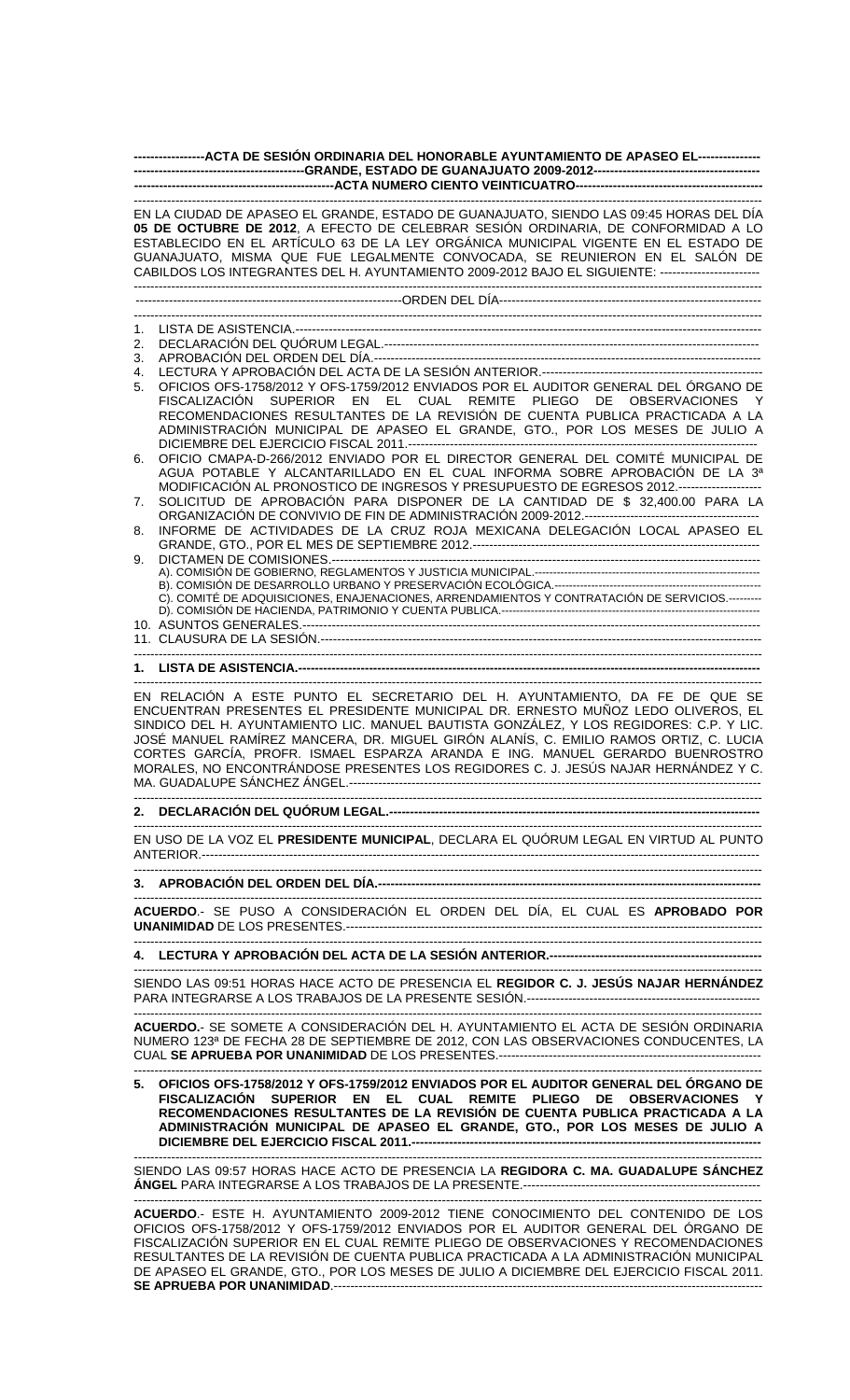------------------------------------------------------------------------------------------------------------------------------------------------------- EL **REGIDOR ING. MANUEL GERARDO BUENROSTRO MORALES** SOLICITA COPIA DEL PLIEGO DE OBSERVACIONES.----

## ------------------------------------------------------------------------------------------------------------------------------------------------------- **6. OFICIO CMAPA-D-266/2012 ENVIADO POR EL DIRECTOR GENERAL DEL COMITÉ MUNICIPAL DE AGUA POTABLE Y ALCANTARILLADO EN EL CUAL INFORMA SOBRE APROBACIÓN DE LA 3ª MODIFICACIÓN AL PRONOSTICO DE INGRESOS Y PRESUPUESTO DE EGRESOS 2012.--**

------------------------------------------------------------------------------------------------------------------------------------------------------- **ACUERDO**.- SE RATIFICA LA 3ª MODIFICACIÓN DEL PRONOSTICO DE INGRESOS Y PRESUPUESTO DE EGRESOS 2012 DEL COMITÉ MUNICIPAL DE AGUA POTABLE Y ALCANTARILLADO DE APASEO EL GRANDE, LA CUAL FUE APROBADA POR EL CONSEJO DIRECTIVO DEL CMAPA EN SU SESIÓN EXTRAORDINARIA NO. 21 DE FECHA 26 DE SEPTIEMBRE DE 2012. **SE APRUEBA POR UNANIMIDAD**.----

------------------------------------------------------------------------------------------------------------------------------------------------------- **7. SOLICITUD DE APROBACIÓN PARA DISPONER DE LA CANTIDAD DE \$ 32,400.00 PARA LA ORGANIZACIÓN DE CONVIVIO DE FIN DE ADMINISTRACIÓN 2009-2012.-**

------------------------------------------------------------------------------------------------------------------------------------------------------- LA **REGIDORA C. LUCIA CORTES GARCÍA**, MANIFIESTA QUE A ELLA LE GUSTARÍA QUE ESE DINERO NO SE GASTARA Y SE DEJARA PARA LAS PERSONAS QUE SOLICITAN TRASLADO, ESO ES MAS IMPORTANTE QUE UNA COMIDA.-------------------------------------------------------------------------------------------------------

------------------------------------------------------------------------------------------------------------------------------------------------------- **ACUERDO**.- SE APRUEBA QUE DE LA PARTIDA NO. 5.1.3.8.3811 DE GASTOS DE CEREMONIAL DEL H. AYUNTAMIENTO SE TOME LA CANTIDAD DE \$ 32,400.00 (TREINTA Y DOS MIL CUATROCIENTOS PESOS 00/100M.N.) PARA SOLVENTAR LOS GASTOS DE LA COMIDA DE FIN DE ADMINISTRACIÓN 2009.-2012. **SE APRUEBA CON 9 VOTOS A FAVOR** Y 1 EN CONTRA DE LA REGIDORA C. LUCIA CORTES GARCÍA.-----

------------------------------------------------------------------------------------------------------------------------------------------------------- LA **REGIDORA C. LUCIA CORTES GARCÍA**, MANIFIESTA QUE SU VOTO ES EN CONTRA PORQUE ES MAS IMPORTANTE QUE SE LES DE EL APOYO A LOS ENFERMOS PARA SU TRASLADO.-------------------------

## ------------------------------------------------------------------------------------------------------------------------------------------------------- **8. INFORME DE ACTIVIDADES DE LA CRUZ ROJA MEXICANA DELEGACIÓN LOCAL APASEO EL GRANDE, GTO., POR EL MES DE SEPTIEMBRE 2012.--**

------------------------------------------------------------------------------------------------------------------------------------------------------- **ACUERDO**.- ESTE H. AYUNTAMIENTO 2009-2012 SE DA POR ENTERADO DEL INFORME DE ACTIVIDADES DEL MES DE SEPTIEMBRE 2012, POR PARTE DE LA CRUZ ROJA MEXICANA, DELEGACIÓN APASEO EL GRANDE.. **SE APRUEBA POR UNANIMIDAD**.-------------------------------------------------------------------

## ------------------------------------------------------------------------------------------------------------------------------------------------------- **9. DICTAMEN DE COMISIONES.--**

**A). COMISIÓN DE GOBIERNO, REGLAMENTOS Y JUSTICIA MUNICIPAL.-**

**B). COMISIÓN DE DESARROLLO URBANO Y PRESERVACIÓN ECOLÓGICA.---------------------**C). COMITÉ DE ADQUISICIONES, ENAJENACIONES, ARRENDAMIENTOS Y CONTRATACIÓN DE SERVICIOS.--

**D). COMISIÓN DE HACIENDA, PATRIMONIO Y CUENTA PUBLICA.--------------**-------------------------------------------------------------------------------------------------------------------------------------------------------

**A). COMISIÓN DE GOBIERNO, REGLAMENTOS Y JUSTICIA MUNICIPAL.---**

------------------------------------------------------------------------------------------------------------------------------------------------------- **1**.- EL **SECRETARIO DEL H. AYUNTAMIENTO LIC. JUAN ANTONIO GARCÍA OLIVEROS** DA LECTURA AL DICTAMEN NO. CGRyJM47-10-2012 RELATIVO AL OFICIO NO. C.M. 340/08/12 Y ANEXOS ENVIADOS POR LA CONTRALORA MUNICIPAL EN EL CUAL SE NOTIFICA QUE SE DECLARAS INCOMPETENTE PARA INCOAR PROCEDIMIENTO ADMINISTRATIVO EN CONTRA DEL C. PRESIDENTE MUNICIPAL, DR. ERNESTO MUÑOZ LEDO OLIVEROS, EN EL CUAL SE RESUELVE LO SIGUIENTE: **ÚNICO.**- ESTA COMISIÓN DE GOBIERNO, REGLAMENTOS Y JUSTICIA MUNICIPAL, RESUELVEN LA NO RESPONSABILIDAD DEL C. DOCTOR ERNESTO MUÑOZ LEDO OLIVEROS, PRESIDENTE MUNICIPAL DE APASEO EL GRANDE, GUANAJUATO, RESPECTO A LAS OBSERVACIONES HECHAS POR EL ÓRGANO DE FISCALIZACIÓN SUPERIOR DEL ESTADO DE GUANAJUATO, RESPECTO AL PERÍODO COMPRENDIDO DE JULIO A DICIEMBRE DEL 2010, POR LAS SIGUIENTES CONSIDERACIONES DE HECHO Y DE DERECHO:

ESTABLECE EL ARTÍCULO 23 DE LA LEY DE FISCALIZACIÓN DE MANERA TEXTUAL LO SIGUIENTE:

**ARTÍCULO 23.** EL PROCESO DE FISCALIZACIÓN DE LAS CUENTAS PÚBLICAS A QUE SE REFIERE EL ARTÍCULO ANTERIOR, CONSTARÁ DE LAS SIGUIENTES FASES:

I. EL ENVÍO DE LAS CUENTAS PÚBLICAS POR PARTE DE LOS SUJETOS DE FISCALIZACIÓN AL CONGRESO DEL ESTADO, DENTRO DEL PLAZO QUE SEÑALA ESTA LEY;

II. EL CONGRESO DEL ESTADO, UNA VEZ QUE RECIBA LAS CUENTAS PÚBLICAS Y AGOTADO EL TRÁMITE QUE LEGALMENTE CORRESPONDA, LAS REMITIRÁ AL ÓRGANO DE FISCALIZACIÓN SUPERIOR, PARA EFECTOS DE SU FISCALIZACIÓN;

III. EL ÓRGANO DE FISCALIZACIÓN SUPERIOR INICIARÁ LA FISCALIZACIÓN DE LAS CUENTAS PÚBLICAS, CONFORME A LAS DISPOSICIONES DE ESTA LEY, DE SUS REGLAMENTOS Y DE LOS MANUALES DE PROCEDIMIENTOS APLICABLES;

IV. **EL ÓRGANO DE FISCALIZACIÓN SUPERIOR NOTIFICARÁ AL SUJETO FISCALIZADO LAS OBSERVACIONES Y RECOMENDACIONES DERIVADAS DEL PROCESO DE FISCALIZACIÓN, A EFECTO DE QUE LAS ACLARE, ATIENDA O SOLVENTE POR ESCRITO DENTRO DEL TÉRMINO DE TREINTA DÍAS HÁBILES CONTADOS A PARTIR DEL DÍA HÁBIL SIGUIENTE AL DE LA NOTIFICACIÓN**. DE NO EXISTIR OBSERVACIÓN O RECOMENDACIÓN ALGUNA SE FORMULARÁ EL INFORME DE RESULTADOS PARA TURNARLO AL CONGRESO, A EFECTO DE QUE REALICE LA DECLARATORIA CORRESPONDIENTE.

SÓLO POR CAUSA JUSTIFICADA A JUICIO DEL AUDITOR GENERAL, PODRÁ PRORROGARSE EL PLAZO SEÑALADO EN EL PÁRRAFO ANTERIOR, SIEMPRE QUE LO SOLICITE EL SUJETO DE FISCALIZACIÓN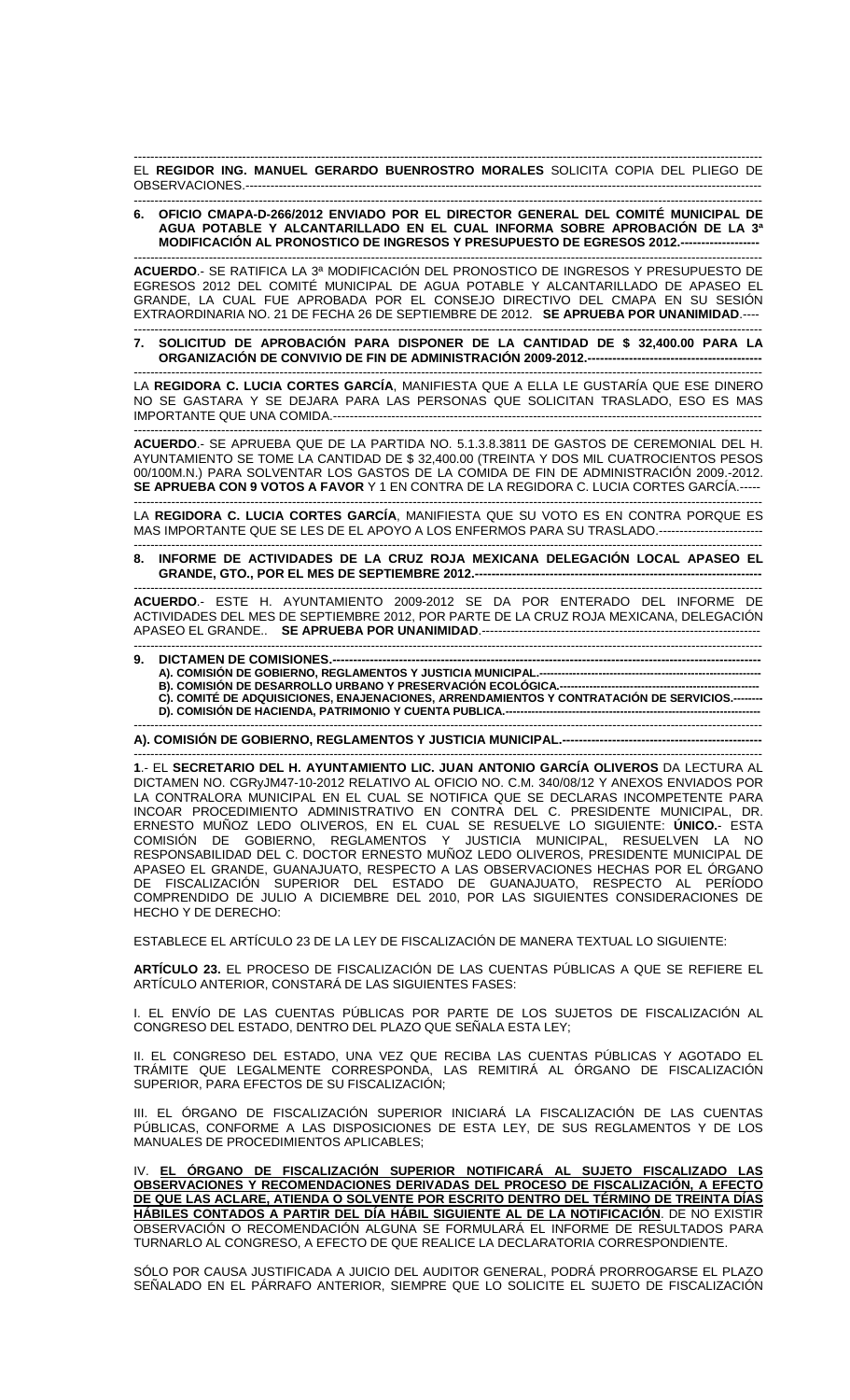DENTRO DEL CITADO PLAZO. DICHA PRÓRROGA NO PODRÁ EXCEDER DE DIEZ DÍAS HÁBILES; V. CONCLUIDO EL PLAZO PARA QUE EL SUJETO DE FISCALIZACIÓN ATIENDA O DÉ RESPUESTA A LAS OBSERVACIONES Y RECOMENDACIONES O AGOTADAS LAS ACCIONES NECESARIAS PARA SU ESCLARECIMIENTO, SE PASARÁ A LA ETAPA DE ANÁLISIS FINAL Y LA ELABORACIÓN DE DICTÁMENES Y DEL INFORME DE RESULTADOS; DE IGUAL MANERA ES PERTINENTE CITAR LOS ARTÍCULOS 24 Y 25 DE LA LEY EN CITA, LOS CUALES LITERALMENTE EXPONEN LO SIGUIENTE:

**ARTÍCULO 24.** LOS EXTITULARES DE LOS SUJETOS DE FISCALIZACIÓN, TIENEN EL DERECHO DE CONTESTAR LAS OBSERVACIONES QUE FORMULE EL ÓRGANO DE FISCALIZACIÓN SUPERIOR, CON MOTIVO DE LOS PROCESOS DE FISCALIZACIÓN QUE CORRESPONDAN AL PERIODO DE SU GESTIÓN, DENTRO DE LOS PLAZOS REFERIDOS EN EL ARTÍCULO ANTERIOR. PARA TAL EFECTO TENDRÁN DERECHO A SOLICITAR POR ESCRITO LA INFORMACIÓN QUE CONSIDEREN PERTINENTE A LOS TITULARES DE LOS SUJETOS DE FISCALIZACIÓN, QUIENES ESTARÁN OBLIGADOS A ENTREGAR AL ÓRGANO DE FISCALIZACIÓN SUPERIOR LA INFORMACIÓN CON QUE SE CUENTE EN SUS ARCHIVOS, DENTRO DE UN PLAZO IMPRORROGABLE DE DIEZ DÍAS HÁBILES CONTADOS A PARTIR DEL DÍA SIGUIENTE AL DE LA FECHA DE LA PRESENTACIÓN DE LA SOLICITUD CORRESPONDIENTE. TAMBIÉN TENDRÁN DERECHO A SOLICITAR LAS COPIAS CERTIFICADAS QUE REQUIERAN.

**ARTÍCULO 25.** PARA EFECTOS DE LAS NOTIFICACIONES A QUE SE REFIERE ESTA LEY, SE ATENDERÁ EN LO CONDUCENTE, AL PROCEDIMIENTO SEÑALADO EN EL CÓDIGO FISCAL PARA EL ESTADO DE GUANAJUATO.

ASÍ LAS COSAS, RESULTA EVIDENTE QUE DICHO PROCESO SE VIO VIOLENTADO NO RESPETANDO LA GARANTÍA DE AUDIENCIA ESTABLECIDA LA CONSTITUCIÓN POLÍTICA DE LOS ESTADOS UNIDOS MEXICANOS, YA QUE DE LAS PRUEBAS DOCUMENTALES APORTADAS POR EL ÓRGANO DE FISCALIZACIÓN DEL ESTADO DE GUANAJUATO, NO SE APRECIA QUE SE LE HAYA NOTIFICADO Y OTORGADO EL PLAZO CONTEMPLADO EN EL ARTÍCULO 23 DE LA PROPIA LEY, PARA ACLARAR, ATENDER O SOLVENTAR POR ESCRITO DENTRO DEL TÉRMINO DE TREINTA DÍAS HÁBILES.

POR OTRO LADO SE ENCUENTRA VIOLADA LA GARANTÍA DE LEGALIDAD A QUE HACE REFERENCIA LOS ARTÍCULOS 14 Y 16 DE LA CONSTITUCIÓN POLÍTICA DE LOS ESTADOS UNIDOS MEXICANOS, LA CUAL ESTABLECE QUE TODO ACTO DE AUTORIDAD DEBERÁ DE ESTAR DEBIDAMENTE FUNDADO Y MOTIVADO.

INDEBIDAMENTE FUNDADO YA QUE NO SE HACE EL SEÑALAMIENTO CLARO Y PRECISO DE CUALES SON LOS ARTÍCULOS 11 Y 12 DE LA LEY DE RESPONSABILIDADES ADMINISTRATIVAS DE LOS SERVIDORES PÚBLICOS DEL ESTADO Y SUS MUNICIPIOS, QUE LE IMPUTAN INFRINGIDOS AL C. PRESIDENTE MUNICIPAL.

INDEBIDAMENTE MOTIVADO, YA QUE MOTIVADO IMPLICA EXPRESAR LA RAZÓN POR LAS QUE SE CONSIDERA QUE A LA CONDUCTA REPROCHADA LE ES EXACTAMENTE APLICABLE A LA NORMATIVIDAD QUE SE CONSIDERA INFRINGIDA, CUESTIÓN QUE NO OCURRE EN LAS EXPOSICIONES Y CONSIDERACIONES QUE HACE VALER EL ÓRGANO FISCALIZADOR.

LO ANTERIOR CONSUME UNA VIOLACIÓN A LA GARANTÍA DE SEGURIDAD JURÍDICA, YA QUE SI NO SE CONOCE DE MANERA CLARA LO QUE SE ESTÁ IMPUTANDO, ASÍ COMO LOS SUPUESTOS NORMATIVOS INFRINGIDOS NO ES POSIBLE PRESENTAR UNA ADECUADA DEFENSA, COMO LA QUE GARANTIZA NUESTRA CONSTITUCIÓN FEDERAL.

POR LO QUE ESTA COMISIÓN PROPONE AL PLENO DEL H. AYUNTAMIENTO LA NO RESPONSABILIDAD DEL DOCTOR ERNESTO MUÑOZ LEDO OLIVEROS, POR LAS CONSIDERACIONES DE HECHO Y DE DERECHO A QUE SE HA HECHO ALUSIÓN, LO ANTERIOR APLICANDO EL ARTÍCULO 10 DE LA LEY DE RESPONSABILIDADES ADMINISTRATIVAS DE LOS SERVIDORES PÚBLICOS DEL ESTADO DE GUANAJUATO Y SUS MUNICIPIOS, EL CUAL ESTABLECE QUE DEBERÁ ESTARSE SIEMPRE A LO QUE SEA MÁS FAVORABLE AL SUJETO A PROCEDIMIENTO DE RESPONSABILIDAD ADMINISTRATIVA Y **SE PRESUMIRÁ SIEMPRE LA NO RESPONSABILIDAD** ADMINISTRATIVA DEL SERVIDOR PÚBLICO, DICTAMEN QUE SE ANEXA AL APÉNDICE DEL ACTA DE LA PRESENTE SESIÓN.

------------------------------------------------------------------------------------------------------------------------------------------------------- **ACUERDO**.- SE APRUEBA EL DICTAMEN NO. CGRyJM47-10-2012 DE LA COMISIÓN DE GOBIERNO, REGLAMENTOS Y JUSTICIA MUNICIPAL EN EL CUAL SE RESUELVE LA NO RESPONSABILIDAD DEL C. DOCTOR ERNESTO MUÑOZ LEDO OLIVEROS, PRESIDENTE MUNICIPAL DE APASEO EL GRANDE, GUANAJUATO, RESPECTO A LAS OBSERVACIONES HECHAS POR EL ÓRGANO DE FISCALIZACIÓN SUPERIOR DEL ESTADO DE GUANAJUATO, RESPECTO AL PERÍODO COMPRENDIDO DE JULIO A DICIEMBRE DEL 2010. **SE APRUEBA CON 9 VOTOS A FAVOR** Y 1 ABSTENCIÓN DEL PRESIDENTE MUNICIPAL POR TENER INTERÉS DIRECTO EN EL ASUNTO, CON FUNDAMENTO EN EL ARTICULO 11, FRACCIÓN VIII DE LA LEY DE RESPONSABILIDADES ADMINISTRATIVAS DE LOS SERVIDORES PÚBLICOS DEL ESTADO DE GUANAJUATO Y SUS MUNICIPIOS Y ARTICULO 53 DEL REGLAMENTO INTERIOR DEL H. AYUNTAMIENTO DE APASEO EL GRANDE, GTO.--------------------------------------------------------

------------------------------------------------------------------------------------------------------------------------------------------------------- EL **REGIDOR ING. MANUEL GERARDO BUENROSTRO MORALES**, PREGUNTA QUIEN ENVIÓ LAS OBSERVACIONES, PUES HUBO UN ERROR Y SE DEBE DE DENUNCIAR EN EL DICTAMEN.--------------------- -------------------------------------------------------------------------------------------------------------------------------------------------------

**B). COMISIÓN DE DESARROLLO URBANO Y PRESERVACIÓN ECOLÓGICA.----**

**1**.- EL SECRETARIO DEL H. AYUNTAMIENTO LIC. JUAN ANTONIO GARCÍA OLIVEROS, DA LECTURA AL DICTAMEN NO. CDUyPE/06/10/2012 RELATIVO A: **1**. OFICIO NO. DDU/945/09/12 ENVIADO POR EL DIRECTOR DE DESARROLLO URBANO EN EL CUAL SE ENVÍA PROYECTO DE DICTAMEN PARA AUTORIZAR LICENCIA DE FACTIBILIDAD DE USO DE SUELO PARA ESTACIÓN DE CARBURACIÓN EN PREDIO UBICADO EN PROLONGACIÓN ALDAMA NO. 501, COL. ACEQUIA GRANDE Y **2**. SOLICITUD DE DONACIÓN DE TERRENO PARA CONSTRUCCIÓN DE UN CENTRO COMUNITARIO EN LA COLONIA

-------------------------------------------------------------------------------------------------------------------------------------------------------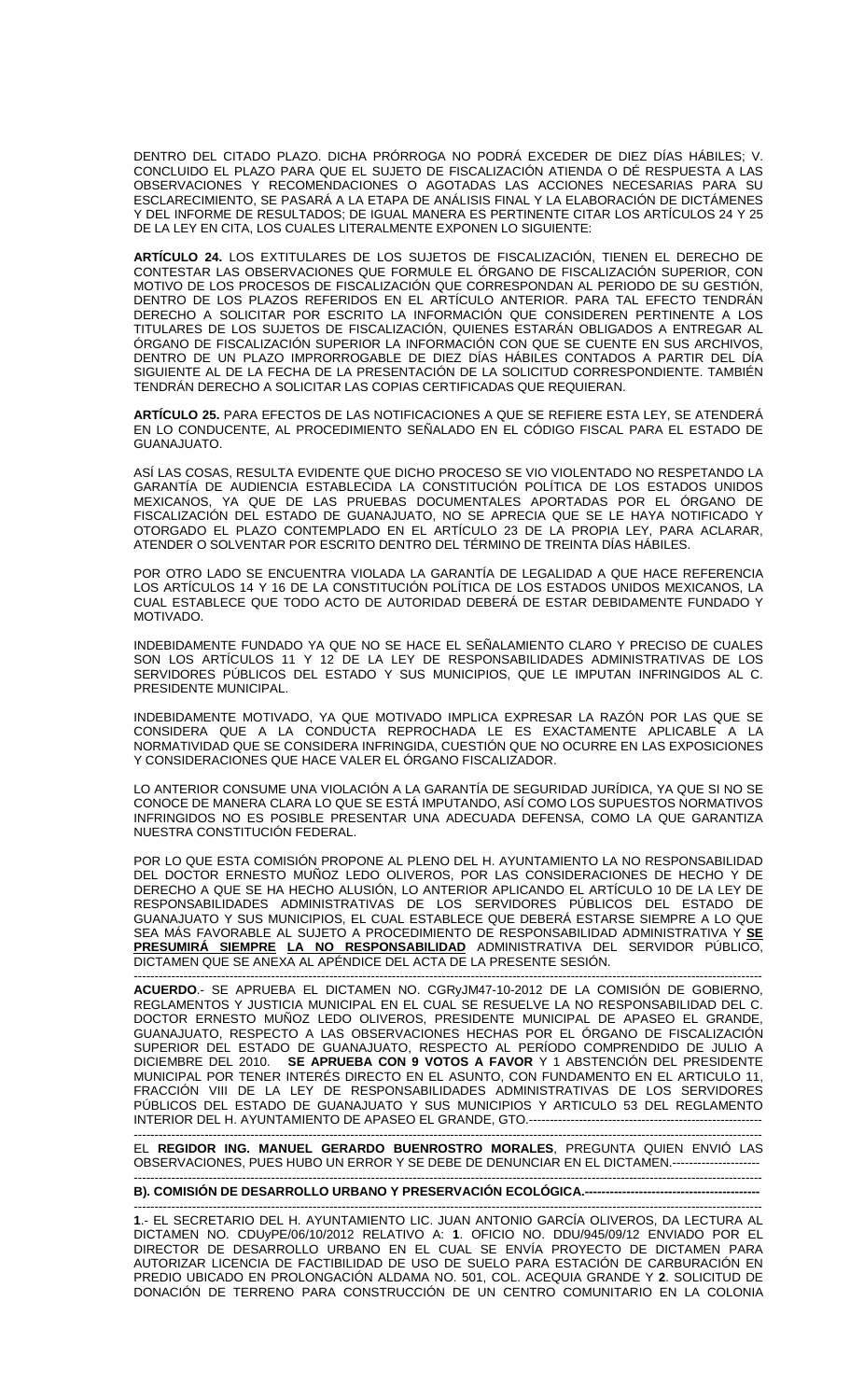FUENTES DE BALVANERA, EN EL CUAL SE RESUELVE LO SIGUIENTE: **PRIMERO.**- ESTA COMISIÓN RESULTÓ COMPETENTE PARA DICTAMINAR SOBRE LOS ASUNTOS MENCIONADOS EN LOS PUNTOS PRIMERO Y SEGUNDO, DE CONFORMIDAD CON EL ARTÍCULO INVOCADO EN EL PROEMIO DEL PRESENTE DICTAMEN. **SEGUNDO.**- CONSIDERANDO EL ANÁLISIS DEL ANTECEDENTE PRIMERO DE ESTE DICTAMEN, ESTA COMISIÓN ACUERDA: QUE NO ES VIABLE AUTORIZAR LA LICENCIA DE FACTIBILIDAD DE USO DE SUELO PARA ESTACIÓN DE CARBURACIÓN EN PREDIO UBICADO EN PROLONGACIÓN ALDAMA NO. 501, COL. ACEQUIA GRANDE, DE ESTE MUNICIPIO, EN RELACIÓN A QUE LOS MISMOS SOLICITANTES: DISTRIBUIDORA DE GAS NOEL, S.A. DE .C.V., ARGUMENTO QUE LA ESTACIÓN DE CARBURACIÓN, FINALMENTE TENDRÍA TAMBIÉN COMO FINALIDAD EL RELLENO DE TANQUES DE GAS PORTÁTILES, ACTIVIDAD QUE AL DÍA DE HOY NO ESTA REGULADA EN ALGUNA NORMA OFICIAL MEXICANA (NOM), POR LO QUE ESTA COMISIÓN CONSIDERA ALTAMENTE RIESGOSO EL AUTORIZAR ESTE CENTRO DE CARBURACIÓN DE GAS L.P. **TERCERO.**- CONSIDERANDO EL ANÁLISIS DEL ANTECEDENTE SEGUNDO DE ESTE DICTAMEN, ESTA COMISIÓN ACUERDA: QUE NO ES VIABLE AUTORIZAR LA DONACIÓN DE TERRENO PARA CONSTRUCCIÓN DE UN CENTRO COMUNITARIO EN LA COLONIA FUENTES DE BALVANERA EN BASE A QUE LA DONACIÓN FUE SOLICITADA POR UNA ASOCIACIÓN RELIGIOSA (DIÓCESIS DE CELAYA, A.R.). ESTA COMISIÓN CONSIDERA QUE PARA EL ESTABLECIMIENTO DE UN CENTRO COMUNITARIO NO TENDRÍA QUE HABER FORZOSAMENTE UNA DONACIÓN, SOLO SE DESIGNA EL TERRENO PARA TAL FIN, PERO EL PROPIETARIO ES EL MUNICIPIO DE APASEO EL GRANDE, GTO. **CUARTO**.- TÚRNESE EL PRESENTE DICTAMEN AL SECRETARIO DEL H. AYUNTAMIENTO, A EFECTO DE QUE SE INCLUYA EN LA PRÓXIMA SESIÓN DE AYUNTAMIENTO PARA SU APROBACIÓN O LO CONDUCENTE, DICTAMEN QUE SE ANEXA AL APÉNDICE DEL ACTA DE LA PRESENTE SESIÓN.--------------------------------------------------------------------------------------------------------------------------

------------------------------------------------------------------------------------------------------------------------------------------------------- EL **SÍNDICO DEL H. AYUNTAMIENTO LIC. MANUEL BAUTISTA GONZÁLEZ**, MANIFIESTA QUE EL ESTA EN CONTRA DEL DICTAMEN NO. CDUyPE/06/10/2012, PORQUE LA ESTACIÓN DE CARBURACIÓN CUENTA CON SUS NORMAS DE SEGURIDAD.-------------------------

------------------------------------------------------------------------------------------------------------------------------------------------------- EL **REGIDOR ING. MANUEL GERARDO BUENROSTRO MORALES**, MANIFIESTA QUE VOTO A FAVOR DE NEGAR EL PERMISO, PORQUE ELLOS MISMOS DIJERON E INFORMARON QUE EN SU NEGOCIO DE CARBURACIÓN VAN A PERMITIR EL RELLENADO DE TANQUES PORTÁTILES.----

------------------------------------------------------------------------------------------------------------------------------------------------------- EL **PRESIDENTE MUNICIPAL DR. ERNESTO MUÑOZ LEDO OLIVEROS**, OPINA QUE SE LE PUEDE OTORGAR CONDICIONADO, PUES EL ESTA DE ACUERDO SIEMPRE Y CUANDO LAS COLONIAS QUE ESTÉN A SU ALREDEDOR NO TENGAN NINGUNA OBJECIÓN.----

------------------------------------------------------------------------------------------------------------------------------------------------------- EL **REGIDOR PROFR. ISMAEL ESPARZA ARANDA**, DICE QUE A EL LE COMENTARON QUE NUNCA HAN TENIDO UN PERCANCE Y A PARTE NO TODA LE GENTE TIENE PARA LLENAR UN TANQUE COMPLETO.--

------------------------------------------------------------------------------------------------------------------------------------------------------- EL **REGIDOR DR. MIGUEL GIRÓN ALANÍS**, HACE EL COMENTARIO DE QUE ELLOS PLATICARON CON LOS JEFES DE MANZANA DE LAS COLONIAS CIRCUNDANTES.----------------------

------------------------------------------------------------------------------------------------------------------------------------------------------- EL **REGIDOR ING. MANUEL GERARDO BUENROSTRO MORALES**, MANIFIESTA QUE EN REPETIDAS OCASIONES HA COMENTADO CON PROTECCIÓN CIVIL Y EL SECRETARIO DEL H. AYUNTAMIENTO SOBRE COMO FUNCIONA LA ESTACIÓN DE CARBURACIÓN DE LA ENTRADA, ESTO EN EL SENTIDO DE QUE SE MANDARA A PROTECCIÓN CIVIL A QUE REVISARA PORQUE RELLENABAN TANQUES, PUES CREABA UN PROBLEMA DE SEGURIDAD, ESTO ESTA PROHIBIDO LO HACEN PORQUE ES NEGOCIO, Y A LA FECHA NO HA HABIDO RESPUESTA DE PROTECCIÓN CIVIL SOBRE COMO ESTA AHÍ Y DICE QUE EL RIESGO NO ES LA ESTACIÓN, SINO LA GENTE QUE ANDA TRANSPORTANDO EL TANQUE.----------------

------------------------------------------------------------------------------------------------------------------------------------------------------- EL **REGIDOR DR. MIGUEL GIRÓN ALANÍS**, MANIFIESTA QUE ESTA DE ACUERDO EN QUE SE HAGA LA DONACIÓN Y SE SOPORTE CON LOS ARTÍCULOS 199 Y 200 DE LA LEY ORGÁNICA.-------------------------------

------------------------------------------------------------------------------------------------------------------------------------------------------- SE PROPONE APROBAR DICTAMEN CDUyPE/06/10/2012 RELATIVO A: 1. OFICIO NO. DDU/945/09/12 ENVIADO POR EL DIRECTOR DE DESARROLLO URBANO EN EL CUAL SE ENVÍA PROYECTO DE DICTAMEN PARA AUTORIZAR LICENCIA DE FACTIBILIDAD DE USO DE SUELO PARA ESTACIÓN DE CARBURACIÓN EN PREDIO UBICADO EN PROLONGACIÓN ALDAMA NO. 501, COL. ACEQUIA GRANDE Y 2. SOLICITUD DE DONACIÓN DE TERRENO PARA CONSTRUCCIÓN DE UN CENTRO COMUNITARIO EN LA COLONIA FUENTES DE BALVANERA, PROPUESTA POR LA QUE ESTÁN A FAVOR LOS **REGIDORES C. LUCIA CORTES GARCÍA, C.P. Y LIC. JOSÉ MANUEL RAMÍREZ MANCERA E ING. MANUEL GERARDO BUENROSTRO MORALES**.-----------------------------------------------------------------------------------------------------------------

------------------------------------------------------------------------------------------------------------------------------------------------------- SE PROPONE APROBAR QUE EN RELACIÓN AL DICTAMEN CDUyPE/06/10/2012 DE LA COMISIÓN DE DESARROLLO URBANO Y PRESERVACIÓN ECOLÓGICA, RELATIVO A: 1. OFICIO NO. DDU/945/09/12 ENVIADO POR EL DIRECTOR DE DESARROLLO URBANO EN EL CUAL SE ENVÍA PROYECTO DE DICTAMEN PARA AUTORIZAR LICENCIA DE FACTIBILIDAD DE USO DE SUELO PARA ESTACIÓN DE CARBURACIÓN EN PREDIO UBICADO EN PROLONGACIÓN ALDAMA NO. 501, COL. ACEQUIA GRANDE Y 2. SOLICITUD DE DONACIÓN DE TERRENO PARA CONSTRUCCIÓN DE UN CENTRO COMUNITARIO EN LA COLONIA FUENTES DE BALVANERA, ESTE H. AYUNTAMIENTO 2009-2012 RESUELVE MODIFICAR LOS RESOLUTIVOS SEGUNDO Y TERCERO, PROPUESTA POR LA QUE ESTÁN A FAVOR EL **PRESIDENTE MUNICIPAL DR. ERNESTO MUÑOZ LEDO OLIVEROS**, **EL SINDICO DEL H. AYUNTAMIENTO LIC. MANUEL BAUTISTA GONZÁLEZ Y LOS REGIDORES DR. MIGUEL GIRÓN ALANÍS, C. EMILIO RAMOS ORTIZ, PROFR. ISMAEL ESPARZA ARANDA, C. J. JESÚS NAJAR HERNÁNDEZ Y C. MA. GUADALUPE**  SÁNCHEZ ÁNGEL.---

------------------------------------------------------------------------------------------------------------------------------------------------------- **ACUERDO**.- EN RELACIÓN AL DICTAMEN CDUyPE/06/10/2012 PRESENTADO POR LA COMISIÓN DE DESARROLLO URBANO Y PRESERVACIÓN ECOLÓGICA, ESTE H. AYUNTAMIENTO 2009-2015 RESUELVE MODIFICAR LOS RESOLUTIVOS 2º Y 3º. **SE APRUEBA CON 7 VOTOS A FAVOR** Y 3 EN CONTRA DE LOS REGIDORA C. LUCIA CORTES GARCÍA C.P. Y LIC. JOSÉ MANUEL RAMÍREZ MANCERA E ING. MANUEL GERARDO BUENROSTRO MORALES.-------------------------------------------------------------------------------------------------------------------------------------------------------------------------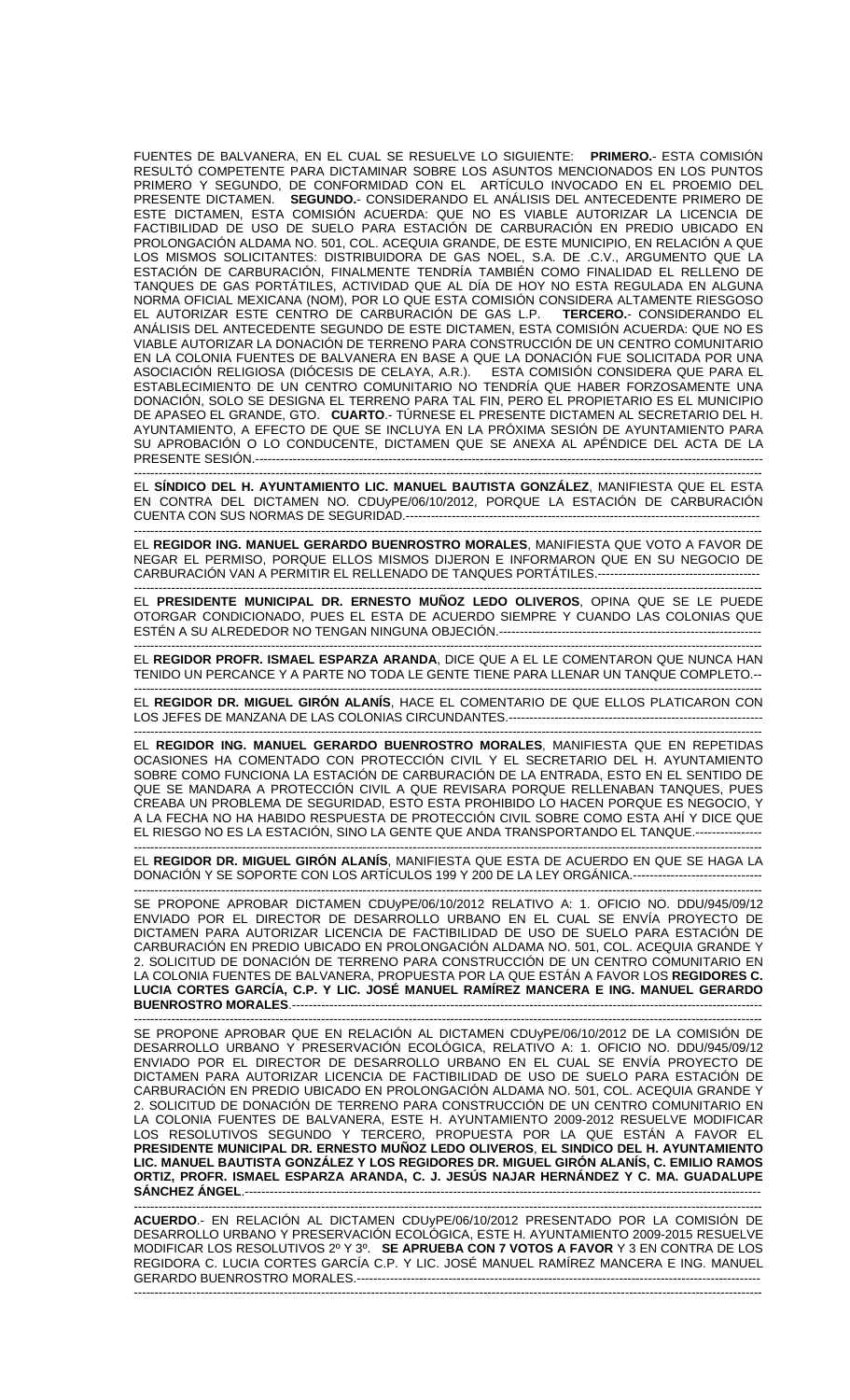**ACUERDO**.- SE AUTORIZA OTORGAR LA LICENCIA DE FACTIBILIDAD DE USO DE SUELO A LA EMPRESA DISTRIBUIDORA DE GAS NOEL, S.A. DE C.V. PARA LA INSTALACIÓN DE UNA ESTACIÓN DE CARBURACIÓN CON UNA CAPACIDAD DE 5000 LTS, EN EL PREDIO UBICADO EN PROLONGACIÓN ALDAMA NO. 501 COL. ACEQUIA GRANDE, APASEO EL GRANDE, GTO., EN UNA SUPERFICIE DE 900.00 M2 Y SE ESTABLEZCAN DE CONFORMIDAD CON EL ARTÍCULO 94 DE LA LEY DE DESARROLLO URBANO PARA EL ESTADO DE GUANAJUATO LAS SIGUIENTES DIRECTRICES PARA SU EJERCICIO:

- 1. SE DEBERÁN CONSIDERAR LAS MEDIDAS DE SEGURIDAD, PREVENCIÓN DE RIESGOS Y NORMAS QUE LE REQUIERA LA UNIDAD MUNICIPAL DE PROTECCIÓN CIVIL Y LA SECRETARIA DE ENERGÍA. 2. PREVIO OTORGAMIENTO A LA LICENCIA DE CONSTRUCCIÓN EL SOLICITANTE DEBERÁ
- PRESENTAR EL PROYECTO EJECUTIVO AUTORIZADO POR LA DEPENDENCIA COMPETENTE. 3. LA INTRODUCCIÓN Y DOTACIÓN DE LOS SERVICIOS URBANOS SERÁN POR CUENTA DEL
- PROPIETARIO, MISMOS QUE SERÁN NORMADOS, SUPERVISADOS Y VALIDADOS POR LAS INSTANCIAS MUNICIPALES Y FEDERALES EN LOS TÉRMINOS DE LA LEY Y REGLAMENTOS VIGENTES.
- 4. DEBERÁ CONTAR Y MANTENER SIEMPRE VIGENTE UN SEGURO QUE CUBRA LA RESPONSABILIDAD POR DAÑOS A TERCEROS QUE PUDIERA DERIVARSE DE LA PRESTACIÓN DE SUS SERVICIOS.
- 5. DEBERÁ RESPETAR EL REGLAMENTO DE CONSTRUCCIONES PARA EL MUNICIPIO DE APASEO EL GRANDE, GTO.
- 6. SE DEBERÁN TOMAR LAS MEDIDAS PREVENTIVAS NECESARIAS PARA EVITAR CONTINGENCIAS NATURALES O PROVOCADAS POR EL HOMBRE.
- 7. LA GENERACIÓN DE RESIDUOS SÓLIDOS Y LÍQUIDOS SE DEBERÁ MANTENER DENTRO DE LOS LÍMITES PERMISIBLES.
- 8. SE DE CUMPLIMIENTO A LAS DISPOSICIONES ESTABLECIDAS EN LA RESOLUCIÓN DEL INSTITUTO DE ECOLOGÍA DEL ESTADO DE GUANAJUATO.
- 9. AQUELLAS QUE EL H. AYUNTAMIENTO CONSIDERE Y DETERMINE.
- 10. EL H. AYUNTAMIENTO AGREGA LA CONDICIONANTE DE QUE SI EXISTE OBJECIÓN DE LOS VECINOS DE LA COLONIAS ALEDAÑAS, QUEDARA SIN EFECTOS EL PRESENTE ACUERDO.

**SE APRUEBA CON 7 VOTOS A FAVOR** Y 3 EN CONTRA DE LOS REGIDORA C. LUCIA CORTES GARCÍA C.P. Y LIC. JOSÉ MANUEL RAMÍREZ MANCERA E ING. MANUEL GERARDO BUENROSTRO MORALES.--

------------------------------------------------------------------------------------------------------------------------------------------------------- **ACUERDO**.- SE AUTORIZA LA DONACIÓN DE TERRENO PARA CONSTRUCCIÓN DE UN CENTRO COMUNITARIO EN LA COLONIA "FUENTES DE BALVANERA". **SE APRUEBA CON 7 VOTOS A FAVOR** Y 3 EN CONTRA DE LOS REGIDORA C. LUCIA CORTES GARCÍA C.P. Y LIC. JOSÉ MANUEL RAMÍREZ MANCERA E ING. MANUEL GERARDO BUENROSTRO MORALES.----------------------------------------------------------

------------------------------------------------------------------------------------------------------------------------------------------------------- EL **REGIDOR ING. MANUEL GERARDO BUENROSTRO MORALES**, MANIFIESTA QUE VOTA EN CONTRA POR LAS RAZONES EXPUESTAS EN EL DICTAMEN NO. CDUyPE/06/10/2012 DE LA COMISIÓN DE DESARROLLO URBANO Y PRESERVACIÓN ECOLÓGICA.---------------------------------------------------------------------

------------------------------------------------------------------------------------------------------------------------------------------------------- LA **REGIDORA C. LUCIA CORTES GARCÍA**, MANIFIESTA QUE SU VOTO ES EN CONTRA POR LOS RESOLUTIVOS SEGUNDO Y TERCERO DEL DICTAMEN.-----------------------------------------------------------------------

EL **REGIDOR C.P. Y LIC. JOSÉ MANUEL RAMÍREZ MAN**CERA, MANIFIESTA QUE VOTA EN CONTRA POR LO QUE ESTABLECE EL DICTAMEN Y LOS ARTÍCULOS 199 Y 200 DE LA LEY ORGÁNICA.------------------------

------------------------------------------------------------------------------------------------------------------------------------------------------- **C). COMITÉ DE ADQUISICIONES, ENAJENACIONES, ARRENDAMIENTOS Y CONTRATACIÓN DE**  SERVICIOS.-

------------------------------------------------------------------------------------------------------------------------------------------------------- **1**.- EL **SECRETARIO DEL H. AYUNTAMIENTO LIC. JUAN ANTONIO GARCÍA OLIVEROS**, DA LECTURA AL ACTA NO. 55ª DE FECHA 04 DE OCTUBRE DE 2012, DEL COMITÉ DE ADQUISICIONES, ENAJENACIONES, ARRENDAMIENTOS Y CONTRATACIÓN DE SERVICIOS DEL MUNICIPIO DE APASEO EL GRANDE, GTO., EN LAS CUALES SE APROBARON LOS SIGUIENTES ACUERDOS: **55.I** ANALIZADAS Y DISCUTIDAS LAS COTIZACIONES PRESENTADAS, ÉSTE COMITÉ APRUEBA POR MAYORÍA DE LOS PRESENTES AUTORIZAR A LA SUBDIRECCIÓN DE IMPUESTO INMOBILIARIO Y CATASTRO ADQUIRIR CON EL PROVEEDOR **OFI-CINTAS Y MUEBLES DE CELAYA, S.A. DE C.V.** LO SIGUIENTE: 3 (TRES) MAMPARA DE 2.20 X 1.20 CON BARRA A UN COSTO DE \$ 11,250.00 (ONCE MIL DOSCIENTOS CINCUENTA PESOS 00/100 MN) MAS 16% DE IVA \$ 1,800.00 (MIL OCHOCIENTOS PESOS 00/100 MN) DANDO UN TOTAL DE \$ 13,050.00 (TRECE MIL CINCUENTA PESOS 00/100 MN), 4 (CUATRO) MAMPARA DE 1.60 X 1.80 EN ESTRUCTURA A UN COSTO DE \$ 12,200.00 (DOCE MIL DOSCIENTOS PESOS 00/100 MN) MAS 16% DE IVA \$ 1,952.00 (MIL NOVECIENTOS CINCUENTA Y DOS PESOS 00/100 MN) DANDO UN TOTAL DE \$ 14,152.00 (CATORCE MIL CIENTO CINCUENTA Y DOS PESOS 00/100 MN), 3 (TRES) SILLA SECRETARIAL MODELO OFI NEGRA A UN COSTO DE \$ 2,700.00 (DOS MIL SETECIENTOS PESOS 00/100 MN) MAS 16% DE IVA \$ 432.00 (CUATROCIENTOS TREINTA Y DOS PESOS 00/100 MN) DANDO UN TOTAL DE \$ 3,132.00 (TRES MIL CIENTO TREINTA Y DOS PESOS 00/100 MN), 4 (CUATRO) ESCRITORIO MODELO SUP-04 DE 1.60 X 1.80 X 0.75 M A UN COSTO DE \$ 17,400.00 (DIECISIETE MIL CUATROCIENTOS PESOS 00/100 MN) MAS 16% DE IVA \$ 2,784.00 (DOS MIL SETECIENTOS OCHENTA Y CUATRO PESOS 00/100 MN) DANDO UN TOTAL DE \$ 20,184.00 (VEINTE MIL CIENTO OCHENTA Y CUATRO PESOS 00/100 MN), 1 (UNA) MESA DE JUNTAS MOD IN-300 DE 2.00 X 1.20 X 0.75 M A UN COSTO DE \$ 2,350.00 (DOS MIL TRESCIENTOS CINCUENTA PESOS 00/100 MN) MAS 16% DE IVA \$ 376.00 (TRESCIENTOS SETENTA Y SEIS PESOS 00/100 MN) DANDO UN TOTAL DE \$ 2,726.00 (DOS MIL SETECIENTOS VEINTISÉIS PESOS 00/100 MN), 8 (OCHO) SILLAS MOD POLI A UN COSTO DE \$ 4,000.00 (CUATRO MIL PESOS 00/100 MN) MAS 16% DE IVA \$ 640.00 (SEISCIENTOS CUARENTA PESOS 00/100 MN) DANDO UN TOTAL DE \$ 4,640.00 (CUATRO MIL SEISCIENTOS CUARENTA PESOS 00/100 MN), 4 (CUATRO) TANDEM DE 3 PLAZAS EN POLIPROPILENO A UN COSTO DE \$ 6,600.00 (SEIS MIL SEISCIENTOS PESOS 00/100 MN) MAS 16% DE IVA \$ 1,056.00 (MIL CINCUENTA Y SEIS PESOS 00/100 MN) DANDO UN TOTAL DE \$ 7,656.00 (SIETE MIL SEISCIENTOS CINCUENTA Y SEIS PESOS 00/100 MN), 4 (CUATRO) TANDEM DE 4 PLAZAS EN POLIPROPILENO A UN COSTO DE \$ 8,800.00 (OCHO MIL OCHOCIENTOS PESOS 00/100 MN) MAS 16% DE IVA \$ 1,408.00 (MIL CUATROCIENTOS OCHO PESOS 00/100 MN) DANDO UN TOTAL DE \$ 10,208.00 (DIEZ MIL DOSCIENTOS OCHO PESOS 00/100 MN), 2 (DOS) LIBRERO S/D DE 0.80 X 0.30 X 0.75 M EN MELAMINA A UN COSTO DE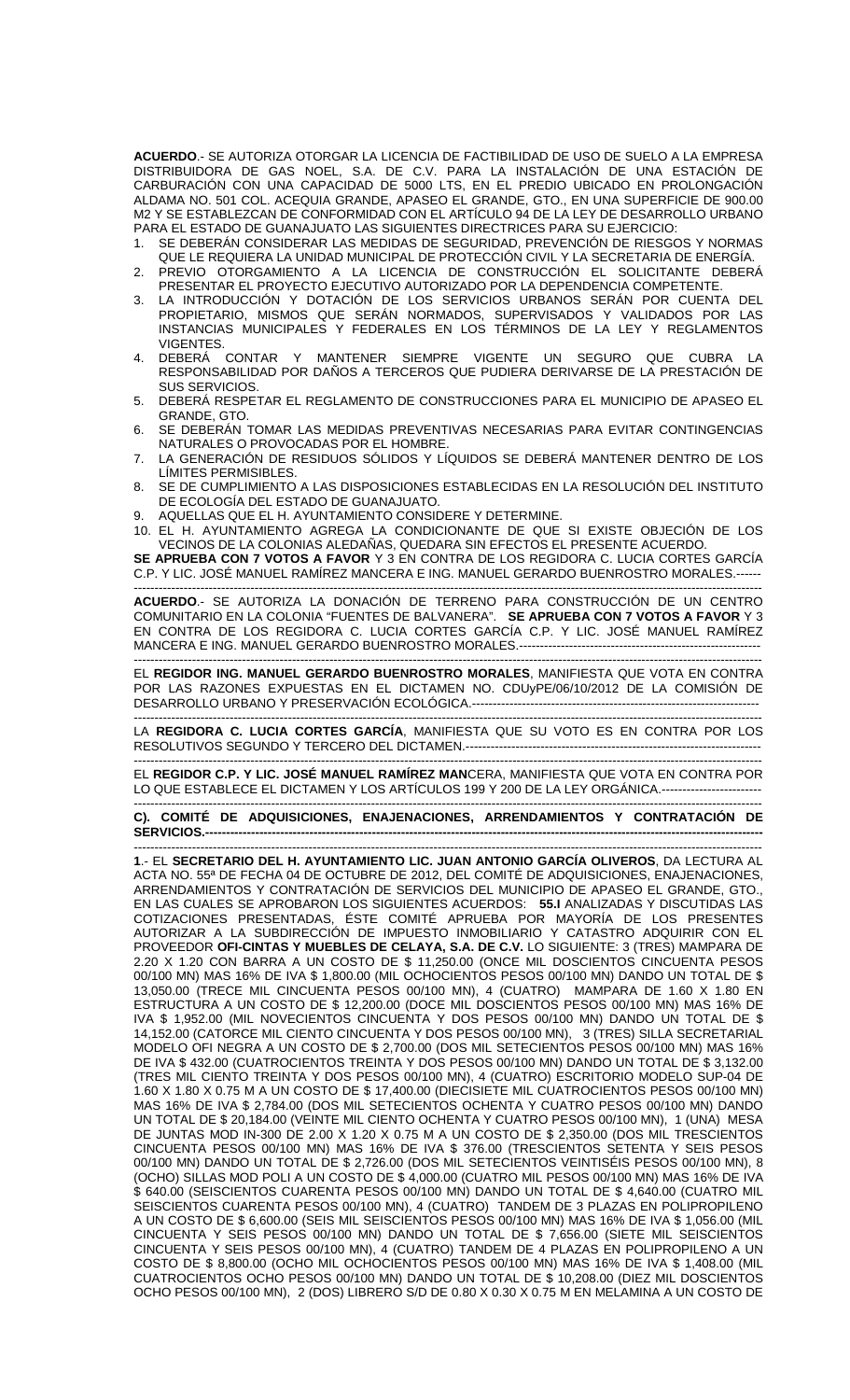\$ 3,600.00 (TRES MIL SEISCIENTOS PESOS 00/100 MN) MAS 16% DE IVA \$ 576.00 (QUINIENTOS SETENTA Y SEIS PESOS 00/100 MN) DANDO UN TOTAL DE \$ 4,176.00 (CUATRO MIL CIENTO SETENTA Y SEIS PESOS 00/100 MN), 1 (UNO) LIBRERO S/D DE 1.00 X 0.40 X 2.35 M A UN COSTO DE \$ 5,350.00 (CINCO MIL TRESCIENTOS CINCUENTA PESOS 00/100 MN) MAS 16% DE IVA \$ 856.00 (OCHOCIENTOS CINCUENTA Y SEIS PESOS 00/100 MN) DANDO UN TOTAL DE \$ 6,206.00 (SEIS MIL DOSCIENTOS SEIS PESOS 00/100 MN), 1 (UNO) LIBRERO S/D DE 1.00 X 0.40 X 2.35 M A UN COSTO DE \$ 5,550.00 (CINCO MIL QUINIENTOS CINCUENTA PESOS 00/100 MN) MAS 16% DE IVA \$ 888.00 (OCHOCIENTOS OCHENTA Y OCHO PESOS 00/100 MN) DANDO UN TOTAL DE \$ 6,438.00 (SEIS MIL CUATROCIENTOS TREINTA Y OCHO PESOS 00/100 MN) Y 1 (UNO) CONJUNTO DE 3 PUERTAS DE 0.80 X 1.13 VINO A UN COSTO DE \$ 2,350.00 (DOS MIL TRESCIENTOS CINCUENTA PESOS 00/100 MN) MAS 16% DE IVA \$ 376.00 (TRESCIENTOS SETENTA Y SEIS PESOS 00/100 MN) DANDO UN TOTAL DE \$ 2,726.00 (DOS MIL SETECIENTOS VEINTISÉIS PESOS 00/100 MN) **DANDO UN TOTAL DE LA COMPRA DE \$ 95,294.00 (NOVENTA Y CINCO MIL DOSCIENTOS NOVENTA Y CUATRO PESOS 00/100 MN).** PARA CUBRIR EL PAGO DE ESTA ADQUISICIÓN SE TOMARÁ DE LA CUENTA 3511 DENOMINADA CONSERVACIÓN Y MANTENIMIENTO DE INMUEBLES. **55.II**.- ANALIZADAS Y DISCUTIDAS LAS COTIZACIONES PRESENTADAS, ÉSTE COMITÉ APRUEBA POR MAYORÍA DE LOS PRESENTES AUTORIZAR A LA SUBDIRECCIÓN DE IMPUESTO INMOBILIARIO Y CATASTRO A ADQUIRIR CON EL PROVEEDOR **COMPUTACIÓN APLICADA AL DESARROLLO, S.A. DE C.V.** LO SIGUIENTE: MODIFICACIÓN DE SISTEMA DE IMPUESTO PREDIAL PARA CAPTURA DE CLAVE CATASTRAL EN TODOS LOS MODELOS Y ADECUACIONES DE LOS CAMPOS LLAVES SOLICITADOS POR EL INEGI CON UN COSTO DE \$ 60,000.00 (SESENTA MIL PESOS 00/100 MN) MAS 16% DE IVA \$ 9,600.00 (NUEVE MIL SEISCIENTOS PESOS 00/100 MN) **DANDO UN TOTAL DE \$ 69,600.00 (SESENTA Y NUEVE MIL SEISCIENTOS PESOS 00/100 MN). 55.III** SE DARÁN DE BAJA AQUÉLLOS BIENES QUE DE ACUERDO A SUS CONDICIONES FÍSICAS YA NO SEAN APTOS PARA SU USO. (SE ANEXA LISTADO). POR MOTIVO DE TIEMPO ESTA ADMINISTRACIÓN 2009- 2012, YA NO ES VIABLE LLEVAR A CABO EL PROCEDIMIENTO QUE SE REQUIERE DE ACUERDO A LA LEY PARA TALES BAJAS. POR LO QUE SE SUGIERE QUE ESTE PROCEDIMIENTO LO LLEVE A CABO LA ADMINISTRACIÓN 2012-2015, ACTA QUE SE ANEXA AL APÉNDICE DE LA PRESENTE SESIÓN.----------------

------------------------------------------------------------------------------------------------------------------------------------------------------- **ACUERDO**.- SE APRUEBAN LOS ACUERDOS TOMADOS EN EL ACTA NO 55ª DE FECHA 04 DE OCTUBRE DE 2012, DEL COMITÉ DE ADQUISICIONES, ENAJENACIONES, ARRENDAMIENTOS Y CONTRATACIÓN DE SERVICIOS DEL MUNICIPIO DE APASEO EL GRANDE, GTO. **SE APRUEBA CON 8 VOTOS A FAVOR** Y 2 EN CONTRA DE LA REGIDORA C. LUCIA CORTES GARCÍA E ING. MANUEL GERARDO BUENROSTRO MORALES.---------------------------------------------------------------------------------------------------------------------------------------

------------------------------------------------------------------------------------------------------------------------------------------------------- LA **REGIDORA C. LUCIA CORTES GARCÍA**, MANIFIESTA QUE VOTA EN CONTRA PORQUE NO HUBO TIEMPO DE VERIFICAR LOS PRECIOS DE LAS COTIZACIONES POR LA PRISA QUE SE DIO, YA QUE HAY EL TIEMPO PARA QUE EL NUEVO AYUNTAMIENTO ENTRANDO LO VEA CON CALMA PORQUE SE VENCE HASTA EL MES DE NOVIEMBRE.--------------------------------------------------------------------------------------------------------

------------------------------------------------------------------------------------------------------------------------------------------------------- EL **REGIDOR ING. MANUEL GERARDO BUENROSTRO MORALES**, MANIFIESTA QUE VOTA EN CONTRA PORQUE NO HUBO TIEMPO PARA HACER EL ANÁLISIS PARA PODER TOMAR LA DECISIÓN TODA VEZ QUE SE CITO EL MISMO DÍA Y YA SE TIENEN COMPROMISOS CONTRAÍDOS CON ANTERIORIDAD.---------

-------------------------------------------------------------------------------------------------------------------------------------------------------

**D). COMISIÓN DE HACIENDA, PATRIMONIO Y CUENTA PUBLICA.---**

------------------------------------------------------------------------------------------------------------------------------------------------------- **1**.- EL **SECRETARIO DEL H. AYUNTAMIENTO LIC. JUAN ANTONIO GARCÍA OLIVEROS** DA LECTURA AL DICTAMEN NO. CHPyCP/17/10/2012, RELATIVO A LOS SIGUIENTES ASUNTOS: **1**. SOLICITUD DE SOLICITUD DE APOYO PARA GASTOS DE OPERACIÓN DE LA SOCIEDAD DE CRÉDITO DE APASEO EL GRANDE, S.C. DE R.L. DE C.V.; **2**. SOLICITUD DE APROBACIÓN DE LOS CONVENIOS CON AGACEL AGREGADOS Y ASFALTOS, S.A. DE C.V. Y SERVICIOS COMUNITARIOS EL EDÉN, S.A. DE C.V.; **3**. OFICIO TM/483/06/10 ENVIADO POR LA TESORERA MUNICIPAL EN LA CUAL SOLICITA APROBACIÓN DE DICTAMEN DE LA COMISIÓN FEDERAL DE ELECTRICIDAD; **4**. OFICIO ENVIADO POR LA COORDINADORA DEL PROYECTO INTEGRAL DE CONSERVACIÓN Y RESTAURACIÓN DE LAS CAPILLAS FAMILIARES DE SAN MIGUEL IXTLA, EN EL CUAL SOLICITA QUE EL COMITÉ DE CAPILLAS DE IXTLA SEA QUIENES LLEVEN A CABO GESTIÓN DIRECTA DEL RECURSO CONSISTENTE EN EL SALARIO DE UN MES DE TRABAJO DE LA CUADRILLA DE TRABAJADORES; **5**. OFICIO NO. TM/340/2011 ENVIADO POR EL ENCARGADO DE DESPACHO DE LA TESORERÍA MUNICIPAL EN EL CUAL SOLICITA BAJA DE CUENTA PREDIAL; **6**. OFICIO NO. 989/DIF/2011 ENVIADO POR LA DIRECTORA DEL SISTEMA DIF MUNICIPAL EN EL CUAL SOLICITA CUBRIR ADEUDO DE TENENCIA DE LA CAMIONETA FORD ECONOLINE, PLACAS GG4-7621 QUE SE ENCUENTRA A NOMBRE DEL MUNICIPIO DE APASEO EL GRANDE; **7**. OFICIO NO. IMIPE/624/09/11 ENVIADO POR EL DIRECTOR GENERAL DEL IMIPE EN EL CUAL REMITE EL ANTEPROYECTO DE INGRESOS Y EGRESOS PARA EL EJERCICIO 2012; **8**. OFICIO NO. IMIPE/621/09/11 ENVIADO POR EL DIRECTOR GENERAL DEL IMIPE EN EL CUAL PRESENTA EL 2° INFORME TRIMESTRAL DEL INSTITUTO MUNICIPAL DE INFORMACIÓN Y PLANEACIÓN ESTRATÉGICA DE APASEO EL GRANDE, GTO. (IMIPE); **9**. OFICIO TM/604//2011 ENVIADO POR EL ENCARGADO DE DESPACHO DE LA TESORERÍA MUNICIPAL EN EL CUAL SOLICITA DAR DE BAJA CUENTA CATASTRAL; **10**. PARA DAR TÉRMINO AL PROCESO DE ENTREGA RECEPCIÓN DE LA ADMINISTRACIÓN 2006-2009, SE AUTORIZA ANEXAR INFORMACIÓN QUE QUEDÓ PENDIENTE PARA SU VALUACIÓN Y DESAHOGO CON FUNCIONARIOS PÚBLICOS DE LA ADMINISTRACIÓN 2006-2009, DE IGUAL FORMA SE AUTORIZA PARA QUE SE REÚNA LA COMISIÓN DE ENTREGA RECEPCIÓN DEL AYUNTAMIENTO 2009-2012 Y SE CONVOQUE A LOS RESPECTIVOS FUNCIONARIOS PÚBLICOS DE LA ADMINISTRACIÓN 2006-2009 PARA DESAHOGAR INCONSISTENCIAS Y ASUNTOS PENDIENTES, PARA QUE DE ESA MANERA SE PUEDA IR CONCLUYENDO EL PROCESO DE ENTREGA RECEPCIÓN; **11**. EN RELACIÓN AL DICTAMEN CHPYCP/14/03/2012 EMITIDO POR LA COMISIÓN DE HACIENDA, PATRIMONIO Y CUENTA PÚBLICA, RELATIVO A VARIOS PUNTOS, SE APRUEBA QUE LO RELATIVO A LOS RESOLUTIVOS SEGUNDO Y TERCERO LOS ASUNTOS SE REGRESEN A LA COMISIÓN PARA QUE SEAN ANALIZADOS POR LA MISMA CONJUNTAMENTE CON EL DIRECTOR DEL ÁREA OBSERVADA Y LA CONTRALORÍA MUNICIPAL; **12**. OFICIO NO. OP/756/06/2012 ENVIADO POR EL DIRECTOR DE OBRAS PÚBLICAS EN EL CUAL SOLICITA SE DESIGNE COMISIÓN PARA DETERMINAR EL IMPORTE PARA COBRO DE ARRENDAMIENTO A EMPRESA DE TELEVISIÓN DE CABLE; **13**. OFICIO NO. CMAPA-D-210/2012 ENVIADO POR EL DIRECTOR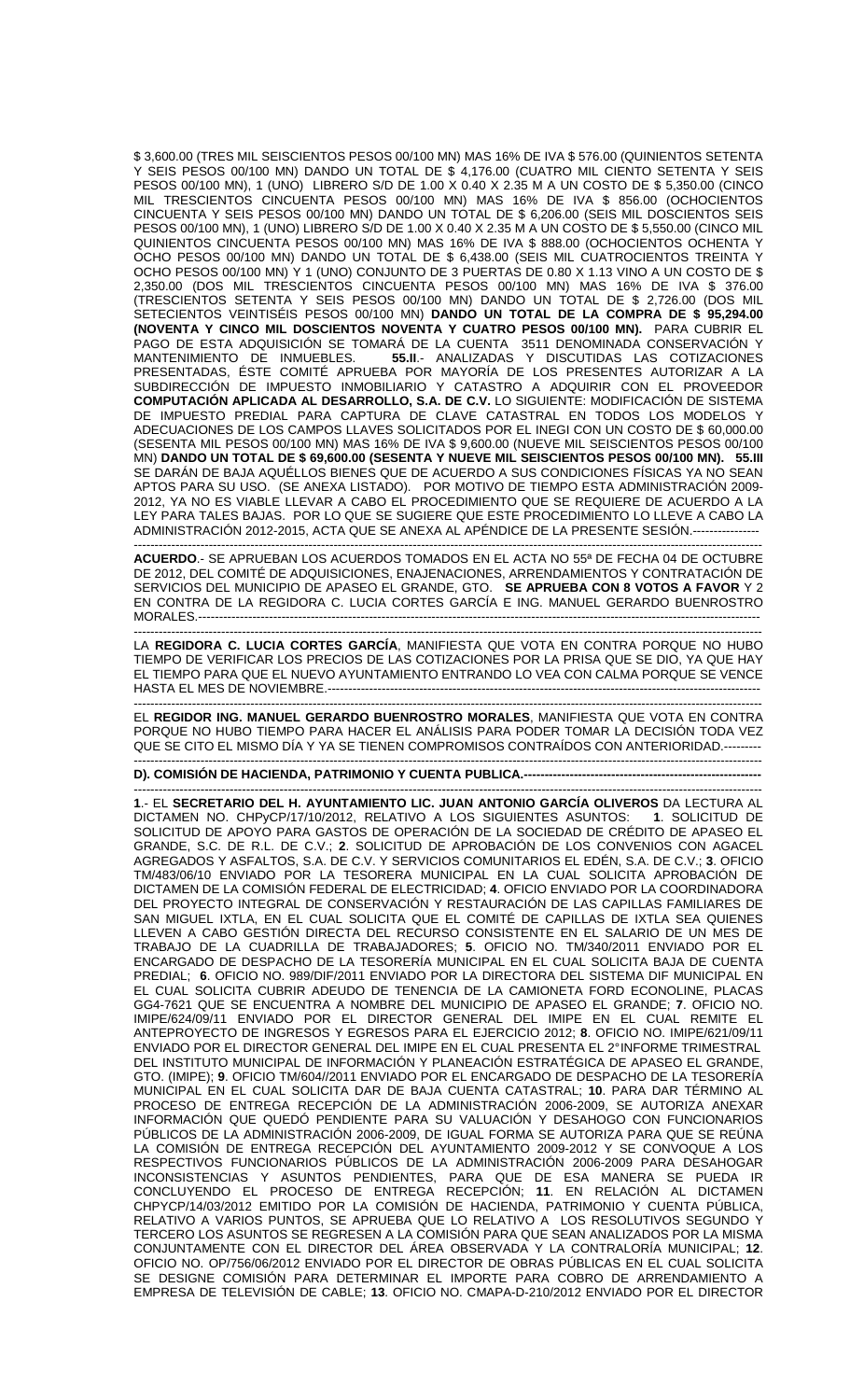GENERAL DEL CMAPA EN EL CUAL PRESENTA PROPUESTAS DE ARRENDAMIENTO PARA PLANTA DE TRATAMIENTO DE AGUAS RESIDUALES EN LA COMUNIDAD DE SAN PEDRO TENANGO; **14**. INFORME DE ACTIVIDADES DE LA CONTRALORÍA MUNICIPAL CORRESPONDIENTE AL PERÍODO DE 11 DE JUNIO AL 10 DE AGOSTO DE 2012 Y **15**. EL ANTEPROYECTO DE LEY DE INGRESOS 2013 Y ANTEPROYECTO DE PRONÓSTICO DE INGRESOS Y EGRESOS 2013, EN EL CUAL SE RESUELVE LO SIGUIENTE: ESTA COMISIÓN RESULTÓ COMPETENTE PARA CONOCER DEL PRESENTE ASUNTO DE CONFORMIDAD AL<br>ARTÍCULO INVOCADO EN EL PROEMIO DEL PRESENTE DICTAMEN. PRIMERO.- EN RELACIÓN AL ARTÍCULO INVOCADO EN EL PROEMIO DEL PRESENTE DICTAMEN. **PRIMER PUNTO** RESPECTO DEL OFICIO SIN NUMERO FIRMADO POR LOS MIEMBROS DE LA SOCIEDAD DE CRÉDITO DE APASEO EL GRANDE S.C. DE R.L. DE C.V. DONDE SOLICITA APOYO PARA GASTOS DE OPERACIÓN DE LA SOCIEDAD ANTES MENCIONADA Y DERIVADO DEL ANÁLISIS DEL MISMO, ESTA COMISIÓN DE HACIENDA, PATRIMONIO Y CUENTA PÚBLICA ACUERDA PROPONER AL H. AYUNTAMIENTO GIRE UN OFICIO DE RESPUESTA A LOS SOLICITANTES DONDE LE COMUNIQUEN QUE POR CUESTIONES PRESUPUESTALES NO HA LUGAR A SU PETICIÓN, PERO QUE SOLICITE A LA NUEVA ADMINISTRACIÓN SU INCLUSIÓN RESPECTO DE SU SOLICITUD PARA EL PRÓXIMO PRESUPUESTO ANUAL VENIDERO. **SEGUNDO**.- EN RELACIÓN AL **SEGUNDO PUNTO** RESPECTO DEL MEMORÁNDUM SIN NÚMERO SIGNADO POR LA LICENCIADA LILIANA DURAN MANRÍQUEZ COORDINADOR JURÍDICO, DONDE SOLICITA LA APROBACIÓN DE LOS CONVENIOS CON AGACEL AGREGADOS Y ASFALTOS, S.A. DE C.V. Y SERVICIOS COMUNITARIOS "EL EDÉN" S.A. DE C.V. Y DERIVADO DEL ANÁLISIS DEL MISMO; EL CONVENIO CON AGACEL AGREGADOS Y ASFALTOS, S.A. DE C.V. FUE FIRMADO, POR LO QUE LA APROBACIÓN DE ESTE CONVENIO QUEDA SIN EFECTO. EN CUANTO AL CONVENIO CON SERVICIOS COMUNITARIOS "EL EDÉN" FUE RESUELTO EN LA COMISIÓN DE DESARROLLO URBANO Y PRESERVACIÓN ECOLÓGICA. **TERCERO**.- EN RELACIÓN AL **TERCER PUNTO** RESPECTO DEL OFICIO TM/483/06/10 SIGNADO POR LA C.P. MA. DOLORES CRUZ RIVERA EN AQUEL ENTONCES TESORERA MUNICIPAL DONDE SOLICITA LA APROBACIÓN DEL DICTAMEN DE LA COMISIÓN FEDERAL DE ELECTRICIDAD Y DERIVADO DEL ANÁLISIS DEL MISMO, ESTA COMISIÓN DE HACIENDA, PATRIMONIO Y CUENTA PÚBLICA INFORMA AL H. AYUNTAMIENTO QUE SE LLEVA A CABO EL DESCUENTO DE LAS PARTICIPACIONES FEDERALES DEL EJERCICIO FISCAL 2011-2012 A TRAVÉS DE LA SECRETARÍA DE ADMINISTRACIÓN Y FINANZAS DEL ESTADO. **CUARTO**.- EN RELACIÓN AL **CUARTO PUNTO** RESPECTO DEL OFICIO SIN NUMERO DE FECHA 21 DE JUNIO DE 2011 FIRMADO POR LA RESTAURADORA NORMA CRISTINA PEÑA PELÁEZ, COORDINADORA DEL PROYECTO INTEGRAL DE CONSERVACIÓN Y RESTAURACIÓN DE LAS CAPILLAS FAMILIARES DE SAN MIGUEL IXTLA CNCPC-INAH DONDE SOLICITA APOYO CON RECURSOS PARA EL SALARIO DE UN MES DE TRABAJO PARA PERSONAS QUE REALIZARÍAN LABORES DE CONSERVACIÓN DE LOS TEMPLOS Y CAPILLAS DE ESTA LOCALIDAD Y DERIVADO DEL ANÁLISIS DEL MISMO, ESTA COMISIÓN DE HACIENDA, PATRIMONIO Y CUENTA PUBLICA, ACUERDA PROPONER AL PLENO DEL H. AYUNTAMIENTO, DEJAR SIN EFECTO ESTA SOLICITUD EN VIRTUD DE QUE ESTE APOYO YA FUE OTORGADO A LA SOLICITANTE. **QUINTO**.- EN RELACIÓN AL **QUINTO PUNTO** RESPECTO DEL OFICIO TM/540/11 ENVIADO POR EL C.P. GUSTAVO HUERTA GARCÍA, ENCARGADO DE DESPACHO DE LA TESORERÍA MUNICIPAL DONDE SOLICITA BAJA DE CUENTA PREDIAL NUMERO A001225001 Y DERIVADO DEL ANÁLISIS DEL MISMO, ESTA COMISIÓN DE HACIENDA, PATRIMONIO Y CUENTA PUBLICA, ACUERDA PROPONER AL H. AYUNTAMIENTO QUE ES PROCEDENTE LA CITADA BAJA DE CUENTA PREDIAL NUMERO A001225001 EN VIRTUD DE QUE DICHA CUENTA SE ENCUENTRA DUPLICADA CON LA A 00530001 A NOMBRE DE LA MISMA PERSONA Y CON LOS MISMOS DATOS DEL PREDIO. **SEXTO**.- EN RELACIÓN AL **SEXTO PUNTO**, RESPECTO DEL OFICIO 989/DIF/2011 ENVIADO POR LA LIC. LIZBETH RODRÍGUEZ BRIONES, DIRECTORA DEL SISTEMA DIF MUNICIPAL EN DONDE SOLICITA CUBRIR ADEUDO DE TENENCIA DE LA CAMIONETA FORD ECONOLINE PLACAS 664-7621 QUE SE ENCUENTRA A NOMBRE DEL MUNICIPIO DE APASEO EL GRANDE Y DERIVADO DEL ANÁLISIS DEL MISMO, ESTA COMISIÓN DE HACIENDA, PATRIMONIO Y CUENTA PUBLICA, ACUERDA INFORMAR AL H. AYUNTAMIENTO QUE DICHA SOLICITUD SE ENCUENTRA EN TRAMITE EN ESPERA DE RESPUESTA POR PARTE DE LA SECRETARIA DE ADMINISTRACIÓN Y FINANZAS DEL ESTADO. **SÉPTIMO**.- EN RELACIÓN AL **SÉPTIMO PUNTO** RESPECTO DEL OFICIO NUMERO IMIPE/624/09/11 FIRMADO POR EL ENTONCES DIRECTOR GENERAL DEL IMIPE ING. ROBERTO RAMÍREZ MENDOZA DONDE REMITE EL ANTEPROYECTO DE INGRESOS Y EGRESOS PARA EL EJERCICIO FISCAL 2012 DE DICHO INSTITUTO Y DERIVADO DEL ANÁLISIS DEL MISMO, ESTA COMISIÓN DE HACIENDA, PATRIMONIO Y CUENTA PUBLICA, ACUERDA INFORMAR AL H. AYUNTAMIENTO DEJAR SIN EFECTO ESTA SOLICITUD EN VIRTUD DE LA DESAPARICIÓN DEL IMIPE, ACORDADO EN SESIÓN EXTRAORDINARIA DEL H. AYUNTAMIENTO NUMERO 86 DE FECHA 14 DE SEPTIEMBRE DE 2011. **OCTAVO**.- EN RELACIÓN AL **OCTAVO PUNTO** RESPECTO DEL OFICIO NUMERO IMIPE/621/11 ENVIADO POR EL ENTONCES DIRECTOR GENERAL DE IMIPE ING. ROBERTO RAMÍREZ MENDOZA, DONDE PRESENTA EL 2º INFORME TRIMESTRAL DEL INSTITUTO MUNICIPAL DE INFORMACIÓN IMIPE Y DERIVADO DEL ANÁLISIS DEL CITADO OFICIO, ESTA COMISIÓN DE HACIENDA, PATRIMONIO Y CUENTA PUBLICA, ACUERDA INFORMAR AL H. AYUNTAMIENTO, DEJAR SIN EFECTOS EL ANÁLISIS DE DICHO INFORME EN VIRTUD DE LA DESAPARICIÓN DEL IMIPE ACORDADO EN SESIÓN EXTRAORDINARIA DE AYUNTAMIENTO NUMERO 86 DE FECHA 14 DE SEPTIEMBRE DE 2011. **NOVENO**.- EN RELACIÓN AL **NOVENO PUNTO**, RESPECTO DEL OFICIO TM/604/2011 ENVIADO POR EL C.P. GUSTAVO HUERTA GARCÍA ENCARGADO DE DESPACHO DE LA TESORERÍA MUNICIPAL EN EL CUAL SOLICITA DAR DE BAJA CUENTA CATASTRAL G000744001 Y DERIVADO DEL ANÁLISIS DEL MISMO, ESTA COMISIÓN DE HACIENDA, PATRIMONIO Y CUENTA PUBLICA, ACUERDA PROPONER AL H. AYUNTAMIENTO DAR DE BAJA LA CITADA EN VIRTUD DE LA DUPLICIDAD DE CUENTAS Y SE SOLICITA LA CANCELACIÓN DE LA CUENTA G000744001 QUEDANDO VIGENTE LA CUENTA L000416001 A NOMBRE DE MARÍA DEL ROSARIO GARCÍA PAREDES CON DOMICILIO EN AV. GUADALUPE NO. 6 LA LABOR. **DECIMO**.- EN RELACIÓN AL **DECIMO PUNTO** RESPECTO DEL ASUNTO RELATIVO A QUE EL CABILDO APROBÓ QUE PARA DAR TERMINO AL PROCESO DE ENTREGA-RECEPCIÓN DE LA ADMINISTRACIÓN 2006-2009, SE AUTORICE ANEXAR INFORMACIÓN QUE QUEDO PENDIENTE PARA SU VALUACIÓN Y DESAHOGO CON FUNCIONARIOS PÚBLICOS DE LA CITADA ADMINISTRACIÓN Y QUE DE IGUAL FORMA SE AUTORIZA PARA QUE SE REÚNA LA COMISIÓN DE ENTREGA-RECEPCIÓN DE LA ADMINISTRACIÓN 2009-2012 Y SE CONVOQUE A LOS RESPECTIVOS FUNCIONARIOS PÚBLICOS, DE LA ADMINISTRACIÓN 2006-2009 PARA DESAHOGAR INCONSISTENCIAS Y ASUNTOS PENDIENTES, PARA QUE DE ESA MANERA SE PUEDA IR CONCLUYENDO EL PROCESO ENTREGA-RECEPCIÓN Y DERIVADO DEL DESAHOGO DE LAS INCONSISTENCIAS Y ASUNTOS PENDIENTES DE LA CITADA COMISIÓN CON LOS RESPECTIVOS FUNCIONARIOS DE LA ADMINISTRACIÓN 2006-2009 Y LA ADMINISTRACIÓN 2009-2012 ESTA COMISIÓN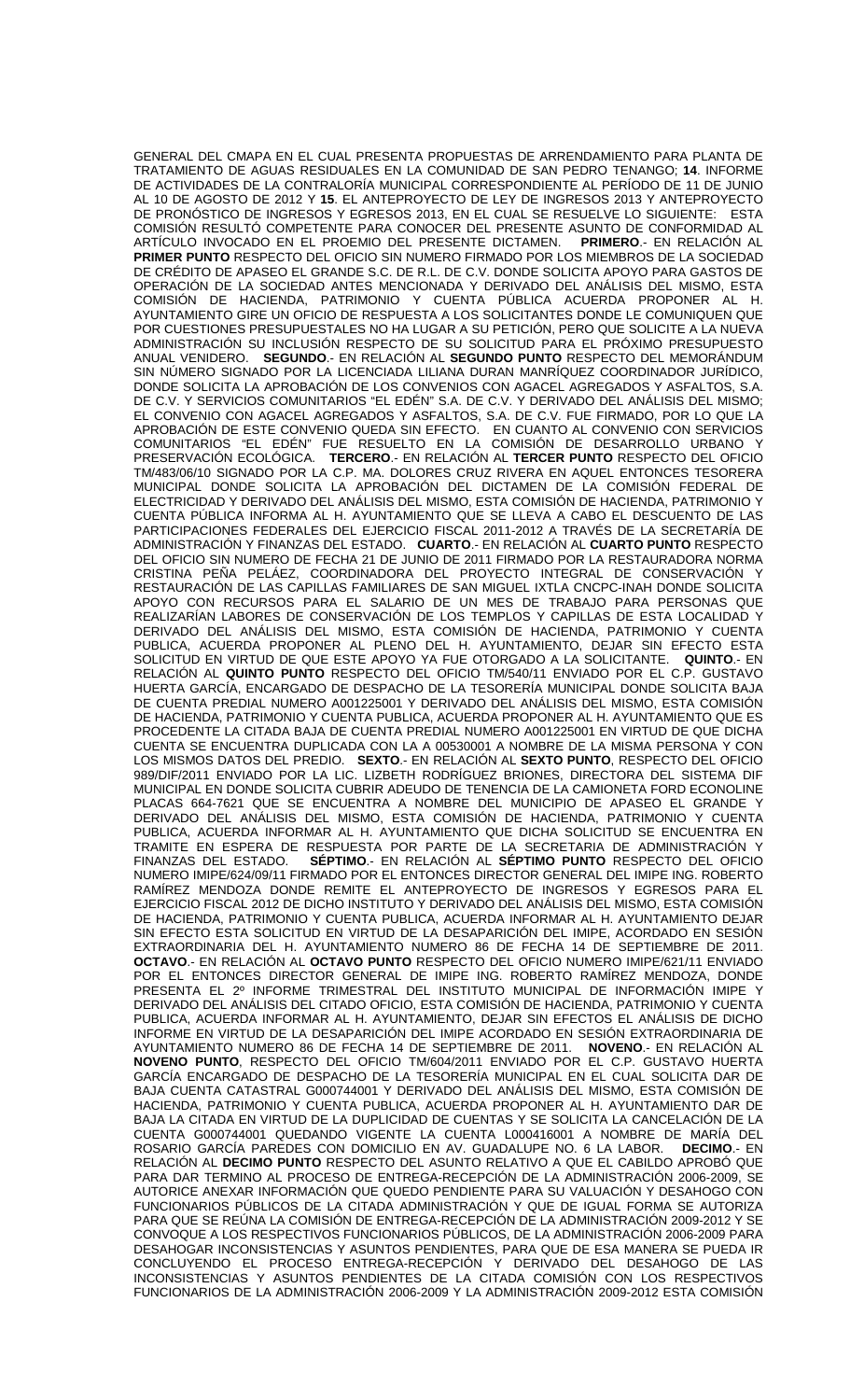DE HACIENDA, PATRIMONIO Y CUENTA PUBLICA, ACUERDA INFORMAR AL H. AYUNTAMIENTO QUE EN SESIÓN 123ª. DE FECHA 28 DE SEPTIEMBRE 2012, SE APROBÓ EL DICTAMEN DE LA COMISIÓN ESPECIAL REVISORA DONDE SE DA POR CONCLUIDO EL PROCESO DE ENTREGA-RECEPCIÓN DE LA ADMINISTRACIÓN PUBLICA MUNICIPAL 2006-2009. SE INSTRUYE A LA CONTRALORÍA MUNICIPAL PARA QUE INSTAURE EL PROCEDIMIENTO ADMINISTRATIVO DISCIPLINARIO EN CONTRA DE LOS EXFUNCIONARIOS QUE SE MENCIONAN EN EL PRESENTE DICTAMEN Y QUE NO SOLVENTARON LAS ACLARACIONES FORMULADAS POR ESTE AYUNTAMIENTO. **DECIMO PRIMERO**.- EN RELACIÓN AL **DECIMO PRIMER PUNTO** RESPECTO DEL ASUNTO RELATIVO A QUE EL CABILDO APROBÓ QUE DEL DICTAMEN CHPyCP/14/03/2012 LOS RESOLUTIVOS SEGUNDO Y TERCERO REGRESEN A LA COMISIÓN PARA QUE SEAN ANALIZADOS CONJUNTAMENTE CON EL DIRECTOR DE ÁREA OBSERVADA Y CONTRALORÍA MUNICIPAL Y DERIVADO DEL ANÁLISIS QUE NUEVAMENTE SE REALIZA ESTA COMISIÓN DE HACIENDA, PATRIMONIO Y CUENTA PUBLICA, ACUERDA PROPONER AL H. AYUNTAMIENTO INSTRUIR POR CONDUCTO DEL SECRETARIO DEL H. AYUNTAMIENTO ENVIAR UN OFICIO A LAS DEPENDENCIAS SEÑALADAS EN EL PRESENTE DICTAMEN PARA QUE SOLVENTEN LAS OBSERVACIONES HECHAS POR EL ÓRGANO DE CONTROL INTERNO E INFORMEN DEL AVANCE DEL MISMO. **DECIMO SEGUNDO**.- EN RELACIÓN AL **DECIMO SEGUNDO PUNTO** RESPECTO DEL OFICIO NUMERO OP/756/06/2012 ENVIADO POR EL ING. LUIS LÓPEZ HERRERA DIRECTOR DE OBRAS PUBLICAS MUNICIPALES DONDE SOLICITA SE DETERMINE EL IMPORTE PARA EL COBRO DE ARRENDAMIENTO A EMPRESA DE TELEVISIÓN POR CABLE Y DERIVADO DEL ANÁLISIS DEL MISMO ESTA COMISIÓN DE HACIENDA, PATRIMONIO Y CUENTA PUBLICA, ACUERDA PROPONER AL H. AYUNTAMIENTO CONSIDERAR ESTE PUNTO EN EL ANTEPROYECTO DE LA LEY DE INGRESOS DEL MUNICIPIO DE APASEO EL GRANDE PARA EL EJERCICIO FISCAL 2013 Y/O EN SU DEFECTO QUE LA ADMINISTRACIÓN 2012-2015 LO CONTEMPLE EN EL CITADO EJERCICIO FISCAL. **DECIMO TERCERO**.- EN RELACIÓN AL **DECIMO TERCER PUNTO** RESPECTO DEL OFICIO NUMERO CMAPA-D-210/2012 ENVIADO POR EL L.A.E. FILIBERTO VÁZQUEZ ÁNGELES DIRECTOR GENERAL DEL CMAPA DONDE PRESENTA PROPUESTA DE ARRENDAMIENTOS PARA LA PLANTA DE TRATAMIENTO DE AGUAS RESIDUALES EN LA COMUNIDAD DE SAN PEDRO TENANGO Y DERIVADO DEL ANÁLISIS DEL MISMO, ESTA COMISIÓN DE HACIENDA, PATRIMONIO Y CUENTA PUBLICA, ACUERDA PROPONER AL H. AYUNTAMIENTO DEJAR SIN EFECTO DICHA SOLICITUD EN VIRTUD DE QUE LA MENCIONADA PLANTA<br>ESTA EN PROYECTO CON LA COMISIÓN NACIONAL DE AGUA CONAGUA. DECIMO CUARTO.- EN ESTA EN PROYECTO CON LA COMISIÓN NACIONAL DE AGUA CONAGUA. **DECIMO CUARTO**.- EN RELACIÓN AL **DECIMO CUARTO PUNTO** RESPECTO DEL OFICIO CM/359/8/12 DONDE EL H. AYUNTAMIENTO SE DA POR ENTERADO DEL INFORME DE ACTIVIDADES DE LA CONTRALORÍA MUNICIPAL, PERIODO 11 DE JUNIO 2012 AL 10 DE AGOSTO 2012, SE REALIZO EL ANÁLISIS DEL MISMO. LA COMISION DE HACIENDA, PATRIMONIO Y CUENTA PUBLICA RECOMIENDA AL PLENO DEL H. AYUNTAMIENTO REALIZAR LAS SIGUIENTES ACCIONES A FIN DE DAR SEGUIMIENTO A LAS OBSERVACIONES EMITIDAS POR EL ÓRGANO DE CONTROL INTERNO – CONTRALORÍA MUNICIPAL EN SU INFORME DE ACTIVIDADES DEL PERIODO MENCIONADO: EN LO REFERENTE A LAS OBSERVACIONES A LA OBRA PÚBLICA CONTENIDAS EN EL INFORME DE ACTIVIDADES DE LA CONTRALORÍA MUNICIPAL PERIODO 11 DE JUNIO 2012 AL 10 DE AGOSTO 2012, LA COMISIÓN DE HACIENDA, PATRIMONIO Y CUENTA PUBLICA, RECOMIENDA AL PLENO DEL H. AYUNTAMIENTO: SE SOLICITE AL DIRECTOR DE OBRAS PÚBLICAS ING. LUIS LÓPEZ HERRERA, LA SOLVENTACIÓN DE LAS OBSERVACIONES Y RECOMENDACIONES CONTENIDAS EN EL INFORME DE CONTRALORÍA MUNICIPAL DEL PERIODO ANTES SEÑALADO CONTENIDOS EN LOS SIGUIENTES OFICIOS: OFICIO CM/279/06/12 OFICIO CM/296/06/12 OFICIO CM/310/06/12

OFICIO CM/312/06/12 OFICIO CM/311/07/12 OFICIO CM/309/07/12 OFICIO CM/325/06/12 OFICIO CM/336/07/12 OFICIO CM/347/08/12 OFICIO CM/350/08/12 OFICIO CM/349/08/12 OFICIO CM/352/08/12 OFICIO CM/353/08/12 OFICIO CM/351/08/12

E INFORME AL H. AYUNTAMIENTO DE SU AVANCE.

EN LO REFERENTE A LAS OBSERVACIONES A LOS RECURSOS FINANCIEROS CORRESPONDIENTES AL RAMO 33, PERIODO MARZO-MAYO 2012 CONTENIDAS EN EL INFORME DE CONTRALORÍA MUNICIPAL DEL PERIODO 11 DE JUNIO 2012 AL 10 DE AGOSTO 2012, ESTA COMISIÓN DE HACIENDA, PATRIMONIO Y CUENTA PUBLICA, RECOMIENDA AL PLENO DEL H. AYUNTAMIENTO. SE SOLICITA AL C.P. GUSTAVO HUERTA GARCÍA ENCARGADO DE DESPACHO DE LA TESORERÍA MUNICIPAL LA SOLVENTACIÓN AL PLIEGO DE OBSERVACIONES Y RECOMENDACIONES DE LOS MESES SIGUIENTES:

| MARZO 2012 | CHEQUE NO. 3518, 3707, 3743        |
|------------|------------------------------------|
| ABRIL 2012 | CHEQUE NO. 181, 183, 746, 228, 250 |
| MAYO 2012  | CHEQUE NO. 4125, 4164, 4165        |

**DECIMO QUINTO**.- EN RELACIÓN AL **DECIMO QUINTO PUNTO** RESPECTO DEL ASUNTO EL CABILDO APROBÓ QUE EL ANTEPROYECTO DE LEY DE INGRESOS 2013 Y ANTEPROYECTO DE PRONOSTICO DE INGRESOS Y EGRESOS EJERCICIO 2013, DERIVADO DEL ANÁLISIS DE LO ANTERIOR, ESTA COMISIÓN DE HACIENDA, PATRIMONIO Y CUENTA PUBLICA, ACUERDA PROPONER AL H. AYUNTAMIENTO QUE EN BASE AL ARTICULO 20 DE LA LEY PARA EL EJERCICIO Y CONTROL DE LOS RECURSOS PÚBLICOS EL CUAL MENCIONA QUE EL ANTEPROYECTO DE LA LEY DE INGRESOS, COMO EL ANTEPROYECTO DE PRONOSTICO DE INGRESOS Y EGRESOS DEL EJERCICIO FISCAL SIGUIENTE, DEBERÁ PRESENTARSE A MAS TARDAR EL 1° DE OCTUBRE DE CADA AÑO, POR LO C UAL SE DA POR PRESENTADO EN TIEMPO Y FORMA DICHOS ANTEPROYECTOS.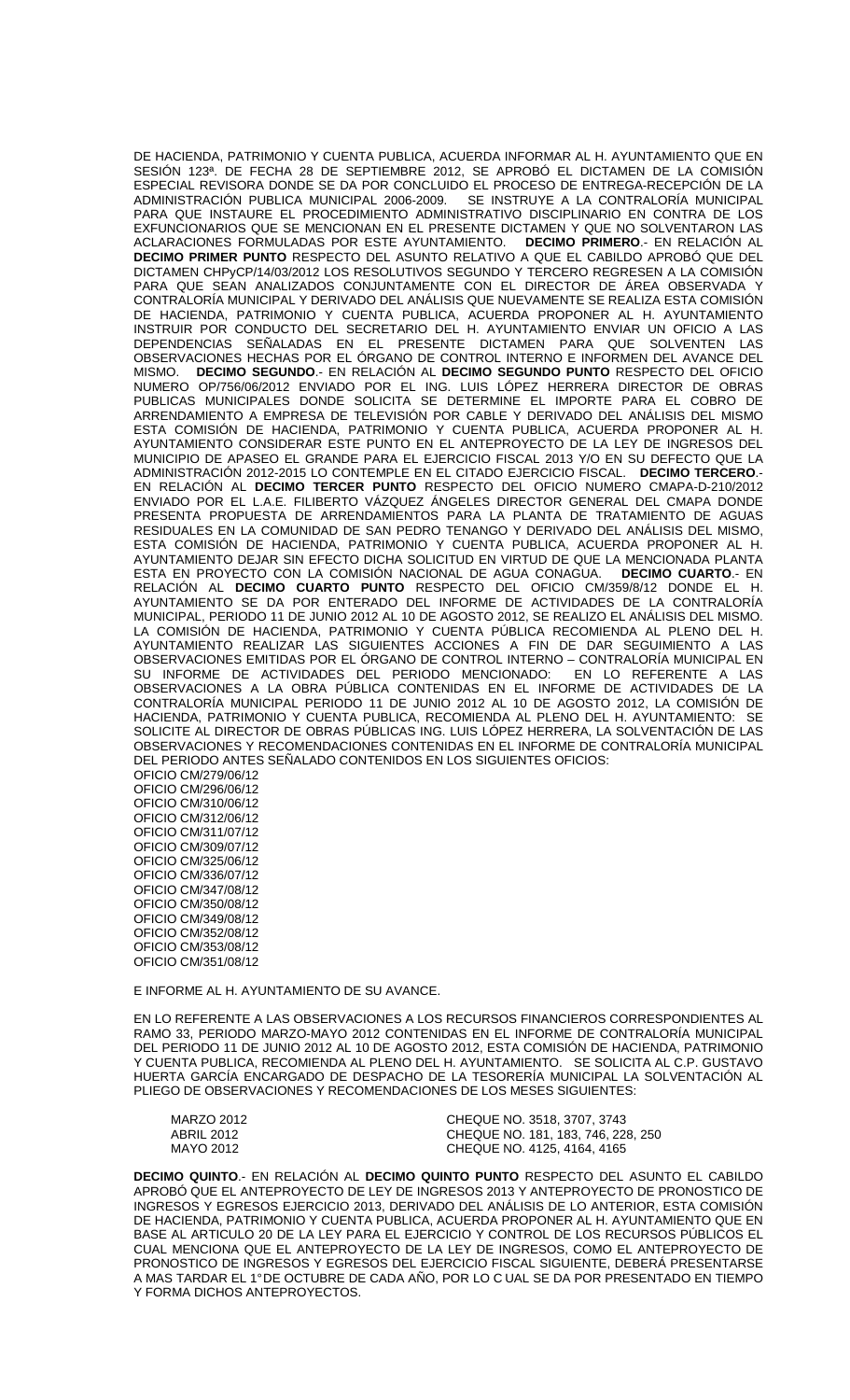------------------------------------------------------------------------------------------------------------------------------------------------------- **ACUERDO**.- SE APRUEBA EL DICTAMEN NO. DICTAMEN NO. CHPyCP/17/10/2012 DE LA COMISIÓN DE HACIENDA, PATRIMONIO Y CUENTA PUBLICA RELATIVO A: **1**. SOLICITUD DE SOLICITUD DE APOYO PARA GASTOS DE OPERACIÓN DE LA SOCIEDAD DE CRÉDITO DE APASEO EL GRANDE, S.C. DE R.L. DE C.V.; **2**. SOLICITUD DE APROBACIÓN DE LOS CONVENIOS CON AGACEL AGREGADOS Y ASFALTOS, S.A. DE C.V. Y SERVICIOS COMUNITARIOS EL EDÉN, S.A. DE C.V.; **3**. OFICIO TM/483/06/10 ENVIADO POR LA TESORERA MUNICIPAL EN LA CUAL SOLICITA APROBACIÓN DE DICTAMEN DE LA COMISIÓN FEDERAL DE ELECTRICIDAD; **4**. OFICIO ENVIADO POR LA COORDINADORA DEL PROYECTO INTEGRAL DE CONSERVACIÓN Y RESTAURACIÓN DE LAS CAPILLAS FAMILIARES DE SAN MIGUEL IXTLA, EN EL CUAL SOLICITA QUE EL COMITÉ DE CAPILLAS DE IXTLA SEA QUIENES LLEVEN A CABO GESTIÓN DIRECTA DEL RECURSO CONSISTENTE EN EL SALARIO DE UN MES DE TRABAJO DE LA CUADRILLA DE TRABAJADORES; **5**. OFICIO NO. TM/340/2011 ENVIADO POR EL ENCARGADO DE DESPACHO DE LA TESORERÍA MUNICIPAL EN EL CUAL SOLICITA BAJA DE CUENTA PREDIAL; **6**. OFICIO NO. 989/DIF/2011 ENVIADO POR LA DIRECTORA DEL SISTEMA DIF MUNICIPAL EN EL CUAL SOLICITA CUBRIR ADEUDO DE TENENCIA DE LA CAMIONETA FORD ECONOLINE, PLACAS GG4-7621 QUE SE ENCUENTRA A NOMBRE DEL MUNICIPIO DE APASEO EL GRANDE; **7**. OFICIO NO. IMIPE/624/09/11 ENVIADO POR EL DIRECTOR GENERAL DEL IMIPE EN EL CUAL REMITE EL ANTEPROYECTO DE INGRESOS Y EGRESOS PARA EL EJERCICIO 2012; **8**. OFICIO NO. IMIPE/621/09/11 ENVIADO POR EL DIRECTOR GENERAL DEL IMIPE EN EL CUAL PRESENTA EL 2° INFORME TRIMESTRAL DEL INSTITUTO MUNICIPAL DE INFORMACIÓN Y PLANEACIÓN ESTRATÉGICA DE APASEO EL GRANDE, GTO. (IMIPE); **9**. OFICIO TM/604//2011 ENVIADO POR EL ENCARGADO DE DESPACHO DE LA TESORERÍA MUNICIPAL EN EL CUAL SOLICITA DAR DE BAJA CUENTA CATASTRAL; **10**. PARA DAR TÉRMINO AL PROCESO DE ENTREGA RECEPCIÓN DE LA ADMINISTRACIÓN 2006-2009, SE AUTORIZA ANEXAR INFORMACIÓN QUE QUEDÓ PENDIENTE PARA SU VALUACIÓN Y DESAHOGO CON FUNCIONARIOS PÚBLICOS DE LA ADMINISTRACIÓN 2006-2009, DE IGUAL FORMA SE AUTORIZA PARA QUE SE REÚNA LA COMISIÓN DE ENTREGA RECEPCIÓN DEL AYUNTAMIENTO 2009-2012 Y SE CONVOQUE A LOS RESPECTIVOS FUNCIONARIOS PÚBLICOS DE LA ADMINISTRACIÓN 2006-2009 PARA DESAHOGAR INCONSISTENCIAS Y ASUNTOS PENDIENTES, PARA QUE DE ESA MANERA SE PUEDA IR CONCLUYENDO EL PROCESO DE ENTREGA RECEPCIÓN; **11**. EN RELACIÓN AL DICTAMEN CHPYCP/14/03/2012 EMITIDO POR LA COMISIÓN DE HACIENDA, PATRIMONIO Y CUENTA PÚBLICA, RELATIVO A VARIOS PUNTOS, SE APRUEBA QUE LO RELATIVO A LOS RESOLUTIVOS SEGUNDO Y TERCERO LOS ASUNTOS SE REGRESEN A LA COMISIÓN PARA QUE SEAN ANALIZADOS POR LA MISMA CONJUNTAMENTE CON EL DIRECTOR DEL ÁREA OBSERVADA Y LA CONTRALORÍA MUNICIPAL; **12**. OFICIO NO. OP/756/06/2012 ENVIADO POR EL DIRECTOR DE OBRAS PÚBLICAS EN EL CUAL SOLICITA SE DESIGNE COMISIÓN PARA DETERMINAR EL IMPORTE PARA COBRO DE ARRENDAMIENTO A EMPRESA DE TELEVISIÓN DE CABLE; **13**. OFICIO NO. CMAPA-D-210/2012 ENVIADO POR EL DIRECTOR GENERAL DEL CMAPA EN EL CUAL PRESENTA PROPUESTAS DE ARRENDAMIENTO PARA PLANTA DE TRATAMIENTO DE AGUAS RESIDUALES EN LA COMUNIDAD DE SAN PEDRO TENANGO; **14**. INFORME DE ACTIVIDADES DE LA CONTRALORÍA MUNICIPAL CORRESPONDIENTE AL PERÍODO DE 11 DE JUNIO AL 10 DE AGOSTO DE 2012 Y **15**. EL ANTEPROYECTO DE LEY DE INGRESOS 2013 Y ANTEPROYECTO DE PRONÓSTICO DE INGRESOS Y EGRESOS 2013. **SE APRUEBA CON 9 VOTOS A FAVOR** Y 1 EN CONTRA DE LA REGIDORA C. LUCIA CORTES GARCÍA.----------------------------------------------------------------------------------------------------------------

------------------------------------------------------------------------------------------------------------------------------------------------------- **ACUERDO**.- SE APRUEBA EL DICTAMEN NO. CHPyCP/17/10/2012 DE LA COMISIÓN DE HACIENDA, PATRIMONIO Y CUENTA PUBLICA, EN EL CUAL EN SU RESOLUTIVO DECIMO SEXTO SE APRUEBA LA 3ª MODIFICACIÓN AL PRONOSTICO DE INGRESOS Y PRESUPUESTO DE EGRESOS DEL EJERCICIO FISCAL 2012. **SE APRUEBA CON 9 VOTOS A FAVOR** Y 1 EN CONTRA DE LA REGIDORA C. LUCIA CORTES GARCÍA.---

------------------------------------------------------------------------------------------------------------------------------------------------------- **MUNICIPIO DE APASEO EL GRANDE, GUANAJUATO 3A. MODIFICACIÓN DEL PRONOSTICO DE INGRESOS PARA EL EJERCICIO FISCAL DE 2012**

|              | <b>DENOMINACIÓN</b>                                             | 2a. Modificación<br>Presupuestal | <b>Aumentos</b> | <b>Disminuciones</b> | 3a. Modificación<br>Presupuestal |
|--------------|-----------------------------------------------------------------|----------------------------------|-----------------|----------------------|----------------------------------|
|              | <b>Impuestos</b>                                                | 16,167,509.89                    | $\blacksquare$  |                      | 16,167,509.89                    |
|              | Impuestos sobre el patrimonio                                   | 14.380.573.94                    |                 |                      | 14.380.573.94                    |
|              | Predial                                                         | 14,380,573.94                    |                 |                      | 14,380,573.94                    |
| 4.1.1.2.1201 | <b>Predial Urbano Corriente</b>                                 | 9,549,510.09                     |                 |                      | 9,549,510.09                     |
| 4.1.1.2.1202 | Predial Rústico Corriente                                       | 2,387,716.05                     |                 |                      | 2,387,716.05                     |
| 4.1.1.2.1203 | Predial Urbano Rezago                                           | 1,643,241.61                     |                 |                      | 1,643,241.61                     |
| 4.1.1.2.1204 | Predial Rústico Rezago                                          | 800,106.19                       |                 |                      | 800,106.19                       |
|              | Traslación de dominio                                           | 1,257,678.15                     |                 |                      | 1,257,678.15                     |
| 4.1.1.2.1205 | Traslación de dominio                                           | 1,257,678.15                     |                 |                      | 1,257,678.15                     |
|              | División y Lotificación                                         | 248,886.01                       | $\blacksquare$  |                      | 248,886.01                       |
| 4.1.1.2.1206 | División y Lotificación                                         | 248.886.01                       | $\sim$          |                      | 248.886.01                       |
|              | <b>Fraccionamientos</b>                                         | 24,674.17                        |                 |                      | 24,674.17                        |
| 4.1.1.2.1207 | Fraccionamientos                                                | 24.674.17                        |                 |                      | 24,674.17                        |
|              | Juegos y eventos                                                | 175,697.62                       |                 |                      | 175,697.62                       |
| 4.1.1.3.1301 | Juegos Mecánicos, Futbolitos y Trampolín                        | 40,000.00                        |                 |                      | 40,000.00                        |
| 4.1.1.3.1302 | Impuesto del 15.75%                                             | 5,678.01                         |                 |                      | 5,678.01                         |
| 4.1.1.3.1303 | Impuesto del 8.25% sobre diversiones y espectáculos<br>públicos | 117,181.95                       |                 |                      | 117,181.95                       |
| 4.1.1.3.1304 | Permiso para baile público                                      | 12,837.66                        |                 |                      | 12,837.66                        |
|              | Explotación de Bancos                                           | 80.000.00                        |                 |                      | 80,000.00                        |
| 4.1.1.6.1601 | Explotación de Bancos de Mármoles, Canteras, etc.               | 80,000.00                        |                 |                      | 80,000.00                        |
|              | <b>Derechos</b>                                                 | 3,854,916.84                     | 3,300,000.00    | 0.00                 | 7,154,916.84                     |
|              | <b>Servicios</b>                                                | 741,907.16                       | 0.00            | 0.00                 | 741,907.16                       |
| 4.1.4.1.4102 | Servicios de limpia y recolección                               | 283,971.83                       |                 |                      | 283,971.83                       |
| 4.1.4.1.4104 | Inhumaciones en fosas o gavetas del panteón municipal           | 187,407.97                       |                 |                      | 187,407.97                       |
|              | Licencia para depositar restos en fosa con derechos pagados     |                                  |                 |                      |                                  |
| 4.1.4.1.4105 | a perpetuidad                                                   | 9,925.68                         |                 |                      | 9,925.68                         |
| 4.1.4.1.4106 | Licencia para colocación de lápida en fosa o gaveta             | 6,053.47                         |                 |                      | 6,053.47                         |
| 4.1.4.1.4107 | Licencia para depositar cenizas en fosa o gaveta                | 1,006.66                         |                 |                      | 1,006.66                         |
| 4.1.4.1.4108 | Licencia para construcción de monumentos                        | 20,034.29                        |                 |                      | 20,034.29                        |
|              | Permiso para traslado de cadáveres por inhumación fuera         |                                  |                 |                      |                                  |
| 4.1.4.1.4109 | del municipio                                                   | 5,338.34                         |                 |                      | 5,338.34                         |
| 4.1.4.1.4110 | Permiso para la cremación de cadáveres                          | 906.65                           |                 |                      | 906.65                           |
| 4.1.4.1.4111 | Gavetas del panteón municipal                                   | 59,102.25                        |                 |                      | 59,102.25                        |
| 4.1.4.1.4112 | Exhumación de cadáveres                                         | 7,227.09                         |                 |                      | 7,227.09                         |
| 4.1.4.1.4113 | Sacrificio                                                      | 160,932.93                       |                 |                      | 160,932.93                       |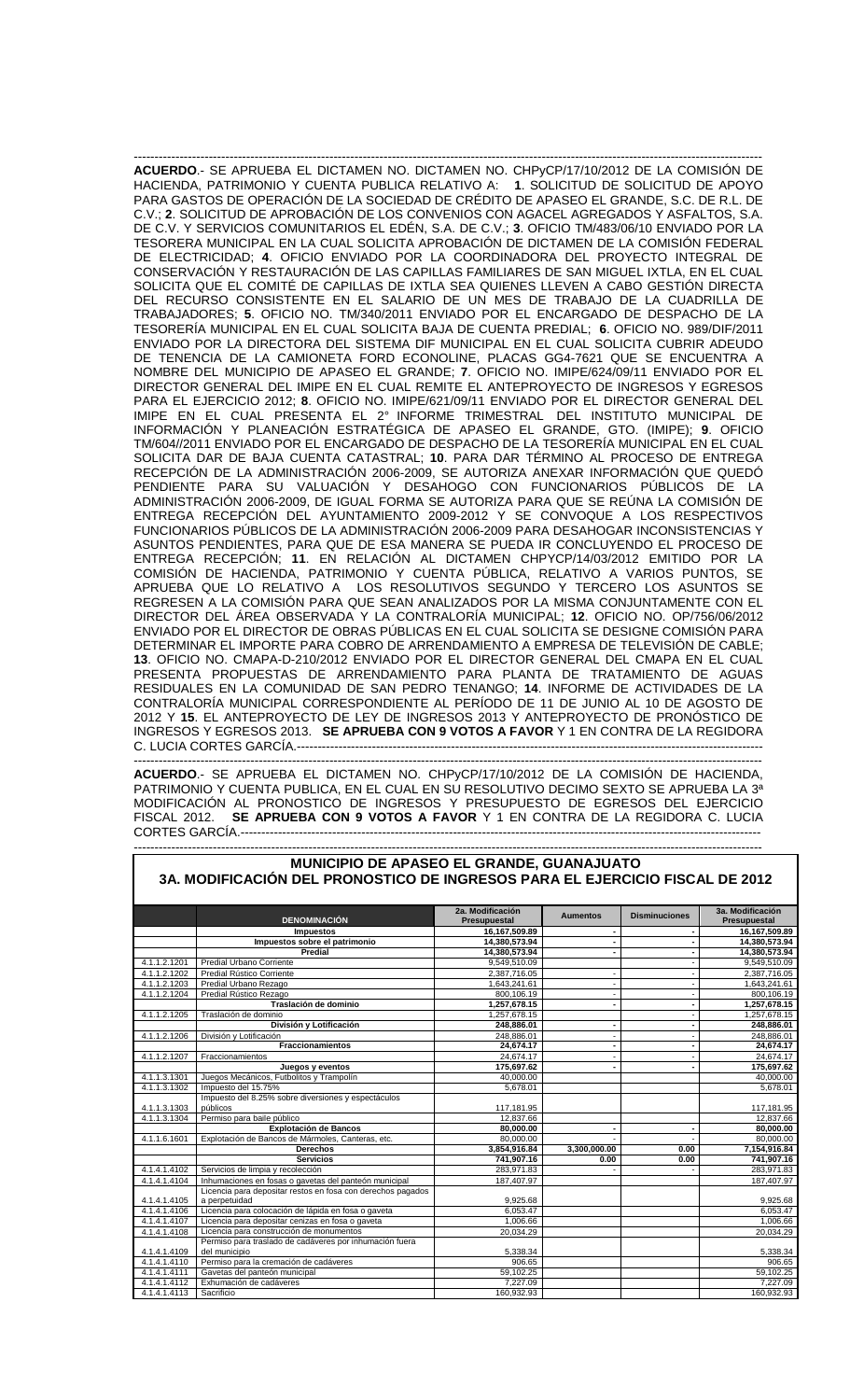|                              | Prestación de servicios                                                                   | 3,113,009.68                   | 3.300.000.00 | 0.00 | 6,413,009.68                   |
|------------------------------|-------------------------------------------------------------------------------------------|--------------------------------|--------------|------|--------------------------------|
| 4.1.4.3.4303                 | Corral de ganado por más de 24 hrs.                                                       | 894.23                         |              |      | 894.23                         |
|                              | Uso de instalaciones para lavado de vísceras de ganado                                    |                                |              |      |                                |
| 4.1.4.3.4304                 | bovino y porcino                                                                          | 178.85                         |              |      | 178.85                         |
| 4.1.4.3.4305                 | Permiso para matadero rural                                                               | $\overline{51,434.65}$         |              |      | 51,434.65                      |
| 4.1.4.3.4306                 | Vigilancia C.A.P.U.F.E.                                                                   | 348,447.30                     |              |      | 348,447.30                     |
| 4.1.4.3.4308                 | Vigilancia Procter & Gamble                                                               | 583,600.93                     |              |      | 583,600.93                     |
| 4.1.4.3.4309                 | Vigilancia C.F.E.                                                                         | 386,708.17                     |              |      | 386,708.17                     |
| 4.1.4.3.4310                 | <b>Eventos Particulares</b>                                                               | 12,031.33                      |              |      | 12,031.33                      |
| 4.1.4.3.4311                 | Otorgamiento de concesión                                                                 | 4,471.38                       |              |      | 4,471.38                       |
|                              |                                                                                           | 17,533.50                      |              |      |                                |
| 4.1.4.3.4312                 | Transmisión de derechos de concesión                                                      |                                |              |      | 17,533.50                      |
| 4.1.4.3.4313                 | Refrendo Anual de Concesión                                                               | 1,714.45                       |              |      | 1,714.45                       |
| 4.1.4.3.4314                 | Revista mecánica                                                                          | 13,769.55                      |              |      | 13,769.55                      |
| 4.1.4.3.4315                 | Autorización por prorroga por un año de vida útil de unidad                               | 1,700.85                       |              |      | 1,700.85                       |
| 4.1.4.3.4316                 | <b>Otros Servicios</b>                                                                    | 21,710.90                      |              |      | 21,710.90                      |
|                              | Prestación de servicios de tránsito y vialidad en eventos                                 |                                |              |      |                                |
| 4.1.4.3.4317                 | cívicos, religiosos y deportivos                                                          | 11,624.86                      |              |      | 11,624.86                      |
| 4.1.4.3.4318                 | Expedición de constancia de no infracción                                                 | 13.480.61                      |              |      | 13,480.61                      |
| 4.1.4.3.4319                 | Inscripción                                                                               | 28,147.40                      |              |      | 28,147.40                      |
| 4.1.4.3.4320                 | Servicios de talleres diversos                                                            | 445.17                         |              |      | 445.17                         |
| 4.1.4.3.4321                 | Colegiaturas                                                                              | 21,897.15                      |              |      | 21,897.15                      |
| 4.1.4.3.4322                 | Cursos de Verano                                                                          | 5,000.00                       |              |      | 5,000.00                       |
| 4.1.4.3.4326                 | Por dictamen de condiciones de seguridad en instalaciones                                 | 891.52                         |              |      | 891.52                         |
| 4.1.4.3.4327                 | Por servicios otorgados a particulares                                                    | 24,376.75                      |              |      | 24,376.75                      |
|                              | Por licencias de construcción y ampliación de los diferentes                              |                                |              |      |                                |
| 4.1.4.3.4328                 | usos                                                                                      | 12,216.37                      |              |      | 12,216.37                      |
| 4.1.4.3.4329                 | Licencia de regulación de construcción                                                    | 634,829.52                     | 640,852.80   |      | 1,275,682.32                   |
| 4.1.4.3.4335                 | Análisis de Factibilidad para dividir, lotificar predios                                  | 20,787.39                      |              |      | 20,787.39                      |
| 4.1.4.3.4336                 | Análisis Preliminar de Uso de Suelo                                                       | 13,536.90                      |              |      | 13,536.90                      |
|                              |                                                                                           |                                |              |      |                                |
| 4.1.4.3.4337<br>4.1.4.3.4338 | Por Licencia de uso de suelo alineamiento y número oficial                                | 83,612.09                      |              |      | 83,612.09                      |
|                              | Por cambio de uso de suelo<br>Por Certificación de Número Oficial                         | 10,035.13                      |              |      | 10,035.13                      |
| 4.1.4.3.4339                 |                                                                                           | 31,769.73                      | 369,112.50   |      | 400,882.23                     |
| 4.1.4.3.4340                 | Por Certificación de Terminación de Obra                                                  | 1,595.16                       |              |      | 1,595.16                       |
|                              | Por permiso de apertura y reparación de calle y banquetas                                 |                                |              |      |                                |
| 4.1.4.3.4341                 | para la introducción de agua potable y postes                                             | 15,000.00                      |              |      | 15,000.00                      |
|                              | Por autorización de materiales e instalación para descarga                                |                                |              |      |                                |
| 4.1.4.3.4342                 | de aqua residual                                                                          | 1,853.46                       |              |      | 1,853.46                       |
| 4.1.4.3.4343                 | 30% de avalúos fiscales urbanos, suburbanos y rústicos                                    | 76,009.77                      |              |      | 76,009.77                      |
| 4.1.4.3.4344                 | Honorarios de valuación                                                                   | 5,095.49                       |              |      | 5,095.49                       |
| 4.1.4.3.4352                 | Por el permisos de preventa o venta                                                       | 115,000.00                     | 2,290,034.70 |      | 2,405,034.70                   |
| 4.1.4.3.4353                 | Por la autorización de relotificación                                                     | 24,352.83                      |              |      | 24,352.83                      |
| 4.1.4.3.4355                 | Licencia anual colocación de anuncios en carteles o pared                                 | 3,696.20                       |              |      | 3,696.20                       |
|                              | Permisos colocación de anuncios en vehículos urbanos y                                    |                                |              |      |                                |
| 4.1.4.3.4356                 | suburbanos                                                                                | 1,457.90                       |              |      | 1,457.90                       |
| 4.1.4.3.4357                 | Permiso de difusión fonética                                                              | 4,644.79                       |              |      | 4,644.79                       |
| 4.1.4.3.4358                 | Permiso colocación de anuncio móvil                                                       | 11,697.25                      |              |      | 11,697.25                      |
| 4.1.4.3.4359                 | Permisos eventuales por venta de bebida alcohólica                                        | 33,834.40                      |              |      | 33,834.40                      |
| 4.1.4.3.4360                 | Permiso eventual ampliación de horario                                                    | 184,394.32                     |              |      | 184,394.32                     |
| 4.1.4.3.4361                 | Autorización para funcionamiento de horno ladrillero con leña                             | 1,500.00                       |              |      | 1,500.00                       |
|                              |                                                                                           |                                |              |      |                                |
|                              | Evaluación de impacto ecológico por explotación de bancos                                 |                                |              |      |                                |
| 4.1.4.3.4363                 | de material                                                                               | 9,852.36                       |              |      | 9,852.36                       |
| 4.1.4.3.4364                 | Constancias de valor fiscal a la propiedad raíz                                           | 17,819.00                      |              |      | 17,819.00                      |
| 4.1.4.3.4366                 | Constancias de residencia                                                                 | 11,733.37                      |              |      | 11,733.37                      |
| 4.1.4.3.4367                 | Certificaciones expedidas por el Secretario del Ayuntamiento                              | 10,506.20                      |              |      | 10,506.20                      |
|                              | Constancias expedidas por Dependencias y Entidades de la                                  |                                |              |      |                                |
| 4.1.4.3.4368                 | Administración Pública Municipal                                                          | 215,890.56                     |              |      | 215,890.56                     |
|                              |                                                                                           |                                |              |      |                                |
| 4.1.4.3.4370                 | Por expedición de copias simples                                                          | 6,459.77                       |              |      | 6,459.77                       |
| 4.1.4.3.4371                 | Por impresión de documentos                                                               | 1,825.25                       |              |      | 1,825.25                       |
| 4.1.4.3.4372                 | Por la reproducción de documentos                                                         | 1,944.91                       |              |      | 1.944.91                       |
|                              | <b>Productos</b>                                                                          | 3,071,816.65                   | 0.00         | 0.00 | 3,071,816.65                   |
|                              | Productos de tipo corriente                                                               | 3,071,816.65                   | 0.00         | 0.00 | 3,071,816.65                   |
|                              | Productos derivados del uso y aprovechamiento de                                          |                                |              |      |                                |
|                              | bienes no sujetos a régimen de dominio público                                            | 3,071,816.65                   | 0.00         | 0.00 | 3,071,816.65                   |
| 4.1.5.1.5101                 | Fiestas y Eventos Particulares                                                            | 1,720.29                       |              |      | 1,720.29                       |
| 4.1.5.1.5102                 | Registro de peritos fiscales                                                              | 19,520.75                      |              |      | 19,520.75                      |
| 4.1.5.1.5103                 | Por Servicio de Grúa                                                                      | 10,032.74                      |              |      | 10,032.74                      |
| 4.1.5.1.5104                 | Inscripción al padrón de contratistas                                                     | 18,930.90                      |              |      | 18,930.90                      |
| 4.1.5.1.5105                 | Servicio de Pipas de agua                                                                 | 142,882.51                     |              |      | 142,882.51                     |
|                              |                                                                                           |                                |              |      |                                |
| 4.1.5.1.5106                 | Ambulantes Semifijos y Tianguistas<br>Temporada de día de reyes, día de muertos Y fiestas | 28,049.04                      |              |      | 28,049.04                      |
|                              |                                                                                           |                                |              |      |                                |
| 4.1.5.1.5107<br>4.1.5.1.5108 | patronales<br>Uso de la Vía Pública                                                       | 10,000.00<br>2,690,000.00      |              |      | 10,000.00<br>2,690,000.00      |
|                              |                                                                                           |                                |              |      |                                |
| 4.1.5.1.5109                 | Excavación en la vía pública                                                              | 8,792.42                       |              |      | 8,792.42                       |
| 4.1.5.1.5110                 | Explotación y uso de bienes inmuebles                                                     |                                |              |      |                                |
| 4.1.5.1.5111                 | Formas valoradas                                                                          | 29,286.05                      |              |      | 29,286.05                      |
| 4.1.5.1.5112                 | Productos Financieros Cuenta Corriente                                                    | 2,000.00                       |              |      | 2.000.00                       |
| 4.1.5.1.5113                 | Productos Financieros FI 2010                                                             | 40,000.00                      |              |      | 40,000.00                      |
| 4.1.5.1.5114                 | Productos Financieros FII 2010                                                            | 40,000.00                      |              |      | 40,000.00                      |
|                              | Productos Financieros FI Remanente Ejercicios Anteriores                                  |                                |              |      |                                |
| 4.1.5.1.5115                 | 2010                                                                                      |                                |              |      |                                |
|                              | Productos Financieros FII Remanente Ejercicios Anteriores                                 |                                |              |      |                                |
| 4.1.5.1.5116                 | 2010                                                                                      |                                |              |      |                                |
| 4.1.5.1.5117                 | Daños al Municipio                                                                        | 6,621.16                       |              |      | 6,621.16                       |
| 4.1.5.1.5118                 | Pago de Bases para Concurso                                                               | 23,980.79                      |              |      | 23,980.79                      |
|                              | Aprovechamientos                                                                          | 2,207,979.94                   | 0.00         | 0.00 | 2,207,979.94                   |
|                              | Aprovechamientos de tipo corriente                                                        | 2,207,979.94                   | 0.00         | 0.00 | 2,207,979.94                   |
|                              | <b>Multas</b>                                                                             | 2,207,979.94                   | 0.00         | 0.00 | 2,207,979.94                   |
| 4.1.6.1.6101                 | Recargos predial                                                                          | 433,535.86                     |              |      | 433,535.86                     |
| 4.1.6.1.6102                 | Recargos                                                                                  | 9,428.28                       |              |      | 9,428.28                       |
| 4.1.6.1.6103                 | Rezagos                                                                                   | 21,613.44                      |              |      | 21,613.44                      |
| 4.1.6.1.6104                 | Honorarios de cobranza                                                                    | 9,536.74                       |              |      | 9,536.74                       |
| 4.1.6.1.6105                 | Gastos de Cobranza                                                                        | 12,435.29                      |              |      | 12,435.29                      |
| 4.1.6.1.6106                 | Gastos de Ejecución                                                                       | 16,633.34                      |              |      | 16,633.34                      |
| 4.1.6.1.6107                 | Honorarios de cobranza ingresos varios                                                    | 407.42                         |              |      | 407.42                         |
|                              |                                                                                           |                                |              |      |                                |
| 4.1.6.1.6108<br>4.1.6.1.6109 | Multas Fiscales (de alcoholes)<br>Multas de Plazas, Mercados y Tianguis                   | 72,817.09<br>14,563.42         |              |      | 72,817.09<br>14,563.42         |
|                              |                                                                                           |                                |              |      |                                |
| 4.1.6.1.6110                 | Multas de policía municipal                                                               | 553,698.31                     |              |      | 553,698.31                     |
| 4.1.6.1.6111                 | Multas de Tránsito Municipal                                                              | 476,566.48                     |              |      | 476,566.48                     |
| 4.1.6.1.6113                 | Multas Predial                                                                            | 185,278.76                     |              |      | 185,278.76                     |
| 4.1.6.1.6115                 | Reintegros                                                                                | 45,183.57                      |              |      | 45,183.57                      |
| 4.1.6.1.6116                 | Donativos                                                                                 | 356,281.95                     |              |      | 356,281.95                     |
|                              | <b>Participaciones y Aportaciones</b>                                                     | 111,721,064.99                 | 0.00         | 0.00 | 111,721,064.99                 |
|                              | Participaciones                                                                           | 54,801,166.99                  | 0.00         | 0.00 | 54,801,166.99                  |
|                              | <b>Participaciones Federales</b>                                                          | 54,801,166.99                  | 0.00         | 0.00 | 54,801,166.99                  |
| 4.2.1.1.8101                 | Fondo General                                                                             | 35,990,712.33                  |              |      | 35,990,712.33                  |
| 4.2.1.1.8102                 | Fondo de Fomento Municipal                                                                | 14,964,308.11                  |              |      | 14,964,308.11                  |
| 4.2.1.1.8103                 | Fondo de Fiscalización                                                                    | 1,775,176.29                   |              |      | 1,775,176.29                   |
| 4.2.1.1.8104                 | Fondo IEPS de Gasolinas                                                                   | 2,070,970.26                   |              |      | 2,070,970.26                   |
|                              | <b>Aportaciones</b>                                                                       | 56,919,898.00                  | 0.00         | 0.00 | 56,919,898.00                  |
| 4.2.1.1.8104   FAISM         | <b>Fondo III</b>                                                                          | 18,519,850.00<br>18,519,850.00 | 0.00         | 0.00 | 18,519,850.00<br>18,519,850.00 |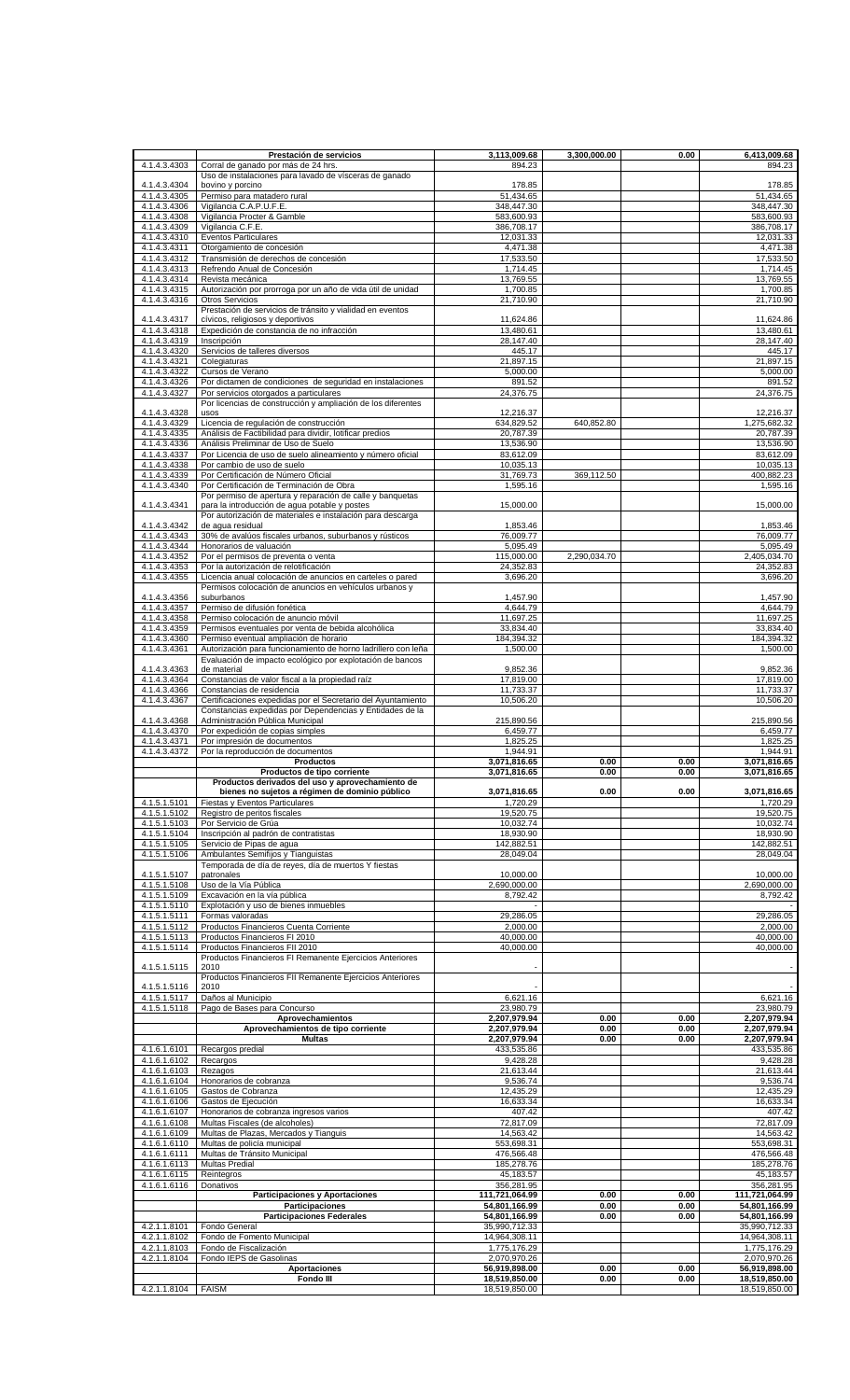|                | Fondo IV                                                 | 38,400,048.00  | 0.00         | 0.00 | 38,400,048.00  |
|----------------|----------------------------------------------------------|----------------|--------------|------|----------------|
| 4.2.1.1.8104   | Fortamun                                                 | 38.400.048.00  |              |      | 38.400.048.00  |
|                | <b>Convenios</b>                                         | 4,856,176.90   | 0.00         | 0.00 | 4,856,176.90   |
|                | <b>Convenios Estatales</b>                               | 4,856,176.90   | 0.00         | 0.00 | 4,856,176.90   |
| 4.2.1.3.8301   | Apoyo gobierno del estado (Mejora Regulatoria)           | 24.076.95      |              |      | 24.076.95      |
| 4.2.1.3.8302   | Otros Ingresos                                           | 194.797.23     |              |      | 194.797.23     |
|                | Apoyos del Gobierno del Estado para Programas Especiales |                |              |      |                |
| 4.2.1.3.8303   | Casa de la Cultura                                       | 4.637.302.72   |              |      | 4,637,302.72   |
|                | <b>Financiamientos</b>                                   | 17,379,716.09  | 435,000.00   | 0.00 | 18,430,630.08  |
| 2.2.3.4.0.0201 | Endeudamiento externo                                    | 15.406.318.49  | 435.000.00   |      | 15.841.318.49  |
|                | <b>Remanentes</b>                                        | 1.973.397.60   |              |      | 2,589,311.59   |
|                | <b>Remanentes</b>                                        | 1.973.397.60   | 615,913.99   |      | 2,589,311.59   |
| 4.2.1.3.0302   | FAISM Remanentes de Ejercicios Anteriores                | .468.093.46    | 285.939.79   |      | 1.754.033.25   |
| 4.2.1.3.0303   | Fortamun Remanentes de Ejercicios Anteriores             | 505,304.14     | 329.974.20   |      | 835,278.34     |
|                | <b>PRONOSTICO DE INGRESOS 2012</b>                       | 159.259.181.30 | 4.350.913.99 |      | 163.610.095.29 |

|                              | MUNICIPIO DE APASEO EL GRANDE, GUANAJUATO<br>3ª. MODIFICACIÓN AL PRESUPUESTO DE EGRESOS DEL EJERCICIO 2012                  |                                       |                          |                      |                                       |
|------------------------------|-----------------------------------------------------------------------------------------------------------------------------|---------------------------------------|--------------------------|----------------------|---------------------------------------|
| Concepto                     | Presupuesto de Egresos 2012<br>Partida                                                                                      | 2a. Modificación                      | <b>Aumentos</b>          | <b>Disminuciones</b> | 3a. Modificación                      |
|                              | APASEO EL GRANDE, GTO.                                                                                                      | <b>Presupuestal</b><br>159,259,181.30 | 7,584,452.89             | 3,233,538.90         | <b>Presupuestal</b><br>163,610,095.29 |
|                              | H. AYUNTAMIENTO                                                                                                             | 24,536,001.21                         | 15.000.00-               | $15,000.00 -$        | 24,536,001.21                         |
|                              | <b>Gobierno Municipal</b>                                                                                                   | 19,483,460.05                         | 5,000.00-                | 5,000.00-            | 19,483,460.05                         |
| 5.1.1<br>5.1.1.1.1131        | <b>Servicios Personales</b><br>Sueldos Base                                                                                 | 2,421,090.56<br>1,387,406.96          | $5,000.00-$              | 5,000.00-            | 2,421,090.56<br>1,387,406.96          |
| 5.1.1.2.1221                 | Remuneraciones para eventuales                                                                                              | 50,000.00                             |                          | 5,000.00             | 45,000.00                             |
| 5.1.1.3.1321                 | Prima Vacacional                                                                                                            | 29,477.84                             |                          |                      | 29,477.84                             |
| 5.1.1.3.1323                 | Gratificación de Fin de Año                                                                                                 | 195,852.29                            |                          |                      | 195,852.29                            |
| 5.1.1.3.1341<br>5.1.1.3.1331 | Gratificación por servicios<br>Remuneraciones por horas extraordinarias                                                     | 1,000.00<br>25,500.00                 |                          |                      | 1,000.00<br>25,500.00                 |
| 5.1.1.5.1522                 | Liquidaciones por indemnizaciones y por sueldos y salarios caídos                                                           |                                       |                          |                      |                                       |
| 5.1.1.4.1413                 | Aportaciones al IMSS                                                                                                        | 215,727.23                            |                          |                      | 215,727.23                            |
| 5.1.1.4.1431                 | Ahorro para el retiro                                                                                                       | 55,648.01                             |                          |                      | 55,648.01                             |
| 5.1.1.7.1711<br>5.1.1.7.1721 | Estímulos por productividad y eficiencia<br>Recompensas(Despensa)                                                           | 286,734.06<br>88,744.17               |                          |                      | 286,734.06<br>88,744.17               |
| 5.1.1.5.1592                 | Otras prestaciones                                                                                                          | 85,000.00                             | 5,000.00                 |                      | 90,000.00                             |
| 5.1.2                        | <b>Materiales y Suministros</b>                                                                                             | 291,154.18                            |                          |                      | 291,154.18                            |
| 5.1.2.1.2111                 | Materiales y Útiles de Oficina                                                                                              | 18,141.22                             |                          |                      | 18,141.22<br>4,500.00                 |
| 5.1.2.1.2161<br>5.1.2.1.2171 | Material de limpieza<br>Materiales y útiles de enseñanza                                                                    | 4,500.00<br>1,000.00                  |                          |                      | 1,000.00                              |
| 5.1.2.1.2121                 | Materiales y Útiles de Impresión y Reproducción                                                                             | 56,948.22                             |                          |                      | 56,948.22                             |
| 5.1.2.1.2112                 | Equipos menores de oficina                                                                                                  | 8,500.00                              |                          |                      | 8,500.00                              |
| 5.1.2.1.2151                 | Material impreso e información digital                                                                                      | 2,798.64                              |                          |                      | 2,798.64                              |
| 5.1.2.9.2981                 | Refacciones y accesorios menores de maquinaria y otros equipos<br>Refacciones y accesorios menores de equipo de computo y   | 50,500.00                             |                          |                      | 50,500.00                             |
| 5.1.2.9.2941                 | tecnologías de la informática                                                                                               | 1,500.00                              |                          |                      | 1,500.00                              |
| 5.1.2.2.2212                 | Alimentación de personas                                                                                                    | 25,000.00                             |                          |                      | 25,000.00                             |
| 5.1.2.4.2411<br>5.1.2.4.2461 | Material de construcción minerales no metálicos<br>Material eléctrico y electrónico                                         | 2,500.00<br>2,500.00                  |                          |                      | 2,500.00<br>2,500.00                  |
|                              | Combustibles, lubricantes y aditivos para vehículos terrestres,                                                             |                                       |                          |                      |                                       |
| 5.1.2.6.2612<br>5.1.2.4.2491 | aéreos, marítimos, etc.<br>Materiales Diversos                                                                              | 115,348.00<br>1,918.10                |                          |                      | 115,348.00<br>1,918.10                |
| 5.1.3                        | <b>Servicios Generales</b>                                                                                                  | 2,550,309.01                          | 6,000.00-                | 6.000.00-            | 2,550,309.01                          |
| 5.1.3.1.3181                 | Servicio postal                                                                                                             | 4,798.64                              |                          |                      | 4,798.64                              |
| 5.1.3.1.3141                 | Servicio de telefonía tradicional                                                                                           | 505,761.10                            |                          |                      | 505,761.10                            |
| 5.1.3.3.3352<br>5.1.3.4.3451 | Servicios de procesos, técnica y en tecnologías de la información<br>Seguro de bienes patrimoniales                         | 5,000.00<br>25,475.00                 |                          |                      | 5,000.00<br>25,475.00                 |
| 5.1.3.9.3921                 | Otros impuestos y derechos                                                                                                  | 754,275.00                            |                          |                      | 754,275.00                            |
| 5.1.3.6.3641                 | Servicios de revelado de fotografías                                                                                        | 1,358.37                              |                          |                      | 1,358.37                              |
| 5.1.3.5.3521                 | Instalación, reparación y mantenimiento de mobiliario y equipo<br>administrativo                                            | 5,000.00                              |                          |                      | 5,000.00                              |
| 5.1.3.5.3531                 | Instalación, reparación y mantenimiento de bienes informáticos                                                              | 2,500.00                              |                          |                      | 2,500.00                              |
| 5.1.3.5.3551                 | Mantenimiento y Conservación de Vehículos terrestres, aéreos,<br>marítimos, etc.                                            | 65,748.49                             |                          |                      | 65,748.49                             |
| 5.1.3.5.3511                 | Conservación y Mantenimiento de inmuebles                                                                                   | 1,175.43                              |                          |                      | 1,175.43                              |
| 5.1.3.2.3221                 | Arrendamiento de Edificios y Locales                                                                                        | 160,000.00                            |                          |                      | 160,000.00                            |
| 5.1.3.5.3581                 | Servicios de limpieza y manejo de desechos                                                                                  | 1,175.43                              |                          |                      | 1,175.43                              |
| 5.1.3.7.3751                 | Viáticos nacionales para servidores públicos en el desempeño de<br>funciones                                                | 114,256.06                            |                          |                      | 114,256.06                            |
| 5.1.3.7.3722                 | Pasajes terrestres internacionales para servidores públicos en el<br>desempeño de funciones o comisiones oficiales          | 10,000.00                             |                          |                      | 10,000.00                             |
|                              | Viáticos en el extranjero para servidores públicos en el desempeño                                                          |                                       |                          |                      |                                       |
| 5.1.3.7.3761<br>5.1.3.7.3781 | de funciones<br>Servicios integrales de traslado y viáticos                                                                 | 6,500.00<br>5.000.00                  |                          |                      | 6,500.00<br>5,000.00                  |
| 5.1.3.8.3811                 | Gastos de ceremonial del H. Ayuntamiento                                                                                    | 284,845.70                            | 6,000.00                 |                      | 290,845.70                            |
| 5.1.3.8.3853                 | Gastos de Representación                                                                                                    | 441,903.90                            |                          | 6,000.00             | 435,903.90                            |
| 5.1.3.9.3961                 | Otros gastos por responsabilidades                                                                                          | 120,792.91                            |                          |                      | 120,792.91                            |
| 5.1.3.9.3981<br>5.2.4        | Impuesto sobre nominas<br>Transferencias, Asignaciones, Subsidios y Otras Ayudas                                            | 34,742.97<br>11,135,906.30            |                          |                      | 34,742.97<br>11,135,906.30            |
|                              | Gastos relacionados con actividades culturales, deportivas y de                                                             |                                       |                          |                      |                                       |
| 5.2.4.0.4411                 | ayuda extraordinaria                                                                                                        | 1,108,000.00                          |                          |                      | 1,108,000.00                          |
| 5.2.4.0.4411<br>5.2.3.1.4341 | Donativos a Instituciones sin Fines de Lucro<br>Subsidios a la prestación de servicios públicos                             | 440,000.00<br>9,587,906.30            |                          |                      | 440,000.00<br>9,587,906.30            |
|                              | Sistema para el Desarrollo Integral de la Familia                                                                           | 7,877,906.30                          |                          |                      | 7,877,906.30                          |
|                              | <b>IMIPE</b>                                                                                                                | 110,000.00                            |                          |                      | 110,000.00                            |
|                              | <b>COMUDAJ</b>                                                                                                              | 1,600,000.00                          |                          |                      | 1,600,000.00                          |
| 1.2.4<br>1.2.4.1.5111        | <b>Bienes Muebles</b><br>Muebles de oficina y estantería                                                                    | 5,000.00<br>2,500.00                  |                          |                      | 5,000.00<br>2,500.00                  |
| 1.2.4.1.5151                 | Computadoras y equipo periférico                                                                                            | 2,500.00                              |                          |                      | 2,500.00                              |
| 5.1.9                        | Gastos de la deuda pública                                                                                                  | 3,000,000.00                          | $\overline{\phantom{a}}$ |                      | 3,000,000.00                          |
| 5.12.4.0.9411                | Gastos de la Deuda Pública Interna                                                                                          | 3,000,000.00                          |                          |                      | 3,000,000.00                          |
| 5.1.9<br>5.12.4.0.9211       | Intereses de la Deuda Pública Interna<br>Intereses de deuda pública interna con instituciones de crédito                    | 80,000.00<br>80,000.00                |                          |                      | 80,000.00<br>80,000.00                |
|                              | Sindicatura                                                                                                                 | 662,113.77                            | 2,000.00-                | 2,000.00-            | 662,113.77                            |
| 5.1.1                        | <b>Servicios Personales</b>                                                                                                 | 486,438.00                            |                          |                      | 486,438.00                            |
| 5.1.1.1.1131                 | Sueldos Base                                                                                                                | 293,172.41                            |                          |                      | 293,172.41                            |
| 5.1.1.3.1321<br>5.1.1.3.1323 | Prima Vacacional<br>Gratificación de Fin de Año                                                                             | 6,255.71<br>40,038.04                 |                          |                      | 6,255.71<br>40,038.04                 |
| 5.1.1.4.1431                 | Ahorro para el retiro                                                                                                       | 30,043.48                             |                          |                      | 30,043.48                             |
| 5.1.1.7.1711                 | Estímulos por productividad y eficiencia                                                                                    | 60,053.94                             |                          |                      | 60,053.94                             |
| 5.1.1.7.1721                 | Recompensas(Despensa)                                                                                                       | 8,874.42                              |                          |                      | 8,874.42                              |
| 5.1.1.5.1592<br>5.1.2        | Otras prestaciones<br><b>Materiales y Suministros</b>                                                                       | 48,000.00<br>77,242.30                | 2,000.00-                | 2,000.00-            | 48,000.00<br>77,242.30                |
| 5.1.2.1.2121                 | Materiales y Útiles de Impresión y Reproducción                                                                             | 14,063.14                             |                          |                      | 14,063.14                             |
| 5.1.2.1.2151                 | Material impreso e información digital                                                                                      | 5,651.10                              |                          |                      | 5,651.10                              |
| 5.1.2.2.2212                 | Alimentación de personas                                                                                                    | 1,175.43                              |                          |                      | 1,175.43                              |
| 5.1.2.9.2981                 | Refacciones y accesorios menores de maquinaria y equipos<br>Combustibles, lubricantes y aditivos para vehículos terrestres, | 8,000.00                              | 2,000.00                 |                      | 10,000.00                             |
| 5.1.2.6.2612                 | aéreos, marítimos, etc.                                                                                                     | 48,000.00                             |                          | 2,000.00             | 46,000.00                             |
| 5.1.2.4.2491<br>5.1.3        | Materiales Diversos<br><b>Servicios Generales</b>                                                                           | 352.63<br>98,433.47                   |                          |                      | 352.63<br>98,433.47                   |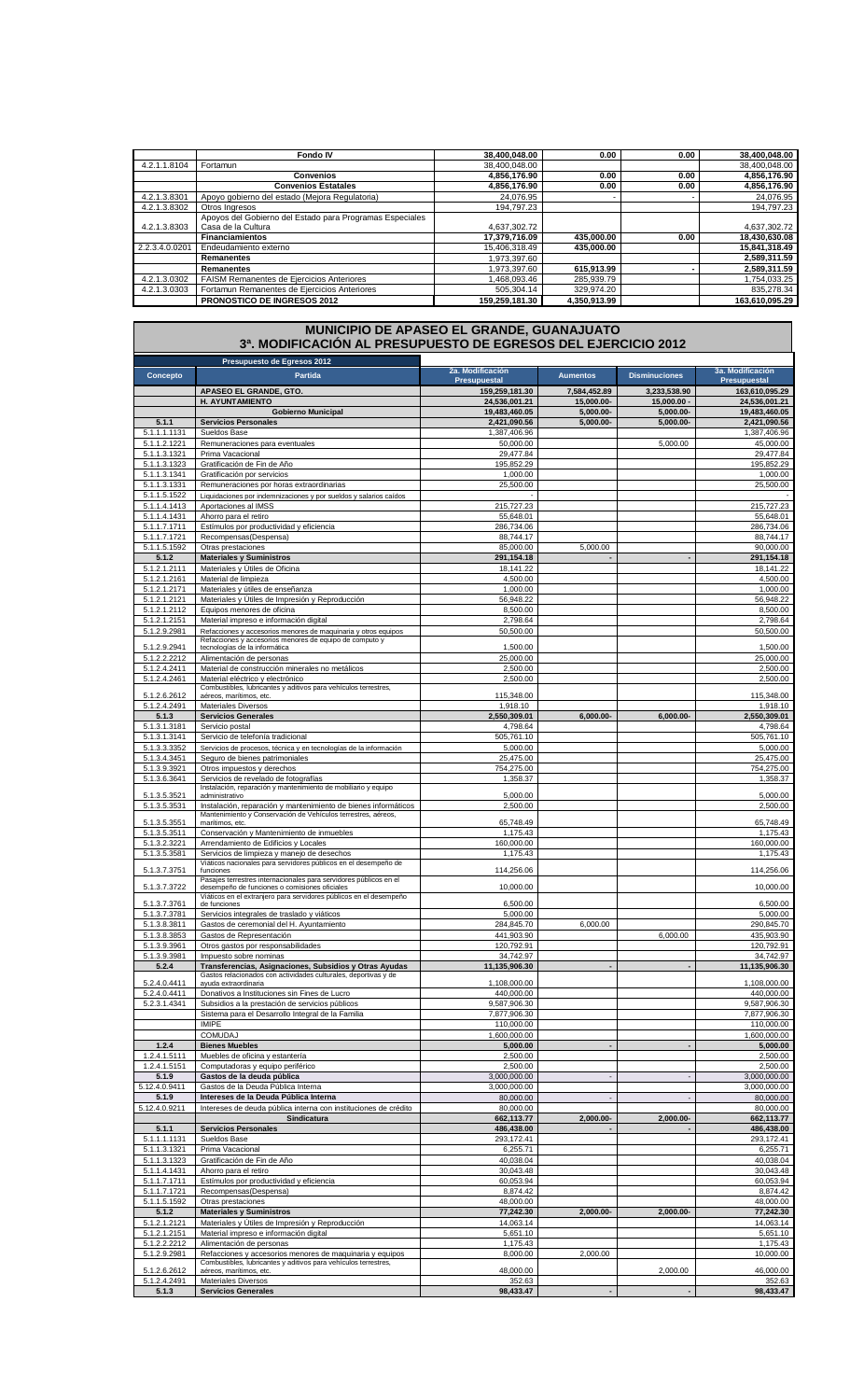| 5.1.3.1.3131                 | Servicio de aqua                                                                                                 | 587.72                     |                |                | 587.72                     |
|------------------------------|------------------------------------------------------------------------------------------------------------------|----------------------------|----------------|----------------|----------------------------|
| 5.1.3.3.3341                 | Servicios de capacitación                                                                                        | 16,464.86                  |                |                | 16,464.86                  |
| 5.1.3.4.3451                 | Seguro de bienes patrimoniales                                                                                   | 16,301.25                  |                |                | 16,301.25                  |
| 5.1.3.6.3641                 | Servicios de revelado de fotografías<br>Mantenimiento y Conservación de Vehículos terrestres, aéreos,            | 1,175.43                   |                |                | 1,175.43                   |
| 5.1.3.5.3551                 | marítimos, etc.                                                                                                  | 10,260.25                  |                |                | 10,260.25                  |
| 5.1.3.7.3751                 | Viáticos nacionales para servidores públicos en el desempeño de<br>funciones                                     | 40,000.00                  |                |                | 40,000.00                  |
| 5.1.3.8.3853                 | Gastos de Representación                                                                                         | 5,000.00                   |                |                | 5.000.00                   |
| 5.1.3.9.3961                 | Otros gastos por responsabilidades                                                                               | 1,500.00                   |                |                | 1,500.00                   |
| 5.1.3.9.3981                 | Impuesto sobre nominas<br>Regiduría                                                                              | 7,143.96<br>4,363,106.02   | 8,000.00-      | 8,000.00-      | 7,143.96<br>4,363,106.02   |
| 5.1.1                        | <b>Servicios Personales</b>                                                                                      | 3,696,943.50               |                |                | 3,696,943.50               |
| 5.1.1.1.1131                 | Sueldos Base                                                                                                     | 2,144,800.41               |                |                | 2,144,800.41               |
| 5.1.1.3.1321                 | Prima Vacacional                                                                                                 | 44,753.27                  |                |                | 44,753.27                  |
| 5.1.1.3.1323<br>5.1.1.3.1331 | Gratificación de Fin de Año<br>Remuneraciones por horas extraordinarias                                          | 299,187.09<br>15,000.00    |                |                | 299,187.09<br>15,000.00    |
| 5.1.1.4.1413                 | Aportaciones al IMSS                                                                                             | 71,301.63                  |                |                | 71,301.63                  |
| 5.1.1.4.1431                 | Ahorro para el retiro                                                                                            | 206,113.62                 |                |                | 206,113.62                 |
| 5.1.1.7.1711                 | Estímulos por productividad y eficiencia                                                                         | 440,792.16                 |                |                | 440,792.16                 |
| 5.1.1.7.1721                 | Recompensas(Despensa)                                                                                            | 70,995.33                  |                |                | 70,995.33                  |
| 5.1.1.5.1592                 | Otras prestaciones                                                                                               | 404,000.00                 |                |                | 404,000.00                 |
| 5.1.1.5.1562                 | Ramírez Mancera José Manuel                                                                                      | 48,000.00                  |                |                | 48,000.00                  |
| 5.1.1.5.1562<br>5.1.1.5.1562 | Girón Alanís Miguel<br>Ramos Ortiz Emilio                                                                        | 48,000.00<br>48,000.00     |                |                | 48,000.00<br>48,000.00     |
| 5.1.1.5.1562                 | Cortez García Lucia                                                                                              | 58,000.00                  |                |                | 58,000.00                  |
| 5.1.1.5.1562                 | Najar Hernández J. Jesús                                                                                         | 48,000.00                  |                |                | 48,000.00                  |
| 5.1.1.5.1562                 | Esparza Aranda Ismael                                                                                            | 48,000.00                  |                |                | 48,000.00                  |
| 5.1.1.5.1562                 | Buenrostro Morales Manuel Gerardo                                                                                | 58,000.00                  |                |                | 58,000.00                  |
| 5.1.1.5.1562<br>5.1.2        | Sánchez Ángel Ma. Guadalupe<br><b>Materiales y Suministros</b>                                                   | 48,000.00<br>444,717.52    |                |                | 48,000.00<br>444,717.52    |
| 5.1.2.1.2111                 | Materiales y Útiles de Oficina                                                                                   | 9,873.60                   |                |                | 9,873.60                   |
| 5.1.2.1.2171                 | Materiales y útiles de enseñanza                                                                                 | 1,186.73                   |                |                | 1,186.73                   |
| 5.1.2.1.2121                 | Materiales y Útiles de Impresión y Reproducción                                                                  | 20,673.60                  |                |                | 20,673.60                  |
| 5.1.2.1.2112<br>5.1.2.1.2151 | Equipos menores de oficina<br>Material impreso e información digital                                             | 3,000.00<br>1,673.32       |                |                | 3,000.00<br>1,673.32       |
| 5.1.2.9.2981                 | Refacciones y accesorios menores de maquinaria y otros equipos                                                   | 19,655.64                  |                |                | 19,655.64                  |
|                              | Refacciones y accesorios menores de equipo de computo y<br>tecnologías de la informática                         | 2,654.62                   |                |                | 2,654.62                   |
| 5.1.2.9.2941                 | Combustibles, lubricantes y aditivos para vehículos terrestres,                                                  |                            |                |                |                            |
| 5.1.2.6.2612                 | aéreos, marítimos, etc.                                                                                          | 384,000.00                 |                |                | 384,000.00                 |
|                              | Ramírez Mancera José Manuel<br>Girón Alanís Miguel                                                               | 48,000.00<br>48,000.00     |                |                | 48,000.00<br>48,000.00     |
|                              | Ramos Ortiz Emilio                                                                                               | 48,000.00                  |                |                | 48,000.00                  |
|                              | Cortez García Lucia                                                                                              | 48,000.00                  |                |                | 48,000.00                  |
|                              | Najar Hernández J. Jesús                                                                                         | 48,000.00                  |                |                | 48,000.00                  |
|                              | Esparza Aranda Ismael                                                                                            | 48,000.00                  |                |                | 48,000.00                  |
|                              | Buenrostro Morales Manuel Gerardo<br>Sánchez Ángel Ma. Guadalupe                                                 | 48,000.00<br>48,000.00     |                |                | 48,000.00<br>48,000.00     |
| 5.1.2.4.2491                 | <b>Materiales Diversos</b>                                                                                       | 2,000.00                   |                |                | 2,000.00                   |
| 5.1.3                        | <b>Servicios Generales</b>                                                                                       | 208,945.00                 | 8,000.00-      | 8,000.00-      | 208,945.00                 |
| 5.1.3.1.3181                 | Servicio postal                                                                                                  | 339.07                     |                |                | 339.07                     |
| 5.1.3.1.3131<br>5.1.3.3.3341 | Servicio de agua<br>Servicios de capacitación                                                                    | 2,034.89<br>4,000.00       | 8,000.00       |                | 2,034.89<br>12,000.00      |
| 5.1.3.4.3451                 | Seguro de bienes patrimoniales                                                                                   | 12,964.89                  |                |                | 12,964.89                  |
| 5.1.3.9.3921                 | Otros impuestos y derechos                                                                                       | 8,702.69                   |                |                | 8,702.69                   |
| 5.1.3.6.3641                 | Servicios de revelado de fotografías                                                                             | 1,000.00                   |                |                | 1,000.00                   |
| 5.1.3.5.3521                 | Instalación, reparación y mantenimiento de mobiliario y equipo<br>administrativo                                 | 5,500.00                   |                |                | 5,500.00                   |
| 5.1.3.5.3531                 | Instalación, reparación y mantenimiento de bienes informáticos                                                   | 2.350.86                   |                |                | 2,350.86                   |
|                              |                                                                                                                  |                            |                |                | 10,000.00                  |
|                              | Mantenimiento y Conservación de Vehículos terrestres, aéreos,                                                    |                            |                |                |                            |
| 5.1.3.5.3551<br>5.1.3.5.3511 | marítimos, etc.<br>Conservación y Mantenimiento de inmuebles                                                     | 10,000.00<br>1,175.43      |                |                | 1,175.43                   |
|                              | Pasajes terrestres nacionales para servidores públicos en el                                                     |                            |                |                |                            |
| 5.1.3.7.3721                 | desempeño de funciones o comisiones oficiales<br>Viáticos nacionales para servidores públicos en el desempeño de | 1,175.43                   |                |                | 1,175.43                   |
| 5.1.3.7.3751                 | funciones                                                                                                        | 72,000.00                  |                | 8,000.00       | 64,000.00                  |
| 5.1.3.8.3811                 | Gastos de ceremonial del H. Ayuntamiento                                                                         | 14.000.00                  |                |                | 14,000.00                  |
| 5.1.3.8.3853<br>5.1.3.9.3961 | Gastos de Representación<br>Otros gastos por responsabilidades                                                   | 15,000.00<br>3,390.66      |                |                | 15,000.00<br>3,390.66      |
| 5.1.3.9.3981                 | Impuesto sobre nominas                                                                                           | 55.311.09                  |                |                | 55,311.09                  |
| 1.2.4                        | <b>Bienes Muebles</b>                                                                                            | 12,500.00                  | $\blacksquare$ |                | 12,500.00                  |
| 1.2.4.1.5111                 | Muebles de oficina y estantería                                                                                  | 11,500.00                  |                |                | 11,500.00                  |
| 1.2.4.1.5151                 | Computadoras y equipo periférico<br><b>COMITÉ DE ADQUISICIONES</b>                                               | 1,000.00<br>27,321.37      | $\blacksquare$ |                | 1,000.00<br>27,321.37      |
| 5.1.2                        | <b>Materiales y Suministros</b>                                                                                  | 9,281.32                   | $\blacksquare$ | $\blacksquare$ | 9,281.32                   |
| 5.1.2.1.2111                 | Materiales y Útiles de Oficina                                                                                   | 5,651.10                   |                |                | 5,651.10                   |
| 5.1.2.1.2121                 | Materiales y Útiles de Impresión y Reproducción<br><b>Servicios Generales</b>                                    | 3,630.22<br>18,040.05      |                |                | 3,630.22                   |
| 5.1.3                        | Impresión y elaboración de publicaciones oficiales y de interés                                                  |                            |                |                | 18,040.05                  |
| 5.1.3.6.3611                 | general                                                                                                          | 8,041.95                   |                |                | 8,041.95                   |
| 5.1.3.8.3811                 | Gastos de ceremonial del H. Ayuntamiento<br>SECRETARIA DEL H. AYUNTAMIENTO                                       | 9,998.10<br>5,504,695.08   | $\blacksquare$ |                | 9,998.10<br>5,504,695.08   |
| 5.1.1                        | <b>Servicios Personales</b>                                                                                      | 4,767,816.68               | $\blacksquare$ | $\blacksquare$ | 4,767,816.68               |
| 5.1.1.1.1131                 | Sueldos Base                                                                                                     | 872,726.30                 |                |                | 872,726.30                 |
| 5.1.1.3.1321                 | Prima Vacacional                                                                                                 | 19,016.78                  |                |                | 19,016.78                  |
| 5.1.1.3.1323<br>5.1.1.5.1522 | Gratificación de Fin de Año<br>Liquidaciones por indemnizaciones y por sueldos y salarios caídos                 | 128,111.85<br>3,300,000.00 |                |                | 128,111.85<br>3,300,000.00 |
| 5.1.1.4.1413                 | Aportaciones al IMSS                                                                                             | 138,523.71                 |                |                | 138,523.71                 |
| 5.1.1.7.1711                 | Estímulos por productividad y eficiencia                                                                         | 177,317.12                 |                |                | 177,317.12                 |
| 5.1.1.7.1721                 | Recompensas(Despensa)                                                                                            | 62,120.92                  |                |                | 62,120.92                  |
| 5.1.1.2.1221                 | Remuneraciones para eventuales                                                                                   | 70,000.00                  |                |                | 70,000.00                  |
| 5.1.1.5.1592<br>5.1.2        | Otras prestaciones<br><b>Materiales y Suministros</b>                                                            | 131,249.63                 | $\blacksquare$ | $\blacksquare$ | 131,249.63                 |
| 5.1.2.1.2111                 | Materiales y Útiles de Oficina                                                                                   | 21,845.25                  |                |                | 21,845.25                  |
| 5.1.2.1.2171                 | Materiales y útiles de enseñanza                                                                                 | 1,175.43                   |                |                | 1,175.43                   |
| 5.1.2.1.2121                 | Materiales y Útiles de Impresión y Reproducción                                                                  | 45,196.00                  |                |                | 45,196.00                  |
| 5.1.2.1.2112<br>5.1.2.2.2212 | Equipos menores de oficina<br>Alimentación de personas                                                           | 1,000.00<br>1,630.13       |                |                | 1,000.00<br>1,630.13       |
| 5.1.2.9.2981                 | Refacciones y accesorios menores de maquinaria y otros equipos                                                   | 10,565.11                  |                |                | 10,565.11                  |
| 5.1.2.9.2941                 | Refacciones y accesorios menores de equipo de computo y                                                          | 1,500.00                   |                |                | 1,500.00                   |
| 5.1.2.4.2461                 | tecnologías de la informática<br>Material eléctrico y electrónico                                                | 587.72                     |                |                | 587.72                     |
|                              | Combustibles, lubricantes y aditivos para vehículos terrestres,                                                  |                            |                |                |                            |
| 5.1.2.6.2612<br>5.1.2.4.2491 | aéreos, marítimos, etc.<br>Materiales Diversos                                                                   | 46,750.00<br>1,000.00      |                |                | 46,750.00<br>1,000.00      |
| 5.1.3                        | <b>Servicios Generales</b>                                                                                       | 123,328.77                 |                |                | 123,328.77                 |
| 5.1.3.1.3181                 | Servicio postal                                                                                                  | 1,705.25                   |                |                | 1,705.25                   |
| 5.1.3.1.3131                 | Servicio de agua                                                                                                 | 1,763.14                   |                |                | 1,763.14                   |
| 5.1.3.3.3341<br>5.1.3.4.3451 | Servicios de capacitación<br>Seguro de bienes patrimoniales                                                      | 5,000.00<br>9,000.00       |                |                | 5,000.00<br>9.000.00       |
| 5.1.3.9.3921                 | Otros impuestos y derechos                                                                                       | 3,056.12                   |                |                | 3,056.12                   |
| 5.1.3.6.3641<br>5.1.3.5.3521 | Servicios de revelado de fotografías<br>Instalación, reparación y mantenimiento de mobiliario y equipo           | 1,086.75<br>1,500.00       |                |                | 1,086.75<br>1,500.00       |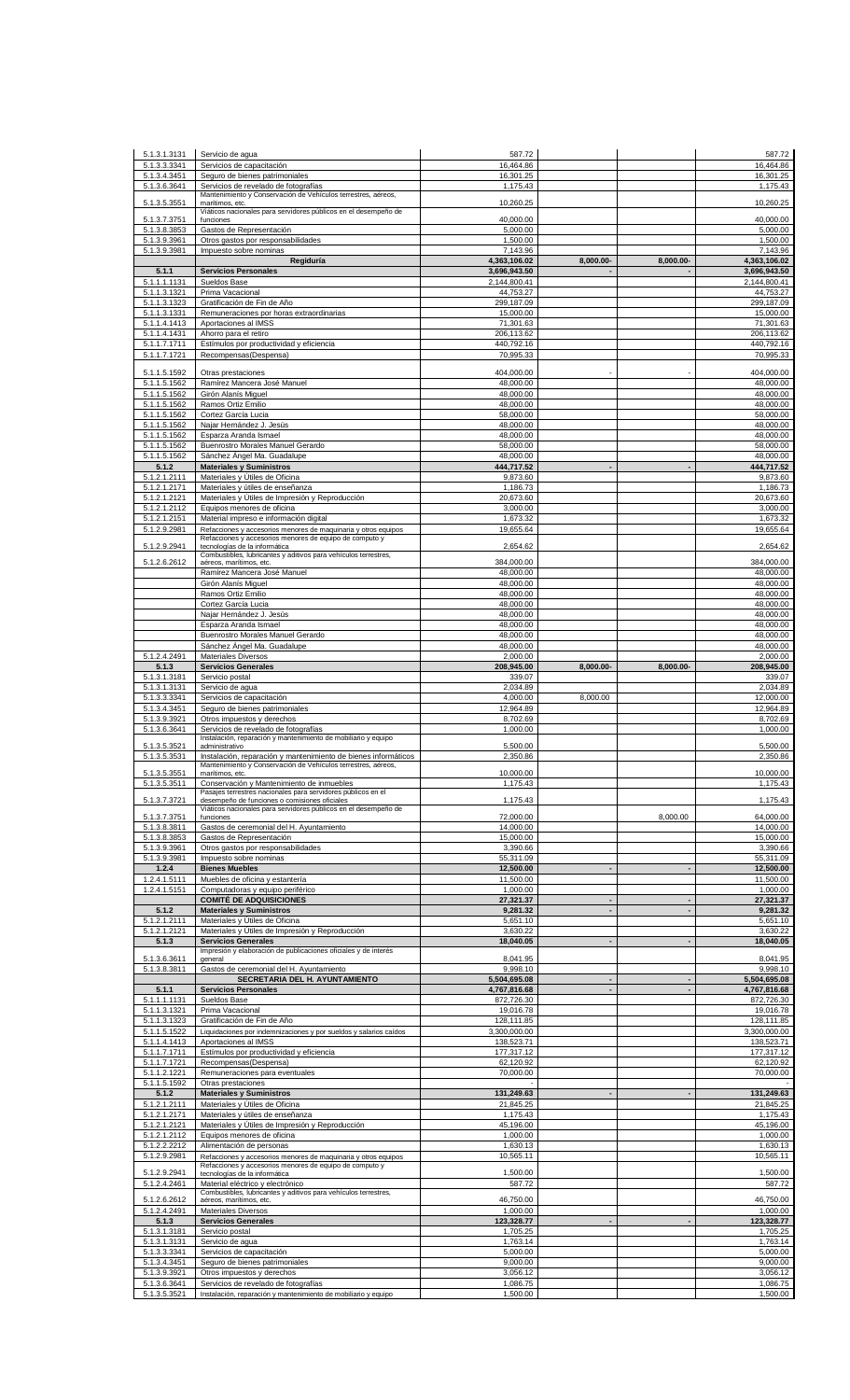|              | administrativo                                                                             |              |                          |                          |              |
|--------------|--------------------------------------------------------------------------------------------|--------------|--------------------------|--------------------------|--------------|
| 5.1.3.5.3531 | Instalación, reparación y mantenimiento de bienes informáticos                             | 2,528.21     |                          |                          | 2,528.21     |
|              | Mantenimiento y Conservación de Vehículos terrestres, aéreos,                              |              |                          |                          |              |
| 5.1.3.5.3551 | marítimos, etc.                                                                            | 9,800.00     |                          |                          | 9,800.00     |
| 5.1.3.6.3611 | Difusión e información de mensajes y actividades gubernamentales                           | 2,938.57     |                          |                          | 2,938.57     |
|              | Impresión y elaboración de publicaciones oficiales y de interés                            |              |                          |                          |              |
| 5.1.3.6.3611 | general<br>Pasajes terrestres nacionales para servidores públicos en el                    | 2,938.57     |                          |                          | 2,938.57     |
| 5.1.3.7.3721 | desempeño de funciones o comisiones oficiales                                              | 1,175.43     |                          |                          | 1,175.43     |
|              | Viáticos nacionales para servidores públicos en el desempeño de                            |              |                          |                          |              |
| 5.1.3.7.3751 | funciones                                                                                  | 21,954.25    |                          |                          | 21,954.25    |
| 5.1.3.8.3811 | Gastos de ceremonial del H. Ayuntamiento                                                   | 8,075.27     |                          |                          | 8,075.27     |
| 5.1.3.8.3853 | Gastos de Representación                                                                   | 3,826.72     |                          |                          | 3,826.72     |
| 5.1.3.9.3961 | Otros gastos por responsabilidades                                                         | 25,000.00    |                          |                          | 25,000.00    |
| 5.1.3.9.3981 | Impuesto sobre nominas                                                                     | 21,980.47    |                          |                          | 21,980.47    |
| 5.2.4        | Transferencias, Asignaciones, Subsidios y Otras Ayudas                                     | 474,300.00   | $\blacksquare$           |                          | 474,300.00   |
| 5.2.2.0.4231 | Transferencias para servicios personales                                                   | 474,300.00   |                          |                          | 474,300.00   |
| 1.2.4        | <b>Bienes Muebles</b>                                                                      | 8,000.00     |                          |                          | 8,000.00     |
|              |                                                                                            |              |                          |                          |              |
| 1.2.4.1.5111 | Muebles de oficina y estantería                                                            | 7,000.00     |                          |                          | 7,000.00     |
| 1.2.6.3.5411 | Automóviles y Camiones                                                                     |              |                          |                          |              |
| 1.2.4.6.5651 | Equipo de comunicación y telecomunicaciones                                                |              |                          |                          |              |
| 1.2.4.1.5151 | Computadoras y equipo periférico                                                           | 1,000.00     |                          |                          | 1,000.00     |
| 1.2.4.6.5691 | Otros Equipos                                                                              |              |                          |                          |              |
|              | <b>TESORERÍA MUNICIPAL</b>                                                                 | 9,580,299.69 | 416,000.00               | $16,000.00 -$            | 9,980,299.69 |
|              | DIRECCIÓN DE TESORERÍA MUNICIPAL                                                           | 4,742,582.72 | 16,000.00-               | 16,000.00-               | 4,742,582.72 |
| 5.1.1        | <b>Servicios Personales</b>                                                                | 2,991,149.42 | 12,000.00-               | 12,000.00-               | 2,991,149.42 |
| 5.1.1.1.1131 | Sueldos Base                                                                               | 1,630,948.38 |                          | 12,000.00                | 1,618,948.38 |
| 5.1.1.2.1221 | Remuneraciones para eventuales                                                             | 80,000.00    | 12,000.00                |                          | 92,000.00    |
| 5.1.1.3.1321 | Prima Vacacional                                                                           | 37,751.05    |                          |                          | 37,751.05    |
| 5.1.1.3.1323 | Gratificación de Fin de Año                                                                | 248,340.35   |                          |                          | 248.340.35   |
| 5.1.1.3.1341 | Gratificación por servicios                                                                | 100,000.00   |                          |                          | 100,000.00   |
| 5.1.1.3.1331 |                                                                                            | 210,000.00   |                          |                          | 210,000.00   |
|              | Remuneraciones por horas extraordinarias                                                   |              |                          |                          |              |
| 5.1.1.5.1522 | Liquidaciones por indemnizaciones y por sueldos y salarios caídos                          |              |                          |                          |              |
| 5.1.1.4.1413 | Aportaciones al IMSS                                                                       | 212,105.71   |                          |                          | 212,105.71   |
| 5.1.1.7.1711 | Estímulos por productividad y eficiencia                                                   | 347,762.06   |                          |                          | 347,762.06   |
| 5.1.1.7.1721 | Recompensas(Despensa)                                                                      | 124.241.87   |                          |                          | 124,241.87   |
| 5.1.1.5.1592 | Otras prestaciones                                                                         |              |                          |                          |              |
| 5.1.2        | <b>Materiales y Suministros</b>                                                            | 762,797.87   | $\overline{\phantom{a}}$ |                          | 762,797.87   |
| 5.1.2.1.2111 | Materiales y Útiles de Oficina                                                             | 163,744.89   |                          |                          | 163,744.89   |
| 5.1.2.1.2161 | Material de limpieza                                                                       | 5,433.75     |                          |                          | 5,433.75     |
| 5.1.2.1.2171 | Materiales y útiles de enseñanza                                                           | 5,651.10     |                          |                          | 5,651.10     |
|              |                                                                                            |              |                          |                          | 284,636.28   |
| 5.1.2.1.2121 | Materiales y Útiles de Impresión y Reproducción                                            | 284,636.28   |                          |                          |              |
| 5.1.2.1.2112 | Equipos menores de oficina                                                                 | 10,000.00    |                          |                          | 10,000.00    |
| 5.1.2.1.2151 | Material impreso e información digital                                                     | 2,260.44     |                          |                          | 2,260.44     |
| 5.1.2.2.2212 | Alimentación de personas                                                                   | 58,347.00    |                          |                          | 58,347.00    |
| 5.1.2.9.2981 | Refacciones y accesorios menores de maquinaria y otros equipos                             | 50,824.41    |                          |                          | 50,824.41    |
|              | Refacciones y accesorios menores de equipo de computo y                                    |              |                          |                          |              |
| 5.1.2.9.2941 | tecnologías de la informática                                                              | 73,500.00    |                          |                          | 73,500.00    |
| 5.1.2.4.2411 | Material de construcción minerales no metálicos                                            | 7,500.00     |                          |                          | 7,500.00     |
| 5.1.2.7.2711 | Vestuario y uniformes                                                                      | 3,000.00     |                          |                          | 3,000.00     |
| 5.1.2.4.2461 | Material eléctrico y electrónico                                                           | 8,000.00     |                          |                          | 8,000.00     |
| 5.1.2.5.2531 | Medicinas y producto farmacéuticos                                                         | 5,000.00     |                          |                          | 5,000.00     |
|              | Combustibles, lubricantes y aditivos para vehículos terrestres,                            |              |                          |                          |              |
| 5.1.2.6.2612 | aéreos, marítimos, etc.                                                                    | 83,900.00    |                          |                          | 83,900.00    |
| 5.1.2.4.2491 | <b>Materiales Diversos</b>                                                                 | 1,000.00     |                          |                          | 1,000.00     |
| 5.1.3        | <b>Servicios Generales</b>                                                                 | 949,635.43   |                          |                          | 949,635.43   |
| 5.1.3.1.3181 | Servicio postal                                                                            | 3,930.56     |                          |                          | 3,930.56     |
| 5.1.3.1.3111 | Servicio de energía eléctrica                                                              | 212,481.36   |                          |                          | 212,481.36   |
| 5.1.3.1.3131 | Servicio de agua                                                                           | 5,433.75     |                          |                          | 5,433.75     |
| 5.1.3.3.3341 | Servicios de capacitación                                                                  | 85,000.00    |                          |                          | 85,000.00    |
|              |                                                                                            |              |                          |                          |              |
|              |                                                                                            |              |                          |                          |              |
| 5.1.3.3.3352 | Servicios de procesos, técnica y en tecnologías de la información                          | 198,246.00   |                          |                          | 198,246.00   |
| 5.1.3.4.3451 | Seguro de bienes patrimoniales                                                             | 28,252.32    |                          |                          | 28,252.32    |
| 5.1.3.9.3921 | Otros impuestos y derechos                                                                 | 2,955.53     |                          |                          | 2,955.53     |
| 5.1.3.6.3641 | Servicios de revelado de fotografías                                                       | 4,520.88     |                          |                          | 4,520.88     |
| 5.1.3.4.3411 | Comisiones y servicios bancarios                                                           | 62,280.02    |                          |                          | 62,280.02    |
| 5.1.1.1.3441 | Seguros de responsabilidad patrimonial y fianzas                                           | 5,000.00     |                          |                          | 5,000.00     |
| 5.1.1.1.3511 | Conservación y Mantenimiento de inmuebles                                                  | 5,000.00     |                          |                          | 5,000.00     |
|              | Instalación, reparación y mantenimiento de mobiliario y equipo                             |              |                          |                          |              |
| 5.1.3.5.3521 | administrativo                                                                             | 7,000.00     |                          |                          | 7,000.00     |
| 5.1.3.5.3531 | Instalación, reparación y mantenimiento de bienes informáticos                             | 65,500.00    |                          |                          | 65,500.00    |
|              | Mantenimiento y Conservación de Vehículos terrestres, aéreos,                              |              |                          |                          |              |
| 5.1.3.5.3551 | marítimos, etc.                                                                            | 26,101.25    |                          |                          | 26,101.25    |
| 5.1.3.5.3581 | Servicios de limpieza y manejo de desechos                                                 | 2,064.83     |                          |                          | 2,064.83     |
|              | Impresión y elaboración de publicaciones oficiales y de interés                            |              |                          |                          |              |
| 5.1.3.6.3611 | general<br>Pasajes terrestres nacionales para servidores públicos en el                    | 1,738.80     |                          |                          | 1,738.80     |
| 5.1.3.7.3721 | desempeño de funciones o comisiones oficiales                                              | 678.13       |                          |                          | 678.13       |
|              | Viáticos nacionales para servidores públicos en el desempeño de                            |              |                          |                          |              |
| 5.1.3.7.3751 | funciones                                                                                  | 103,556.75   |                          |                          | 103,556.75   |
| 5.1.3.8.3811 | Gastos de ceremonial del H. Ayuntamiento                                                   | 39,631.68    |                          |                          | 39,631.68    |
| 5.1.3.8.3853 | Gastos de Representación                                                                   | 40,647.30    |                          |                          | 40.647.30    |
| 5.1.3.9.3961 | Otros gastos por responsabilidades                                                         | 3,500.00     |                          |                          | 3,500.00     |
|              | Instalación, reparación y mantenimiento de maquinaria, otros equipos                       |              |                          |                          |              |
| 5.1.3.5.3571 | y herramientas menores                                                                     | 2,500.00     |                          |                          | 2,500.00     |
| 5.1.3.9.3981 | Impuesto sobre nominas                                                                     | 43,616.28    |                          |                          | 43,616.28    |
| 1.2.4        | <b>Bienes Muebles</b>                                                                      | 39,000.00    | 4,000.00-                | 4,000.00-                | 39,000.00    |
| 1.2.4.1.5111 | Muebles de oficina y estantería                                                            | 12,000.00    |                          | 4,000.00                 | 8,000.00     |
| 1.2.4.6.5651 | Equipo de comunicación y telecomunicaciones                                                | 2,000.00     |                          |                          | 2,000.00     |
| 1.2.4.1.5151 | Computadoras y equipo periférico                                                           | 25,000.00    | 4,000.00                 |                          | 29,000.00    |
|              | <b>CATASTRO</b>                                                                            | 3,737,305.89 | 400,000.00               |                          | 4,137,305.89 |
| 5.1.1        | <b>Servicios Personales</b>                                                                | 2,350,822.52 | 400,000.00               | $\overline{\phantom{a}}$ | 2,750,822.52 |
|              |                                                                                            |              |                          |                          |              |
| 5.1.1.1.1131 | Sueldos Base                                                                               | 998,929.05   |                          |                          | 998,929.05   |
| 5.1.1.2.1221 | Remuneraciones para eventuales                                                             |              |                          |                          |              |
| 5.1.1.3.1321 | Prima Vacacional                                                                           | 21,251.37    |                          |                          | 21,251.37    |
| 5.1.1.3.1331 | Remuneraciones por horas extraordinarias                                                   | 43,500.00    |                          |                          | 43,500.00    |
|              |                                                                                            |              |                          |                          |              |
| 5.1.1.2.1221 | Remuneraciones para eventuales (BANOBRAS)                                                  | 613,823.20   | 400,000.00               |                          | 1,013,823.20 |
| 5.1.1.3.1323 | Gratificación de Fin de Año                                                                | 141,675.79   |                          |                          | 141,675.79   |
| 5.1.1.5.1522 | Liquidaciones por indemnizaciones y por sueldos y salarios caídos                          |              |                          |                          |              |
| 5.1.1.4.1413 | Aportaciones al IMSS                                                                       | 234,238.71   |                          |                          | 234,238.71   |
| 5.1.1.7.1711 | Estímulos por productividad y eficiencia                                                   | 199,785.82   |                          |                          | 199,785.82   |
| 5.1.1.7.1721 | Recompensas(Despensa)                                                                      | 97,618.58    |                          |                          | 97,618.58    |
| 5.1.2        | <b>Materiales y Suministros</b>                                                            | 194,211.05   |                          |                          | 194,211.05   |
| 5.1.2.1.2111 | Materiales y Útiles de Oficina                                                             | 35,540.20    |                          |                          | 35,540.20    |
|              |                                                                                            |              |                          |                          |              |
| 5.1.2.1.2161 | Material de limpieza                                                                       | 2,304.10     |                          |                          | 2,304.10     |
| 5.1.2.1.2171 | Materiales y útiles de enseñanza                                                           | 830.28       |                          |                          | 830.28       |
| 5.1.2.1.2121 | Materiales y Útiles de Impresión y Reproducción                                            | 58,404.70    |                          |                          | 58,404.70    |
| 5.1.2.1.2112 | Equipos menores de oficina                                                                 | 6,000.00     |                          |                          | 6.000.00     |
| 5.1.2.2.2212 | Alimentación de personas                                                                   | 6,804.10     |                          |                          | 6,804.10     |
| 5.1.2.9.2981 | Refacciones y accesorios menores de maquinaria y otros equipos                             | 22,169.70    |                          |                          | 22,169.70    |
|              | Refacciones y accesorios menores de equipo de computo y                                    |              |                          |                          |              |
| 5.1.2.9.2941 | tecnologías de la informática                                                              | 5,000.00     |                          |                          | 5,000.00     |
| 5.1.2.4.2461 | Material eléctrico y electrónico(BANOBRAS)                                                 | 13,206.50    |                          |                          | 13,206.50    |
| 5.1.2.5.2531 | Medicinas y producto farmacéuticos                                                         | 2,173.50     |                          |                          | 2,173.50     |
| 5.1.2.6.2612 | Combustibles, lubricantes y aditivos para vehículos terrestres,<br>aéreos, marítimos, etc. | 39,517.53    |                          |                          | 39,517.53    |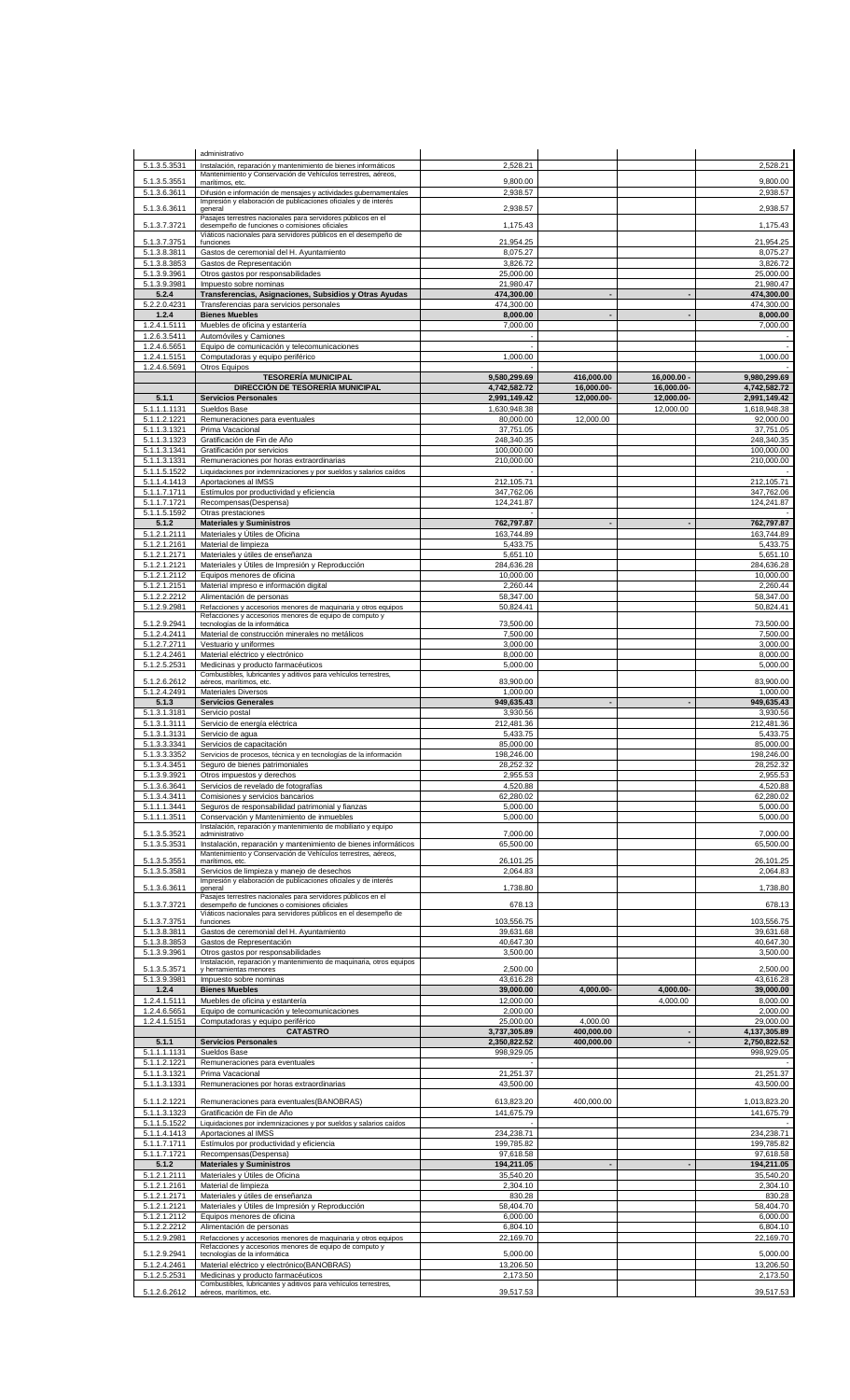| 5.1.2.4.2491                 | <b>Materiales Diversos</b>                                                                                                | 2,260.44                 |                                |                | 2.260.44                 |
|------------------------------|---------------------------------------------------------------------------------------------------------------------------|--------------------------|--------------------------------|----------------|--------------------------|
| 5.1.3                        | <b>Servicios Generales</b>                                                                                                | 1,166,734.21             |                                |                | 1,166,734.21             |
| 5.1.3.1.3181                 | Servicio postal                                                                                                           | 911.35                   |                                |                | 911.35                   |
| 5.1.3.1.3131                 | Servicio de agua                                                                                                          | 1,387.61                 |                                |                | 1,387.61                 |
| 5.1.3.3.3341                 | Servicios de capacitación (BANOBRAS)<br>Servicios de procesos, técnica y en tecnologías de la                             | 87,000.00                |                                |                | 87.000.00                |
| 5.1.3.3.3352                 | información(BANOBRAS)                                                                                                     | 769,040.51               |                                |                | 769,040.51               |
| 5.1.3.9.3921                 | Otros impuestos y derechos                                                                                                | 978.08                   |                                |                | 978.08                   |
| 5.1.3.6.3641                 | Servicios de revelado de fotografías                                                                                      | 917.44                   |                                |                | 917.44                   |
| 5.1.3.5.3511                 | Conservación y Mantenimiento de inmuebles(BANOBRAS)<br>Instalación, reparación y mantenimiento de mobiliario y equipo     | 232,000.00               |                                |                | 232,000.00               |
| 5.1.3.5.3521                 | administrativo                                                                                                            | 8,717.35                 |                                |                | 8,717.35                 |
| 5.1.3.5.3551                 | Mantenimiento y Conservación de Vehículos terrestres, aéreos,<br>marítimos, etc.                                          | 10,970.64                |                                |                | 10,970.64                |
|                              | Viáticos nacionales para servidores públicos en el desempeño de                                                           |                          |                                |                |                          |
| 5.1.3.7.3751                 | funciones                                                                                                                 | 9,260.25                 |                                |                | 9,260.25                 |
| 5.1.3.8.3811<br>5.1.3.9.3961 | Gastos de ceremonial del H. Ayuntamiento<br>Otros gastos por responsabilidades                                            | 16,410.88                |                                |                | 16,410.88                |
| 5.1.3.9.3981                 | Impuesto sobre nominas                                                                                                    | 1,956.15<br>27,183.96    |                                |                | 1,956.15<br>27.183.96    |
| 1.2.4                        | <b>Bienes Muebles</b>                                                                                                     | 25,538.11                | $\overline{\phantom{a}}$       | $\blacksquare$ | 25,538.11                |
| 1.2.4.1.5111                 | Muebles de oficina y estantería                                                                                           | 5,000.00                 |                                |                | 5,000.00                 |
| 1.2.4.6.5651                 | Equipo de comunicación y telecomunicaciones                                                                               | 1,000.00                 |                                |                | 1,000.00                 |
| 1.2.4.1.5151                 | Computadoras y equipo periférico(BANOBRAS)                                                                                | 19,538.11                |                                |                | 19,538.11                |
|                              | <b>FISCALIZACIÓN</b>                                                                                                      | 1,100,411.08             | $\overline{\phantom{a}}$<br>÷, | $\blacksquare$ | 1,100,411.08             |
| 5.1.1<br>5.1.1.1.1131        | <b>Servicios Personales</b><br>Sueldos Base                                                                               | 888,632.28<br>484,894.98 |                                |                | 888,632.28<br>484,894.98 |
| 5.1.1.3.1321                 | Prima Vacacional                                                                                                          | 10,950.74                |                                |                | 10,950.74                |
| 5.1.1.3.1323                 | Gratificación de Fin de Año                                                                                               | 73,004.91                |                                |                | 73,004.91                |
| 5.1.1.3.1331                 | Remuneraciones por horas extraordinarias                                                                                  | 70,000.00                |                                |                | 70,000.00                |
| 5.1.1.5.1522                 | Liquidaciones por indemnizaciones y por sueldos y salarios caídos                                                         |                          |                                |                |                          |
| 5.1.1.4.1413                 | Aportaciones al IMSS                                                                                                      | 86,681.73                |                                |                | 86,681.73                |
| 5.1.1.7.1711<br>5.1.1.7.1721 | Estímulos por productividad y eficiencia                                                                                  | 100,979.00<br>62,120.92  |                                |                | 100.979.00<br>62,120.92  |
| 5.1.2                        | Recompensas(Despensa)<br><b>Materiales y Suministros</b>                                                                  | 147,274.23               |                                |                | 147,274.23               |
| 5.1.2.1.2111                 | Materiales y Útiles de Oficina                                                                                            | 7,781.13                 |                                |                | 7,781.13                 |
| 5.1.2.1.2121                 | Materiales y Útiles de Impresión y Reproducción                                                                           | 9,738.23                 |                                |                | 9,738.23                 |
| 5.1.2.1.2112                 | Equipos menores de oficina                                                                                                | 1.200.00                 |                                |                | 1,200.00                 |
| 5.1.2.1.2151                 | Material impreso e información digital                                                                                    | 43.47                    |                                |                | 43.47                    |
| 5.1.2.2.2212                 | Alimentación de personas                                                                                                  | 875.92                   |                                |                | 875.92<br>16,500.00      |
| 5.1.2.9.2981                 | Refacciones y accesorios menores de maquinaria y otros equipos<br>Refacciones y accesorios menores de equipo de computo y | 16,500.00                |                                |                |                          |
| 5.1.2.9.2941                 | tecnologías de la informática                                                                                             | 4,520.88                 |                                |                | 4,520.88                 |
| 5.1.2.6.2612                 | Combustibles, lubricantes y aditivos para vehículos terrestres,<br>aéreos, marítimos, etc.                                | 105,000.00               |                                |                | 105,000.00               |
| 5.1.2.4.2491                 | <b>Materiales Diversos</b>                                                                                                | 1,614.60                 |                                |                | 1,614.60                 |
| 5.1.3                        | <b>Servicios Generales</b>                                                                                                | 44,404.57                |                                |                | 44,404.57                |
| 5.1.3.1.3131                 | Servicio de agua                                                                                                          | 904.18                   |                                |                | 904.18                   |
| 5.1.3.4.3451                 | Seguro de bienes patrimoniales                                                                                            | 152.15                   |                                |                | 152.15                   |
| 5.1.3.9.3921                 | Otros impuestos y derechos                                                                                                | 2,803.82                 |                                |                | 2,803.82                 |
| 5.1.3.6.3641<br>5.1.3.5.3531 | Servicios de revelado de fotografías<br>Instalación, reparación y mantenimiento de bienes informáticos                    | 1,130.22<br>2,260.44     |                                |                | 1,130.22<br>2,260.44     |
| 5.1.2.7.2711                 | Vestuario y uniformes                                                                                                     | 3,000.00                 |                                |                | 3,000.00                 |
|                              | Mantenimiento y Conservación de Vehículos terrestres, aéreos,                                                             |                          |                                |                |                          |
| 5.1.3.5.3551                 | marítimos, etc.<br>Instalación, reparación y mantenimiento de maquinaria, otros equipos                                   | 14,500.00                |                                |                | 14,500.00                |
| 5.1.3.5.3571                 | y herramientas menores                                                                                                    | 5,651.10                 |                                |                | 5,651.10                 |
| 5.1.3.7.3751                 | Viáticos nacionales para servidores públicos en el desempeño de<br>funciones                                              |                          |                                |                | 65.21                    |
| 5.1.3.9.3961                 | Otros gastos por responsabilidades                                                                                        | 65.21<br>677.26          |                                |                | 677.26                   |
| 5.1.3.9.3981                 | Impuesto sobre nominas                                                                                                    | 13,260.21                |                                |                | 13,260.21                |
| 1.2.4                        | <b>Bienes Muebles</b>                                                                                                     | 20,100.00                | $\overline{\phantom{a}}$       |                | 20,100.00                |
| 1.2.4.6.5651                 | Equipo de comunicación y telecomunicaciones                                                                               | 2,100.00                 |                                |                | 2,100.00                 |
| 1.2.4.1.5111                 | Muebles de oficina y estantería                                                                                           | 6,000.00                 |                                |                | 6,000.00                 |
| 1.2.4.1.5151                 | Computadoras y equipo periférico<br><b>JUZGADO MUNICIPAL</b>                                                              | 12,000.00<br>489,479.64  |                                |                | 12,000.00<br>489,479.64  |
| 5.1.1                        | <b>Servicios Personales</b>                                                                                               | 459,380.00               | $\blacksquare$                 | $\blacksquare$ | 459,380.00               |
| 5.1.1.1.1131                 | Sueldos Base                                                                                                              | 296,426.02               |                                |                | 296,426.02               |
| 5.1.1.3.1321                 | Prima Vacacional                                                                                                          | 7.064.56                 |                                |                | 7,064.56                 |
| 5.1.1.3.1323                 | Gratificación de Fin de Año                                                                                               | 45,430.40                |                                |                | 45,430.40                |
| 5.1.1.5.1522                 | Liquidaciones por indemnizaciones y por sueldos y salarios caídos                                                         |                          |                                |                |                          |
| 5.1.1.4.1413                 | Aportaciones al IMSS                                                                                                      | 31,511.97                |                                |                | 31,511.97                |
| 5.1.1.7.1711<br>5.1.1.7.1721 | Estímulos por productividad y eficiencia<br>Recompensas(Despensa)                                                         | 61,198.22<br>17,748.83   |                                |                | 61,198.22<br>17,748.83   |
| 5.1.1.5.1592                 | Otras prestaciones                                                                                                        |                          |                                |                |                          |
| 5.1.2                        | <b>Materiales y Suministros</b>                                                                                           | 21,200.88                |                                |                | 21,200.88                |
| 5.1.2.1.2111                 | Materiales y Útiles de Oficina                                                                                            | 3.499.97                 |                                |                | 3,499.97                 |
| 5.1.2.1.2121                 | Materiales y Útiles de Impresión y Reproducción                                                                           | 4,302.92                 |                                |                | 4,302.92                 |
| 5.1.2.1.2112                 | Equipos menores de oficina<br>Refacciones y accesorios menores de equipo de computo y                                     | 2,989.65                 |                                |                | 2,989.65                 |
| 5.1.2.9.2941                 | tecnologías de la informática                                                                                             | 1,908.33                 |                                |                | 1,908.33                 |
| 5.1.2.6.2612                 | Combustibles, lubricantes y aditivos para vehículos terrestres,<br>aéreos, marítimos, etc.                                | 8,500.00                 |                                |                | 8,500.00                 |
| 5.1.3                        | <b>Servicios Generales</b>                                                                                                | 8,898.76                 | $\overline{\phantom{a}}$       | $\blacksquare$ | 8,898.76                 |
|                              | Viáticos nacionales para servidores públicos en el desempeño de                                                           |                          |                                |                |                          |
| 5.1.3.7.3751                 | funciones                                                                                                                 | 1,500.00<br>7,398.76     |                                |                | 1,500.00<br>7,398.76     |
| 5.1.3.9.3981                 | Impuesto sobre nominas<br><b>CONTRALORÍA MUNICIPAL</b>                                                                    | 1,969,523.38             | $\overline{\phantom{a}}$       |                | 1,969,523.38             |
| 5.1.1                        | <b>Servicios Personales</b>                                                                                               | 1,616,664.20             | $\blacksquare$                 | $\blacksquare$ | 1,616,664.20             |
| 5.1.1.1.1131                 | Sueldos Base                                                                                                              | 984,024.23               |                                |                | 984,024.23               |
| 5.1.1.3.1321                 | Prima Vacacional                                                                                                          | 22,475.53                |                                |                | 22,475.53                |
| 5.1.1.3.1323                 | Gratificación de Fin de Año                                                                                               | 143,503.55               |                                |                | 143,503.55               |
| 5.1.1.3.1331<br>5.1.1.5.1522 | Remuneraciones por horas extraordinarias<br>Liquidaciones por indemnizaciones y por sueldos y salarios caídos             | 15,000.00                |                                |                | 15,000.00                |
| 5.1.1.4.1413                 | Aportaciones al IMSS                                                                                                      | 171,434.86               |                                |                | 171,434.86               |
| 5.1.1.7.1711                 | Estímulos por productividad y eficiencia                                                                                  | 200,356.28               |                                |                | 200,356.28               |
| 5.1.1.7.1721                 | Recompensas(Despensa)                                                                                                     | 79,869.75                |                                |                | 79,869.75                |
| 5.1.1.5.1592                 | Otras prestaciones                                                                                                        |                          |                                |                |                          |
| 5.1.2                        | <b>Materiales y Suministros</b>                                                                                           | 128,672.35               |                                |                | 128,672.35               |
| 5.1.2.1.2111<br>5.1.2.1.2171 | Materiales y Útiles de Oficina<br>Materiales y útiles de enseñanza                                                        | 13,865.79<br>3,303.72    |                                |                | 13,865.79<br>3,303.72    |
| 5.1.2.1.2121                 | Materiales y Útiles de Impresión y Reproducción                                                                           | 38,322.13                |                                |                | 38,322.13                |
| 5.1.2.1.2112                 | Equipos menores de oficina                                                                                                | 2,500.00                 |                                |                | 2,500.00                 |
| 5.1.2.1.2151                 | Material impreso e información digital                                                                                    | 2,434.32                 |                                |                | 2,434.32                 |
| 5.1.2.9.2981                 | Refacciones y accesorios menores de maquinaria y otros equipos                                                            | 5,433.75                 |                                |                | 5,433.75                 |
| 5.1.2.9.2941                 | Refacciones y accesorios menores de equipo de computo y<br>tecnologías de la informática                                  | 10,562.64                |                                |                | 10,562.64                |
|                              | Combustibles, lubricantes y aditivos para vehículos terrestres,                                                           |                          |                                |                |                          |
| 5.1.2.6.2612<br>5.1.2.4.2491 | aéreos, marítimos, etc.<br>Materiales Diversos                                                                            | 50,750.00<br>1.500.00    |                                |                | 50,750.00<br>1,500.00    |
| 5.1.3                        | <b>Servicios Generales</b>                                                                                                | 122,186.83               |                                |                | 122,186.83               |
| 5.1.3.1.3131                 | Servicio de agua                                                                                                          | 1,763.14                 |                                |                | 1,763.14                 |
| 5.1.3.3.3341                 | Servicios de capacitación                                                                                                 | 8,500.00                 |                                |                | 8,500.00                 |
| 5.1.3.4.3451                 | Seguro de bienes patrimoniales                                                                                            | 12,649.77                |                                |                | 12,649.77                |
| 5.1.3.9.3921                 | Otros impuestos y derechos<br>Instalación, reparación y mantenimiento de mobiliario y equipo                              | 3,955.77                 |                                |                | 3,955.77                 |
| 5.1.3.5.3521                 | administrativo                                                                                                            | 2,566.56                 |                                |                | 2,566.56                 |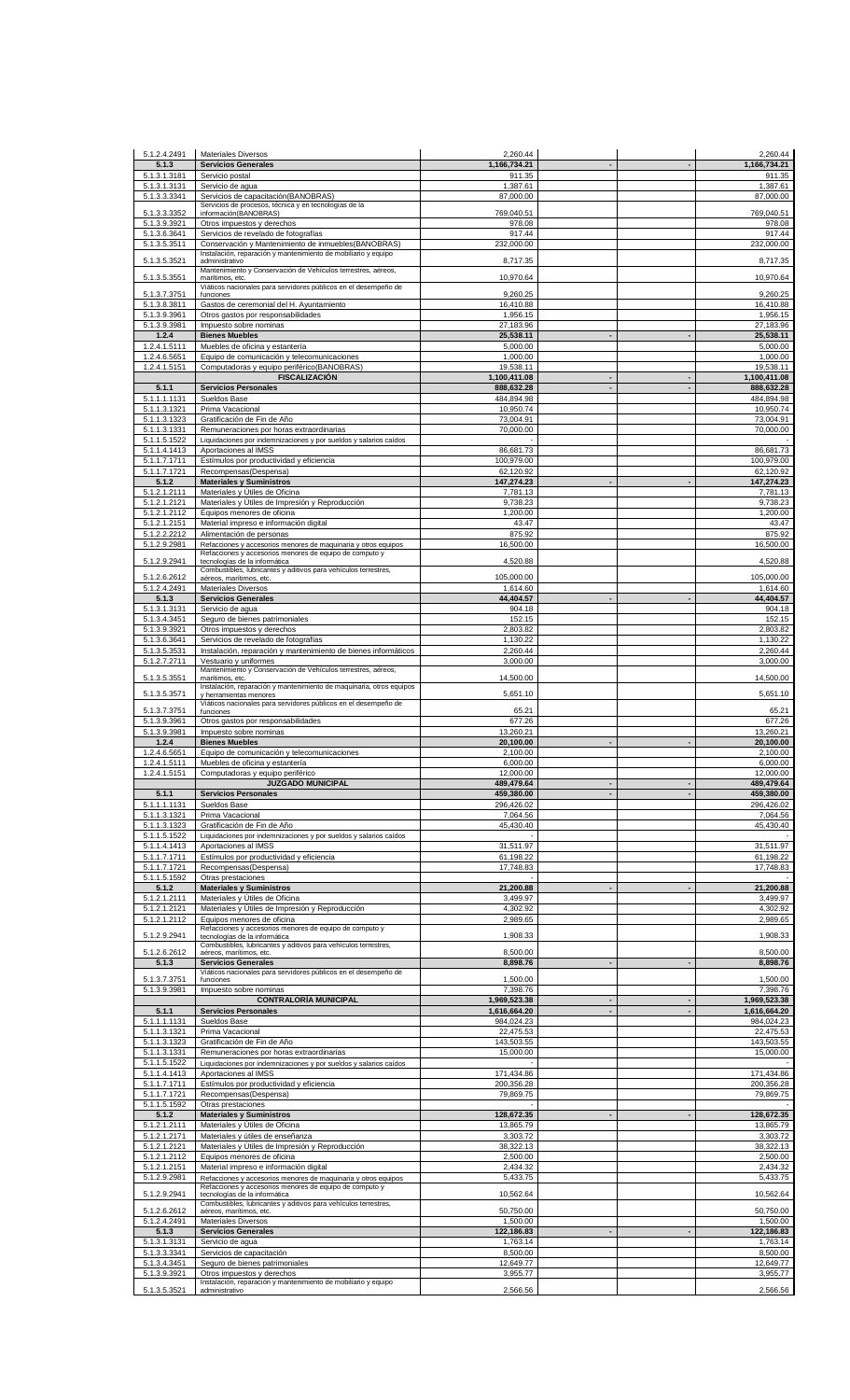|                              | Mantenimiento y Conservación de Vehículos terrestres, aéreos,                                                                    |                              |                                  |                                            |                                                                                                                          |
|------------------------------|----------------------------------------------------------------------------------------------------------------------------------|------------------------------|----------------------------------|--------------------------------------------|--------------------------------------------------------------------------------------------------------------------------|
| 5.1.3.5.3551                 | marítimos, etc.<br>Impresión y elaboración de publicaciones oficiales y de interés                                               | 7,171.03                     |                                  |                                            | 7,171.03                                                                                                                 |
| 5.1.3.6.3611                 | general                                                                                                                          | 3,390.66                     |                                  |                                            | 3,390.66                                                                                                                 |
| 5.1.3.7.3751                 | Viáticos nacionales para servidores públicos en el desempeño de<br>funciones                                                     | 32,344.91                    |                                  |                                            | 32.344.91                                                                                                                |
| 5.1.3.8.3811                 | Gastos de ceremonial del H. Ayuntamiento                                                                                         | 12,606.30                    |                                  |                                            | 12,606.30                                                                                                                |
| 5.1.3.8.3853                 | Gastos de Representación                                                                                                         | 12,171.60                    |                                  |                                            | 12,171.60                                                                                                                |
| 5.1.3.9.3961                 | Otros gastos por responsabilidades                                                                                               | 86.94                        |                                  |                                            | 86.94                                                                                                                    |
| 5.1.3.9.3981<br>1.2.4        | Impuesto sobre nominas<br><b>Bienes Muebles</b>                                                                                  | 24,980.15<br>102,000.00      |                                  |                                            | 24,980.15<br>102,000.00                                                                                                  |
| 1.2.4.1.5111                 | Muebles de oficina y estantería                                                                                                  | 85,000.00                    |                                  |                                            | 85,000.00                                                                                                                |
| 1.2.4.1.5151                 | Computadoras y equipo periférico                                                                                                 | 17,000.00                    |                                  |                                            | 17,000.00                                                                                                                |
|                              | <b>OFICIALÍA MAYOR</b>                                                                                                           | 9,423,319.55                 | $\blacksquare$                   |                                            | 9,423,319.55                                                                                                             |
| 5.1.1<br>5.1.1.1.1131        | <b>Servicios Personales</b><br>Sueldos Base                                                                                      | 3,791,128.21<br>1,117,803.58 |                                  |                                            | 3,791,128.21<br>1,117,803.58                                                                                             |
| 5.1.1.2.1212                 | Honorarios Asimilados                                                                                                            | 1,900,000.00                 |                                  |                                            | 1,900,000.00                                                                                                             |
| 5.1.1.3.1321                 | Prima Vacacional                                                                                                                 | 25.099.58                    |                                  |                                            | 25.099.58                                                                                                                |
| 5.1.1.3.1323                 | Gratificación de Fin de Año                                                                                                      | 165,663.84                   |                                  |                                            | 165,663.84                                                                                                               |
| 5.1.1.3.1331<br>5.1.1.5.1522 | Remuneraciones por horas extraordinarias<br>Liquidaciones por indemnizaciones y por sueldos y salarios caídos                    | 63,000.00                    |                                  |                                            | 63,000.00                                                                                                                |
| 5.1.1.4.1413                 | Aportaciones al IMSS                                                                                                             | 148,223.30                   |                                  |                                            | 148,223.30                                                                                                               |
| 5.1.1.7.1711                 | Estímulos por productividad y eficiencia                                                                                         | 229,347.24                   |                                  |                                            | 229,347.24                                                                                                               |
| 5.1.1.7.1721                 | Recompensas(Despensa)                                                                                                            | 141,990.67                   |                                  |                                            | 141,990.67                                                                                                               |
| 5.1.1.5.1592<br>5.1.2        | Otras prestaciones<br><b>Materiales y Suministros</b>                                                                            | 181,613.83                   |                                  |                                            | 181,613.83                                                                                                               |
| 5.1.2.1.2111                 | Materiales y Útiles de Oficina                                                                                                   | 16,456.00                    |                                  |                                            | 16,456.00                                                                                                                |
| 5.1.2.1.2161                 | Material de limpieza                                                                                                             | 22,000.00                    |                                  |                                            | 22.000.00                                                                                                                |
| 5.1.2.1.2171                 | Materiales y útiles de enseñanza                                                                                                 | 4,524.36                     |                                  |                                            | 4,524.36                                                                                                                 |
| 5.1.2.1.2121                 | Materiales y Útiles de Impresión y Reproducción                                                                                  | 29,035.61                    |                                  |                                            | 29,035.61                                                                                                                |
| 5.1.2.1.2112<br>5.1.2.1.2151 | Equipos menores de oficina<br>Material impreso e información digital                                                             | 2,500.00<br>1,763.14         |                                  |                                            | 2,500.00<br>1,763.14                                                                                                     |
| 5.1.2.9.2981                 | Refacciones y accesorios menores de maquinaria y otros equipos                                                                   | 7,500.00                     |                                  |                                            | 7,500.00                                                                                                                 |
| 5.1.2.9.2941                 | Refacciones y accesorios menores de equipo de computo y<br>tecnologías de la informática                                         | 8,526.29                     |                                  |                                            | 8,526.29                                                                                                                 |
| 5.1.2.4.2461                 | Material eléctrico y electrónico                                                                                                 | 7,357.36                     |                                  |                                            | 7,357.36                                                                                                                 |
| 5.1.2.5.2531                 | Medicinas y producto farmacéuticos                                                                                               | 5,651.10                     |                                  |                                            | 5,651.10                                                                                                                 |
| 5.1.2.6.2612                 | Combustibles, lubricantes y aditivos para vehículos terrestres,<br>aéreos, marítimos, etc.                                       | 73,906.60                    |                                  |                                            | 73,906.60                                                                                                                |
| 5.1.2.7.2711                 | Vestuario y uniformes                                                                                                            |                              |                                  |                                            |                                                                                                                          |
| 5.1.2.4.2491                 | Materiales Diversos                                                                                                              | 2,393.38                     |                                  |                                            | 2,393.38                                                                                                                 |
| 5.1.3                        | <b>Servicios Generales</b>                                                                                                       | 5,417,577.52                 |                                  |                                            | 5,417,577.52                                                                                                             |
| 5.1.3.1.3181<br>5.1.3.1.3131 | Servicio postal<br>Servicio de agua                                                                                              | 940.34<br>3,263.14           |                                  |                                            | 940.34<br>3,263.14                                                                                                       |
| 5.1.3.4.3451                 | Seguro de bienes patrimoniales                                                                                                   | 9,403.43                     |                                  |                                            | 9,403.43                                                                                                                 |
| 5.1.3.9.3921                 | Otros impuestos y derechos                                                                                                       | 16,456.00                    |                                  |                                            | 16,456.00                                                                                                                |
| 5.1.3.6.3641                 | Servicios de revelado de fotografías<br>Instalación, reparación y mantenimiento de mobiliario y equipo                           | 2,938.57                     |                                  |                                            | 2,938.57                                                                                                                 |
| 5.1.3.5.3521                 | administrativo                                                                                                                   | 2,857.75                     |                                  |                                            | 2,857.75                                                                                                                 |
| 5.1.3.5.3531                 | Instalación, reparación y mantenimiento de bienes informáticos                                                                   | 3,500.00                     |                                  |                                            | 3,500.00                                                                                                                 |
| 5.1.3.5.3551                 | Mantenimiento y Conservación de Vehículos terrestres, aéreos,<br>marítimos, etc.                                                 | 18,176.40                    |                                  |                                            | 18,176.40                                                                                                                |
| 5.1.3.5.3511                 | Conservación y Mantenimiento de inmuebles                                                                                        | 5,000.00                     |                                  |                                            | 5,000.00                                                                                                                 |
| 5.1.3.5.3511                 | Conservación y Mantenimiento de inmuebles                                                                                        | 4,255.10                     |                                  |                                            | 4,255.10                                                                                                                 |
| 5.1.3.5.3581                 | Servicios de limpieza y manejo de desechos<br>Instalación, reparación y mantenimiento de maquinaria, otros equipos               | 8,602.50                     |                                  |                                            | 8,602.50                                                                                                                 |
| 5.1.3.5.3571                 | y herramientas menores                                                                                                           | 9,000.00                     |                                  |                                            | 9,000.00                                                                                                                 |
| 5.1.3.6.3611                 | Difusión e información de mensajes y actividades gubernamentales<br>Pasajes terrestres nacionales para servidores públicos en el | 1,500.00                     |                                  |                                            | 1,500.00                                                                                                                 |
| 5.1.3.7.3721                 | desempeño de funciones o comisiones oficiales                                                                                    |                              |                                  |                                            |                                                                                                                          |
| 5.1.3.7.3751                 | Viáticos nacionales para servidores públicos en el desempeño de<br>funciones                                                     | 25,000.00                    |                                  |                                            | 25,000.00                                                                                                                |
| 5.1.3.8.3811                 | Gastos de ceremonial del H. Ayuntamiento                                                                                         | 5,265,806.16                 |                                  |                                            | 5,265,806.16                                                                                                             |
| 5.1.3.8.3853                 | Gastos de Representación                                                                                                         | 7,950.36                     |                                  |                                            | 7,950.36                                                                                                                 |
| 5.1.3.9.3961                 | Otros gastos por responsabilidades                                                                                               | 3,526.29                     |                                  |                                            | 3,526.29                                                                                                                 |
| 5.1.3.9.3981<br>1.2.4        | Impuesto sobre nominas<br><b>Bienes Muebles</b>                                                                                  | 29,401.48<br>33,000.00       |                                  |                                            | 29,401.48<br>33,000.00                                                                                                   |
| 1.2.4.1.5111                 |                                                                                                                                  |                              |                                  |                                            |                                                                                                                          |
|                              | Muebles de oficina y estantería                                                                                                  |                              |                                  |                                            |                                                                                                                          |
| 1.2.4.1.5151                 | Computadoras y equipo periférico                                                                                                 | 13,000.00                    |                                  |                                            | 13,000.00                                                                                                                |
| 1.2.4.6.5651                 | Equipo de comunicación y telecomunicaciones                                                                                      | 20.000.00                    |                                  |                                            |                                                                                                                          |
| 1.2.4.6.5691                 | Otros Equipos                                                                                                                    |                              | $\blacksquare$                   | $\blacksquare$                             |                                                                                                                          |
| 5.1.1                        | <b>DESARROLLO ECONÓMICO</b><br><b>Servicios Personales</b>                                                                       | 754,604.23<br>658,369.33     |                                  |                                            | 754,604.23<br>658,369.33                                                                                                 |
| 5.1.1.1.1131                 | Sueldos Base                                                                                                                     | 406,627.40                   |                                  |                                            | 406,627.40                                                                                                               |
| 5.1.1.3.1321                 | Prima Vacacional                                                                                                                 | 9,356.47                     |                                  |                                            | 9,356.47                                                                                                                 |
| 5.1.1.3.1323                 | Gratificación de Fin de Año                                                                                                      | 59,709.83                    |                                  |                                            | 59,709.83                                                                                                                |
| 5.1.1.3.1331<br>5.1.1.4.1413 | Remuneraciones por horas extraordinarias<br>Aportaciones al IMSS                                                                 | 500.00<br>61,800.00          |                                  |                                            | 500.00<br>61,800.00                                                                                                      |
| 5.1.1.7.1711                 | Estímulos por productividad y eficiencia                                                                                         | 85,520.28                    |                                  |                                            | 85,520.28                                                                                                                |
| 5.1.1.7.1721                 | Recompensas(Despensa)                                                                                                            | 26,623.25                    |                                  |                                            |                                                                                                                          |
| 5.1.1.5.1592<br>5.1.2        | Otras prestaciones<br><b>Materiales y Suministros</b>                                                                            | 8,232.10<br>44,640.00        |                                  |                                            | 8,232.10<br>44,640.00                                                                                                    |
| 5.1.2.1.2111                 | Materiales y Útiles de Oficina                                                                                                   | 12,250.00                    |                                  |                                            | 12,250.00                                                                                                                |
| 5.1.2.1.2161                 | Material de limpieza                                                                                                             | 315.00                       |                                  |                                            |                                                                                                                          |
| 5.1.2.1.2171                 | Materiales y útiles de enseñanza                                                                                                 | 100.00                       |                                  |                                            | 100.00                                                                                                                   |
| 5.1.2.1.2121<br>5.1.2.1.2112 | Materiales y Útiles de Impresión y Reproducción<br>Equipos menores de oficina                                                    | 16,650.00                    |                                  |                                            |                                                                                                                          |
| 5.1.2.2.2212                 | Alimentación de personas                                                                                                         | 210.00                       |                                  |                                            |                                                                                                                          |
|                              | Refacciones y accesorios menores de equipo de computo y                                                                          |                              |                                  |                                            |                                                                                                                          |
| 5.1.2.9.2941                 | tecnologías de la informática<br>Combustibles, lubricantes y aditivos para vehículos terrestres,                                 | 1,050.00                     |                                  |                                            |                                                                                                                          |
| 5.1.2.6.2612                 | aéreos, marítimos, etc.                                                                                                          | 13,750.00                    |                                  |                                            | 13,750.00                                                                                                                |
| 5.1.2.4.2491                 | Materiales Diversos                                                                                                              | 315.00                       |                                  |                                            | 315.00                                                                                                                   |
| 5.1.3<br>5.1.3.1.3111        | <b>Servicios Generales</b><br>Servicio de energía eléctrica                                                                      | 34,494.90<br>1,050.00        |                                  |                                            | 1,050.00                                                                                                                 |
| 5.1.3.1.3131                 | Servicio de agua                                                                                                                 | 1,050.00                     |                                  |                                            |                                                                                                                          |
| 5.1.3.3.3352                 | Servicios de procesos, técnica y en tecnologías de la información                                                                |                              |                                  |                                            |                                                                                                                          |
| 5.1.3.4.3451<br>5.1.3.9.3921 | Seguro de bienes patrimoniales<br>Otros impuestos y derechos                                                                     | 1,050.00<br>1,050.00         |                                  |                                            | 1,050.00                                                                                                                 |
|                              | Pasajes terrestres nacionales para servidores públicos en el                                                                     |                              |                                  |                                            |                                                                                                                          |
| 5.1.3.7.3721                 | desempeño de funciones o comisiones oficiales<br>Viáticos nacionales para servidores públicos en el desempeño de                 | 2,100.00                     |                                  |                                            | 2,100.00                                                                                                                 |
| 5.1.3.7.3751                 | funciones                                                                                                                        | 6,000.00                     |                                  |                                            | 6,000.00                                                                                                                 |
| 5.1.3.7.3551                 | Mantenimiento y Conservación de Vehículos terrestres, aéreos,<br>marítimos, etc.                                                 | 2,000.00                     |                                  |                                            | 2,000.00                                                                                                                 |
| 5.1.3.8.3811                 | Gastos de ceremonial del H. Ayuntamiento                                                                                         | 5,250.00                     |                                  |                                            | 5,250.00                                                                                                                 |
| 5.1.3.8.3853                 | Gastos de Representación                                                                                                         | 4,750.00                     |                                  |                                            | 4,750.00                                                                                                                 |
| 5.1.3.9.3981                 | Impuesto sobre nominas                                                                                                           | 10,194.90                    |                                  |                                            | 10,194.90                                                                                                                |
| 1.2.4<br>1.2.4.1.5111        | <b>Bienes Muebles</b><br>Muebles de oficina y estantería                                                                         | 17,100.00<br>7,100.00        |                                  |                                            | 17,100.00<br>7,100.00                                                                                                    |
| 1.2.4.6.5651                 | Equipo de comunicación y telecomunicaciones                                                                                      | 1,000.00                     |                                  |                                            | 1,000.00                                                                                                                 |
| 1.2.4.1.5151                 | Computadoras y equipo periférico                                                                                                 | 9,000.00                     |                                  |                                            | 9,000.00                                                                                                                 |
|                              | <b>SEGURIDAD PUBLICA</b>                                                                                                         | 5,511,291.40                 | $\overline{a}$                   | $\blacksquare$<br>$\overline{\phantom{a}}$ | 20,000.00<br>26,623.25<br>315.00<br>16,650.00<br>210.00<br>1,050.00<br>34,494.90<br>1,050.00<br>1,050.00<br>5,511,291.40 |
| 5.1.1                        | DIRECCIÓN DE SEGURIDAD PUBLICA<br><b>Servicios Personales</b>                                                                    | 3,516,337.41<br>2,837,079.45 | $\blacksquare$<br>$\blacksquare$ | $\blacksquare$                             | 3,516,337.41<br>2,837,079.45                                                                                             |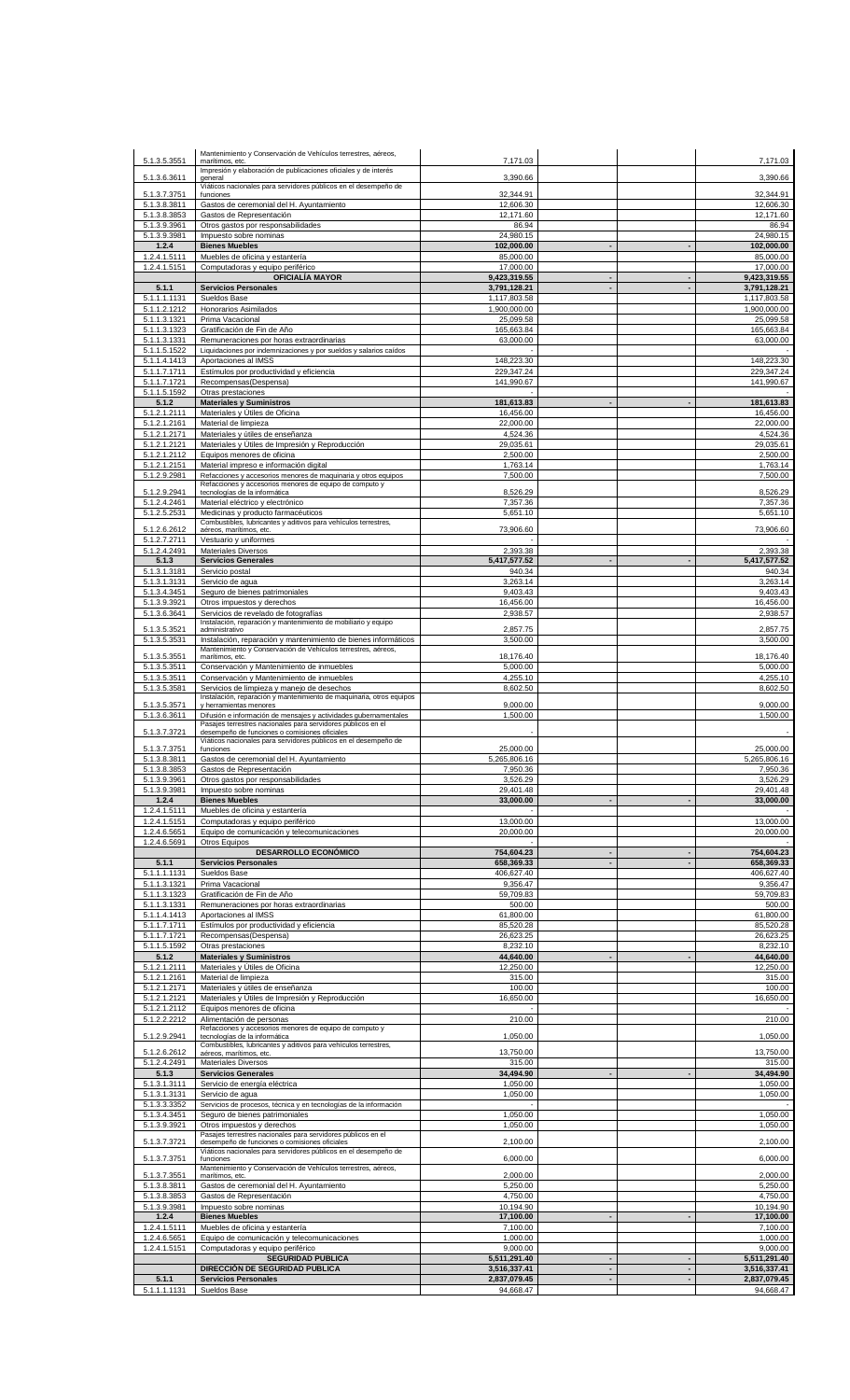| 5.1.1.3.1331                 | Remuneraciones por horas extraordinarias                                                                                  | 35,000.00                  |                                  |                          | 35,000.00                  |
|------------------------------|---------------------------------------------------------------------------------------------------------------------------|----------------------------|----------------------------------|--------------------------|----------------------------|
| 5.1.1.5.1522<br>5.1.1.4.1413 | Liquidaciones por indemnizaciones y por sueldos y salarios caídos<br>Aportaciones al IMSS                                 | 450,000.00<br>2,186,975.74 |                                  |                          | 450,000.00<br>2,186,975.74 |
| 5.1.1.7.1711                 | Estímulos por productividad y eficiencia                                                                                  | 48,506.63                  |                                  |                          | 48,506.63                  |
| 5.1.1.7.1721<br>5.1.1.5.1592 | Recompensas(Despensa)                                                                                                     | 21,928.61                  |                                  |                          | 21,928.61                  |
| 5.1.2                        | Otras prestaciones<br><b>Materiales y Suministros</b>                                                                     | 133,484.01                 | $\overline{\phantom{a}}$         |                          | 133,484.01                 |
| 5.1.2.1.2111                 | Materiales y Útiles de Oficina                                                                                            | 12,866.74                  |                                  |                          | 12,866.74                  |
| 5.1.2.1.2161<br>5.1.2.1.2171 | Material de limpieza<br>Materiales y útiles de enseñanza                                                                  | 16,953.30<br>1,130.22      |                                  |                          | 16,953.30<br>1,130.22      |
| 5.1.2.1.2121                 | Materiales y Útiles de Impresión y Reproducción                                                                           | 39,582.00                  |                                  |                          | 39,582.00                  |
| 5.1.2.1.2112<br>5.1.2.1.2151 | Equipos menores de oficina<br>Material impreso e información digital                                                      | 1,500.00<br>3,955.77       |                                  |                          | 1,500.00<br>3,955.77       |
| 5.1.2.2.2212                 | Alimentación de personas                                                                                                  | 7,500.00                   |                                  |                          | 7,500.00                   |
| 5.1.2.9.2981                 | Refacciones y accesorios menores de maquinaria y otros equipos<br>Refacciones y accesorios menores de equipo de computo y | 7,651.10                   |                                  |                          | 7,651.10                   |
| 5.1.2.9.2941                 | tecnologías de la informática                                                                                             | 4,194.00                   |                                  |                          | 4,194.00                   |
| 5.1.2.4.2411<br>5.1.2.4.2461 | Material de construcción minerales no metálicos<br>Material eléctrico y electrónico                                       | 1,500.00<br>3,000.00       |                                  |                          | 1,500.00<br>3,000.00       |
| 5.1.2.6.2612                 | Combustibles, lubricantes y aditivos para vehículos terrestres,<br>aéreos, marítimos, etc.                                | 26,630.00                  |                                  |                          | 26,630.00                  |
| 5.1.2.7.2722                 | Prendas de protección personal                                                                                            |                            |                                  |                          |                            |
| 5.1.2.7.2722                 | Prendas de protección personal                                                                                            | 4,520.88                   |                                  |                          | 4,520.88                   |
| 5.1.2.4.2491<br>5.1.2.2.2221 | <b>Materiales Diversos</b><br>Alimento unidad canina                                                                      | 2,500.00                   |                                  |                          | 2,500.00                   |
| 5.1.3                        | <b>Servicios Generales</b>                                                                                                | 530,773.95                 |                                  |                          | 530,773.95                 |
| 5.1.3.1.3141<br>5.1.3.1.3111 | Servicio de telefonía tradicional<br>Servicio de energía eléctrica                                                        | 92,373.75<br>119,542.50    |                                  |                          | 92,373.75<br>119,542.50    |
| 5.1.3.1.3131                 | Servicio de agua                                                                                                          | 10,867.50                  |                                  |                          | 10.867.50                  |
| 5.1.3.3.3341<br>5.1.3.3.3352 | Servicios de capacitación<br>Servicios de procesos, técnica y en tecnologías de la información                            | 19,000.00<br>2,173.50      |                                  |                          | 19,000.00<br>2,173.50      |
| 5.1.3.9.3921                 | Otros impuestos y derechos                                                                                                | 1,000.00                   |                                  |                          | 1,000.00                   |
| 5.1.3.6.3641                 | Servicios de revelado de fotografías<br>Instalación, reparación y mantenimiento de mobiliario y equipo                    | 1,500.00                   |                                  |                          | 1,500.00                   |
| 5.1.3.5.3521                 | administrativo                                                                                                            | 1,000.00                   |                                  |                          | 1,000.00                   |
| 5.1.3.5.3511<br>5.1.3.5.3531 | Conservación y mantenimiento de inmuebles<br>Instalación, reparación y mantenimiento de bienes informáticos               | 15,000.00<br>1,500.00      |                                  |                          | 15,000.00<br>1,500.00      |
|                              | Mantenimiento y Conservación de Vehículos terrestres, aéreos,                                                             |                            |                                  |                          |                            |
| 5.1.3.5.3551                 | marítimos, etc.<br>Instalación, reparación y mantenimiento de maquinaria, otros equipos                                   | 7,500.00                   |                                  |                          | 7,500.00                   |
| 5.1.3.5.3571                 | y herramientas menores<br>Viáticos nacionales para servidores públicos en el desempeño de                                 | 2,500.00                   |                                  |                          | 2,500.00                   |
| 5.1.3.7.3751<br>5.1.3.8.3811 | funciones<br>Gastos de ceremonial del H. Ayuntamiento                                                                     | 5,000.00<br>20,036.25      |                                  |                          | 5,000.00<br>20,036.25      |
| 5.1.3.8.3853                 | Gastos de Representación                                                                                                  | 16,082.00                  |                                  |                          | 16,082.00                  |
| 5.1.3.9.3961                 | Otros gastos por responsabilidades                                                                                        |                            |                                  |                          |                            |
| 5.1.3.9.3961<br>5.1.3.9.3981 | Otros gastos por responsabilidades<br>Impuesto sobre nominas                                                              | 25,867.50<br>189,830.95    |                                  |                          | 25,867.50<br>189,830.95    |
| 1.2.4                        | <b>Bienes Muebles</b>                                                                                                     |                            |                                  |                          |                            |
| 1.2.4.1.5111                 | Muebles de oficina y estantería                                                                                           | 15,000.00                  |                                  |                          | 15,000.00                  |
| 5.1.3.9.3961                 | Otros gastos por responsabilidades                                                                                        | 15,000.00                  |                                  |                          | 15,000.00                  |
| 5.1.1                        | <b>TRANSITO</b><br><b>Servicios Personales</b>                                                                            | 185,596.93<br>167,758.29   | $\blacksquare$<br>$\blacksquare$ | $\overline{\phantom{a}}$ | 185,596.93<br>167,758.29   |
| 5.1.1.1.1131                 | Sueldos Base                                                                                                              | 42,135.82                  |                                  |                          | 42,135.82                  |
| 5.1.1.5.1522<br>5.1.1.4.1413 | Liquidaciones por indemnizaciones y por sueldos y salarios caídos<br>Aportaciones al IMSS                                 | 110,801.68                 |                                  |                          | 110,801.68                 |
|                              | Estímulos por productividad y eficiencia                                                                                  |                            |                                  |                          | 8,343.72                   |
| 5.1.1.7.1711                 |                                                                                                                           | 8,343.72                   |                                  |                          |                            |
| 5.1.1.7.1721                 | Recompensas(Despensa)                                                                                                     | 6,477.07                   |                                  |                          | 6,477.07                   |
| 5.1.2<br>5.1.2.1.2111        | <b>Materiales y Suministros</b><br>Materiales y Utiles de Oficina                                                         | $\sim$                     |                                  |                          | $\overline{\phantom{a}}$   |
| 5.1.2.1.2121                 | Materiales y Útiles de Impresión y Reproducción                                                                           |                            |                                  |                          | $\Box$                     |
| 5.1.2.1.2112                 | Equipos menores de oficina                                                                                                |                            |                                  |                          | ÷,                         |
| 5.1.2.1.2151<br>5.1.2.2.2212 | Material impreso e información digital<br>Alimentación de personas                                                        |                            |                                  |                          | $\sim$                     |
| 5.1.2.9.2981                 | Refacciones y accesorios menores de maquinaria y otros equipos                                                            |                            |                                  |                          | $\Box$                     |
| 5.1.2.9.2941                 | Refacciones y accesorios menores de equipo de computo y<br>tecnologías de la informática                                  |                            |                                  |                          |                            |
| 5.1.2.4.2411                 | Material de construcción minerales no metálicos<br>Combustibles, lubricantes y aditivos para vehículos terrestres,        |                            |                                  |                          | $\overline{\phantom{a}}$   |
| 5.1.2.6.2612                 | aéreos, marítimos, etc.                                                                                                   |                            |                                  |                          | $\sim$                     |
| 5.1.2.4.2491<br>5.1.3        | Materiales Diversos<br><b>Servicios Generales</b>                                                                         | 17,838.64                  |                                  |                          | 17,838.64                  |
| 5.1.3.1.3131                 | Servicio de agua                                                                                                          | 1,195.43                   |                                  |                          | 1,195.43                   |
| 5.1.3.9.3921<br>5.1.3.6.3641 | Otros impuestos y derechos<br>Servicios de revelado de fotografías                                                        | 3,803.63                   |                                  |                          | 3,803.63                   |
|                              | Mantenimiento y Conservación de Vehículos terrestres, aéreos,<br>marítimos, etc.                                          |                            |                                  |                          |                            |
| 5.1.3.5.3551                 | Viáticos nacionales para servidores públicos en el desempeño de                                                           |                            |                                  |                          |                            |
| 5.1.3.7.3751<br>5.1.3.9.3961 | funciones<br>Otros gastos por responsabilidades                                                                           |                            |                                  |                          | $\overline{\phantom{a}}$   |
| 5.1.3.9.3981                 | Impuesto sobre nominas                                                                                                    | 12,839.59                  |                                  |                          | 12,839.59                  |
| 1.2.4                        | <b>Bienes Muebles</b>                                                                                                     |                            |                                  |                          |                            |
| 1.2.4.1.5151                 | Computadoras y equipo periférico<br>PROTECCIÓN CIVIL                                                                      | 973,950.02                 | $\overline{\phantom{a}}$         | $\blacksquare$           | 973,950.02                 |
| 5.1.1                        | <b>Servicios Personales</b>                                                                                               | 815,314.76                 |                                  |                          | 815,314.76                 |
| 5.1.1.1.1131<br>5.1.1.3.1321 | Sueldos Base<br>Prima Vacacional                                                                                          | 426,298.50<br>10,321.54    |                                  |                          | 426,298.50<br>10,321.54    |
| 5.1.1.3.1323                 | Gratificación de Fin de Año                                                                                               | 66,143.63                  |                                  |                          | 66,143.63                  |
| 5.1.1.3.1331<br>5.1.1.5.1522 | Remuneraciones por horas extraordinarias<br>Liquidaciones por indemnizaciones y por sueldos y salarios caídos             | 59,000.00                  |                                  |                          | 59,000.00                  |
| 5.1.1.4.1413                 | Aportaciones al IMSS                                                                                                      | 99,514.63                  |                                  |                          | 99,514.63                  |
| 5.1.1.7.1711                 | Estímulos por productividad y eficiencia                                                                                  | 91,915.54                  |                                  |                          | 91,915.54                  |
| 5.1.1.7.1721<br>5.1.2        | Recompensas(Despensa)<br><b>Materiales y Suministros</b>                                                                  | 62,120.92<br>111,609.76    |                                  |                          | 62,120.92<br>111,609.76    |
| 5.1.2.1.2111                 | Materiales y Útiles de Oficina                                                                                            | 3,390.66                   |                                  |                          | 3,390.66                   |
| 5.1.2.1.2121<br>5.1.2.1.2112 | Materiales y Útiles de Impresión y Reproducción<br>Equipos menores de oficina                                             | 8,451.50<br>2,303.91       |                                  |                          | 8,451.50<br>2,303.91       |
| 5.1.2.1.2151                 | Material impreso e información digital                                                                                    | 565.11                     |                                  |                          | 565.11                     |
| 5.1.2.2.2212                 | Alimentación de personas                                                                                                  | 4,195.33                   |                                  |                          | 4,195.33                   |
| 5.1.2.9.2981                 | Refacciones y accesorios menores de maquinaria y otros equipos<br>Refacciones y accesorios menores de equipo de computo y | 24,660.55                  |                                  |                          | 24,660.55                  |
| 5.1.2.9.2941<br>5.1.2.5.2531 | tecnologías de la informática<br>Medicinas y producto farmacéuticos                                                       | 4,195.33<br>16,173.69      |                                  |                          | 4,195.33<br>16,173.69      |
| 5.1.2.6.2612                 | Combustibles, lubricantes y aditivos para vehículos terrestres,<br>aéreos, marítimos, etc.                                | 44,000.00                  |                                  |                          | 44,000.00                  |
| 5.1.2.7.2711                 | Vestuario y uniformes                                                                                                     |                            |                                  |                          |                            |
| 5.1.2.7.2722                 | Prendas de protección personal                                                                                            | 1,173.69                   |                                  |                          | 1,173.69                   |
| 5.1.2.4.2491<br>5.1.3        | Materiales Diversos<br><b>Servicios Generales</b>                                                                         | 2,500.00<br>47,025.50      |                                  |                          | 2,500.00<br>47,025.50      |
| 5.1.3.1.3131                 | Servicio de agua                                                                                                          | 565.11                     |                                  |                          | 565.11                     |
| 5.1.3.6.3641<br>5.1.3.5.3531 | Servicios de revelado de fotografías<br>Instalación, reparación y mantenimiento de bienes informáticos                    | 565.11<br>2,260.44         |                                  |                          | 565.11<br>2,260.44         |
| 5.1.3.5.3551                 | Mantenimiento y Conservación de Vehículos terrestres, aéreos,<br>marítimos, etc.                                          | 26,837.50                  |                                  |                          | 26,837.50                  |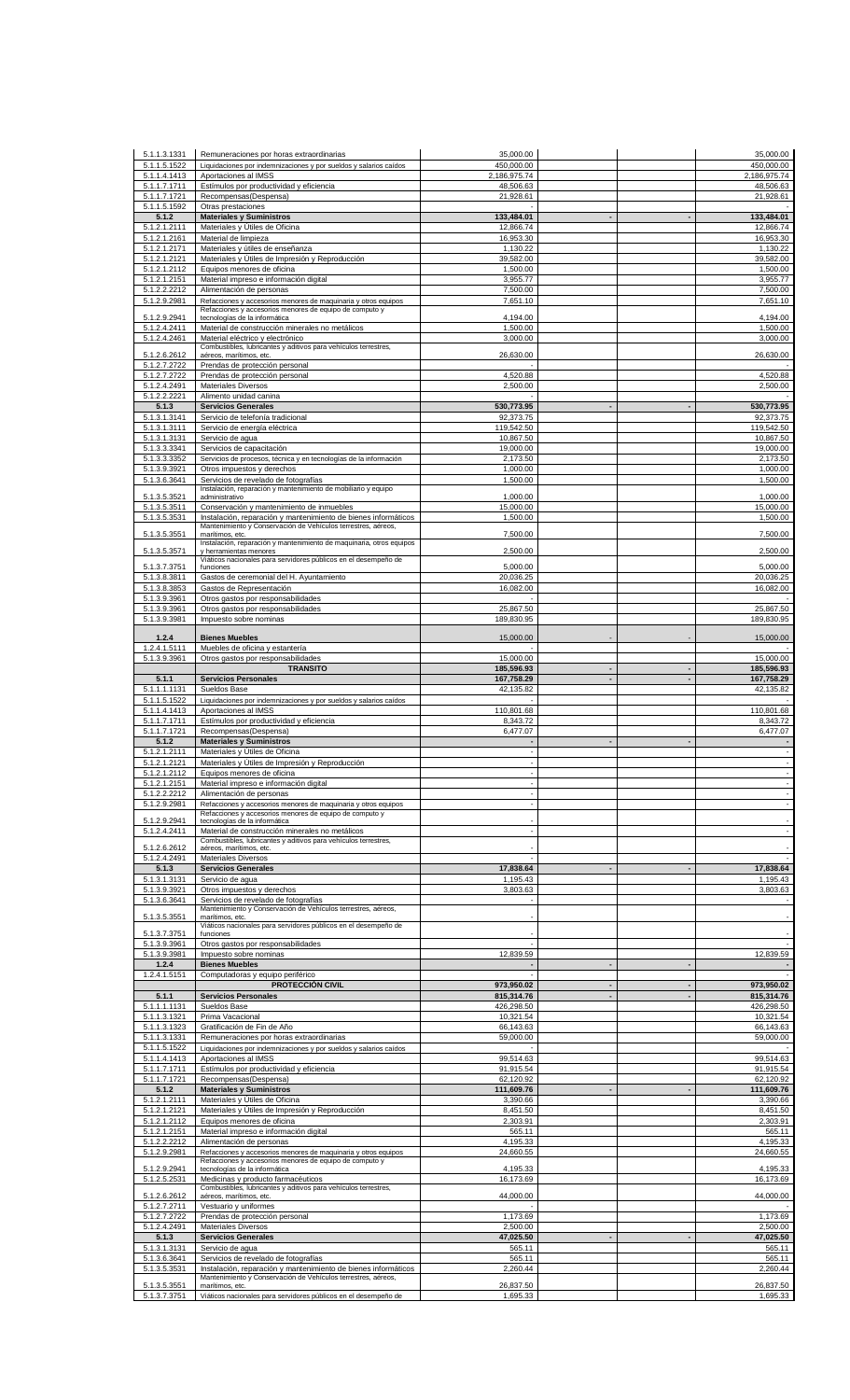|                              | funciones                                                                                                                       |                              |                          |                |                              |
|------------------------------|---------------------------------------------------------------------------------------------------------------------------------|------------------------------|--------------------------|----------------|------------------------------|
| 5.1.3.8.3811                 | Gastos de ceremonial del H. Ayuntamiento                                                                                        | 565.11                       |                          |                | 565.11                       |
| 5.1.3.9.3961                 | Otros gastos por responsabilidades                                                                                              | 3,164.62                     |                          |                | 3,164.62                     |
| 5.1.3.9.3981                 | Impuesto sobre nominas                                                                                                          | 11.372.28                    |                          |                | 11,372.28                    |
|                              | <b>BOMBEROS</b>                                                                                                                 | 835,407.04                   |                          |                | 835,407.04                   |
| 5.1.1                        | <b>Servicios Personales</b>                                                                                                     | 663,152.21                   |                          |                | 663,152.21                   |
| 5.1.1.1.1131                 | Sueldos Base                                                                                                                    | 321,655.88                   |                          |                | 321,655.88                   |
| 5.1.1.3.1321<br>5.1.1.3.1323 | Prima Vacacional<br>Gratificación de Fin de Año                                                                                 | 8,137.90<br>52,586.00        |                          |                | 8,137.90<br>52,586.00        |
| 5.1.1.3.1331                 | Remuneraciones por horas extraordinarias                                                                                        | 40,000.00                    |                          |                | 40,000.00                    |
| 5.1.1.5.1522                 | Liquidaciones por indemnizaciones y por sueldos y salarios caídos                                                               |                              |                          |                |                              |
| 5.1.1.4.1413                 | Aportaciones al IMSS                                                                                                            | 118,831.69                   |                          |                | 118,831.69                   |
| 5.1.1.7.1711                 | Estímulos por productividad y eficiencia                                                                                        | 68,694.24                    |                          |                | 68,694.24                    |
| 5.1.1.7.1721                 | Recompensas(Despensa)                                                                                                           | 53,246.50                    |                          |                | 53,246.50                    |
| 5.1.2                        | <b>Materiales y Suministros</b>                                                                                                 | 134,912.10                   |                          |                | 134,912.10                   |
| 5.1.2.1.2111                 | Materiales y Útiles de Oficina                                                                                                  | 1,356.26                     |                          |                | 1,356.26                     |
| 5.1.2.9.2981                 | Refacciones y accesorios menores de maquinaria y otros equipos                                                                  | 45,665.22                    |                          |                | 45,665.22                    |
| 5.1.2.6.2612                 | Combustibles, lubricantes y aditivos para vehículos terrestres,<br>aéreos, marítimos, etc.                                      | 81,760.39                    |                          |                | 81,760.39                    |
| 5.1.2.7.2711                 | Vestuario y uniformes                                                                                                           |                              |                          |                |                              |
| 5.1.2.7.2722                 | Prendas de protección personal                                                                                                  | 5,000.00                     |                          |                | 5,000.00                     |
| 5.1.2.4.2491                 | <b>Materiales Diversos</b>                                                                                                      | 1,130.22                     |                          |                | 1,130.22                     |
| 5.1.3                        | <b>Servicios Generales</b>                                                                                                      | 37,342.73                    |                          |                | 37,342.73                    |
| 5.1.3.1.3131                 | Servicio de aqua                                                                                                                | 565.11                       |                          |                | 565.11                       |
| 5.1.3.5.3551                 | Mantenimiento y Conservación de Vehículos terrestres, aéreos,<br>marítimos, etc.                                                | 26,543.59                    |                          |                | 26,543.59                    |
|                              | Viáticos nacionales para servidores públicos en el desempeño de                                                                 |                              |                          |                |                              |
| 5.1.3.7.3751                 | funciones                                                                                                                       | 395.58                       |                          |                | 395.58                       |
| 5.1.3.9.3961                 | Otros gastos por responsabilidades                                                                                              | 1,130.22                     |                          |                | 1,130.22                     |
| 5.1.3.9.3981                 | Impuesto sobre nominas                                                                                                          | 8,708.24                     |                          |                | 8,708.24                     |
|                              | <b>CASA DE LA CULTURA</b><br>DIRECCIÓN DE CASA DE LA CULTURA                                                                    | 2,613,817.83<br>2,261,939.77 | $\blacksquare$           | $\blacksquare$ | 2,613,817.83<br>2,261,939.77 |
| 5.1.1                        | <b>Servicios Personales</b>                                                                                                     | 1,877,223.98                 | $\blacksquare$           |                | 1,877,223.98                 |
| 5.1.1.1.1131                 | Sueldos Base                                                                                                                    | 686,664.31                   |                          |                | 686,664.31                   |
| 5.1.1.2.1212                 | Honorarios Asimilados                                                                                                           | 637,395.12                   |                          |                | 637,395.12                   |
| 5.1.1.3.1321                 | Prima Vacacional                                                                                                                | 15,392.78                    |                          |                | 15.392.78                    |
| 5.1.1.3.1323                 | Gratificación de Fin de Año                                                                                                     | 99,951.88                    |                          |                | 99,951.88                    |
| 5.1.1.3.1341                 | Gratificación por servicios                                                                                                     | 45,000.00                    |                          |                | 45,000.00                    |
| 5.1.1.3.1331                 | Remuneraciones por horas extraordinarias                                                                                        | 6,520.50                     |                          |                | 6,520.50                     |
| 5.1.1.5.1522                 | Liquidaciones por indemnizaciones y por sueldos y salarios caídos                                                               |                              |                          |                |                              |
| 5.1.1.4.1413                 | Aportaciones al IMSS                                                                                                            | 183,205.33                   |                          |                | 183,205.33                   |
| 5.1.1.7.1711                 | Estímulos por productividad y eficiencia                                                                                        | 140,973.14                   |                          |                | 140,973.14                   |
| 5.1.1.7.1721                 | Recompensas(Despensa)                                                                                                           | 62,120.92                    |                          |                | 62,120.92                    |
| 5.1.2                        | <b>Materiales y Suministros</b>                                                                                                 | 103,523.90                   | $\blacksquare$           |                | 103,523.90                   |
| 5.1.2.1.2111                 | Materiales y Útiles de Oficina                                                                                                  | 12,214.50                    |                          |                | 12,214.50                    |
| 5.1.2.1.2161<br>5.1.2.1.2171 | Material de limpieza<br>Materiales y útiles de enseñanza                                                                        | 4,347.00<br>31,517.65        |                          |                | 4,347.00<br>31,517.65        |
| 5.1.2.1.2121                 | Materiales y Útiles de Impresión y Reproducción                                                                                 | 10,194.00                    |                          |                | 10,194.00                    |
| 5.1.2.1.2112                 | Equipos menores de oficina                                                                                                      |                              |                          |                |                              |
| 5.1.2.1.2151                 | Material impreso e información digital                                                                                          | 2,173.50                     |                          |                | 2,173.50                     |
| 5.1.2.9.2981                 | Refacciones y accesorios menores de maquinaria y otros equipos                                                                  | 6,933.75                     |                          |                | 6,933.75                     |
|                              | Refacciones y accesorios menores de equipo de computo y                                                                         |                              |                          |                |                              |
| 5.1.2.9.2941                 | tecnologías de la informática                                                                                                   | 2,260.25                     |                          |                | 2,260.25                     |
| 5.1.2.4.2411<br>5.1.2.4.2461 | Material de construcción minerales no metálicos<br>Material eléctrico y electrónico                                             | 2,347.00<br>3,000.00         |                          |                | 2,347.00<br>3,000.00         |
| 5.1.2.5.2531                 | Medicinas y producto farmacéuticos                                                                                              | 2,000.00                     |                          |                | 2,000.00                     |
|                              | Combustibles, lubricantes y aditivos para vehículos terrestres,                                                                 |                              |                          |                |                              |
| 5.1.2.6.2612                 | aéreos, marítimos, etc.                                                                                                         | 25,036.25                    |                          |                | 25,036.25                    |
| 5.1.2.7.2711                 | Vestuario y uniformes                                                                                                           |                              |                          |                |                              |
|                              | Prendas de protección personal                                                                                                  |                              |                          |                |                              |
| 5.1.2.7.2722                 |                                                                                                                                 | $\sim$                       |                          |                |                              |
| 5.1.2.7.2731                 | Artículos deportivos                                                                                                            | ÷.                           |                          |                | ×                            |
| 5.1.2.4.2491                 | Materiales Diversos                                                                                                             | 1.500.00                     |                          |                | 1.500.00                     |
| 5.1.3                        | <b>Servicios Generales</b>                                                                                                      | 198,191.89                   |                          |                | 198,191.89                   |
| 5.1.3.1.3181                 | Servicio postal                                                                                                                 | 2,173.50                     |                          |                | 2,173.50                     |
| 5.1.3.1.3141                 | Servicio de telefonía tradicional                                                                                               | 25,322.23                    |                          |                | 25,322.23<br>16.844.63       |
| 5.1.3.1.3111                 | Servicio de energía eléctrica                                                                                                   | 16,844.63                    |                          |                |                              |
| 5.1.3.1.3131<br>5.1.3.3.3341 | Servicio de agua<br>Servicios de capacitación                                                                                   | 3,260.25<br>2,173.50         |                          |                | 3,260.25<br>2,173.50         |
| 5.1.3.4.3451                 | Seguro de bienes patrimoniales                                                                                                  | 10,867.50                    |                          |                | 10,867.50                    |
| 5.1.3.9.3921                 | Otros impuestos y derechos                                                                                                      | 2,173.50                     |                          |                | 2,173.50                     |
| 5.1.3.6.3641                 | Servicios de revelado de fotografías                                                                                            | 7,347.00                     |                          |                | 7,347.00                     |
|                              | Instalación, reparación y mantenimiento de mobiliario y equipo                                                                  |                              |                          |                |                              |
| 5.1.3.5.3521                 | administrativo                                                                                                                  | 8,094.00                     |                          |                | 8.094.00                     |
| 5.1.3.5.3531                 | Instalación, reparación y mantenimiento de bienes informáticos<br>Mantenimiento y Conservación de Vehículos terrestres, aéreos, | 1,500.00                     |                          |                | 1,500.00                     |
| 5.1.3.5.3551                 | marítimos, etc.                                                                                                                 | 12,867.50                    |                          |                | 12,867.50                    |
| 5.1.3.5.3511                 | Conservación y Mantenimiento de inmuebles                                                                                       | 2,173.50                     |                          |                | 2,173.50                     |
| 5.1.3.5.3581                 | Servicios de limpieza y manejo de desechos                                                                                      | 5,260.25                     |                          |                | 5,260.25                     |
| 5.1.3.6.3611                 | Difusión e información de mensajes y actividades gubernamentales                                                                | 1,500.00                     |                          |                | 1,500.00                     |
| 5.1.3.6.3613                 | Espectáculos Culturales                                                                                                         | 14,668.75                    |                          |                | 14,668.75                    |
| 5.1.3.7.3751                 | Viáticos nacionales para servidores públicos en el desempeño de<br>funciones                                                    | 3,500.00                     |                          |                | 3,500.00                     |
| 5.1.3.7.3781                 | Servicios integrales de traslado y viáticos                                                                                     | 5,000.00                     |                          |                | 5,000.00                     |
| 5.1.3.8.3811                 | Gastos de ceremonial del H. Ayuntamiento                                                                                        | 50,472.85                    |                          |                | 50,472.85                    |
| 5.1.3.8.3853                 | Gastos de Representación                                                                                                        | 5,433.75                     |                          |                | 5,433.75                     |
| 5.1.3.9.3981                 | Impuesto sobre nominas                                                                                                          | 17,559.19                    |                          |                | 17,559.19                    |
| 1.2.4                        | <b>Bienes Muebles</b>                                                                                                           | 83,000.00                    |                          |                | 83,000.00                    |
| 1.2.4.1.5111                 | Muebles de oficina y estantería                                                                                                 | 3,000.00                     |                          |                | 3,000.00                     |
| 1.2.4.1.5691                 | Otros Equipos                                                                                                                   | 80,000.00                    |                          |                | 80,000.00                    |
| 1.2.4.1.5151                 | Computadoras y equipo periférico                                                                                                |                              | $\overline{\phantom{a}}$ |                |                              |
|                              | <b>Bibliotecas Municipales</b>                                                                                                  | 351,878.07                   | $\blacksquare$           |                | 351,878.07                   |
| 5.1.1                        | <b>Servicios Personales</b>                                                                                                     | 321,958.25                   |                          |                | 321,958.25                   |
| 5.1.1.1.1131<br>5.1.1.3.1321 | Sueldos Base<br>Prima Vacacional                                                                                                | 152,200.96<br>4,430.56       |                          |                | 152,200.96<br>4,430.56       |
| 5.1.1.3.1323                 | Gratificación de Fin de Año                                                                                                     | 25,870.43                    |                          |                | 25,870.43                    |
| 5.1.1.4.1413                 | Aportaciones al IMSS                                                                                                            | 77,392.85                    |                          |                | 77,392.85                    |
| 5.1.1.7.1711                 | Estímulos por productividad y eficiencia                                                                                        | 35,440.20                    |                          |                | 35,440.20                    |
| 5.1.1.7.1721                 | Recompensas(Despensa)                                                                                                           | 26,623.25                    |                          |                | 26,623.25                    |
| 5.1.2                        | <b>Materiales y Suministros</b>                                                                                                 | 14,432.33                    |                          |                | 14,432.33                    |
| 5.1.2.1.2111                 | Materiales y Útiles de Oficina                                                                                                  | 5,433.75                     |                          |                | 5,433.75                     |
| 5.1.2.1.2161                 | Material de limpieza                                                                                                            | 1,304.10                     |                          |                | 1,304.10                     |
| 5.1.2.1.2171                 | Materiales y útiles de enseñanza                                                                                                | 2,390.85                     |                          |                | 2,390.85                     |
| 5.1.2.1.2121                 | Materiales y Útiles de Impresión y Reproducción                                                                                 | 4,760.25                     |                          |                | 4,760.25                     |
| 5.1.2.4.2491                 | <b>Materiales Diversos</b>                                                                                                      | 543.38                       |                          |                | 543.38                       |
| 5.1.3                        | <b>Servicios Generales</b>                                                                                                      | 15,487.49                    |                          |                | 15,487.49                    |
| 5.1.3.1.3111                 | Servicio de energía eléctrica                                                                                                   | 10,867.50                    |                          |                | 10,867.50                    |
| 5.1.3.1.3131                 | Servicio de agua                                                                                                                | 217.35                       |                          |                | 217.35                       |
| 5.1.3.9.3961<br>5.1.3.9.3981 | Otros gastos por responsabilidades<br>Impuesto sobre nominas                                                                    | 217.35<br>4,185.29           |                          |                | 217.35<br>4,185.29           |
| 1.2.4                        | <b>Bienes Muebles</b>                                                                                                           |                              | $\blacksquare$           |                |                              |
| 1.2.4.1.5111                 | Muebles de oficina y estantería                                                                                                 | $\sim$                       |                          |                |                              |
| 1.2.4.1.5151                 | Computadoras y equipo periférico                                                                                                | 1,520,743.95                 |                          |                |                              |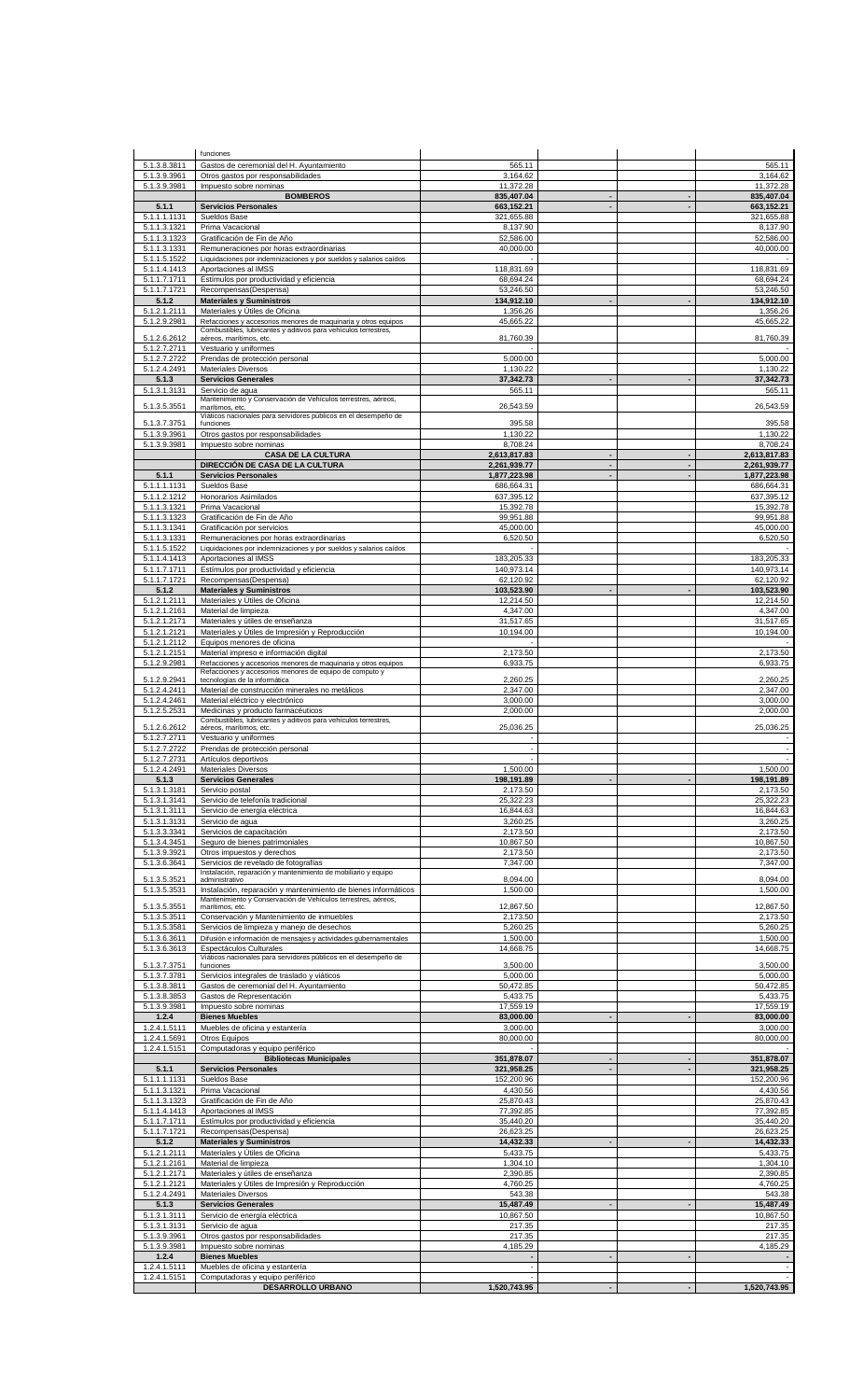| 5.1.1                        | <b>Servicios Personales</b>                                                                                                         | 1,332,383.29             |                          | 1,332,383.29                                         |
|------------------------------|-------------------------------------------------------------------------------------------------------------------------------------|--------------------------|--------------------------|------------------------------------------------------|
| 5.1.1.1.1131<br>5.1.1.3.1321 | Sueldos Base<br>Prima Vacacional                                                                                                    | 792,725.12<br>17,715.77  |                          | 792,725.12<br>17,715.77                              |
| 5.1.1.3.1323                 | Gratificación de Fin de Año                                                                                                         | 124,908.38               |                          | 124,908.38                                           |
| 5.1.1.3.1341                 | Gratificación por servicios                                                                                                         |                          |                          |                                                      |
| 5.1.1.3.1331<br>5.1.1.5.1522 | Remuneraciones por horas extraordinarias<br>Liquidaciones por indemnizaciones y por sueldos y salarios caídos                       |                          |                          | $\overline{\phantom{a}}$                             |
| 5.1.1.4.1413                 | Aportaciones al IMSS                                                                                                                | 158,618.65               |                          | 158,618.65                                           |
| 5.1.1.7.1711                 | Estímulos por productividad y eficiencia                                                                                            | 158,545.62               |                          | 158,545.62                                           |
| 5.1.1.7.1721<br>5.1.2        | Recompensas(Despensa)<br><b>Materiales y Suministros</b>                                                                            | 79,869.75<br>104,824.34  |                          | 79.869.75<br>104,824.34                              |
| 5.1.2.1.2111                 | Materiales y Útiles de Oficina                                                                                                      | 10,799.25                |                          | 10,799.25                                            |
| 5.1.2.1.2171                 | Materiales y útiles de enseñanza                                                                                                    | 135.85                   |                          | 135.85                                               |
| 5.1.2.1.2131<br>5.1.2.1.2121 | Material estadístico y geográfico<br>Materiales y Útiles de Impresión y Reproducción                                                | 2,500.00<br>15,565.50    |                          | 2,500.00<br>15,565.50                                |
| 5.1.2.1.2112                 | Equipos menores de oficina                                                                                                          | 1,250.00                 |                          | 1,250.00                                             |
| 5.1.2.1.2151                 | Material impreso e información digital                                                                                              | 248.76                   |                          | 248.76                                               |
| 5.1.2.9.2981                 | Refacciones y accesorios menores de maquinaria y otros equipos<br>Refacciones y accesorios menores de equipo de computo y           | 23,314.59                |                          | 23,314.59                                            |
| 5.1.2.9.2941                 | tecnologías de la informática                                                                                                       | 2,282.18                 |                          | 2,282.18                                             |
| 5.1.2.4.2461                 | Material eléctrico y electrónico<br>Combustibles, lubricantes y aditivos para vehículos terrestres,                                 | 228.22                   |                          | 228.22                                               |
| 5.1.2.6.2612                 | aéreos, marítimos, etc.                                                                                                             | 48,500.00                |                          | 48,500.00                                            |
| 5.1.3<br>5.1.3.1.3131        | <b>Servicios Generales</b><br>Servicio de agua                                                                                      | 83,536.33<br>1,065.02    |                          | 83,536.33<br>1,065.02                                |
| 5.1.3.3.3341                 | Servicios de capacitación                                                                                                           | 999.81                   |                          | 999.81                                               |
| 5.1.3.3.3352                 | Servicios de procesos, técnica y en tecnologías de la información                                                                   | 5,977.13                 |                          | 5,977.13                                             |
| 5.1.3.4.3451<br>5.1.3.9.3921 | Seguro de bienes patrimoniales<br>Otros impuestos y derechos                                                                        | 5,977.13<br>3,624.75     |                          | 5,977.13<br>3,624.75                                 |
| 5.1.3.6.3641                 | Servicios de revelado de fotografías                                                                                                | 1,983.32                 |                          | 1,983.32                                             |
| 5.1.3.5.3551                 | Mantenimiento y Conservación de Vehículos terrestres, aéreos,<br>marítimos, etc.                                                    | 20,143.49                |                          | 20,143.49                                            |
| 5.1.3.6.3611                 | Difusión e información de mensajes y actividades gubernamentales                                                                    | 1,124.79                 |                          | 1,124.79                                             |
| 5.1.3.7.3751                 | Viáticos nacionales para servidores públicos en el desempeño de<br>funciones                                                        | 4,618.69                 |                          | 4,618.69                                             |
| 5.1.3.5.3521                 | Instalación, reparación y mantenimiento de mobiliario y equipo<br>administrativo                                                    | 15,000.00                |                          | 15,000.00                                            |
| 5.1.3.8.3811                 | Gastos de ceremonial del H. Ayuntamiento                                                                                            | 1,141.09                 |                          | 1,141.09                                             |
| 5.1.3.8.3853                 | Gastos de Representación                                                                                                            | 2,010.49                 |                          | 2,010.49                                             |
| 5.1.3.9.3981<br>1.2.4        | Impuesto sobre nominas<br><b>Bienes Muebles</b>                                                                                     | 19,870.64                | $\blacksquare$           | 19,870.64                                            |
| 1.2.4.1.5111                 | Muebles de oficina y estantería                                                                                                     |                          |                          | $\overline{\phantom{a}}$                             |
| 1.2.4.6.5651                 | Equipo de comunicación y telecomunicaciones                                                                                         |                          |                          |                                                      |
| 1.2.4.1.5151                 | Computadoras y equipo periférico<br><b>DESARROLLO SOCIAL</b>                                                                        | 2,458,780.32             | $\overline{\phantom{a}}$ | 2,458,780.32                                         |
| 5.1.1                        | <b>Servicios Personales</b>                                                                                                         | 2,068,890.06             | $\blacksquare$           | 2,068,890.06                                         |
| 5.1.1.1.1131                 | Sueldos Base                                                                                                                        | 1,216,320.06             |                          | 1,216,320.06                                         |
| 5.1.1.3.1321<br>5.1.1.3.1323 | Prima Vacacional<br>Gratificación de Fin de Año                                                                                     | 26,581.97<br>178,546.47  |                          | 26,581.97<br>178,546.47                              |
| 5.1.1.3.1331                 | Remuneraciones por horas extraordinarias                                                                                            | 28,000.00                |                          | 28,000.00                                            |
| 5.1.1.5.1522                 | Liquidaciones por indemnizaciones y por sueldos y salarios caídos                                                                   |                          |                          |                                                      |
| 5.1.1.4.1413<br>5.1.1.7.1711 | Aportaciones al IMSS<br>Estímulos por productividad y eficiencia                                                                    | 254,718.68<br>249,355.46 |                          | 254,718.68<br>249,355.46                             |
| 5.1.1.7.1721                 | Recompensas(Despensa)                                                                                                               | 115,367.42               |                          | 115,367.42                                           |
| 5.1.1.5.1592                 | Otras prestaciones                                                                                                                  |                          |                          |                                                      |
| 5.1.2<br>5.1.2.1.2111        | <b>Materiales y Suministros</b><br>Materiales y Útiles de Oficina                                                                   | 224,089.00               |                          | 224,089.00<br>13,648.25                              |
| 5.1.2.1.2121                 | Materiales y Útiles de Impresión y Reproducción                                                                                     | 13,648.25<br>29,735.00   |                          | 29,735.00                                            |
| 5.1.2.1.2112                 | Equipos menores de oficina                                                                                                          | 30,500.00                |                          | 30,500.00                                            |
| 5.1.2.1.2151                 | Material impreso e información digital                                                                                              | 565.11                   |                          | 565.11                                               |
| 5.1.2.2.2212<br>5.1.2.9.2981 | Alimentación de personas<br>Refacciones y accesorios menores de maquinaria y otros equipos                                          | 3,000.00<br>22,366.36    |                          | 3,000.00<br>22,366.36                                |
|                              | Refacciones y accesorios menores de equipo de computo y                                                                             |                          |                          |                                                      |
| 5.1.2.9.2941<br>5.1.2.4.2461 | tecnologías de la informática<br>Material eléctrico y electrónico                                                                   | 2,720.46<br>195.24       |                          | 2,720.46<br>195.24                                   |
| 5.1.2.6.2612                 | Combustibles, lubricantes y aditivos para vehículos terrestres,                                                                     | 118,750.00               |                          | 118,750.00                                           |
| 5.1.2.4.2491                 | aéreos, marítimos, etc.<br>Materiales Diversos                                                                                      | 2,608.58                 |                          | 2,608.58                                             |
| 5.1.3                        | <b>Servicios Generales</b>                                                                                                          | 165,801.27               |                          | 165,801.27                                           |
| 5.1.3.1.3131<br>5.1.3.2.3291 | Servicio de agua<br>Otros arrendamientos                                                                                            | 2,034.40<br>8,998.29     |                          | 2,034.40<br>8,998.29                                 |
| 5.1.3.4.3451                 | Seguro de bienes patrimoniales                                                                                                      | 13,562.64                |                          | 13,562.64                                            |
| 5.1.3.9.3921                 | Otros impuestos y derechos                                                                                                          | 5,433.75                 |                          | 5,433.75                                             |
| 5.1.3.6.3641                 | Servicios de revelado de fotografías<br>Instalación, reparación y mantenimiento de mobiliario y equipo                              | 173.50                   |                          | 173.50                                               |
| 5.1.3.5.3521                 | administrativo                                                                                                                      | 1,347.00                 |                          | 1,347.00                                             |
| 5.1.3.5.3531                 | Instalación, reparación y mantenimiento de bienes informáticos<br>Mantenimiento y Conservación de Vehículos terrestres, aéreos,     | 173.50                   |                          | 173.50                                               |
| 5.1.3.5.3551                 | marítimos, etc.                                                                                                                     | 37,820.80                |                          | 37,820.80                                            |
| 5.1.3.6.3611                 | Difusión e información de mensajes y actividades gubernamentales<br>Viáticos nacionales para servidores públicos en el desempeño de | 1,086.75                 |                          | 1,086.75                                             |
| 5.1.3.7.3751                 | funciones                                                                                                                           | 13,041.00                |                          | 13,041.00                                            |
| 5.1.3.8.3811<br>5.1.3.8.3853 | Gastos de ceremonial del H. Ayuntamiento<br>Gastos de Representación                                                                | 46,572.64<br>2,173.50    |                          | 46,572.64<br>2,173.50                                |
| 5.1.3.9.3961                 | Otros gastos por responsabilidades                                                                                                  | 2,173.50                 |                          | 2,173.50                                             |
| 5.1.3.9.3981                 | Impuesto sobre nominas                                                                                                              | 31,210.00                |                          | 31,210.00                                            |
| 1.2.4<br>1.2.4.1.5111        | <b>Bienes Muebles</b><br>Muebles de oficina y estantería                                                                            |                          |                          | $\overline{\phantom{a}}$<br>$\overline{\phantom{a}}$ |
| 1.2.6.3.5411                 | Automóviles y Camiones                                                                                                              | ÷.                       |                          | $\overline{\phantom{a}}$                             |
| 1.2.4.6.5651                 | Equipo de comunicación y telecomunicaciones                                                                                         |                          |                          | $\blacksquare$                                       |
| 1.2.4.1.5151<br>1.2.3.5.5891 | Computadoras y equipo periférico<br>Otros Bienes Muebles e Inmuebles                                                                |                          |                          | $\blacksquare$<br>$\overline{\phantom{a}}$           |
|                              | <b>DESARROLLO RURAL</b>                                                                                                             | 1,703,078.01             |                          | 1,703,078.01                                         |
| 5.1.1                        | <b>Servicios Personales</b>                                                                                                         | 1,433,013.97             |                          | 1,433,013.97                                         |
| 5.1.1.1.1131<br>5.1.1.2.1221 | Sueldos Base<br>Remuneraciones para eventuales                                                                                      | 816,687.87<br>5,000.00   |                          | 816,687.87<br>5,000.00                               |
| 5.1.1.3.1321                 | Prima Vacacional                                                                                                                    | 18,361.74                |                          | 18,361.74                                            |
| 5.1.1.3.1331                 | Remuneraciones por horas extraordinarias                                                                                            | 15,000.00                |                          | 15,000.00                                            |
| 5.1.1.3.1341<br>5.1.1.3.1323 | Gratificación por servicios<br>Gratificación de Fin de Año                                                                          | 73,000.00<br>119,744.96  |                          | 73,000.00<br>119,744.96                              |
| 5.1.1.5.1522                 | Liquidaciones por indemnizaciones y por sueldos y salarios caídos                                                                   |                          |                          |                                                      |
| 5.1.1.4.1413                 | Aportaciones al IMSS                                                                                                                | 126,254.87               |                          | 126,254.87                                           |
| 5.1.1.7.1711<br>5.1.1.7.1721 | Estímulos por productividad y eficiencia<br>Recompensas(Despensa)                                                                   | 170,220.36<br>88,744.17  |                          | 170,220.36<br>88,744.17                              |
| 5.1.1.5.1592                 |                                                                                                                                     |                          |                          |                                                      |
|                              | Otras prestaciones                                                                                                                  |                          |                          |                                                      |
| 5.1.2                        | <b>Materiales y Suministros</b>                                                                                                     | 174,490.99               |                          | 174,490.99                                           |
| 5.1.2.1.2111                 | Materiales y Útiles de Oficina                                                                                                      | 17,561.50                |                          | 17,561.50                                            |
| 5.1.2.1.2121<br>5.1.2.1.2112 | Materiales y Útiles de Impresión y Reproducción<br>Equipos menores de oficina                                                       | 30,092.96<br>1,000.00    |                          | 30,092.96<br>1,000.00                                |
| 5.1.2.2.2212                 | Alimentación de personas                                                                                                            | 4,212.81                 |                          | 4,212.81                                             |
| 5.1.2.9.2981                 | Refacciones y accesorios menores de maquinaria y otros equipos                                                                      | 27,755.50                |                          | 27,755.50                                            |
| 5.1.2.9.2941                 | Refacciones y accesorios menores de equipo de computo y<br>tecnologías de la informática                                            | 1,141.09                 |                          | 1,141.09                                             |
| 5.1.2.4.2461<br>5.1.2.6.2612 | Material eléctrico y electrónico<br>Combustibles, lubricantes y aditivos para vehículos terrestres,                                 | 2,477.13<br>90,250.00    |                          | 2,477.13<br>90,250.00                                |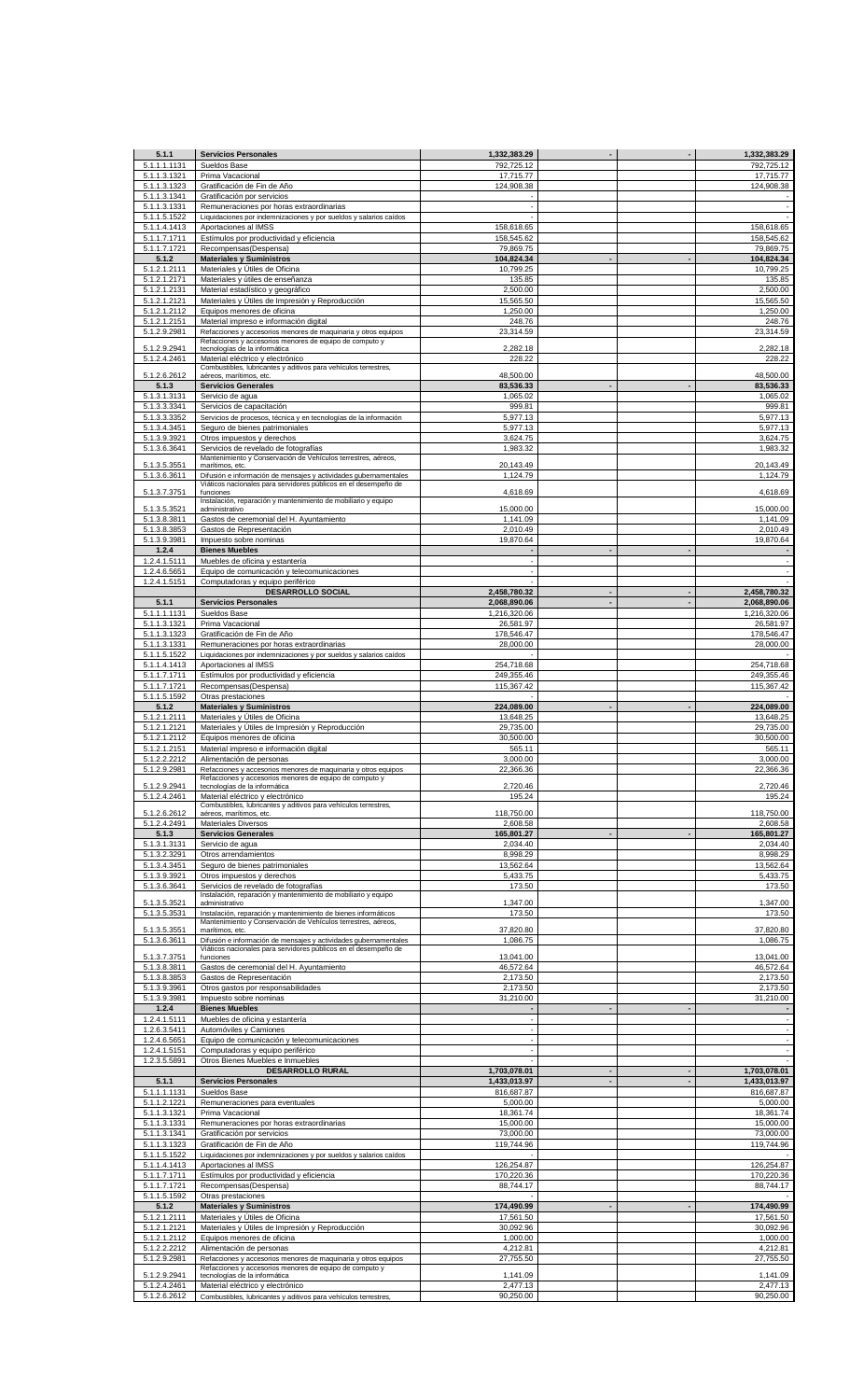|                              | aéreos, marítimos, etc.                                                                                                           |                              |                                            |                          |                              |
|------------------------------|-----------------------------------------------------------------------------------------------------------------------------------|------------------------------|--------------------------------------------|--------------------------|------------------------------|
| 5.1.2.7.2711<br>5.1.3        | Vestuario y uniformes<br><b>Servicios Generales</b>                                                                               | 95,573.05                    | $\overline{\phantom{a}}$                   |                          | 95,573.05                    |
| 5.1.3.1.3111                 | Servicio de energía eléctrica                                                                                                     | 1,086.75                     |                                            |                          | 1.086.75                     |
| 5.1.3.1.3131<br>5.1.3.4.3451 | Servicio de agua<br>Seguro de bienes patrimoniales                                                                                | 3,042.90<br>8,410.88         |                                            |                          | 3,042.90<br>8,410.88         |
| 5.1.3.9.3921                 | Otros impuestos y derechos                                                                                                        | 2,921.18                     |                                            |                          | 2,921.18                     |
| 5.1.3.6.3641                 | Servicios de revelado de fotografías<br>Instalación, reparación y mantenimiento de mobiliario y equipo                            | 593.37                       |                                            |                          | 593.37                       |
| 5.1.3.5.3521                 | administrativo                                                                                                                    | 1,163.91                     |                                            |                          | 1,163.91                     |
| 5.1.3.5.3531                 | Instalación, reparación y mantenimiento de bienes informáticos<br>Mantenimiento y Conservación de Vehículos terrestres, aéreos,   | 1,825.74                     |                                            |                          | 1,825.74                     |
| 5.1.3.5.3551                 | marítimos, etc.<br>Viáticos nacionales para servidores públicos en el desempeño de                                                | 10,000.00                    |                                            |                          | 10,000.00                    |
| 5.1.3.7.3751                 | funciones                                                                                                                         | 5,977.13                     |                                            |                          | 5,977.13                     |
| 5.1.3.7.3781<br>5.1.3.8.3811 | Servicios integrales de traslado y viáticos<br>Gastos de ceremonial del H. Ayuntamiento                                           | 5,000.00<br>27,970.00        |                                            |                          | 5,000.00<br>27,970.00        |
| 5.1.3.8.3853                 | Gastos de Representación                                                                                                          | 4,501.10                     |                                            |                          | 4,501.10                     |
| 5.1.3.9.3961<br>5.1.3.9.3981 | Otros gastos por responsabilidades<br>Impuesto sobre nominas                                                                      | 1,898.77<br>21,181.33        |                                            |                          | 1,898.77<br>21,181.33        |
| 1.2.4                        | <b>Bienes Muebles</b>                                                                                                             |                              | $\overline{a}$                             | $\overline{\phantom{a}}$ | $\blacksquare$               |
| 1.2.4.1.5111                 | Muebles de oficina y estantería<br>SERVICIOS GENERALES Y ECOLOGÍA                                                                 | 9,157,408.67                 |                                            |                          | 9,157,408.67                 |
|                              | DIRECCIÓN DE SERVICIOS GENERALES                                                                                                  | 1,415,808.15                 | $\blacksquare$                             | $\blacksquare$           | 1,415,808.15                 |
| 5.1.1<br>5.1.1.1.1131        | <b>Servicios Personales</b><br>Sueldos Base                                                                                       | 1,179,146.31<br>627,519.63   | $\overline{a}$                             |                          | 1,179,146.31<br>627,519.63   |
| 5.1.1.3.1321                 | Prima Vacacional                                                                                                                  | 14,339.01                    |                                            |                          | 14,339.01                    |
| 5.1.1.3.1323                 | Gratificación de Fin de Año                                                                                                       | 92,338.07                    |                                            |                          | 92,338.07                    |
| 5.1.1.3.1331<br>5.1.1.5.1522 | Remuneraciones por horas extraordinarias<br>Liquidaciones por indemnizaciones y por sueldos y salarios caídos                     | 10,000.00<br>5,000.00        |                                            |                          | 10,000.00<br>5,000.00        |
| 5.1.1.4.1413                 | Aportaciones al IMSS                                                                                                              | 222,575.93                   |                                            |                          | 222,575.93                   |
| 5.1.1.7.1711<br>5.1.1.7.1721 | Estímulos por productividad y eficiencia<br>Recompensas(Despensa)                                                                 | 127,503.92<br>79,869.75      |                                            |                          | 127,503.92<br>79,869.75      |
| 5.1.1.5.1592                 | Otras prestaciones                                                                                                                |                              |                                            |                          |                              |
| 5.1.2<br>5.1.2.1.2111        | <b>Materiales y Suministros</b><br>Materiales y Útiles de Oficina                                                                 | 116,265.25<br>13,041.00      |                                            |                          | 116.265.25<br>13,041.00      |
| 5.1.2.1.2161                 | Material de limpieza                                                                                                              | 7,933.75                     |                                            |                          | 7,933.75                     |
| 5.1.2.1.2121<br>5.1.2.1.2112 | Materiales y Útiles de Impresión y Reproducción<br>Equipos menores de oficina                                                     | 24,061.50<br>800.00          |                                            |                          | 24,061.50<br>800.00          |
| 5.1.2.1.2151                 | Material impreso e información digital                                                                                            | 1,500.00                     |                                            |                          | 1,500.00                     |
| 5.1.2.2.2212                 | Alimentación de personas                                                                                                          | 5,000.00                     |                                            |                          | 5,000.00                     |
| 5.1.2.9.2981                 | Refacciones y accesorios menores de maquinaria y otros equipos<br>Refacciones y accesorios menores de equipo de computo y         | 10,000.00                    |                                            |                          | 10,000.00                    |
| 5.1.2.9.2941<br>5.1.2.4.2411 | tecnologías de la informática<br>Material de construcción minerales no metálicos                                                  | 3,260.25<br>5,000.00         |                                            |                          | 3,260.25<br>5,000.00         |
| 5.1.2.6.2612                 | Combustibles, lubricantes y aditivos para vehículos terrestres,                                                                   | 24,668.75                    |                                            |                          | 24,668.75                    |
| 5.1.2.7.2722                 | aéreos, marítimos, etc.<br>Prendas de protección personal                                                                         | 20,000.00                    |                                            |                          | 20,000.00                    |
| 5.1.2.4.2491                 | Materiales Diversos                                                                                                               | 1,000.00                     | $\overline{\phantom{a}}$                   |                          | 1,000.00                     |
| 5.1.3<br>5.1.3.1.3111        | <b>Servicios Generales</b><br>Servicio de energía eléctrica                                                                       | 113,896.59<br>40,000.00      |                                            |                          | 113,896.59<br>40,000.00      |
| 5.1.3.1.3131                 | Servicio de agua                                                                                                                  | 8,694.00                     |                                            |                          | 8,694.00                     |
| 5.1.3.4.3451<br>5.1.3.9.3921 | Seguro de bienes patrimoniales<br>Otros impuestos y derechos                                                                      | 15,000.00<br>2,173.50        |                                            |                          | 15,000.00<br>2,173.50        |
| 5.1.3.5.3521                 | Instalación, reparación y mantenimiento de mobiliario y equipo<br>administrativo                                                  | 1,086.75                     |                                            |                          | 1,086.75                     |
| 5.1.3.5.3531                 | Instalación, reparación y mantenimiento de bienes informáticos                                                                    | 1,500.00                     |                                            |                          | 1,500.00                     |
| 5.1.3.5.3551                 | Mantenimiento y Conservación de Vehículos terrestres, aéreos,<br>marítimos, etc.                                                  | 4,000.00                     |                                            |                          | 4,000.00                     |
| 5.1.3.5.3571                 | Instalación, reparación y mantenimiento de maquinaria, otros equipos<br>y herramientas menores                                    | 10,648.25                    |                                            |                          | 10,648.25                    |
| 5.1.3.7.3751                 | Viáticos nacionales para servidores públicos en el desempeño de<br>funciones                                                      | 6,000.00                     |                                            |                          | 6,000.00                     |
| 5.1.3.8.3811                 | Gastos de ceremonial del H. Ayuntamiento                                                                                          | 2,173.50                     |                                            |                          | 2,173.50                     |
| 5.1.3.8.3853                 | Gastos de Representación                                                                                                          | 4,173.50                     |                                            |                          | 4,173.50                     |
| 5.1.3.9.3961<br>5.1.3.9.3981 | Otros gastos por responsabilidades<br>Impuesto sobre nominas                                                                      | 2,173.50<br>16,273.59        |                                            |                          | 2,173.50<br>16,273.59        |
| 1.2.4                        | <b>Bienes Muebles</b>                                                                                                             | 6,500.00                     | ÷,                                         |                          | 6,500.00                     |
| 1.2.4.1.5111<br>1.2.4.6.5651 | Muebles de oficina y estantería<br>Equipo de comunicación y telecomunicaciones                                                    | 5,000.00<br>1,500.00         |                                            |                          | 5,000.00<br>1,500.00         |
|                              | <b>ECOLOGÍA</b>                                                                                                                   | 289,359.97                   |                                            |                          | 289,359.97                   |
| 5.1.1<br>5.1.1.1.1131        | <b>Servicios Personales</b><br>Sueldos Base                                                                                       | 283,480.43<br>146,530.22     | $\overline{\phantom{a}}$                   |                          | 283,480.43<br>146,530.22     |
| 5.1.1.3.1321                 | Prima Vacacional                                                                                                                  | 3,944.99                     |                                            |                          | 3,944.99                     |
| 5.1.1.3.1323<br>5.1.1.5.1522 | Gratificación de Fin de Año<br>Liquidaciones por indemnizaciones y por sueldos y salarios caídos                                  | 23,966.57                    |                                            |                          | 23,966.57                    |
| 5.1.1.4.1413                 | Aportaciones al IMSS                                                                                                              | 57,773.94                    |                                            |                          | 57,773.94                    |
| 5.1.1.7.1711<br>5.1.1.7.1721 | Estímulos por productividad y eficiencia<br>Recompensas(Despensa)                                                                 | 33,515.88<br>17,748.83       |                                            |                          | 33,515.88<br>17,748.83       |
| 5.1.2                        | <b>Materiales y Suministros</b>                                                                                                   | 543.38                       | ÷,                                         |                          | 543.38                       |
| 5.1.2.4.2491                 | <b>Materiales Diversos</b>                                                                                                        | 543.38                       | $\blacksquare$                             |                          | 543.38                       |
| 5.1.3<br>5.1.3.9.3921        | <b>Servicios Generales</b><br>Otros impuestos y derechos                                                                          | 5,336.16<br>1,499.28         |                                            |                          | 5,336.16<br>1,499.28         |
| 5.1.3.9.3981                 | Impuesto sobre nominas                                                                                                            | 3,836.88                     |                                            |                          | 3,836.88                     |
| 5.1.1                        | <b>LIMPIA</b><br><b>Servicios Personales</b>                                                                                      | 4,889,920.64<br>4,674,310.47 | $\blacksquare$<br>$\blacksquare$           | $\overline{\phantom{a}}$ | 4,889,920.64<br>4,674,310.47 |
| 5.1.1.1.1131                 | Sueldos Base                                                                                                                      | 2,213,081.42                 |                                            |                          | 2,213,081.42                 |
| 5.1.1.3.1321<br>5.1.1.3.1323 | Prima Vacacional<br>Gratificación de Fin de Año                                                                                   | 54,542.95<br>363,619.65      |                                            |                          | 54,542.95<br>363,619.65      |
| 5.1.1.3.1331                 | Remuneraciones por horas extraordinarias                                                                                          | 115,000.00                   |                                            |                          | 115,000.00                   |
| 5.1.1.5.1522                 | Liquidaciones por indemnizaciones y por sueldos y salarios caídos                                                                 | 18,000.00                    |                                            |                          | 18,000.00                    |
| 5.1.1.4.1413<br>5.1.1.7.1711 | Aportaciones al IMSS<br>Estímulos por productividad y eficiencia                                                                  | 942,116.34<br>453,233.94     |                                            |                          | 942,116.34<br>453,233.94     |
| 5.1.1.7.1721                 | Recompensas(Despensa)                                                                                                             | 514,716.17                   |                                            |                          | 514,716.17                   |
| 5.1.2<br>5.1.2.1.2161        | <b>Materiales y Suministros</b><br>Material de limpieza                                                                           | 67,533.88<br>10,867.50       |                                            |                          | 67,533.88<br>10,867.50       |
| 5.1.2.2.2212                 | Alimentación de personas                                                                                                          | 1,086.75                     |                                            |                          | 1,086.75                     |
| 5.1.2.9.2981                 | Refacciones y accesorios menores de maquinaria y otros equipos<br>Combustibles, lubricantes y aditivos para vehículos terrestres, | 39,579.63                    |                                            |                          | 39,579.63                    |
| 5.1.2.6.2612<br>5.1.2.7.2722 | aéreos, marítimos, etc.<br>Prendas de protección personal                                                                         | 16,000.00                    |                                            |                          | 16,000.00                    |
| 5.1.3                        | <b>Servicios Generales</b>                                                                                                        | 148,076.30                   |                                            |                          | 148,076.30                   |
| 5.1.3.1.3111                 | Servicio de energía eléctrica                                                                                                     | 60,000.00                    |                                            |                          | 60,000.00                    |
| 5.1.3.9.3921                 | Otros impuestos y derechos<br>Mantenimiento y Conservación de Vehículos terrestres, aéreos,                                       | 4,791.57                     |                                            |                          | 4,791.57                     |
| 5.1.3.5.3551                 | marítimos, etc.<br>Instalación, reparación y mantenimiento de maquinaria, otros equipos                                           | 14,558.65                    |                                            |                          | 14,558.65                    |
| 5.1.3.5.3571<br>5.1.3.9.3961 | y herramientas<br>Otros gastos por responsabilidades                                                                              | 5,735.00<br>108.68           |                                            |                          | 5,735.00<br>108.68           |
| 5.1.3.9.3981                 | Impuesto sobre nominas                                                                                                            | 62,882.40                    |                                            |                          | 62,882.40                    |
|                              | <b>PARQUES Y JARDINES</b><br><b>Servicios Personales</b>                                                                          | 987,471.70                   | $\overline{\phantom{a}}$<br>$\blacksquare$ |                          | 987,471.70                   |
| 5.1.1<br>5.1.1.1.1131        | Sueldos Base                                                                                                                      | 834,685.25<br>391,631.33     |                                            |                          | 834,685.25<br>391,631.33     |
| 5.1.1.3.1321<br>5.1.1.3.1323 | Prima Vacacional<br>Gratificación de Fin de Año                                                                                   | 10,228.25<br>71,521.65       |                                            |                          | 10,228.25<br>71,521.65       |
|                              |                                                                                                                                   |                              |                                            |                          |                              |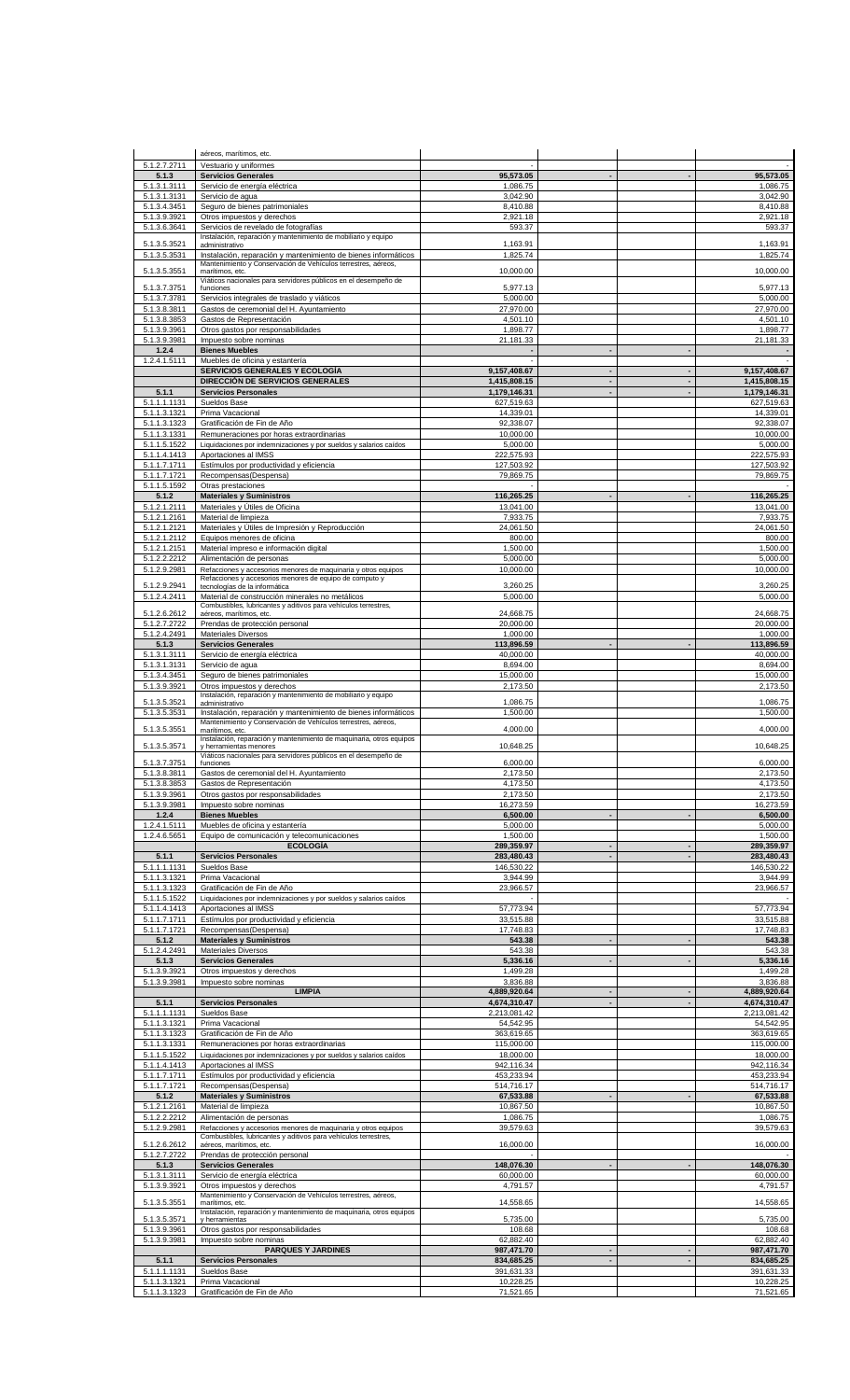| 5.1.1.3.1331                 | Remuneraciones por horas extraordinarias                                                                          | 49,500.00                       |                                  |                          | 49,500.00                     |
|------------------------------|-------------------------------------------------------------------------------------------------------------------|---------------------------------|----------------------------------|--------------------------|-------------------------------|
| 5.1.1.5.1522<br>5.1.1.4.1413 | Liquidaciones por indemnizaciones y por sueldos y salarios caídos<br>Aportaciones al IMSS                         | 15,000.00<br>113,134.68         |                                  |                          | 15,000.00<br>113,134.68       |
| 5.1.1.7.1711                 | Estímulos por productividad y eficiencia                                                                          | 86,050.76                       |                                  |                          | 86,050.76                     |
| 5.1.1.7.1721<br>5.1.2        | Recompensas(Despensa)<br><b>Materiales y Suministros</b>                                                          | 97,618.58<br>82,086.75          |                                  |                          | 97,618.58<br>82,086.75        |
| 5.1.2.2.2212                 | Alimentación de personas                                                                                          | 1,086.75                        |                                  |                          | 1,086.75                      |
| 5.1.2.9.2981<br>5.1.2.4.2411 | Refacciones y accesorios menores de maquinaria y otros equipos<br>Material de construcción minerales no metálicos | 28,000.00<br>11,500.00          |                                  |                          | 28,000.00<br>11,500.00        |
| 5.1.2.3.2312                 | Material agropecuario                                                                                             | 25,000.00                       |                                  |                          | 25,000.00                     |
| 5.1.2.6.2612                 | Combustibles, lubricantes y aditivos para vehículos terrestres,<br>aéreos, marítimos, etc.                        | 9,000.00                        |                                  |                          | 9,000.00                      |
| 5.1.2.7.2722                 | Prendas de protección personal                                                                                    | 7,500.00                        |                                  |                          | 7,500.00                      |
| 5.1.3<br>5.1.3.1.3131        | <b>Servicios Generales</b><br>Servicio de agua                                                                    | 70,699.70<br>1,096.58           |                                  | $\overline{\phantom{a}}$ | 70,699.70<br>1,096.58         |
| 5.1.3.9.3921                 | Otros impuestos y derechos                                                                                        | 9,344.66                        |                                  |                          | 9,344.66                      |
| 5.1.3.5.3551                 | Mantenimiento y Conservación de Vehículos terrestres, aéreos,<br>marítimos, etc.                                  | 34,000.00                       |                                  |                          | 34,000.00                     |
| 5.1.3.5.3571                 | Instalación, reparación y mantenimiento de maquinaria, otros equipos<br>y herramientas                            | 10,000.00                       |                                  |                          | 10,000.00                     |
| 5.1.3.5.3581                 | Servicios de limpieza y manejo de desechos                                                                        | 5,000.00                        |                                  |                          | 5,000.00                      |
| 5.1.3.9.3981<br>1.2.4        | Impuesto sobre nominas<br><b>Bienes Muebles</b>                                                                   | 11,258.46                       | $\blacksquare$                   |                          | 11,258.46                     |
| 1.2.4.6.5691                 | Otros Equipos                                                                                                     |                                 |                                  |                          |                               |
| 5.1.1                        | <b>RASTRO MUNICIPAL</b><br><b>Servicios Personales</b>                                                            | 822,882.23<br>718,192.63        | $\blacksquare$<br>$\blacksquare$ | $\overline{\phantom{a}}$ | 822,882.23<br>718,192.63      |
| 5.1.1.1.1131                 | Sueldos Base                                                                                                      | 391,810.07                      |                                  |                          | 391,810.07                    |
| 5.1.1.3.1321<br>5.1.1.3.1323 | Prima Vacacional<br>Gratificación de Fin de Año                                                                   | 9,538.84<br>54,769.20           |                                  |                          | 9,538.84<br>54,769.20         |
| 5.1.1.3.1331                 | Remuneraciones por horas extraordinarias                                                                          | 21,000.00                       |                                  |                          | 21,000.00                     |
| 5.1.1.5.1522<br>5.1.1.4.1413 | Liquidaciones por indemnizaciones y por sueldos y salarios caídos<br>Aportaciones al IMSS                         | 111,116.26                      |                                  |                          | 111,116.26                    |
| 5.1.1.7.1711                 | Estímulos por productividad y eficiencia                                                                          | 85,586.18                       |                                  |                          | 85,586.18                     |
| 5.1.1.7.1721<br>5.1.2        | Recompensas(Despensa)<br><b>Materiales y Suministros</b>                                                          | 44,372.08<br>40,934.88          |                                  |                          | 44,372.08<br>40,934.88        |
| 5.1.2.1.2161                 | Material de limpieza                                                                                              | 2,173.50                        |                                  |                          | 2,173.50                      |
| 5.1.2.2.2212                 | Alimentación de personas                                                                                          | 1,130.22                        |                                  |                          | 1,130.22                      |
| 5.1.2.9.2981<br>5.1.2.4.2411 | Refacciones y accesorios menores de maquinaria y otros equipos<br>Material de construcción minerales no metálicos | 10,367.00<br>10,000.00          |                                  |                          | 10,367.00<br>10,000.00        |
| 5.1.2.4.2461                 | Material eléctrico y electrónico                                                                                  | 5,000.00                        |                                  |                          | 5,000.00                      |
| 5.1.2.7.2722<br>5.1.2.4.2491 | Prendas de protección personal<br><b>Materiales Diversos</b>                                                      | 7,500.00<br>4,764.16            |                                  |                          | 7,500.00<br>4,764.16          |
| 5.1.3                        | <b>Servicios Generales</b>                                                                                        | 63,754.72                       |                                  |                          | 63,754.72                     |
| 5.1.3.1.3111<br>5.1.3.5.3511 | Servicio de energía eléctrica<br>Conservación y Mantenimiento de inmuebles                                        | 41,818.14<br>6,738.80           |                                  |                          | 41,818.14<br>6,738.80         |
| 5.1.3.5.3581                 | Servicios de limpieza y manejo de desechos                                                                        | 5,000.00                        |                                  |                          | 5,000.00                      |
| 5.1.3.9.3981                 | Impuesto sobre nominas<br><b>PANTEONES</b>                                                                        | 10,197.78<br>380,360.09         |                                  | $\overline{\phantom{a}}$ | 10,197.78<br>380,360.09       |
| 5.1.1                        | <b>Servicios Personales</b>                                                                                       | 367,992.11                      | $\overline{a}$                   |                          | 367,992.11                    |
| 5.1.1.1.1131<br>5.1.1.3.1321 | Sueldos Base<br>Prima Vacacional                                                                                  | 167,514.13<br>4,990.14          |                                  |                          | 167,514.13<br>4,990.14        |
| 5.1.1.3.1323                 | Gratificación de Fin de Año                                                                                       | 32,600.96                       |                                  |                          | 32,600.96                     |
| 5.1.1.3.1331<br>5.1.1.5.1522 | Remuneraciones por horas extraordinarias<br>Liquidaciones por indemnizaciones y por sueldos y salarios caídos     | 20,000.00                       |                                  |                          | 20,000.00                     |
| 5.1.1.4.1413                 | Aportaciones al IMSS                                                                                              | 56,843.68                       |                                  |                          | 56,843.68                     |
| 5.1.1.7.1711                 | Estímulos por productividad y eficiencia                                                                          | 41,671.12                       |                                  |                          | 41,671.12                     |
| 5.1.1.7.1721<br>5.1.2        | Recompensas(Despensa)<br><b>Materiales y Suministros</b>                                                          | 44,372.08<br>7,500.00           |                                  |                          | 44,372.08<br>7,500.00         |
| 5.1.2.9.2981                 | Refacciones y accesorios menores de maquinaria y otros equipos                                                    | 4,000.00                        |                                  |                          | 4,000.00                      |
| 5.1.2.4.2411<br>5.1.3        | Material de construcción minerales no metálicos<br><b>Servicios Generales</b>                                     | 3,500.00<br>4,867.98            |                                  |                          | 3,500.00<br>4,867.98          |
| 5.1.2.7.2722                 | Prendas de protección personal                                                                                    |                                 |                                  |                          | $\overline{\phantom{a}}$      |
| 5.1.2.4.2491<br>5.1.3.9.3981 | Materiales Diversos<br>Impuesto sobre nominas                                                                     | 4,867.98                        |                                  |                          | 4,867.98                      |
|                              | <b>ALUMBRADO PUBLICO</b>                                                                                          | 371,605.88                      | $\overline{a}$                   | $\blacksquare$           | 371,605.88                    |
| 5.1.1<br>5.1.1.1.1131        | <b>Servicios Personales</b><br>Sueldos Base                                                                       | 336,405.13<br>160,462.70        | $\blacksquare$                   | ÷,                       | 336,405.13<br>160,462.70      |
| 5.1.1.3.1321                 | Prima Vacacional                                                                                                  | 3,593.09                        |                                  |                          | 3,593.09                      |
| 5.1.1.3.1323<br>5.1.1.3.1331 | Gratificación de Fin de Año<br>Remuneraciones por horas extraordinarias                                           | 23,953.93<br>25,000.00          |                                  |                          | 23,953.93<br>25,000.00        |
| 5.1.1.5.1522                 | Liquidaciones por indemnizaciones y por sueldos y salarios caídos                                                 |                                 |                                  |                          |                               |
| 5.1.1.4.1413<br>5.1.1.7.1711 | Aportaciones al IMSS<br>Estímulos por productividad y eficiencia                                                  | 64,679.62<br>32,092.54          |                                  |                          | 64,679.62<br>32,092.54        |
| 5.1.1.7.1721                 | Recompensas(Despensa)                                                                                             | 26,623.25                       |                                  |                          | 26,623.25                     |
| 5.1.2                        | <b>Materiales y Suministros</b><br>Refacciones y accesorios menores de maquinaria y otros                         | 30,000.00                       |                                  |                          | 30,000.00                     |
| 5.1.2.9.2981                 | equipos                                                                                                           | 9,000.00                        |                                  |                          | 9,000.00                      |
| 5.1.2.4.2461<br>5.1.2.4.2491 | Material eléctrico y electrónico<br>Materiales Diversos                                                           | 20,000.00<br>1,000.00           |                                  |                          | 20,000.00<br>1,000.00         |
| 5.1.3                        | <b>Servicios Generales</b>                                                                                        | 5,200.75                        | $\blacksquare$                   | ÷,                       | 5,200.75                      |
| 5.1.3.9.3921                 | Otros impuestos y derechos<br>Mantenimiento y Conservación de Vehículos terrestres, aéreos,                       | 1,000.00                        |                                  |                          | 1,000.00                      |
| 5.1.3.5.3551<br>5.1.3.9.3961 | marítimos, etc.<br>Otros gastos por responsabilidades                                                             |                                 |                                  |                          |                               |
| 5.1.3.9.3981                 | Impuesto sobre nominas                                                                                            | 4,200.75                        |                                  |                          | 4,200.75                      |
| 5.1.1                        | OBRAS PUBLICAS MUNICIPALES<br><b>Servicios Personales</b>                                                         | 24, 141, 038.83<br>7,396,285.27 | 3,300,000.00                     | ÷,                       | 27,441,038.83<br>7,396,285.27 |
| 5.1.1.1.1131                 | Sueldos Base                                                                                                      | 4,025,161.52                    |                                  |                          | 4,025,161.52                  |
| 5.1.1.3.1321<br>5.1.1.3.1323 | Prima Vacacional<br>Gratificación de Fin de Año                                                                   | 97,324.41<br>622,162.76         |                                  |                          | 97,324.41<br>622,162.76       |
| 5.1.1.3.1331                 | Remuneraciones por horas extraordinarias                                                                          | 100,000.00                      |                                  |                          | 100,000.00                    |
| 5.1.1.5.1522<br>5.1.1.4.1413 | Liquidaciones por indemnizaciones y por sueldos y salarios caídos<br>Aportaciones al IMSS                         | 1,234,908.23                    |                                  |                          | 1,234,908.23                  |
| 5.1.1.7.1711                 | Estímulos por productividad y eficiencia                                                                          | 802,012.18                      |                                  |                          | 802,012.18                    |
| 5.1.1.7.1721                 | Recompensas(Despensa)                                                                                             | 514,716.17                      |                                  |                          | 514,716.17                    |
| 5.1.1.5.1592<br>5.1.2        | Otras prestaciones<br><b>Materiales y Suministros</b>                                                             | 3,101,119.06                    |                                  |                          | 3,101,119.06                  |
| 5.1.2.1.2111                 | Materiales y Útiles de Oficina                                                                                    | 26,996.20                       |                                  |                          | 26,996.20                     |
| 5.1.2.1.2121<br>5.1.2.1.2112 | Materiales y Útiles de Impresión y Reproducción<br>Equipos menores de oficina                                     | 49,593.58<br>5,000.00           |                                  |                          | 49,593.58<br>5,000.00         |
| 5.1.2.1.2151                 | Material impreso e información digital                                                                            | 5,500.00                        |                                  |                          | 5,500.00                      |
| 5.1.2.2.2212<br>5.1.2.9.2981 | Alimentación de personas<br>Refacciones y accesorios menores de maquinaria y otros equipos                        | 2,000.00<br>542,500.00          |                                  |                          | 2,000.00<br>542,500.00        |
| 5.1.2.9.2941                 | Refacciones y accesorios menores de equipo de computo y<br>tecnologías de la informática                          | 2,000.00                        |                                  |                          | 2,000.00                      |
| 5.1.2.4.2411                 | Material de construcción minerales no metálicos                                                                   | 1,199,275.00                    |                                  |                          | 1,199,275.00                  |
| 5.1.2.4.2461                 | Material eléctrico y electrónico<br>Combustibles, lubricantes y aditivos para vehículos terrestres,               | 2,500.00                        |                                  |                          | 2,500.00                      |
| 5.1.2.6.2612                 | aéreos, marítimos, etc.                                                                                           | 1,250,000.00                    |                                  |                          | 1,250,000.00                  |
| 5.1.2.7.2711<br>5.1.2.7.2722 | Vestuario y uniformes<br>Prendas de protección personal                                                           | 4,000.00                        |                                  |                          | 4.000.00                      |
| 5.1.2.4.2491                 | Materiales Diversos                                                                                               | 11,754.28                       |                                  |                          | 11,754.28                     |
| 5.1.3                        | <b>Servicios Generales</b>                                                                                        | 920,505.88                      |                                  |                          | 920,505.88                    |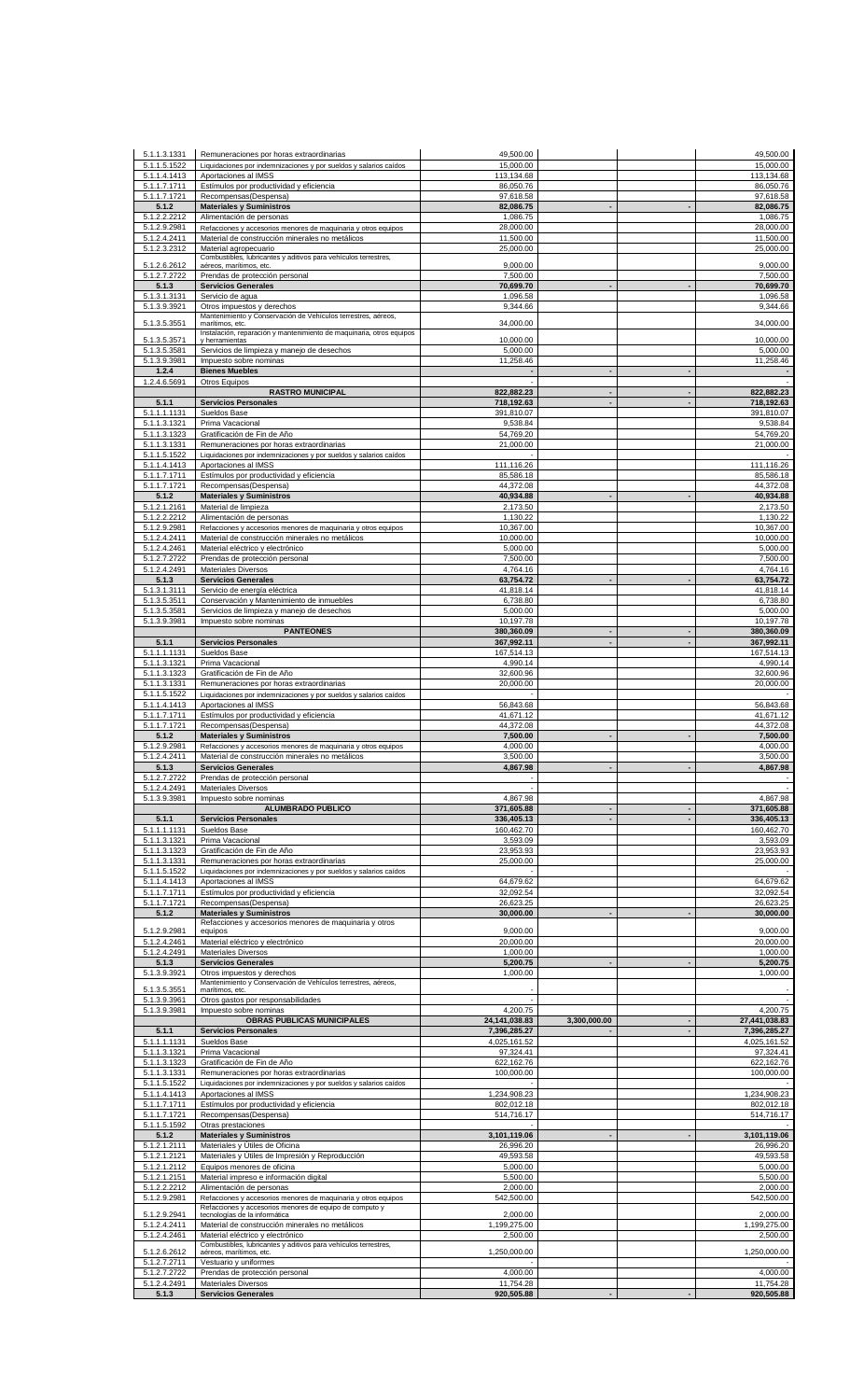| 5.1.3.1.3111                      |                                                                                                           | 17,631.00              |              |              | 17,631.00            |
|-----------------------------------|-----------------------------------------------------------------------------------------------------------|------------------------|--------------|--------------|----------------------|
|                                   | Servicio de energía eléctrica                                                                             |                        |              |              | 11,545.00            |
| 5.1.3.1.3131<br>5.1.3.2.3261      | Servicio de agua<br>Arrendamiento de maquinaria y equipo                                                  | 11,545.00<br>42,634.00 |              |              | 42,634.00            |
| 5.1.3.3.3341                      | Servicios de capacitación                                                                                 | 10,711.13              |              |              | 10.711.13            |
| 5.1.3.4.3451                      | Seguro de bienes patrimoniales                                                                            | 104,575.38             |              |              | 104,575.38           |
| 5.1.3.9.3921                      | Otros impuestos y derechos                                                                                | 17,631.43              |              |              | 17,631.43            |
| 5.1.3.6.3641                      | Servicios de revelado de fotografías                                                                      | 1,456.17               |              |              | 1,456.17             |
|                                   | Instalación, reparación y mantenimiento de mobiliario y equipo                                            |                        |              |              |                      |
| 5.1.3.5.3521                      | administrativo                                                                                            | 2,867.50               |              |              | 2,867.50             |
| 5.1.3.5.3551                      | Mantenimiento y Conservación de Vehículos terrestres, aéreos,<br>marítimos, etc.                          |                        |              |              |                      |
|                                   | Instalación, reparación y mantenimiento de maquinaria, otros equipos                                      |                        |              |              |                      |
| 5.1.3.5.3571                      | y herramientas                                                                                            | 110,000.00             |              |              | 110,000.00           |
| 1.2.7.1 6311                      | Estudios e Investigaciones(BANOBRAS)                                                                      | 108,257.89             |              |              | 108,257.89           |
| 1.2.7.1 6311                      | Estudios e Investigaciones                                                                                | 370,000.00             |              |              | 370,000.00           |
|                                   | Impresión y elaboración de publicaciones oficiales y de interés                                           |                        |              |              |                      |
| 5.1.3.6.3611                      | general                                                                                                   | 1,000.00               |              |              | 1,000.00             |
| 5.1.3.6.3604                      | Mantenimiento y conservación de inmuebles                                                                 |                        |              |              |                      |
| 5.1.3.7.3751                      | Viáticos nacionales para servidores públicos en el desempeño de<br>funciones                              | 20,262.50              |              |              | 20,262.50            |
| 5.1.3.8.3811                      | Gastos de ceremonial del H. Ayuntamiento                                                                  | 15,831.77              |              |              | 15,831.77            |
| 5.1.3.8.3853                      | Gastos de Representación                                                                                  | 8,235.95               |              |              | 8,235.95             |
| 5.1.3.9.3961                      | Otros gastos por responsabilidades                                                                        | 3,830.37               |              |              | 3,830.37             |
| 5.1.3.9.3981                      |                                                                                                           | 74,035.79              |              |              | 74,035.79            |
|                                   | Impuesto sobre nominas                                                                                    |                        |              |              |                      |
| 1.2.4                             | <b>Bienes Muebles</b>                                                                                     | 1,500.00               |              |              | 1,500.00             |
| 1.2.4.1.5111                      | Muebles de oficina y estantería                                                                           |                        |              |              |                      |
| 1.2.4.6.5651                      | Equipo de comunicación y telecomunicaciones                                                               | 1,500.00               |              |              | 1,500.00             |
| 1.2.4.1.5151                      | Computadoras y equipo periférico<br><b>OBRA PUBLICA</b>                                                   |                        |              |              |                      |
| 5.1.6                             | División de terrenos y construcción de obras de                                                           | 12,721,628.63          | 3,300,000.00 |              | 16,021,628.63        |
| 1.2.3.5.6141                      | urbanización(Matamoros)                                                                                   | 4,437,628.63           |              |              | 4,437,628.63         |
|                                   | Trabajos de acabados en edificaciones y otros trabajos                                                    |                        |              |              |                      |
| 1.2.3.6.6291                      | especializados(Casa Ejidal)                                                                               | 50,000.00              |              |              | 50,000.00            |
| 1.2.3.6.6291                      | Trabajos de acabados en edificaciones y otros trabajos                                                    | 400,000.00             |              |              | 400,000.00           |
|                                   | especializados(Jardines de Niños DIF)<br>Trabajos de acabados en edificaciones y otros trabajos           |                        |              |              |                      |
| 1.2.3.6.6291                      | especializados(Auditorio)                                                                                 | 1,799,000.00           |              |              | 1,799,000.00         |
|                                   | Trabajos de acabados en edificaciones y otros trabajos                                                    |                        |              |              |                      |
| 1.2.3.6.6291                      | especializados                                                                                            |                        |              |              |                      |
| 1.2.4.6.5609                      | Otros Equipos y accesorios eléctricos                                                                     | ÷,                     |              |              |                      |
| 1.2.3.5.6141                      | División de terrenos y construcción de obras de                                                           |                        | 3,300,000.00 |              | 3,300,000.00         |
| 1.2.3.5.6141                      | urbanización(Mercado)<br>División de terrenos y construcción de obras de urbanización                     | 1,535,000.00           |              |              | 1,535,000.00         |
|                                   | División de terrenos y construcción de obras de                                                           |                        |              |              |                      |
| 1.2.3.6.6141                      | urbanización(Convenio Gobierno del Estado)                                                                | 4,500,000.00           |              |              | 4,500,000.00         |
|                                   | COMUNICACIÓN SOCIAL Y ACCESO A LA INFORMACIÓN                                                             | 1,001,803.91           | 35,000.00    |              | 1,036,803.91         |
|                                   | <b>COMUNICACIÓN SOCIAL</b>                                                                                | 255,404.53             |              |              | 255,404.53           |
| 5.1.1                             | <b>Servicios Personales</b>                                                                               | 218,042.43             |              |              | 218,042.43           |
| 5.1.1.1.1131                      | Sueldos Base                                                                                              | 129,962.60             |              |              | 129,962.60           |
| 5.1.1.3.1321                      | Prima Vacacional                                                                                          | 3,676.88               |              |              | 3,676.88             |
| 5.1.1.3.1323                      | Gratificación de Fin de Año                                                                               | 19,845.88              |              |              | 19,845.88            |
| 5.1.1.3.1331                      | Remuneraciones por horas extraordinarias                                                                  |                        |              |              |                      |
| 5.1.1.5.1522                      | Liquidaciones por indemnizaciones y por sueldos y salarios caídos                                         |                        |              |              |                      |
| 5.1.1.4.1413                      | Aportaciones al IMSS                                                                                      | 29,947.50              |              |              | 29,947.50            |
| 5.1.1.7.1711                      | Estímulos por productividad y eficiencia                                                                  | 25,735.17              |              |              | 25,735.17            |
| 5.1.1.7.1721                      | Recompensas(Despensa)                                                                                     | 8,874.40               |              |              | 8,874.40             |
| 5.1.2                             | <b>Materiales y Suministros</b>                                                                           | 15,000.00              |              |              | 15,000.00            |
| 5.1.2.1.2111                      | Materiales y Útiles de Oficina                                                                            | 3,500.00               |              |              | 3,500.00             |
| 5.1.2.1.2121                      | Materiales y Útiles de Impresión y Reproducción                                                           | 7,000.00               |              |              | 7,000.00             |
| 5.1.2.1.2112                      | Equipos menores de oficina                                                                                | 1,500.00               |              |              | 1,500.00             |
|                                   | Refacciones y accesorios menores de equipo de computo y                                                   |                        |              |              |                      |
| 5.1.2.9.2941                      | tecnologías de la informática                                                                             | 2,500.00               |              |              | 2,500.00             |
| 5.1.2.4.2491                      | Materiales Diversos                                                                                       | 500.00                 |              |              | 500.00               |
| 5.1.3                             | <b>Servicios Generales</b>                                                                                | 22,362.10              |              |              | 22,362.10            |
|                                   | Servicios de revelado de fotografías                                                                      | 1,000.00               |              |              | 1,000.00             |
|                                   |                                                                                                           |                        |              |              |                      |
| 5.1.3.6.3641                      | Instalación, reparación y mantenimiento de mobiliario y equipo                                            |                        |              |              |                      |
| 5.1.3.5.3521                      | administrativo                                                                                            | 2,000.00               |              |              | 2,000.00             |
| 5.1.3.5.3531                      | Instalación, reparación y mantenimiento de bienes informáticos                                            | 5,000.00               |              |              | 5,000.00             |
|                                   | Viáticos nacionales para servidores públicos en el desempeño de                                           |                        |              |              |                      |
| 5.1.3.7.3751                      | funciones                                                                                                 | 3,800.00               |              |              | 3,800.00             |
| 5.1.3.8.3811                      | Gastos de ceremonial del H. Ayuntamiento                                                                  | 2,500.00               |              |              | 2.500.00             |
| 5.1.3.8.3853                      | Gastos de Representación                                                                                  | 4,500.00               |              |              | 4,500.00             |
| 5.1.3.9.3961                      | Otros gastos por responsabilidades                                                                        | 1,000.00               |              |              | 1,000.00             |
| 5.1.3.9.3981                      | Impuesto sobre nominas                                                                                    | 2,562.10               |              |              | 2,562.10             |
|                                   | <b>ACCESO A LA INFORMACIÓN</b>                                                                            | 746,399.38             | 35,000.00    |              | 781,399.38           |
| 5.1.1                             | <b>Servicios Personales</b>                                                                               | 464.739.40             |              |              | 464,739.40           |
| 5.1.1.1.1131                      | Sueldos Base                                                                                              | 241.427.27             |              |              | 241,427.27           |
| 5.1.1.3.1321                      | Prima Vacacional                                                                                          | 5,545.25               |              |              | 5,545.25             |
| 5.1.1.3.1323                      | Gratificación de Fin de Año                                                                               | 36,258.75              |              |              | 36,258.75            |
| 5.1.1.3.1331                      | Remuneraciones por horas extraordinarias                                                                  | 1.500.00               |              |              | 1,500.00             |
| 5.1.1.5.1522                      | Liquidaciones por indemnizaciones y por sueldos y salarios caídos                                         |                        |              |              |                      |
| 5.1.1.4.1413                      | Aportaciones al IMSS                                                                                      | 97.077.50              |              |              | 97,077.50            |
| 5.1.1.7.1711                      | Estímulos por productividad y eficiencia                                                                  | 56,307.38              |              |              | 56,307.38            |
| 5.1.1.7.1721                      | Recompensas(Despensa)                                                                                     | 26,623.25              |              |              | 26,623.25            |
| 5.1.2                             | <b>Materiales y Suministros</b>                                                                           | 13,300.00              |              |              | 13,300.00            |
| 5.1.2.1.2111                      | Materiales y Útiles de Oficina                                                                            | 6,000.00               |              |              | 6,000.00             |
| 5.1.2.1.2151                      | Material impreso e información digital                                                                    | 2,500.00               |              |              | 2,500.00             |
| 5.1.2.2.2212                      | Alimentación de personas                                                                                  | 1,000.00               |              |              | 1,000.00             |
|                                   | Refacciones y accesorios menores de equipo de computo y                                                   |                        |              |              |                      |
| 5.1.2.9.2941                      | tecnologías de la informática                                                                             | 2,800.00               |              |              | 2,800.00             |
| 5.1.2.4.2491                      | <b>Materiales Diversos</b>                                                                                | 1,000.00               |              |              | 1,000.00             |
| 5.1.3                             | <b>Servicios Generales</b>                                                                                | 268,359.98             | 35,000.00    |              | 303,359.98           |
| 5.1.3.1.3131                      | Servicio de agua                                                                                          | 1,000.00               |              |              | 1,000.00             |
| 5.1.3.6.3641                      | Servicios de revelado de fotografías                                                                      | 1,000.00               |              |              | 1,000.00             |
| 5.1.3.5.3531                      | Instalación, reparación y mantenimiento de bienes informáticos                                            | 2,288.37               |              |              | 2,288.37             |
|                                   | Difusión e información de mensajes y actividades                                                          |                        |              |              |                      |
| 5.1.3.6.3611                      | qubernamentales                                                                                           | 75,875.00              |              |              | 75,875.00            |
|                                   | Impresión y elaboración de publicaciones oficiales y de interés                                           |                        |              |              |                      |
| 5.1.3.6.3611                      | qeneral                                                                                                   | 93,440.68              | 35,000.00    |              | 128,440.68           |
| 5.1.3.6.3691                      | Otros servicios de información<br>Viáticos nacionales para servidores públicos en el desempeño            | 83,917.12              |              |              | 83,917.12            |
| 5.1.3.7.3751                      | de funciones                                                                                              | 1,000.00               |              |              | 1,000.00             |
| 5.1.3.8.3811                      | Gastos de ceremonial del H. Ayuntamiento                                                                  | 1,350.00               |              |              | 1,350.00             |
| 5.1.3.8.3853                      | Gastos de Representación                                                                                  | 1,850.00               |              |              | 1,850.00             |
|                                   |                                                                                                           |                        |              |              |                      |
| 5.1.3.9.3961<br>5.1.3.9.3981      | Otros gastos por responsabilidades<br>Impuesto sobre nominas                                              | 1,500.00<br>5,138.81   |              |              | 1,500.00<br>5,138.81 |
|                                   |                                                                                                           |                        |              |              |                      |
| 1.2.3.5.3.6131<br><b>CONCEPTO</b> | <b>SC Agua Potable</b><br>FONDO I R33 FAISM 2012                                                          |                        |              |              |                      |
|                                   |                                                                                                           | 18,519,850.00          | 1,302,044.76 | 1,302,044.76 | 18,519,850.00        |
| 1.2.3.5.3.6131                    | SD Alcantarillado, Drenaje y Letrinas                                                                     | 400,826.98             |              |              | 400,826.98           |
|                                   | El Peñón, 3a. Etapa Red de Drenaje Sanitario<br>complemento Cruzamiento Subterráneo del Colector de Aquas | 301,826.98             |              |              | 301,826.98           |
|                                   | Negras en la comunidad de Rancho Nuevo la Concepción (la                                                  |                        |              |              |                      |
|                                   | Concepción)                                                                                               | 99,000.00              |              |              | 99,000.00            |
| 1.2.3.5.3.6131                    | <b>SC Agua Potable</b>                                                                                    | 554.000.00             |              |              | 554,000.00           |
|                                   | Los Julianes (Los Ángeles) Rehabilitación de Sistema de Agua                                              |                        |              |              |                      |
|                                   | Potable, Equipamiento y Electrificación de Pozo                                                           | 554.000.00             |              |              | 554,000.00           |
| 1.3.3.2.0.8531                    | TJ Infraestructura Pecuaria<br>Construcción de Bodega, Guardaganado Corral, Silo y                        | $\sim$                 |              |              |                      |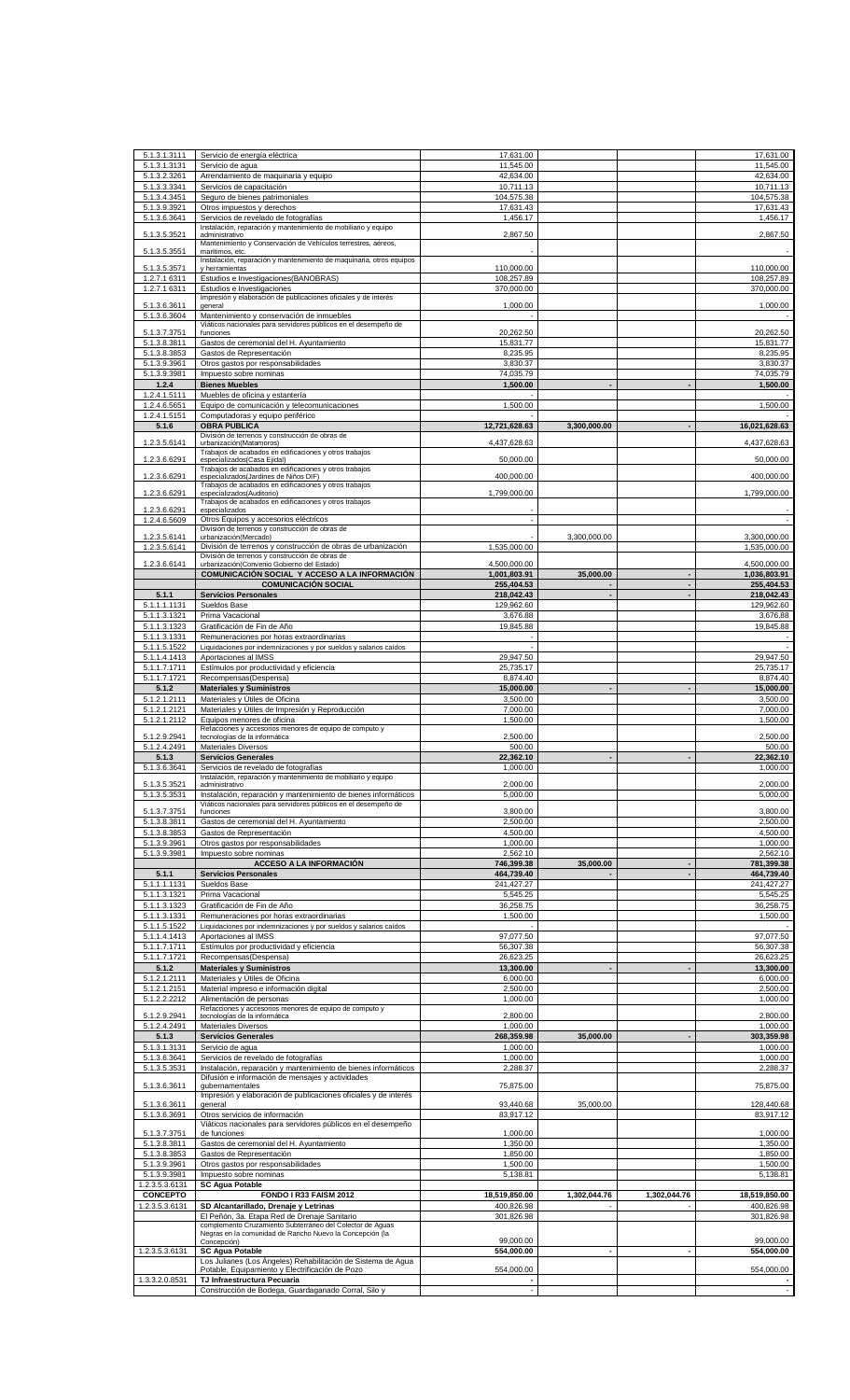|                                  | Ampliación de Cerco y Bodega                                                                                                              |                            |                          |                |                            |
|----------------------------------|-------------------------------------------------------------------------------------------------------------------------------------------|----------------------------|--------------------------|----------------|----------------------------|
| 1.2.3.5.4.6141                   | SE Urbanización Municipal<br>Cabecera Municipal, calle Cuauhtémoc(Tramo de a Allende Nicolás                                              | 11,974,919.48              | 1,302,044.76             | 1,302,044.76   | 11,974,919.48              |
|                                  | Bravo) construcción de pavimento de concreto hidráulico estampado                                                                         | 1,325,535.13               | 732,659.73               |                | 2,058,194.86               |
|                                  | San Cristóbal, Rehabilitación de pavimento asfaltico sobre<br>empedrado calle Pino Suárez                                                 |                            |                          |                |                            |
|                                  | San José Agua Azul, 2da. Etapa pavimento asfaltico sobre                                                                                  |                            |                          |                |                            |
|                                  | empedrado calle Fray Servando Teresa de Mier<br>Cabecera, Rehabilitación de pavimento de concreto hidráulico en                           |                            |                          |                |                            |
|                                  | calle Matamoros                                                                                                                           | 526,000.00                 |                          |                | 526,000.00                 |
|                                  | Rehabilitación de Pavimento de concreto hidráulico en calle Pípila<br>Rehabilitación de Pavimento de concreto hidráulico en calle Antonio | 996,196.88                 |                          |                | 996.196.88                 |
|                                  | Plaza<br>Varias Comunidades colocación de Mezcla asfáltica en caminos,                                                                    | 671,100.00                 |                          |                | 671,100.00                 |
|                                  | acceso y vialidades (Donación de Asfalto)                                                                                                 | 129,937.15                 |                          |                | 129,937.15                 |
|                                  | Vialidades del Nuevo Mercado Municipal (interior)                                                                                         |                            |                          |                |                            |
|                                  | San Pedro Tenango, 2da. Etapa Rehabilitación del primer cuadro de<br>la comunidad                                                         | 1,215,118.59               |                          |                | 1,215,118.59               |
|                                  | San José Agua Azul, 2da. Et. Rehabilitación de primer cuadro de la<br>comunidad                                                           |                            |                          |                |                            |
|                                  | Jocoque, Rehabilitación de pavimento asfaltico sobre empedrado en                                                                         |                            |                          |                |                            |
|                                  | calle Emiliano Zapata vías F.F.C.C<br>Cabecera Municipal, segunda asignación de cableado subterráneo                                      | 913,909.29                 |                          |                | 913,909.29                 |
|                                  | (Obra Civil)<br>Cabecera, Calle Madero, Rehabilitación a base de concreto                                                                 | 1,793,499.60               |                          | 90,395.99      | 1,703,103.61               |
|                                  | estampado, Guarniciones y banquetas en calle Madero                                                                                       | 325,986.15                 | 350,000.00               |                | 675,986.15                 |
|                                  | Norita, Construcción de pavimento a base de concreto hidráulico,<br>banquetas y guarniciones en calle Benito Juárez                       | 13,775.20                  |                          |                | 13,775.20                  |
|                                  | La Purísima, Construcción de pavimento a base de concreto                                                                                 |                            |                          |                |                            |
|                                  | hidráulico, banquetas y guarniciones en calle Jacarandas<br>Tenango el Nuevo, Construcción de pavimento a base de concreto                | 135,891.47                 | 35,540.60                |                | 171,432.07                 |
|                                  | asfaltico, banquetas y guarniciones en calle 20 de Noviembre<br>San José Viborillas, Rehabilitación de pavimento con carpeta              | 375,565.64                 |                          |                | 375,565.64                 |
|                                  | asfáltica en calle Niños Héroes                                                                                                           | 235.780.00                 |                          |                | 235,780.00                 |
|                                  | (Complemento) Rehabilitación de primer cuadro de la Comunidad<br>San Pedro Tenango                                                        | 127.172.48                 |                          |                | 127, 172.48                |
|                                  | Tenango el Nuevo, pavimento hidráulico en privada los Apaseos                                                                             | 200,000.00                 |                          |                | 200,000.00                 |
|                                  | Empedrado de calles (empleo Temporal)                                                                                                     | 250,000.00                 |                          |                | 250,000.00                 |
|                                  | La palma, complemento para pavimentación a base de concreto<br>asfaltico en calle Pipíala                                                 | 316,024.39                 |                          |                | 316,024.39                 |
|                                  | Complemento para Rehabilitación de Puente 5 de Mayo (Cuatro<br>Velas) de la Cabecera Municipal                                            | 104,126.57                 |                          |                | 104,126.57                 |
|                                  | San José Agua Azul, 1Ra. Et. Rehabilitación de primer cuadro de la                                                                        |                            |                          |                |                            |
|                                  | comunidad (Complemento)<br>Construcción de Vialidad para el nuevo Mercado Municipal calle #1,                                             | 65,000.00                  |                          |                | 65,000.00                  |
|                                  | #2 y #6 (primer Etapa terracerías, Riego de Sello y guarniciones)<br>Construcción de Arroyo a Base de Concreto Asfaltico en calle de      | 1,760,708.98               |                          | 925,708.98     | 835,000.00                 |
|                                  | acceso a Col. Casas Blancas (cuerpo Norte)                                                                                                | 493,591.96                 |                          | 285,939.79     | 207,652.17                 |
|                                  | Complemento para la terminación del Nuevo Mercado Municipal<br>Construcción de pavimento de concreto hidráulico en calles Azalia,         |                            |                          |                |                            |
|                                  | Azucena y Clavel en la Col. Primavera                                                                                                     |                            | 123,844.43               |                | 123,844.43                 |
|                                  | Canalización de Cableado Subterráneo (Obra Civil) 2da. Etapa calle<br>Fco. I. Madero                                                      |                            | 60,000.00                |                | 60,000.00                  |
|                                  | <b>DIM Desarrollo Institucional Municipal</b>                                                                                             | 287,386.26                 | $\sim$                   |                | 287,386.26                 |
| 1.2.4.1.3.5151                   | Bienes informáticos (presidencia)                                                                                                         | 20,000.00                  |                          |                | 20,000.00                  |
| 1.2.4.1.3.5151<br>1.2.4.1.3.5151 | Bienes informáticos (obras Públicas)<br>Bienes informáticos (Tesorerías)                                                                  | 50,000.00<br>50,000.00     |                          |                | 50,000.00<br>50,000.00     |
| 1.2.4.1.9.5191                   | Mobiliario y equipo de oficina (Tesorería)                                                                                                | 47,386.26                  |                          |                | 47,386.26                  |
| 1.2.4.1.9.5191                   | Mobiliario y equipo de oficina (Desarrollo Social)                                                                                        | 50,000.00                  |                          |                | 50,000.00                  |
| 1.2.4.1.9.5191<br>1.2.4.1.9.5191 | Mobiliario y equipo de oficina (Presidencia)<br>Mobiliario y equipo de oficina (Obras Públicas)                                           | 20,000.00<br>50,000.00     |                          |                | 20,000.00<br>50,000.00     |
| 1.2.3.5.2.6121                   | SJ Infraestructura Educativa                                                                                                              | 858,000.00                 | ä,                       |                | 858,000.00                 |
|                                  | San José Agua Azul, Construcción de Barda Perimetral en J.N.<br>Leona Vicario                                                             | 150,000.00                 |                          |                | 150,000.00                 |
|                                  | Coachiti, construcción de barda perimetral en J.n. Juan Enrique                                                                           |                            |                          |                |                            |
|                                  | Peztalozi                                                                                                                                 | 50,000.00                  |                          |                | 50,000.00                  |
|                                  | San Ramón, Rehabilitación de Baños en Primaria Emiliano Zapata<br>Los Escobedos, Rehabilitación de Aula en Primaria Ricardo Flores        | 225,000.00                 |                          |                | 225,000.00                 |
|                                  | Magón<br>Obrajuelo construcción de Piso en Patio Cívico en Telesecundaria                                                                 | 160,000.00                 |                          |                | 160,000.00                 |
|                                  |                                                                                                                                           | 273,000.00                 |                          |                | 273,000.00                 |
|                                  | Cabecera Municipal, Rehabilitación de Baños en CBTA 175                                                                                   |                            |                          |                |                            |
| 1.2.3.5.3.6131                   | SG Electrificación Rural y Colonias Pobres (Adrenel)                                                                                      | 620,480.41                 |                          |                | 620,480.41                 |
|                                  | Apaseo el Grande, Ampliación de red eléctrica calle Gpe. Y Luis<br>Donaldo Colosio col. La Villita.                                       |                            |                          |                |                            |
|                                  | Col. Rancho Nuevo, ampliación Red Eléctrica calle Hidalgo                                                                                 | ×,                         |                          |                | $\overline{\phantom{a}}$   |
|                                  | La Palma, Ampliación Red Eléctrica calle Priv. Hidalgo y Juan Melgar                                                                      | $\sim$                     |                          |                | ×                          |
|                                  | El Castillo Ampliación de Red de Electrificación calle 16 de<br>Septiembre                                                                |                            |                          |                |                            |
|                                  | El Castillo, Ampliación de Red de Electrificación calle 2da.Priv.<br>Churubusco                                                           |                            |                          |                |                            |
|                                  | Cabecera Municipal, col. Del Charro, ampliación de electrificación                                                                        |                            |                          |                |                            |
|                                  | calle del Charro, Adelitas, Alazanas y Manganas<br>La Purísima. Ampliación de red de electrificación calle Constituventes                 | 176,694.49                 |                          |                | 176,694.49                 |
|                                  | y priv. Allende                                                                                                                           | 307,082.75                 |                          |                | 307,082.75                 |
|                                  | Apaseo el Grande, Ampliación de red eléctrica calle Luis Donaldo<br>Colosio, San Isidro y Lic. Héctor M. Ramírez Sánchez col. La          |                            |                          |                |                            |
|                                  | Floresta                                                                                                                                  | 136,703.17                 |                          |                | 136,703.17                 |
| 1.2.3.5.1.6111                   | <b>SH Vivienda Digna</b>                                                                                                                  | 2,570,623.13               |                          |                | 2,570,623.13               |
|                                  | Techo Digno                                                                                                                               | 1,162,789.74               |                          |                | 1,162,789.74               |
|                                  | Piso Firme                                                                                                                                | 357,833.39                 |                          |                | 357,833.39                 |
|                                  | Ampliación de Vivienda<br><b>U9 Gastos Indirectos</b>                                                                                     | 1,050,000.00<br>502,613.74 |                          |                | 1,050,000.00<br>502,613.74 |
| 5.1.1.2.1212                     | Honorarios Asimilados                                                                                                                     | 190,000.00                 |                          |                | 190,000.00                 |
| 5.1.1.2.2111                     | Materiales y Útiles de Oficina                                                                                                            |                            |                          |                |                            |
| 5.1.1.2.2121                     | Materiales y Útiles de Impresión y Reproducción                                                                                           | 45,904.59                  |                          |                | 45,904.59                  |
| 1.2.4.4.1.5411<br>1.2.4.1.3.5151 | Automóviles y camiones<br>Computadoras y Equipo de Perifoneo                                                                              | 195,902.00<br>17,378.56    |                          |                | 195,902.00<br>17,378.56    |
|                                  | Instalación, reparación y mantenimiento de mobiliario y Equipo                                                                            |                            |                          |                |                            |
| 5.1.1.3.3521<br>5.1.1.3.3352     | Administrativo<br>Servicio de Proceso Técnico y en Tecnología de la programación                                                          | 14,616.00<br>25,623.59     |                          |                | 14,616.00<br>25,623.59     |
| 1.2.4.1.1.5111                   | Muebles de Oficina y Estantería                                                                                                           | 13,189.00                  |                          |                | 13,189.00                  |
| 1.3.3.2.0.8531                   | TE.- Infraestructura Agrícola                                                                                                             | 251,000.00                 | $\overline{\phantom{a}}$ |                | 251,000.00                 |
| 1.3.3.2.0.8531                   | Construcción programa de Bordería<br><b>UB.- Caminos Rurales</b>                                                                          | 251,000.00<br>500,000.00   | $\overline{\phantom{a}}$ |                | 251,000.00<br>500,000.00   |
|                                  | Conservación de caminos                                                                                                                   | 500,000.00                 |                          |                | 500,000.00                 |
|                                  | FONDO II R33 FORTAMUN 2012                                                                                                                | 38,400,048.00              | 1,565,190.00             | 1,565,190.00   | 38,400,048.00              |
| 5.1.2                            | <b>Protección Civil</b><br><b>Materiales y Suministros</b>                                                                                | 780,000.00<br>527,520.00   | ×,                       |                | 780,000.00<br>527,520.00   |
| 5.1.2.9                          | Herramientas, Refacciones y Accesorios menores                                                                                            | 120,000.00                 |                          |                | 120,000.00                 |
| 5.1.2.9.0.2961                   | Refacciones y accesorios y suministros de equipo de transporte                                                                            | 120,000.00                 |                          |                | 120,000.00                 |
| 5.1.2.5                          | Productos Químicos, Farmacéuticos y de Laboratorio                                                                                        | 40,000.00                  | $\blacksquare$           | $\blacksquare$ | 40,000.00                  |
| 5.1.2.5.0.2551<br>5.1.2.6        | Materiales accesorios y suministros de laboratorio<br><b>Combustibles, Lubricantes y Aditivos</b>                                         | 40,000.00<br>307,520.00    | ÷,                       |                | 40,000.00<br>307,520.00    |
|                                  | Combustibles, lubricantes y aditivos para vehículos de la ejecución                                                                       |                            |                          |                |                            |
| 5.1.2.6.0.2611                   | de programas de seguridad<br>Vestuario, Blancos, Prendas de Protección y Artículos                                                        | 307,520.00                 |                          |                | 307,520.00                 |
| 5.1.2.7                          | <b>Deportivos</b>                                                                                                                         | 60,000.00                  |                          |                | 60,000.00                  |
| 5.1.2.7.0.2711<br>5.1.2.7.0.2722 | Vestuarios y uniformes<br>Prendas de protección para seg. Pub.                                                                            | 30,000.00<br>30,000.00     |                          |                | 30,000.00<br>30,000.00     |
|                                  |                                                                                                                                           |                            |                          |                |                            |
| 5.1.3                            | <b>Servicios Generales</b>                                                                                                                | 142,480.00                 |                          |                | 142,480.00                 |
| 5.1.3.5                          | Servicios de Instalación, Reparación, Mantenimiento y                                                                                     | 142,480.00                 |                          |                | 142,480.00                 |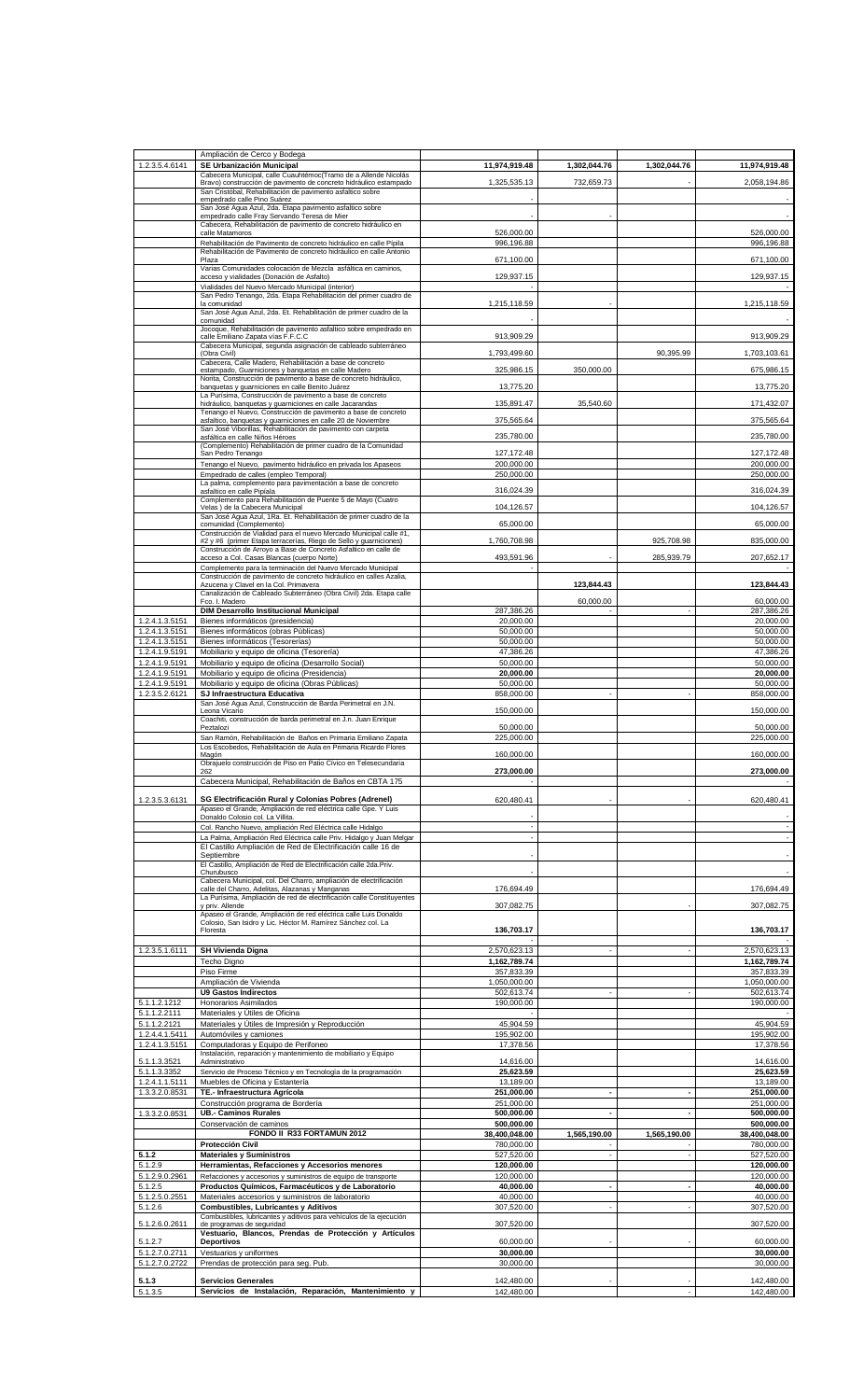|                               | Conservación                                                                                                          |                           |                      |                |                            |
|-------------------------------|-----------------------------------------------------------------------------------------------------------------------|---------------------------|----------------------|----------------|----------------------------|
| 5.1.3.4.0.3541                | Mantenimiento y conservación de maquinaria y equipo                                                                   | 32,480.00                 |                      |                | 32,480.00                  |
| 5.1.3.5.0.3551                | Mantenimiento y conservación de vehículos, terrestres, aéreos,                                                        | 110,000.00                |                      |                | 110,000.00                 |
|                               | marítimos, lacustres y fluviales<br>Servicios de Instalación, Reparación, Mantenimiento y                             |                           |                      |                |                            |
| 5.1.3.5                       | Conservación                                                                                                          |                           |                      |                |                            |
|                               | Mantenimiento y conservación de mobiliario y equipo de                                                                |                           |                      |                |                            |
| 5.1.3.4.0.3501<br>1.2.4       | administración<br><b>Bienes Muebles</b>                                                                               | 110,000.00                |                      |                | 110,000.00                 |
| 1.2.4.6                       | Maquinaria, otros Equipos y Herramientas                                                                              | 110,000.00                |                      |                | 110,000.00                 |
| 1.2.4.6.9.5691                | Otros equipos                                                                                                         | 70.000.00                 |                      |                | 70,000.00                  |
| 1.2.4.69.5101                 | Computadoras y equipo periférico                                                                                      | 10,000.00                 |                      |                | 10,000.00                  |
| 1.2.4.6.9.5102                | Equipo de comunicación                                                                                                | 30,000.00                 |                      |                | 30,000.00                  |
| 1.2.4.4                       | <b>Equipo Terrestre</b>                                                                                               |                           |                      |                |                            |
| 1.2.4.4.1.5411                | Automóviles y camiones                                                                                                |                           |                      |                |                            |
|                               | Seguridad Publica, Vialidad y Transporte                                                                              | 15,620,499.36             | 896,000.00           |                | 16.516.499.36              |
| 5.1.1                         | <b>Servicios Personales</b>                                                                                           | 11,829,133.60             | 626,000.00           |                | 12,455,133.60              |
| 5.1.1.1                       | Remuneraciones al Personal de carácter Permanente                                                                     | 5,823,118.36              | 626,000.00           |                | 6,449,118.36               |
| 5.1.1.1.0.1131                | Sueldos base                                                                                                          | 5,823,118.36              | 626,000.00           |                | 6,449,118.36               |
| 5.1.1.3                       | Remuneraciones Adicionales y Especiales                                                                               | 2,882,811.40              |                      |                | 2,882,811.40               |
| 5.1.1.3.0.1321                | Prima vacacional                                                                                                      | 271,205.00                |                      |                | 271,205.00                 |
| 5.1.1.3.0.1323                | Gratificación fin de año                                                                                              | 1,200,000.00              |                      |                | 1,200,000.00               |
| 5.1.1.3.0.1331                | Remuneración por horas extraordinarias.                                                                               | 1,307,206.40              |                      |                | 1,307,206.40               |
| 5.1.1.3.0.1342                | Compensaciones por servicios                                                                                          | 104,400.00                |                      |                | 104,400.00                 |
| 5.1.1.4<br>5.1.1.4.0.1441     | <b>Seguridad Social</b><br>Seguros                                                                                    | 343,203.84<br>343,203.84  | $\blacksquare$       |                | 343,203.84<br>343,203.84   |
|                               |                                                                                                                       |                           |                      |                |                            |
| 5.1.16                        | Pago de estímulos a servidores públicos                                                                               | 2,780,000.00              |                      |                | 2,780,000.00               |
| 5.1.1.6.0.1711                | Estímulos por productividad y eficiencia                                                                              | 2,780,000.00              |                      |                | 2,780,000.00               |
| 5.1.2                         | <b>Materiales y Suministros</b>                                                                                       | 2,454,215.76              | 250,000.00           |                |                            |
| 5.1.2.9                       | Herramientas, Refacciones y Accesorios menores                                                                        | 500,000.00                |                      |                | 2,704,215.76<br>500,000.00 |
|                               | Refacciones y accesorios y suministros de equipo de                                                                   |                           |                      |                |                            |
| 5.1.2.9.0.2961                | transporte                                                                                                            | 500,000.00                |                      |                | 500,000.00                 |
| 5.1.2.4                       | Materiales y Artículos de Construcción y de reparación                                                                | 104,214.89                |                      |                | 104,214.89                 |
| 5.1.2.4.0.2491                | Materiales diversos                                                                                                   | 104,214.89                |                      |                | 104,214.89                 |
| 5.1.2.5                       | Productos Químicos, Farmacéuticos y de Laboratorio                                                                    | 26,100.00                 |                      |                | 26,100.00                  |
| 5.1.2.5.0.2551                | Materiales accesorios y suministros de laboratorio                                                                    | 26,100.00<br>1.435.900.88 |                      |                | 26,100.00                  |
| 5.1.2.6                       | Combustibles, Lubricantes y Aditivos<br>Combustibles, lubricantes y aditivos para vehículos de la ejecución           |                           | 250,000.00           |                | 1,685,900.88               |
| 5.1.2.6.0.2611                | de programas de seguridad                                                                                             | 1,435,900.88              | 250,000.00           |                | 1,685,900.88               |
|                               | Vestuario, Blancos, Prendas de Protección y Artículos                                                                 |                           |                      |                |                            |
| 5.1.2.7                       | <b>Deportivos</b>                                                                                                     | 388,000.00                |                      |                | 388,000.00                 |
| 5.1.2.7.0.2711                | Vestuarios y uniformes                                                                                                | 348,000.00                |                      |                | 348,000.00                 |
| 5.1.2.7.0.2722                | Prendas de protección para seg. Pub.                                                                                  | 40,000.00                 |                      |                | 40,000.00                  |
| 5.1.3<br>$5.1.3.\overline{1}$ | <b>Servicios Generales</b><br>Servicios Básicos                                                                       | 772,500.00<br>40,000.00   | 20,000.00            |                | 792,500.00<br>40,000.00    |
| 5.1.3.1.0.3173                | Servicios de procesamiento de la información                                                                          | 40,000.00                 |                      |                | 40,000.00                  |
|                               | Servicios Profesionales, Científicos y Técnicos y Otros                                                               |                           |                      |                |                            |
| 5.1.3.3                       | <b>Servicios</b>                                                                                                      | 80,000.00                 | 20,000.00            |                | 100,000.00                 |
| 5.1.3.3.0.3341                | Servicios de capacitación                                                                                             | 80,000.00                 | 20,000.00            |                | 100,000.00                 |
| 5.1.3.5                       | Servicios de Instalación, Reparación, Mantenimiento y<br>Conservación                                                 | 348,000.00                |                      |                | 348,000.00                 |
|                               | Mantenimiento y conservación de vehículos, terrestres, aéreos,                                                        |                           |                      |                |                            |
| 5.1.3.5.0.3551                | marítimos, lacustres y fluviales                                                                                      | 348,000.00                |                      |                | 348,000.00                 |
| $5.1.3.\overline{4}$          | Servicios Financieros, Bancarios y Comerciales                                                                        | 304,500.00                | $\blacksquare$       | $\blacksquare$ | 304.500.00                 |
| 5.1.3.4.0.3451                | Seguros de Bienes Patrimoniales                                                                                       | 304,500.00                |                      |                | 304,500.00                 |
| 1.2.4                         | <b>Bienes Muebles</b>                                                                                                 | 564.650.00                | ä,<br>$\blacksquare$ |                | 564,650.00                 |
| 1.2.4.1<br>1.2.4.1.9.5191     | Mobiliario y Equipo de Administración<br>Otros mobiliarios y equipos de administración                                | 26,100.00<br>26,100.00    |                      |                | 26,100.00<br>26,100.00     |
| 1.2.4.6                       | Maquinaria, otros Equipos y Herramientas                                                                              | 334,550.00                |                      |                | 334.550.00                 |
| 1.2.4.6.9.5691                | Otros equipos                                                                                                         | 13,050.00                 |                      |                | 13,050.00                  |
| 1.2.4.6.9.2142                | Equipos menores de tecnología de la información y comunicaciones                                                      | 321,500.00                |                      |                | 321,500.00                 |
| 1.2.4.5                       | Equipo de Defensa y Seguridad                                                                                         | 204,000.00                |                      |                | 204,000.00                 |
| 1.2.4.5.0.5511                | Equipo de defensa y seguridad                                                                                         | 174,000.00                |                      |                | 174,000.00                 |
| 1.2.4.1.3.5151                | $\mathbf 0$                                                                                                           | 30,000.00                 |                      |                | 30.000.00                  |
|                               | Servicios Generales y Ecología                                                                                        | 5,942,615.03              | 250,000.00           |                | 6,192,615.03               |
|                               | <b>Servicios Generales</b>                                                                                            | 4,052,450.00              | 250,000.00           |                | 4,302,450.00               |
| 5.1.2                         | <b>Materiales y Suministros</b>                                                                                       | 4,052,450.00              | 250,000.00           | ä,             | 4,302,450.00               |
| 5.1.2.6                       | Combustibles, Lubricantes y Aditivos<br>Combustibles, lubricantes y aditivos para vehículos terrestres,               | 2,436,000.00              | 250,000.00           |                | 2,686,000.00               |
| 5.1.2.6.0.2612                | aéreos, marítimos, lacustres y fluviales.                                                                             | 2,436,000.00              | 250,000.00           |                | 2,686,000.00               |
|                               | Vestuario, Blancos, Prendas de Protección y Artículos                                                                 |                           |                      |                |                            |
| 5.1.2.7<br>5.1.2.7.0.2711     | <b>Deportivos</b><br>Vestuarios y uniformes                                                                           | 500.00<br>500.00          |                      |                | 500.00<br>500.00           |
| 5.1.2.9                       | Herramientas, Refacciones y Accesorios menores                                                                        | 924,300.00                |                      |                | 924,300.00                 |
| 5.1.2.9.0.2911                | <b>Herramientas Menores</b>                                                                                           | 17,000.00                 |                      |                | 17.000.00                  |
| 5.1.2.9.0.2961                | Refacciones y accesorios menores de equipo de transporte                                                              | 829,000.00                |                      |                | 829,000.00                 |
| 5.1.2.9.0.2981                | Refacciones y accesorios menores de maquinaria y otros equipos                                                        | 78,300.00                 |                      |                | 78,300.00                  |
| 5.1.3                         | <b>Servicios Generales</b>                                                                                            | 691,650.00                |                      |                | 691,650.00                 |
| 5.1.3.4                       | Servicios Financieros, Bancarios y Comerciales                                                                        | 261,000.00                |                      |                | 261,000.00                 |
| 5.1.3.4.0.3451                | Seguros de Bienes Patrimoniales                                                                                       | 261,000.00                |                      |                | 261,000.00                 |
| 5.1.3.5                       | Servicios de Instalación, Reparación, Mantenimiento y<br>Conservación                                                 | 430,650.00                |                      |                | 430,650.00                 |
|                               | Mantenimiento y conservación de vehículos, terrestres, aéreos,                                                        |                           |                      |                |                            |
| 5.1.3.5.0.3551                | marítimos, lacustres y fluviales                                                                                      | 391,500.00                |                      |                | 391,500.00                 |
| 5.1.3.5.0.3571                | Instalación reparación y mantenimiento de maquinaria, otros equipos<br>y herramienta.                                 | 39,150.00                 |                      |                | 39,150.00                  |
|                               |                                                                                                                       |                           |                      |                | 130,500.00                 |
| 5.2.2                         | Ecología                                                                                                              | 130,500.00                |                      |                |                            |
| 5.2.2.1.0.4238                | Transferencias al resto del Sector Público                                                                            |                           |                      |                |                            |
| 5.1.2                         | Transferencias para participaciones y aportaciones                                                                    |                           |                      |                |                            |
|                               | <b>Materiales y Suministros</b>                                                                                       | 130,500.00                |                      |                | 130,500.00                 |
| 5.1.2.3.0.2312                | Material agropecuario                                                                                                 | 130,500.00                |                      |                | 130,500.00                 |
|                               | Alumbrado Publico                                                                                                     | 1,490,000.00              | ٠<br>ä,              |                | 1,490,000.00               |
| 5.1.2                         | <b>Materiales y Suministros</b>                                                                                       | 620,000.00                |                      |                | 620,000.00                 |
| 5.1.2.4.0.2461<br>5.1.3       | Material eléctrico y electrónico<br><b>Servicios Generales</b>                                                        | 620,000.00<br>870,000.00  |                      |                | 620,000.00<br>870,000.00   |
| 5.1.3.1.0.3112                | Alumbrado Publico                                                                                                     | 870,000.00                |                      |                | 870,000.00                 |
|                               | <b>Rastro Municipal</b>                                                                                               | 135,925.03                |                      |                | 135,925.03                 |
| 5.1.2                         | <b>Materiales y Suministros</b>                                                                                       | 45,600.00                 | ä,                   | ä,             | 45,600.00                  |
| 5.1.2.1.0.2161                | Material de limpieza                                                                                                  | 10,800.00                 |                      |                | 10,800.00                  |
|                               | Refacciones y accesorios menores de maquinaria y otros                                                                |                           |                      |                |                            |
| 5.1.2.9.0.2981                | equipos                                                                                                               | 34,800.00                 |                      |                | 34,800.00                  |
| 5.1.3                         | <b>Servicios Generales</b><br>Instalación reparación y mantenimiento de mobiliario y equipo de                        | 90,325.03                 |                      |                | 90,325.03                  |
| 5.1.3.5.0.3521                | administración.                                                                                                       | 5,675.03                  |                      |                | 5,675.03                   |
| 5.1.3.5.0.3571                | Instalación, reparación y mantenimiento de maquinaria otros equipos<br>y herramienta                                  | 24,150.00                 |                      |                | 24,150.00                  |
| 5.1.3.5.0.3511                | Conservación y Mantenimiento de inmuebles                                                                             | 60,500.00                 |                      |                | 60,500.00                  |
|                               | Parques y Jardines                                                                                                    | 73,740.00                 |                      |                | 73,740.00                  |
| 5.1.2                         | <b>Materiales y Suministros</b>                                                                                       | 10,440.00                 | ä,                   |                | 10,440.00                  |
|                               | Refacciones y accesorios menores de maquinaria y otros                                                                |                           |                      |                |                            |
| 5.1.2.9.0.2981                | equipos                                                                                                               | 10,440.00                 |                      |                | 10,440.00                  |
| 5.1.3<br>5.1.3.5.0.3571       | <b>Servicios Generales</b><br>Instalaciones, reparación y mantenimiento de maquinaria, otros<br>equipos y herramienta | 43,500.00<br>43,500.00    |                      |                | 43,500.00<br>43,500.00     |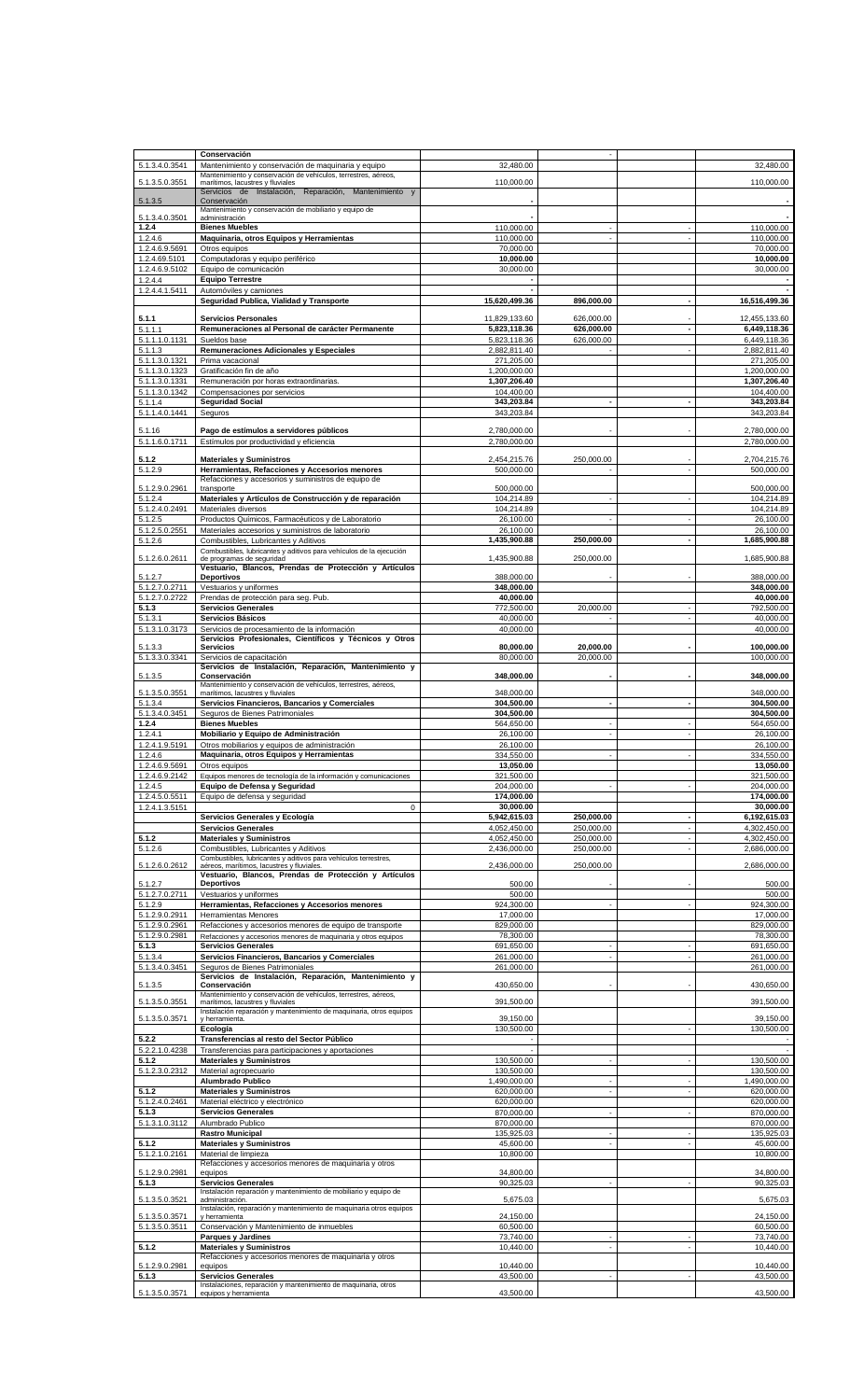| 1.2.4          | <b>Bienes Muebles</b>                                                                           | 19,800.00    |                          |                          | 19,800.00                |
|----------------|-------------------------------------------------------------------------------------------------|--------------|--------------------------|--------------------------|--------------------------|
| 1.2.4.6.2.5621 | Maquinaria y equipo industrial                                                                  | 19,800.00    |                          |                          | 19,800.00                |
|                | <b>Panteones</b>                                                                                | 60,000.00    |                          |                          | 60,000.00                |
| 5.1.2          | <b>Materiales y Suministros</b>                                                                 | 60,000.00    | $\overline{\phantom{a}}$ | ×,                       | 60,000.00                |
| 5.1.2.4        | Materiales y Artículos de Construcción y de reparación                                          | 60,000.00    | $\sim$                   |                          | 60,000.00                |
| 5.1.2.4.0.2421 | Materiales de construcción de concreto                                                          | 20,000.00    |                          |                          | 20,000.00                |
|                |                                                                                                 |              |                          |                          |                          |
| 5.1.2.4.0.2431 | Materiales de construcción de cal y yeso                                                        | 20,000.00    |                          |                          | 20,000.00                |
| 5.1.2.4.0.2441 | Materiales de construcción de madera                                                            | 10,000.00    |                          |                          | 10,000.00                |
|                | Refacciones y accesorios menores de maquinaria y otros                                          |              |                          |                          |                          |
| 5.1.2.9.0.2981 | equipos                                                                                         | 10,000.00    |                          |                          | 10,000.00                |
|                | <b>Desarrollo Rural</b>                                                                         | 315,000.00   | ä,                       |                          | 315,000.00               |
| 5.12.4.0.2461  | Cesaveg                                                                                         | 30,000.00    |                          |                          | 30,000.00                |
| 5.12.4.0.2981  | Insumos                                                                                         | 285,000.00   |                          |                          | 285,000.00               |
| 5.1.2          | Gastos de la deuda pública                                                                      | 4,238,433.60 | $\blacksquare$           | $\blacksquare$           | 4,238,433.60             |
| 5.12.4.0.9411  | Gastos de la Deuda Pública Interna                                                              | 4,238,433.60 |                          |                          | 4,238,433.60             |
| 5.1.2          | Intereses de la Deuda Pública Interna                                                           | 961,000.00   | $\epsilon$               |                          | 961,000.00               |
|                |                                                                                                 |              |                          |                          |                          |
| 5.12.4.0.9211  | Intereses de deuda pública interna con instituciones de crédito                                 | 961,000.00   |                          |                          | 961,000.00               |
| 1.2.3.5.2.9411 | Varios                                                                                          | 7,323,310.00 | 300,000.00               | 1,446,000.00             | 6,177,310.00             |
|                | Construcción de Mercado Municipal                                                               | 1,446,000.00 |                          | 1,446,000.00             |                          |
|                | Terreno para Cancha en la Cabecera Municipal                                                    | 4,200,000.00 |                          |                          | 4,200,000.00             |
|                | Fraccionamientos Fuentes de Balvanera, complemento para                                         |              |                          |                          |                          |
|                | terminación de la cancha No. 1 y 2                                                              | 132,000.00   |                          |                          | 132,000.00               |
|                | San Pedro Tenango, complemento para terminación de                                              |              |                          |                          |                          |
|                | Comedores                                                                                       | 34,000.00    |                          |                          | 34,000.00                |
|                |                                                                                                 |              |                          |                          |                          |
|                | Pago de Derechos de extracción de Agua                                                          | 1,511,310.00 | 300,000.00               |                          | 1,811,310.00             |
| 1.2.3.5.3.6131 | <b>SC Agua Potable</b>                                                                          |              |                          |                          |                          |
|                | Los Julianes (Los Ángeles) Rehabilitación de Sistema de Agua                                    |              |                          |                          |                          |
|                | Potable, Equipamiento y Electrificación de Pozo                                                 |              |                          |                          |                          |
| 5.4.3.1        | <b>Becas</b>                                                                                    | 1,300,000.00 |                          |                          | 1,300,000.00             |
| 5.4.3.1.0.9411 | Becas                                                                                           | 1,300,000.00 |                          |                          | 1,300,000.00             |
|                | <b>Desarrollo Social</b>                                                                        | 1,919,190.00 | 119,190.00               | 119,190.00               | 1,919,190.00             |
|                | Bienes Inmuebles, Infraestructura y Construcciones en                                           |              |                          |                          |                          |
| 1.2.3          | Proceso                                                                                         | 130,500.00   |                          |                          | 130,500.00               |
| 1.2.3.3        | Terrenos                                                                                        | 130,500.00   |                          |                          | 130,500.00               |
| 1.2.3.3.0.5831 | Desarrollo Ecoturismo                                                                           | 119,190.00   |                          | 119,190.00               | 119,190.00               |
| 5.1.3.6        | Servicios de Comunicación Social y Publicidad                                                   |              | 119,190.00               |                          | 119,190.00               |
|                | difusión e I]información de mensajes y actividades                                              |              |                          |                          |                          |
| 5.1.3.6.0.3611 | qubernamentales                                                                                 |              | 119,190.00               |                          | 119,190.00               |
|                | Bienes Inmuebles, Infraestructura y Construcciones en                                           |              |                          |                          |                          |
|                |                                                                                                 |              |                          |                          |                          |
| 5.2.4.2.0.4421 | Proceso                                                                                         | 1,800,000.00 |                          |                          | 1,800,000.00             |
| 5.2.4.2.0.4421 | Tianguis                                                                                        | 1,800,000.00 |                          |                          | 1,800,000.00             |
|                |                                                                                                 |              |                          |                          |                          |
|                |                                                                                                 |              |                          |                          |                          |
|                |                                                                                                 |              |                          |                          |                          |
|                | <b>FONDO I R33 FAISM REMANENTES</b>                                                             | 1,468,093.46 | 615,939.79               | 330,000.00               | 1,754,033.25             |
| 1.2.3.5.4.6141 | SE Urbanización Municipal                                                                       | 368,093.46   | 535,939.79               | 330,000.00               | 574,033.25               |
|                | Complemento de remanentes de fondo I para la terminación de la                                  |              |                          |                          |                          |
|                | obra de Pavimento de concreto estampado en calle Cuauhtémoc                                     |              |                          |                          |                          |
|                | (tramo de allende a Nicolás Bravo) en la cabecera Municipal                                     | 368,093.46   |                          | 330,000.00               | 38,093.46                |
|                | Construcción de Arroyo a Base de Concreto Asfaltico en calle de                                 |              |                          |                          |                          |
|                | acceso a Col. Casas Blancas (cuerpo Norte)                                                      |              | 535,939.79               |                          | 535,939.79               |
| 1.2.3.5.3.6131 | <b>SC Agua Potable</b>                                                                          | 441,207.84   |                          |                          | 441,207.84               |
|                | Comunidad Rancho Viejo, Perforación de Pozo Profundo de Agua                                    |              |                          |                          |                          |
|                | Potable                                                                                         | 441,207.84   |                          |                          | 441,207.84               |
| 1.2.3.5.3.6131 | SG Electrificación Rural y Colonias Pobres (Adrenel)                                            | 359,881.80   | ÷,                       |                          | 359,881.80               |
|                | Col. Flores Magón, Calles Jesús Flores Magón, Enrique Flores                                    |              |                          |                          |                          |
|                | Magón, Ricardo Flores Magón y Manuel Librado Rivera                                             | 359,881.80   | $\blacksquare$           | $\overline{\phantom{a}}$ | 359,881.80               |
| 1.2.3.5.3.6131 | SD Alcantarillado, Drenaje y Letrinas                                                           | 298,910.36   |                          |                          | 298,910.36               |
|                | San Pedro Tenango, Planta tratadora de Aguas Residuales<br>(Derivado del programa de Prossapys) | 298,910.36   |                          |                          | 298,910.36               |
| 1.2.3.5.2.6121 | SJ Infraestructura Educativa                                                                    |              | 80,000.00                |                          | 80,000.00                |
|                | Construcción de Aula Comedor en la Esc. Prim. Vicente Guerrero en                               |              |                          |                          |                          |
|                | la Comunidad de Obrajuelo                                                                       |              | 80,000.00                |                          | 80,000.00                |
|                |                                                                                                 |              |                          |                          |                          |
|                | FONDO II R33 FORTAMUN REMANENTES                                                                | 505,304.14   | 335,278.34               | 5,304.14                 | 835,278.34               |
| 1.2.3.5.2.9411 | Varios                                                                                          | 505,304.14   | 147,975.00               | 5,304.14                 |                          |
|                | Remanente para complemento de Terreno del nuevo Mercado                                         |              |                          |                          |                          |
|                | Municipal, esto debido a que el pago se efectuó de Fondo I 2010 por                             |              |                          |                          |                          |
|                | un importe de \$1'000,000.00 y no se acepto por los órganos de                                  |              |                          |                          |                          |
|                | Supervisión ya que este fondo de acuerdo a la apertura programática                             |              |                          |                          | 500,000.00               |
|                | no se ubico en ninguno de los rubros aplicables para el 2011 que es                             | 505.304.14   |                          | 5,304.14                 | 500,000.00               |
|                | cuando fueron erogados estos recursos.<br>Complemento para pago de programa de Equipamiento e   |              |                          |                          |                          |
|                | Infraestructura 2011                                                                            |              | 147,975.00               |                          |                          |
| 5.1.3          | <b>Servicios Generales</b>                                                                      |              | 187,303.34               |                          | 147,975.00<br>335,278.34 |

|                    | MUNICIPIO DE APASEO EL GRANDE, GUANAJUATO      |               |                                          |                                     |                                    |                     |  |
|--------------------|------------------------------------------------|---------------|------------------------------------------|-------------------------------------|------------------------------------|---------------------|--|
|                    | 3A. MODIFICACIÓN A LA PLANTILLA EJERCICIO 2012 |               |                                          |                                     |                                    |                     |  |
|                    | <b>ESQUEMA PARA EL EJERCICIO 2012</b>          |               |                                          |                                     |                                    |                     |  |
|                    |                                                | <b>SUELDO</b> | <b>DESPENSA</b><br><b>ART. 27 FR. VI</b> | <b>PREMIO</b><br><b>PUNTUALIDAD</b> | <b>PREMIO</b><br><b>ASISTENCIA</b> | <b>TOTAL</b>        |  |
| <b>AREA</b>        | <b>PUESTO</b>                                  | <b>BASE</b>   | <b>IMSS</b>                              | <b>ART. 27 FR. VII</b>              | <b>ART. 27 FR. VII</b>             | <b>PERCEPCIONES</b> |  |
| <b>SINDICATURA</b> | <b>SINDICO</b>                                 | 23.081.96     | 727.41                                   | 2.308.20                            | 2.308.20                           | 28.425.76           |  |
|                    |                                                | 23.081.96     | 727.41                                   | 2.308.20                            | 2.308.20                           | 28.425.76           |  |
|                    |                                                | 281.599.88    | 8.874.42                                 | 28.159.99                           | 28.159.99                          | 346.794.27          |  |
|                    |                                                |               |                                          |                                     |                                    |                     |  |
| <b>REGIDURÍA</b>   | <b>REGIDOR</b>                                 | 20,712.50     | 727.41                                   | 2.071.25                            | 2.071.25                           | 25,582.41           |  |
| REGIDURÍA          | <b>REGIDOR</b>                                 | 20,712.50     | 727.41                                   | 2,071.25                            | 2,071.25                           | 25,582.41           |  |
| <b>REGIDURÍA</b>   | <b>REGIDOR</b>                                 | 20,712.50     | 727.41                                   | 2,071.25                            | 2,071.25                           | 25,582.41           |  |
| <b>REGIDURÍA</b>   | <b>REGIDOR</b>                                 | 20,712.50     | 727.41                                   | 2,071.25                            | 2,071.25                           | 25,582.41           |  |
| <b>REGIDURÍA</b>   | <b>REGIDOR</b>                                 | 20,712.50     | 727.41                                   | 2,071.25                            | 2,071.25                           | 25,582.41           |  |
| <b>REGIDURÍA</b>   | <b>REGIDOR</b>                                 | 20,712.50     | 727.41                                   | 2,071.25                            | 2,071.25                           | 25,582.41           |  |
| REGIDURÍA          | <b>REGIDOR</b>                                 | 20,712.50     | 727.41                                   | 2,071.25                            | 2,071.25                           | 25,582.41           |  |
| <b>REGIDURÍA</b>   | <b>REGIDOR</b>                                 | 20,712.50     | 727.41                                   | 2,071.25                            | 2.071.25                           | 25.582.41           |  |
|                    |                                                | 165.699.99    | 5,819.29                                 | 16.570.00                           | 16,570.00                          | 204,659.28          |  |
|                    |                                                | 2,021,539.90  | 70,995.33                                | 202,153.99                          | 202,153.99                         | 2,496,843.22        |  |
|                    |                                                |               |                                          |                                     |                                    |                     |  |
| <b>BOMBEROS</b>    | <b>BOMBERO</b>                                 | 4,278.51      | 727.41                                   | 427.85                              | 427.85                             | 5,861.62            |  |
| <b>BOMBEROS</b>    | <b>BOMBERO</b>                                 | 4,278.51      | 727.41                                   | 427.85                              | 427.85                             | 5,861.62            |  |
| <b>BOMBEROS</b>    | <b>BOMBERO</b>                                 | 4,278.51      | 727.41                                   | 427.85                              | 427.85                             | 5,861.62            |  |
| <b>BOMBEROS</b>    | <b>BOMBERO</b>                                 | 4,278.51      | 727.41                                   | 427.85                              | 427.85                             | 5,861.62            |  |
| <b>BOMBEROS</b>    | <b>BOMBERO</b>                                 | 4,278.51      | 727.41                                   | 427.85                              | 427.85                             | 5,861.62            |  |
| <b>BOMBEROS</b>    | <b>BOMBERO</b>                                 | 4,278.51      | 727.41                                   | 427.85                              | 427.85                             | 5,861.62            |  |
|                    |                                                | 25,671.04     | 4,364.47                                 | 2,567.10                            | 2,567.10                           | 35,169.72           |  |
|                    |                                                | 313.186.74    | 53.246.50                                | 31.318.67                           | 31,318.67                          | 429.070.58          |  |
|                    |                                                |               |                                          |                                     |                                    |                     |  |
| PARQUES Y JARDINES | <b>AUXILIAR DE SERVICIO</b>                    | 3.870.88      | 727.41                                   | 387.09                              | 387.09                             | 5,372.47            |  |
| PARQUES Y JARDINES | <b>AUXILIAR DE SERVICIO</b>                    | 2,745.88      | 727.41                                   | 274.59                              | 274.59                             | 4,022.47            |  |
| PARQUES Y JARDINES | AUXILIAR DE SERVICIO                           | 2,745.88      | 727.41                                   | 274.59                              | 274.59                             | 4,022.47            |  |
| PARQUES Y JARDINES | <b>PODADOR</b>                                 | 3,000.48      | 727.41                                   | 300.05                              | 300.05                             | 4.327.99            |  |
| PARQUES Y JARDINES | <b>CHOFER</b>                                  | 3,000.48      | 727.41                                   | 300.05                              | 300.05                             | 4.327.99            |  |
| PARQUES Y JARDINES | <b>AUXILIAR GENERAL</b>                        | 2,745.88      | 727.41                                   | 274.59                              | 274.59                             | 4,022.47            |  |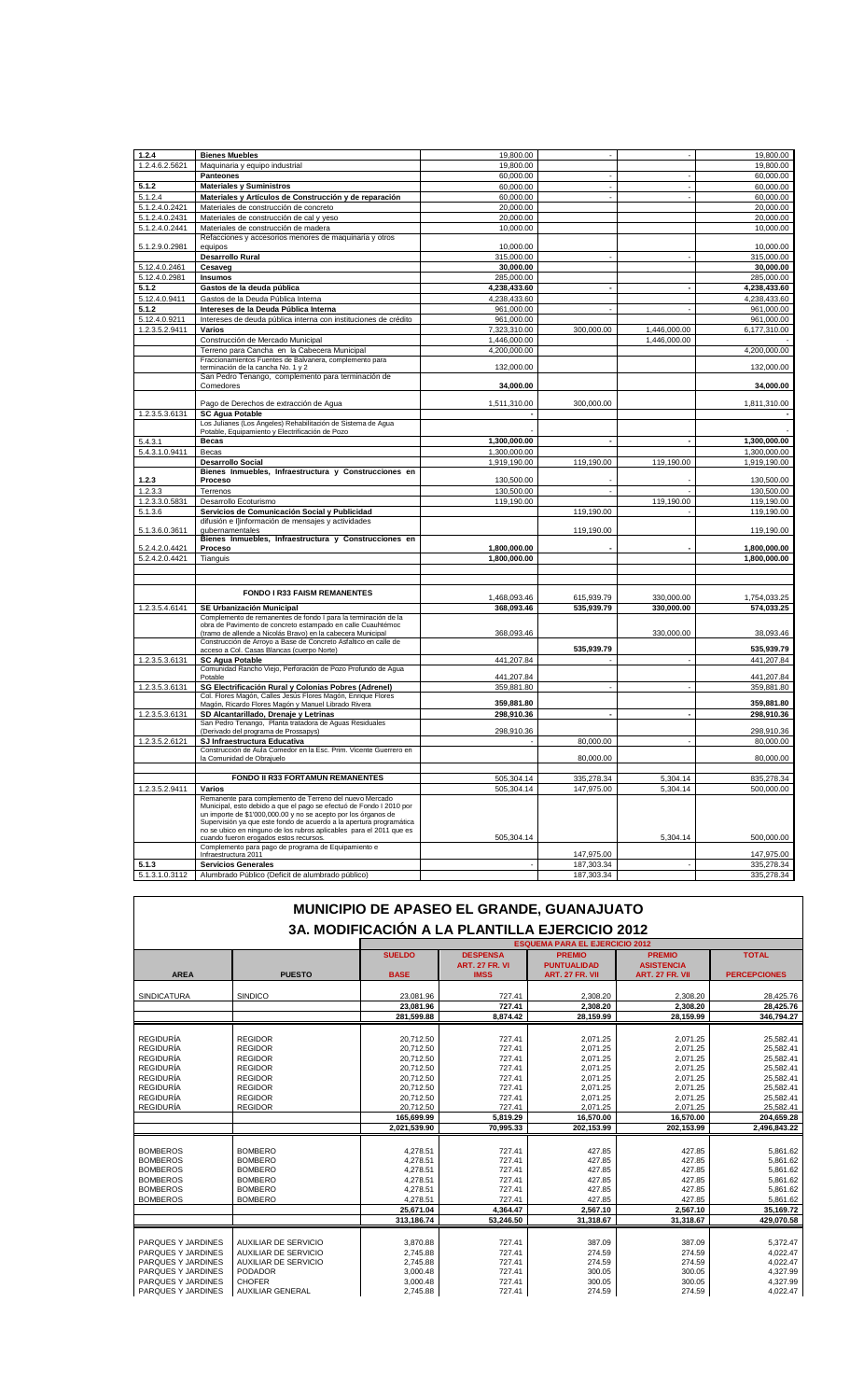| PARQUES Y JARDINES<br>PARQUES Y JARDINES<br>PARQUES Y JARDINES<br>PARQUES Y JARDINES               | <b>CHOFER</b><br><b>AUXILIAR GENERAL</b><br><b>AUXILIAR GENERAL</b><br><b>AUXILIAR GENERAL</b> | 3,000.48<br>2,745.88<br>2,745.88<br>2,745.88 | 727.41<br>727.41<br>727.41<br>727.41 | 300.05<br>274.59<br>274.59<br>274.59 | 300.05<br>274.59<br>274.59<br>274.59 | 4,327.99<br>4,022.47<br>4,022.47<br>4,022.47 |
|----------------------------------------------------------------------------------------------------|------------------------------------------------------------------------------------------------|----------------------------------------------|--------------------------------------|--------------------------------------|--------------------------------------|----------------------------------------------|
| PARQUES Y JARDINES                                                                                 | <b>CHOFER</b>                                                                                  | 3,000.48<br>32,348.11                        | 727.41<br>8,001.52                   | 300.05<br>3,234.81                   | 300.05<br>3,234.81                   | 4,327.99<br>46,819.25                        |
|                                                                                                    |                                                                                                | 394,646.89                                   | 97,618.58                            | 39,464.69                            | 39,464.69                            | 571,194.85                                   |
| <b>RASTRO</b><br><b>RASTRO</b>                                                                     | <b>ADMINISTRADOR</b><br><b>MEDICO VETERINARIO</b>                                              | 12,927.16<br>9,651.08                        | 727.41<br>727.41                     | 1,292.72<br>965.11                   | 1,292.72<br>965.11                   | 16,240.00<br>12,308.71                       |
| <b>RASTRO</b><br><b>RASTRO</b>                                                                     | AUXILIAR DE INTENDENCIA<br>AGENTE DE CARNES                                                    | 2,652.80<br>6,573.23                         | 727.41<br>727.41                     | 265.28<br>657.32                     | 265.28<br>657.32                     | 3,910.77<br>8,615.29                         |
| <b>RASTRO</b>                                                                                      | AUXILIAR DE INTENDENCIA                                                                        | 2,652.80<br>34,457.07                        | 727.41<br>3,637.06                   | 265.28<br>3,445.71                   | 265.28<br>3,445.71                   | 3,910.77<br>44,985.54                        |
|                                                                                                    |                                                                                                | 420,376.25                                   | 44,372.08                            | 42,037.63                            | 42,037.63                            | 548,823.59                                   |
| <b>PANTEONES</b><br><b>PANTEONES</b>                                                               | PANTEONERO<br>PANTEONERO                                                                       | 2,652.77<br>2,652.77                         | 727.41<br>727.41                     | 265.28<br>265.28                     | 265.28<br>265.28                     | 3,910.74<br>3,910.74                         |
| <b>PANTEONES</b><br><b>PANTEONES</b>                                                               | PANTEONERO<br>PANTEONERO                                                                       | 2,652.77<br>2,652.77                         | 727.41<br>727.41                     | 265.28<br>265.28                     | 265.28<br>265.28                     | 3,910.74<br>3,910.74                         |
| PANTEONES                                                                                          | PANTEONERO                                                                                     | 2,741.58<br>13,352.68                        | 727.41<br>3,637.06                   | 274.16<br>1,335.27                   | 274.16<br>1,335.27                   | 4,017.31<br>19,660.27                        |
|                                                                                                    |                                                                                                | 162,902.68                                   | 44,372.08                            | 16,290.27                            | 16,290.27                            | 239,855.29                                   |
| ALUMBRADO PUBLICO<br>ALUMBRADO PUBLICO                                                             | ECRG. MTTO.ALUMBRADO PUBL<br>ECRG. MTTO.ALUMBRADO PUBL                                         | 4,786.73<br>4,786.73                         | 727.41<br>727.41                     | 478.67<br>478.67                     | 478.67<br>478.67                     | 6,471.49<br>6,471.49                         |
| ALUMBRADO PUBLICO                                                                                  | AUXILIAR ALUMBRADO PUBLICO                                                                     | 3,579.22<br>13,152.68                        | 727.41<br>2,182.23                   | 357.92<br>1,315.27                   | 357.92<br>1,315.27                   | 5,022.47<br>17,965.45                        |
|                                                                                                    |                                                                                                | 160,462.70                                   | 26,623.25                            | 16,046.27                            | 16,046.27                            | 219.178.49                                   |
| <b>REGIDURIA</b>                                                                                   | AUXILIAR ADMINISTRATIVO                                                                        | 8,275.62                                     | 727.41                               | 827.56                               | 827.56                               | 10,658.15                                    |
|                                                                                                    |                                                                                                | 8,275.62<br>100,962.51                       | 727.41<br>8,874.42                   | 827.56<br>10,096.25                  | 827.56<br>10,096.25                  | 10,658.15<br>130,029.43                      |
| SRIA.H. AYUNTAMIENTO                                                                               | AUXILIAR ADMINISTRATIVO                                                                        | 8,275.38                                     | 727.41                               | 827.54                               | 827.54                               | 10,657.87                                    |
| SRIA.H. AYUNTAMIENTO                                                                               | <b>CHOFER</b><br>ENCARGADO DE ARCHIVO                                                          | 5,132.93                                     | 727.41                               | 513.29                               | 513.29                               | 6,886.93                                     |
| SRIA.H. AYUNTAMIENTO<br>SRIA.H. AYUNTAMIENTO                                                       | <b>MUNICIPAL</b><br><b>SECRETARIO MUNICIPAL</b>                                                | 7,410.67<br>19.983.56                        | 727.41<br>727.41                     | 741.07<br>1,998.36                   | 741.07<br>1,998.36                   | 9,620.21<br>24,707.68                        |
| SRIA.H. AYUNTAMIENTO<br>SRIA.H. AYUNTAMIENTO                                                       | <b>ASESOR JURÍDICO</b><br>COORDINADOR ADMINISTRATIVO                                           | 16,557.31<br>9,649.57                        | 727.41<br>727.41                     | 1,655.73<br>964.96                   | 1,655.73<br>964.96                   | 20,596.18<br>12,306.89                       |
| SRIA.H. AYUNTAMIENTO                                                                               | <b>SECRETARIA</b><br>TAQUIMECANOGRA                                                            | 3,557.37                                     | 727.41                               | 355.74                               | 355.74                               | 4,996.25                                     |
|                                                                                                    |                                                                                                | 70,566.78<br>860,914.67                      | 5,091.88<br>62,120.92                | 7,056.68<br>86,091.47                | 7,056.68<br>86,091.47                | 89,772.01<br>1,095,218.52                    |
| <b>GOBIERNO MUNICIPAL</b>                                                                          | AUXILIAR DE SISTEMAS                                                                           | 7,187.47                                     | 727.41                               | 718.75                               | 718.75                               | 9,352.37                                     |
| <b>GOBIERNO MUNICIPAL</b><br><b>GOBIERNO MUNICIPAL</b>                                             | <b>SECRETARIO PARTICULAR</b><br>PRESIDENTE MUNICIPAL                                           | 14,837.15<br>43,270.14                       | 727.41<br>727.41                     | 1,483.71<br>4,327.01                 | 1,483.71<br>4,327.01                 | 18,531.99<br>52,651.58                       |
| <b>GOBIERNO MUNICIPAL</b>                                                                          | AUXILIAR ADMINISTRATIVO                                                                        | 6,393.82                                     | 727.41                               | 639.38                               | 639.38                               | 8,400.00                                     |
| <b>GOBIERNO MUNICIPAL</b><br><b>GOBIERNO MUNICIPAL</b>                                             | AUXILIAR ADMINISTRATIVO<br>JEFE DE SISTEMAS                                                    | 4,558.88<br>10,407.79                        | 727.41<br>727.41                     | 455.89<br>1,040.78                   | 455.89<br>1,040.78                   | 6,198.07<br>13,216.76                        |
| <b>GOBIERNO MUNICIPAL</b><br><b>GOBIERNO MUNICIPAL</b>                                             | <b>CHOFER</b><br><b>AUXILIAR DE SISTEMAS</b>                                                   | 2,876.11<br>7,387.30                         | 727.41<br>727.41                     | 287.61<br>738.73                     | 287.61<br>738.73                     | 4,178.74<br>9,592.17                         |
| <b>GOBIERNO MUNICIPAL</b>                                                                          | AUXILIAR ADMINISTRATIVO                                                                        | 8,275.42<br>105,194.08                       | 727.41<br>6,546.70                   | 827.54<br>10,519.41                  | 827.54<br>10,519.41                  | 10,657.92<br>132,779.60                      |
|                                                                                                    |                                                                                                | 1,283,367.81                                 | 79,869.75                            | 128,336.78                           | 128,336.78                           | 1,619,911.12                                 |
| COMUNICACIÓN SOCIAL<br>Y ACCESO A LA<br><b>INFORMACIÓN</b><br>COMUNICACIÓN SOCIAL<br>Y ACCESO A LA | AUXILIAR ADMINISTRATIVO                                                                        | 3,291.81                                     | 727.41                               | 329.18                               | 329.18                               | 4,677.58                                     |
| <b>INFORMACIÓN</b><br>COMUNICACIÓN SOCIAL                                                          | AUXILIAR ADMINISTRATIVO                                                                        | 5.604.50                                     | 727.41                               | 560.45                               | 560.45                               | 7,452.81                                     |
| Y ACCESO A LA<br><b>INFORMACIÓN</b><br>COMUNICACIÓN SOCIAL<br>Y ACCESO A LA                        | COORDINADOR ACCESO A LA<br><b>INFORMACIÓN</b><br>COORDINADOR                                   | 10,384.40                                    | 727.41                               | 1,038.44                             | 1,038.44                             | 13,188.69                                    |
| <b>INFORMACIÓN</b>                                                                                 | COMUNICACIÓN SOCIAL                                                                            | 10,384.40<br>19,280.71                       | 727.41<br>2,182.23                   | 1.038.44<br>1,928.07                 | 1,038.44<br>1,928.07                 | 13.188.69<br>25,319.08                       |
|                                                                                                    |                                                                                                | 235,224.61                                   | 26.623.25                            | 23,522.46                            | 23,522.46                            | 308.892.78                                   |
| <b>TESORERÍA MUNICIPAL</b>                                                                         | <b>TESORERO MUNICIPAL</b>                                                                      | 19,983.56                                    | 727.41                               | 1,998.36                             | 1,998.36                             | 24,707.68                                    |
| <b>TESORERÍA MUNICIPAL</b><br><b>TESORERÍA MUNICIPAL</b>                                           | CAJERA<br>ENC. DE CUENTA PUBLICA                                                               | 6,420.95<br>18,063.67                        | 727.41<br>727.41                     | 642.09                               | 642.09                               | 8,432.55                                     |
| <b>TESORERÍA MUNICIPAL</b><br><b>TESORERÍA MUNICIPAL</b>                                           | AUXILIAR DE RAMO 33<br>AUXILIAR DE CONTABILIDAD                                                | 7,852.38                                     |                                      | 1,806.37                             | 1.806.37                             | 22,403.81                                    |
| <b>TESORERÍA MUNICIPAL</b>                                                                         |                                                                                                | 4,806.55                                     | 727.41<br>727.41                     | 785.24<br>480.65                     | 785.24<br>480.65                     | 10,150.27<br>6,495.27                        |
| <b>TESORERÍA MUNICIPAL</b>                                                                         | COORDINADOR DE EGRESOS<br>COORDINADOR DE REVISIÓN                                              | 12,852.04<br>11,185.37                       | 727.41<br>727.41                     | 1,285.20<br>1,118.54                 | 1,285.20<br>1,118.54                 | 16.149.86<br>14,149.86                       |
| <b>TESORERÍA MUNICIPAL</b>                                                                         | ENCARGADO DE INVENTARIO Y<br><b>COMPRAS</b>                                                    | 6,750.37                                     | 727.41                               | 675.04                               | 675.04                               | 8,827.86                                     |
| <b>TESORERÍA MUNICIPAL</b>                                                                         | ENCARGADO DE RECURSOS<br><b>HUMANOS</b>                                                        | 13,991.32                                    | 727.41                               | 1,399.13                             | 1,399.13                             | 17,516.99                                    |
| <b>TESORERÍA MUNICIPAL</b><br><b>TESORERÍA MUNICIPAL</b>                                           | JEFE DE RAMO 33<br>AUXILIAR ADMINISTRATIVO                                                     | 14,786.06<br>4,836.08                        | 727.41<br>727.41                     | 1,478.61<br>483.61                   | 1,478.61<br>483.61                   | 18,470.68<br>6,530.71                        |
| <b>TESORERÍA MUNICIPAL</b><br><b>TESORERÍA MUNICIPAL</b>                                           | AUXILIAR CUENTA PUBLICA<br>AUXILIAR DE EGRESOS                                                 | 8,997.36<br>6,329.05                         | 727.41<br>727.41                     | 899.74<br>632.90                     | 899.74<br>632.90                     | 11,524.24<br>8,322.27                        |
| TESORERÍA MUNICIPAL                                                                                | <b>COORDINADOR</b><br>ADMINISTRATIVO                                                           | 9,669.19                                     | 727.41                               | 966.92                               | 966.92                               | 12,330.44                                    |
|                                                                                                    |                                                                                                | 146,523.94<br>1,787,592.12                   | 10,183.76<br>124,241.83              | 14,652.39<br>178,759.21              | 14,652.39<br>178,759.21              | 186,012.49<br>2,269,352.38                   |
| IMP.INM. Y CATASTRO<br>IMP.INM. Y CATASTRO                                                         | COORDINADOR DE CARTOGRAFÍA<br><b>ENCARGADO JURÍDICO</b><br>SUBDIRECTOR IMPUESTO                | 8,599.00<br>11,086.17                        | 727.41<br>727.41                     | 859.90<br>1,108.62                   | 859.90<br>1,108.62                   | 11,046.21<br>14,030.82                       |
| IMP.INM. Y CATASTRO<br>IMP.INM. Y CATASTRO                                                         | INMOBILIARIO Y CATASTRO<br>AUXILIAR DE VALUACION                                               | 13,991.32<br>4,064.36                        | 727.41<br>727.41                     | 1,399.13<br>406.44                   | 1,399.13<br>406.44                   | 17,516.99<br>5,604.64                        |
| IMP.INM. Y CATASTRO<br>IMP.INM. Y CATASTRO                                                         | AUXILIAR DE VALUACIÓN<br>COORDINADOR DE VALUADORES                                             | 3,556.86<br>10,051.72                        | 727.41<br>727.41                     | 355.69<br>1,005.17                   | 355.69<br>1,005.17                   | 4,995.64<br>12,789.47                        |
| IMP.INM. Y CATASTRO<br>IMP.INM. Y CATASTRO                                                         | CAJERA<br>AUXILIAR DE VALUACIÓN                                                                | 4,911.25<br>3,556.86                         | 727.41<br>727.41                     | 491.12<br>355.69                     | 491.12<br>355.69                     | 6,620.91<br>4,995.64                         |
| IMP.INM. Y CATASTRO<br>IMP.INM. Y CATASTRO                                                         | COORDINADOR DE PREDIAL<br>JEFE DEPTO. CATASTRO                                                 | 9,669.19<br>9,669.19                         | 727.41<br>727.41                     | 966.92<br>966.92                     | 966.92<br>966.92                     | 12,330.44<br>12,330.44                       |
| IMP.INM. Y CATASTRO                                                                                | AUXILIAR ADMINISTRATIVO                                                                        | 6,473.52                                     | 727.41                               | 647.35                               | 647.35                               | 8,495.64                                     |
|                                                                                                    |                                                                                                | 85,629.43<br>1,044,679.05                    | 8,001.52<br>97,618.58                | 8,562.94<br>104,467.91               | 8,562.94<br>104,467.91               | 110,756.84<br>1,351,233.45                   |
| <b>FISCALIZACIÓN</b><br><b>FISCALIZACIÓN</b>                                                       | <b>INSPECTOR FISCAL</b><br>ENCARGADO DE CONMUTADOR<br>COORDINADOR DE                           | 4,133.87<br>3,557.37                         | 727.41<br>727.41                     | 413.39<br>355.74                     | 413.39<br>355.74                     | 5,688.06<br>4,996.25                         |
| <b>FISCALIZACION</b><br><b>FISCALIZACIÓN</b>                                                       | <b>FISCALIZACIÓN</b><br><b>INSPECTOR FISCAL</b>                                                | 16,581.59<br>4,133.87                        | 727.41<br>727.41                     | 1,658.16<br>413.39                   | 1,658.16<br>413.39                   | 20,625.32<br>5,688.06                        |
| <b>FISCALIZACIÓN</b><br><b>FISCALIZACIÓN</b>                                                       | <b>INSPECTOR FISCAL</b><br><b>INSPECTOR FISCAL</b>                                             | 4,133.87<br>4,133.87                         | 727.41<br>727.41                     | 413.39<br>413.39                     | 413.39<br>413.39                     | 5,688.06<br>5,688.06                         |
| <b>FISCALIZACIÓN</b><br><b>FISCALIZACIÓN</b>                                                       | <b>INSPECTOR FISCAL</b><br><b>INSPECTOR FISCAL</b>                                             | 4,133.87<br>4,133.87                         | 727.41<br>727.41                     | 413.39<br>413.39                     | 413.39<br>413.39                     | 5,688.06<br>5,688.06                         |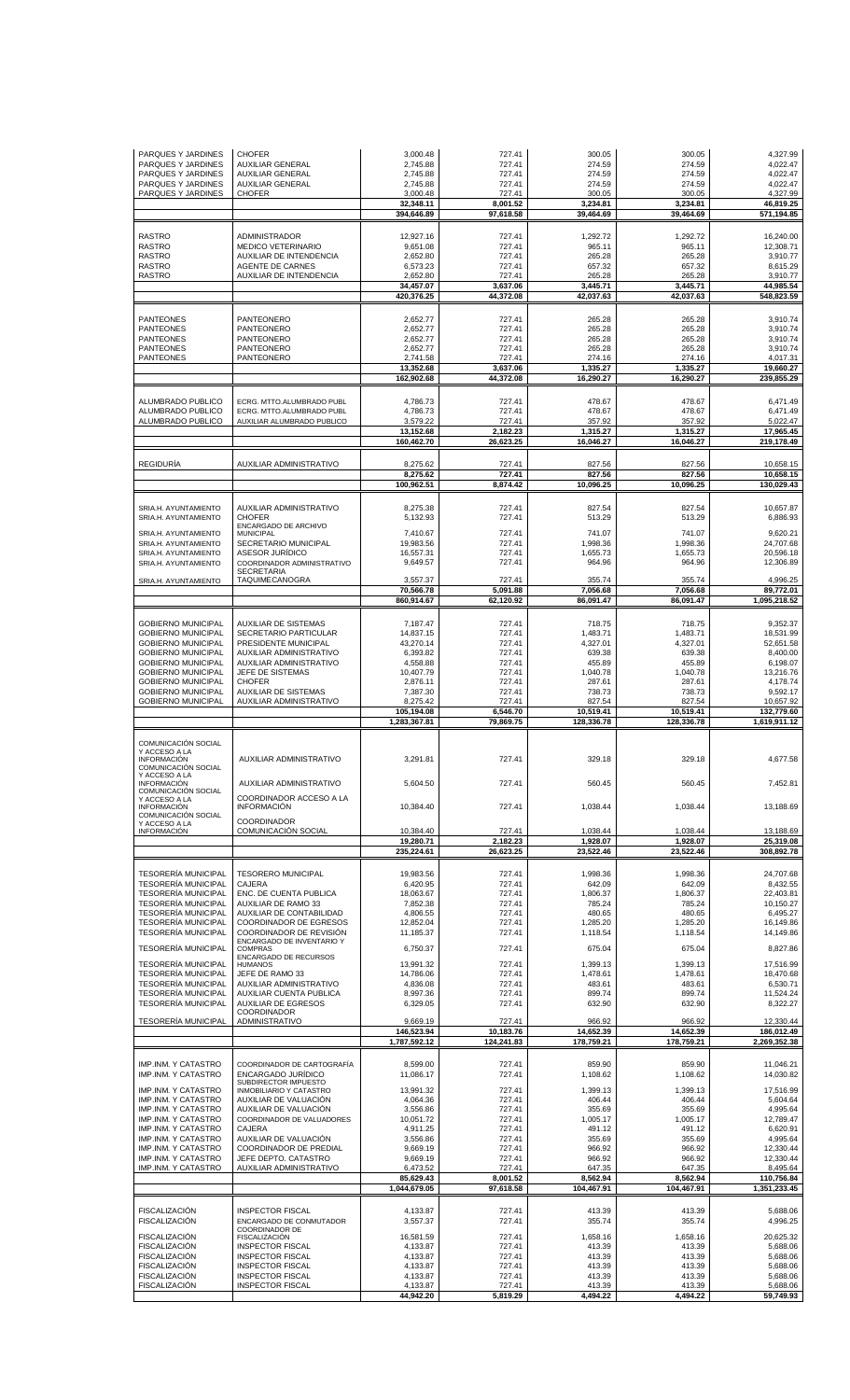|                                                |                                                       | 548.294.84             | 70,995.33           | 54,829.48           | 54,829.48           | 728,949.15              |
|------------------------------------------------|-------------------------------------------------------|------------------------|---------------------|---------------------|---------------------|-------------------------|
|                                                |                                                       |                        |                     |                     |                     |                         |
| <b>OBRAS PUBLICAS</b>                          | DIRECTOR DE ÁREA<br>COORDINADOR DE CONTROL DE         | 19.983.56              | 727.41              | 1,998.36            | 1.998.36            | 24,707.68               |
| <b>OBRAS PUBLICAS</b>                          | <b>INVERSIÓN</b>                                      | 6.329.46               | 727.41              | 632.95              | 632.95              | 8,322.76                |
| <b>OBRAS PUBLICAS</b>                          | <b>CHOFER</b>                                         | 4,390.96               | 727.41              | 439.10              | 439.10              | 5,996.56                |
| <b>OBRAS PUBLICAS</b><br><b>OBRAS PUBLICAS</b> | OPERADOR DE MAQUINARIA<br><b>CHOFER</b>               | 4,391.26<br>4.390.96   | 727.41<br>727.41    | 439.13<br>439.10    | 439.13<br>439.10    | 5,996.92<br>5,996.56    |
| <b>OBRAS PUBLICAS</b>                          | <b>CHOFER</b>                                         | 4,390.96               | 727.41              | 439.10              | 439.10              | 5,996.56                |
| <b>OBRAS PUBLICAS</b>                          | <b>MECÁNICO</b>                                       | 7,727.08               | 727.41              | 772.71              | 772.71              | 9,999.91                |
| <b>OBRAS PUBLICAS</b>                          | OPERADOR DE MAQUINARIA                                | 4,391.38               | 727.41              | 439.14              | 439.14              | 5.997.07                |
| <b>OBRAS PUBLICAS</b><br><b>OBRAS PUBLICAS</b> | OPERADOR DE MAQUINARIA<br>JEFE DE MAQUINARIA Y EQ.    | 4,391.38<br>10,373.50  | 727.41<br>727.41    | 439.14<br>1,037.35  | 439.14<br>1,037.35  | 5,997.07<br>13,175.61   |
| <b>OBRAS PUBLICAS</b>                          | <b>TOPOGRAFO</b>                                      | 9,527.67               | 727.41              | 952.77              | 952.77              | 12,160.61               |
| <b>OBRAS PUBLICAS</b>                          | ENCARGADO DE MANTENIMIENTO                            | 9,527.67               | 727.41              | 952.77              | 952.77              | 12,160.61               |
| <b>OBRAS PUBLICAS</b>                          | <b>VELADOR</b>                                        | 3,748.09               | 727.41              | 374.81              | 374.81              | 5,225.12                |
| <b>OBRAS PUBLICAS</b><br><b>OBRAS PUBLICAS</b> | OPERADOR DE MAQUINARIA<br><b>CHOFER</b>               | 4,391.38               | 727.41              | 439.14              | 439.14              | 5,997.07                |
| <b>OBRAS PUBLICAS</b>                          | <b>CHOFER</b>                                         | 4,390.96<br>4,391.26   | 727.41<br>727.41    | 439.10<br>439.13    | 439.10<br>439.13    | 5,996.56<br>5,996.92    |
| <b>OBRAS PUBLICAS</b>                          | AUXILIAR DE MANTO.                                    | 4,143.61               | 727.41              | 414.36              | 414.36              | 5.699.74                |
| <b>OBRAS PUBLICAS</b>                          | <b>VELADOR</b>                                        | 3,325.17               | 727.41              | 332.52              | 332.52              | 4,717.62                |
| <b>OBRAS PUBLICAS</b>                          | <b>ALMACENISTA</b>                                    | 3,512.10               | 727.41              | 351.21              | 351.21              | 4,941.93                |
| <b>OBRAS PUBLICAS</b><br><b>OBRAS PUBLICAS</b> | <b>CHOFER</b><br><b>VELADOR</b>                       | 4,390.96<br>3,325.17   | 727.41<br>727.41    | 439.10<br>332.52    | 439.10<br>332.52    | 5,996.56<br>4,717.62    |
| <b>OBRAS PUBLICAS</b>                          | OPERADORE DE MAQUINARIA                               | 4,391.26               | 727.41              | 439.13              | 439.13              | 5,996.92                |
| <b>OBRAS PUBLICAS</b>                          | OPERADORE DE MAQUINARIA                               | 4,391.38               | 727.41              | 439.14              | 439.14              | 5,997.07                |
| <b>OBRAS PUBLICAS</b>                          | OPERADORE DE MAQUINARIA                               | 4,391.38               | 727.41              | 439.14              | 439.14              | 5,997.07                |
| <b>OBRAS PUBLICAS</b><br><b>OBRAS PUBLICAS</b> | OPERADORE DE MAQUINARIA<br>OFICIAL ALBANIL            | 4,391.38<br>3.944.66   | 727.41<br>727.41    | 439.14<br>394.47    | 439.14<br>394.47    | 5,997.07<br>5,461.00    |
| <b>OBRAS PUBLICAS</b>                          | <b>VELADOR</b>                                        | 3,521.74               | 727.41              | 352.17              | 352.17              | 4,953.50                |
| <b>OBRAS PUBLICAS</b>                          | OFICIAL ALBAÑIL                                       | 3,944.66               | 727.41              | 394.47              | 394.47              | 5,461.00                |
| <b>OBRAS PUBLICAS</b>                          | PEÓN                                                  | 2,397.21               | 727.41              | 239.72              | 239.72              | 3,604.06                |
| <b>OBRAS PUBLICAS</b><br><b>OBRAS PUBLICAS</b> | <b>PEÓN</b><br>PEÓN                                   | 2,397.21               | 727.41              | 239.72<br>239.72    | 239.72<br>239.72    | 3,604.06                |
| <b>OBRAS PUBLICAS</b>                          | OPERADOR DE MAQUINARIA                                | 2,397.21<br>4,390.96   | 727.41<br>727.41    | 439.10              | 439.10              | 3,604.06<br>5,996.56    |
| <b>OBRAS PUBLICAS</b>                          | OFICIAL ALBAÑIL                                       | 3,945.08               | 727.41              | 394.51              | 394.51              | 5,461.51                |
| <b>OBRAS PUBLICAS</b>                          | OFICIAL ALBAÑIL                                       | 3,945.08               | 727.41              | 394.51              | 394.51              | 5,461.51                |
| <b>OBRAS PUBLICAS</b>                          | OFICIAL ALBAÑIL                                       | 3,945.08               | 727.41              | 394.51              | 394.51              | 5,461.51                |
| <b>OBRAS PUBLICAS</b><br><b>OBRAS PUBLICAS</b> | AYUDANTE DE MECÁNICO<br>PEÓN                          | 2,851.32<br>2,397.21   | 727.41<br>727.41    | 285.13<br>239.72    | 285.13<br>239.72    | 4,148.99<br>3,604.06    |
| <b>OBRAS PUBLICAS</b>                          | JEFE DE PROYECTOS                                     | 12,206.27              | 727.41              | 1,220.63            | 1,220.63            | 15,374.93               |
|                                                | AUXILIAR CONTROL DE                                   |                        |                     |                     |                     |                         |
| <b>OBRAS PUBLICAS</b><br><b>OBRAS PUBLICAS</b> | <b>INVERSIÓN</b><br>JEFE DE ÁREA                      | 5,693.09<br>10,252.78  | 727.41<br>727.41    | 569.31<br>1,025.28  | 569.31<br>1,025.28  | 7,559.12<br>13,030.75   |
| <b>OBRAS PUBLICAS</b>                          | <b>AUXILIAR DE COSTOS</b>                             | 6,576.48               | 727.41              | 657.65              | 657.65              | 8,619.19                |
| <b>OBRAS PUBLICAS</b>                          | PEÓN                                                  | 3,253.25               | 727.41              | 325.32              | 325.32              | 4,631.31                |
| <b>OBRAS PUBLICAS</b>                          | <b>PEÓN</b>                                           | 2,397.21               | 727.41              | 239.72              | 239.72              | 3,604.06                |
| <b>OBRAS PUBLICAS</b><br><b>OBRAS PUBLICAS</b> | OFICIAL ALBANIL<br>PEÓN                               | 3,944.66<br>2,397.21   | 727.41<br>727.41    | 394.47<br>239.72    | 394.47<br>239.72    | 5,461.00<br>3,604.06    |
| <b>OBRAS PUBLICAS</b>                          | OFICIAL ALBAÑIL                                       | 3,944.66               | 727.41              | 394.47              | 394.47              | 5,461.00                |
| <b>OBRAS PUBLICAS</b>                          | OFICIAL ALBANIL                                       | 3,944.66               | 727.41              | 394.47              | 394.47              | 5,461.00                |
| <b>OBRAS PUBLICAS</b>                          | OFICIAL ALBAÑIL                                       | 3,944.66               | 727.41              | 394.47              | 394.47              | 5,461.00                |
| <b>OBRAS PUBLICAS</b>                          | OFICIAL ALBAÑIL                                       | 3,944.66               | 727.41              | 394.47              | 394.47              | 5,461.00                |
| <b>OBRAS PUBLICAS</b><br><b>OBRAS PUBLICAS</b> | OFICIAL ALBANIL<br>OFICIAL ALBANIL                    | 3,521.74<br>3,944.66   | 727.41<br>727.41    | 352.17<br>394.47    | 352.17<br>394.47    | 4,953.50<br>5,461.00    |
| <b>OBRAS PUBLICAS</b>                          | SUPERVISOR DE OBRA                                    | 11,302.38              | 727.41              | 1,130.24            | 1,130.24            | 14,290.27               |
| <b>OBRAS PUBLICAS</b>                          | SUPERVISOR DE OBRA                                    | 11,302.38              | 727.41              | 1,130.24            | 1,130.24            | 14,290.27               |
| <b>OBRAS PUBLICAS</b>                          | SUPERVISOR DE OBRA                                    | 11,302.38              | 727.41              | 1,130.24            | 1,130.24            | 14,290.27               |
| <b>OBRAS PUBLICAS</b>                          | SUPERVISOR DE OBRA<br>COORDINADOR TÉCNICO-            | 7,110.29               | 727.41              | 711.03              | 711.03              | 9,259.76                |
|                                                |                                                       |                        |                     |                     |                     |                         |
| <b>OBRAS PUBLICAS</b>                          | <b>ADMINISTRATIVO</b>                                 | 15,740.01              | 727.41              | 1,574.00            | 1,574.00            | 19,615.42               |
| <b>OBRAS PUBLICAS</b>                          | <b>OFICIAL ALBANIL</b>                                | 3,944.66               | 727.41              | 394.47              | 394.47              | 5,461.00                |
| <b>OBRAS PUBLICAS</b>                          | COORDINADOR ADMINISTRATIVO                            | 9,649.57<br>323,394.97 | 727.41<br>42,189.85 | 964.96<br>32,339.50 | 964.96<br>32,339.50 | 12,306.89<br>430,263.81 |
|                                                |                                                       | 3,945,418.60           | 514,716.17          | 394,541.86          | 394,541.86          | 5,249,218.48            |
|                                                |                                                       |                        |                     |                     |                     |                         |
| OFICIALÍA MAYOR                                | OFICIAL MAYOR<br>COORDINADOR RECURSOS                 | 19,983.56              | 727.41              | 1.998.36            | 1,998.36            | 24.707.68               |
| OFICIALÍA MAYOR                                | <b>HUMANOS</b>                                        | 7,949.42               | 727.41              | 794.94              | 794.94              | 10,266.72               |
| OFICIALÍA MAYOR                                | ENC. CONTROL Y SUMINISTROS                            | 5,421.70               | 727.41              | 542.17              | 542.17              | 7.233.45                |
| OFICIALÍA MAYOR<br>OFICIALÍA MAYOR             | COORDINADOR ADMINISTRATIVO<br><b>AUXILIAR GENERAL</b> | 12,507.42<br>3,168.09  | 727.41<br>727.41    | 1,250.74<br>316.81  | 1,250.74<br>316.81  | 15,736.32<br>4,529.12   |
| OFICIALÍA MAYOR                                | AUXILIAR ADMINISTRATIVO                               | 7,103.59               | 727.41              | 710.36              | 710.36              | 9,251.72                |
|                                                | <b>COORDINADOR DE EVENTOS</b>                         |                        |                     |                     |                     |                         |
| OFICIALÍA MAYOR<br>OFICIALÍA MAYOR             | <b>ESPECIALES</b><br>AUXILIAR DE INTENDENCIA          | 6,154.88<br>2,934.81   | 727.41<br>727.41    | 615.49<br>293.48    | 615.49<br>293.48    | 8,113.27<br>4,249.18    |
| OFICIALÍA MAYOR                                | <b>AUXILIAR ADMINISTRATIVO</b>                        | 4,056.48               | 727.41              | 405.65              | 405.65              | 5,595.19                |
| OFICIALÍA MAYOR                                | AUXILIAR DE INTENDENCIA                               | 2,934.81               | 727.41              | 293.48              | 293.48              | 4,249.18                |
| OFICIALÍA MAYOR                                | AUXILIAR DE INTENDENCIA                               | 2,934.81               | 727.41              | 293.48              | 293.48              | 4,249.18                |
| OFICIALÍA MAYOR<br>OFICIALÍA MAYOR             | AUXILIAR DE INTENDENCIA<br>AUXILIAR ADMINISTRATIVO    | 2,934.81<br>4,056.48   | 727.41<br>727.41    | 293.48<br>405.65    | 293.48<br>405.65    | 4,249.18<br>5,595.19    |
| OFICIALÍA MAYOR                                | AUXILIAR DE INTENDENCIA                               | 2,934.81               | 727.41              | 293.48              | 293.48              | 4,249.18                |
| OFICIALÍA MAYOR                                | <b>VELADOR</b>                                        | 2,205.69               | 727.41              | 220.57              | 220.57              | 3,374.24                |
| OFICIALÍA MAYOR                                | <b>VELADOR</b>                                        | 2,205.69               | 727.41              | 220.57              | 220.57              | 3,374.24                |
| OFICIALÍA MAYOR                                | AUXILIAR DE INTENDENCIA                               | 2,934.81<br>92,421.86  | 727.41<br>12,365.99 | 293.48<br>9,242.19  | 293.48<br>9,242.19  | 4,249.18<br>123,272.22  |
|                                                |                                                       | 1,127,546.67           | 150,865.08          | 112,754.67          | 112,754.67          | 1,503,921.08            |
|                                                |                                                       |                        |                     |                     |                     |                         |
| CONTRALORÍA<br><b>MUNICIPAL</b>                | CONTRALOR                                             | 19,983.56              | 727.41              | 1,998.36            | 1,998.36            | 24,707.68               |
| CONTRALORÍA                                    | <b>SECRETARIA</b>                                     |                        |                     |                     |                     |                         |
| <b>MUNICIPAL</b><br>CONTRALORÍA                | TAQUIMECANÓGRAFA                                      | 3,997.20               | 727.41              | 399.72              | 399.72              | 5,524.05                |
| MUNICIPAL<br>CONTRALORÍA                       | AUXILIAR ADMINISTRATIVO                               | 3,997.20               | 727.41              | 399.72              | 399.72              | 5,524.05                |
| MUNICIPAL                                      | AUXILIAR DE AUDITORIA                                 | 6,498.82               | 727.41              | 649.88              | 649.88              | 8,526.00                |
| CONTRALORÍA<br><b>MUNICIPAL</b>                | AUXILIAR DE CONTABILIDAD                              | 7,386.96               | 727.41              | 738.70              | 738.70              | 9,591.76                |
| CONTRALORÍA                                    | COORDINADOR DPTO. REV.                                |                        |                     |                     |                     |                         |
| MUNICIPAL                                      | CTA.PUB.                                              | 10,108.22              | 727.41              | 1,010.82            | 1,010.82            | 12,857.27               |
| CONTRALORÍA<br><b>MUNICIPAL</b>                | COORDINADOR OBRA PUBLICA                              | 10,054.51              | 727.41              | 1,005.45            | 1,005.45            | 12,792.82               |
| CONTRALORÍA                                    | AUXILIAR DE AUDITORIA                                 |                        |                     |                     |                     |                         |
| MUNICIPAL<br>CONTRALORÍA                       | <b>EXTERNA</b>                                        | 4,830.53               | 727.41              | 483.05              | 483.05              | 6,524.05                |
| <b>MUNICIPAL</b>                               | JEFE DE ÁREA JURÍDICA                                 | 16,074.55              | 727.41              | 1,607.45            | 1,607.45            | 20,016.87               |
|                                                |                                                       | 82,931.54              | 6,546.70            | 8,293.15            | 8,293.15            | 106,064.55              |
|                                                |                                                       | 1,011,764.80           | 79,869.75           | 101,176.48          | 101,176.48          | 1,293,987.51            |
|                                                | <b>SECRETARIA</b>                                     |                        |                     |                     |                     |                         |
| DESARROLLO URBANO                              | TAQUIMECANÓGRAFA                                      | 3,557.37               | 727.41              | 355.74              | 355.74              | 4,996.25                |
| DESARROLLO URBANO<br>DESARROLLO URBANO         | DIRECTOR DE ÁREA<br>JEFE DE FRACCIONAMIENTOS          | 16,834.58<br>7,264.39  | 727.41<br>727.41    | 1,683.46<br>726.44  | 1,683.46<br>726.44  | 20,928.91<br>9,444.68   |
| DESARROLLO URBANO                              | JEFE DE EST. Y PROYECTOS                              | 10,381.97              | 727.41              | 1,038.20            | 1.038.20            | 13,185.78               |
| DESARROLLO URBANO                              | COORDINADOR DE INSPECCIÓN                             | 6,527.75               | 727.41              | 652.77              | 652.77              | 8.560.71                |
| DESARROLLO URBANO                              | AUXILIAR ADMINISTRATIVO                               | 3,557.37               | 727.41              | 355.74              | 355.74              | 4.996.25                |
| DESARROLLO URBANO<br>DESARROLLO URBANO         | AUXILIAR ADMINISTRATIVO<br>AUXILIAR ADMINISTRATIVO    | 3,557.37<br>3,557.37   | 727.41<br>727.41    | 355.74<br>355.74    | 355.74<br>355.74    | 4.996.25<br>4.996.25    |
| DESARROLLO URBANO                              | AUXILIAR ADMINISTRATIVO                               | 3,557.37               | 727.41              | 355.74              | 355.74              | 4,996.25                |
| DESARROLLO URBANO                              | JEFE DE LICENCIAS Y<br><b>PERMISOS</b>                | 6,182.19               | 727.41              | 618.22              | 618.22              | 8,146.04                |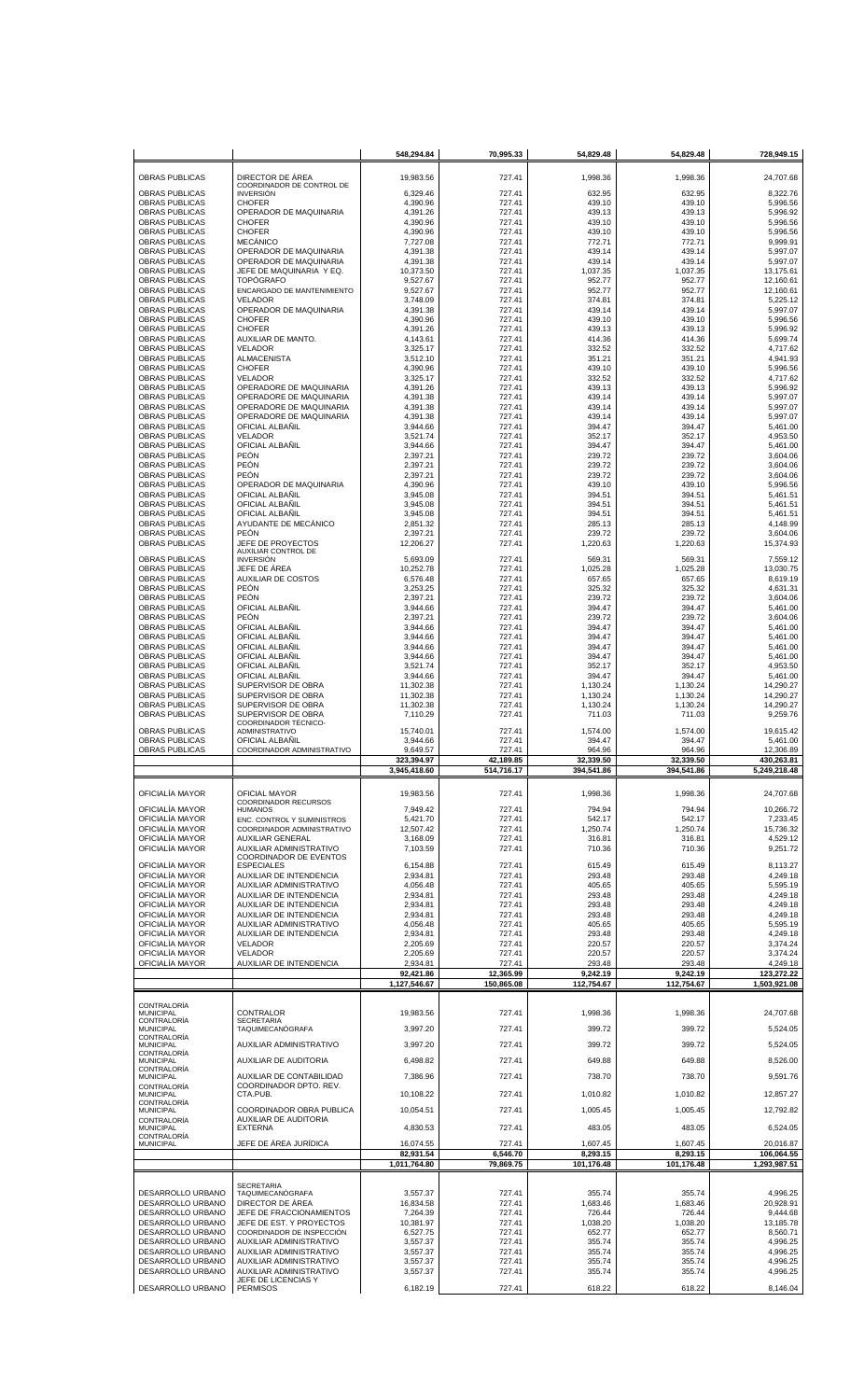|                                                       |                                                            | 64,977.72<br>792,728.12    | 7,274.11<br>88,744.17   | 6,497.77<br>79,272.81   | 6,497.77<br>79,272.81   | 85,247.37<br>1,040,017.91  |
|-------------------------------------------------------|------------------------------------------------------------|----------------------------|-------------------------|-------------------------|-------------------------|----------------------------|
|                                                       |                                                            |                            |                         |                         |                         |                            |
| <b>ECOLOGÍA</b><br><b>ECOLOGÍA</b>                    | COORDINADOR DE ECOLOGIA<br><b>AGENTE SANITARIO</b>         | 7,612.42<br>4,505.17       | 727.41<br>727.41        | 761.24<br>450.52        | 761.24<br>450.52        | 9,862.32<br>6,133.62       |
|                                                       |                                                            | 12,117.60<br>147,834.70    | 1,454.82<br>17,748.83   | 1,211.76<br>14,783.47   | 1,211.76<br>14,783.47   | 15,995.94<br>195,150.47    |
|                                                       |                                                            |                            |                         |                         |                         |                            |
| SERVICIOS MUNICIPALES                                 | <b>SECRETARIA</b><br>TAQUIMECANÓGRAFA                      | 6,498.82                   | 727.41                  | 649.88                  | 649.88                  | 8,526.00                   |
| SERVICIOS MUNICIPALES                                 | DIRECTOR DE ÁREA<br>ENCARGADO DE CENTRO DE                 | 19,983.56                  | 727.41                  | 1,998.36                | 1,998.36                | 24,707.68                  |
| <b>SERVICIOS MUNICIPALES</b><br>SERVICIOS MUNICIPALES | <b>ACOPIO</b><br><b>HERRERO</b>                            | 4,995.58<br>2,827.56       | 727.41<br>727.41        | 499.56<br>282.76        | 499.56<br>282.76        | 6,722.11<br>4,120.48       |
| SERVICIOS MUNICIPALES                                 | VELADOR<br><b>SECRETARIA</b>                               | 3,873.04                   | 727.41                  | 387.30                  | 387.30                  | 5,375.06                   |
| <b>SERVICIOS MUNICIPALES</b>                          | TAQUIMECANÓGRAFA<br><b>VELADOR</b>                         | 4,182.37<br>2,203.62       | 727.41<br>727.41        | 418.24<br>220.36        | 418.24<br>220.36        | 5,746.25<br>3,371.75       |
| SERVICIOS MUNICIPALES<br>SERVICIOS MUNICIPALES        | COORDINADOR DE SERVICIOS                                   | 7,862.55                   | 727.41                  | 786.25                  | 786.25                  | 10,162.47                  |
| SERVICIOS MUNICIPALES                                 | <b>VELADOR</b>                                             | 2,203.62<br>54,630.71      | 727.41<br>6,546.70      | 220.36<br>5,463.07      | 220.36<br>5,463.07      | 3,371.75<br>72,103.55      |
|                                                       |                                                            | 666,494.63                 | 79,869.75               | 66,649.46               | 66,649.46               | 879,663.31                 |
| <b>ASEO MUNICIPAL</b>                                 | <b>AUXILIAR DE SERVICIO</b>                                | 2,745.88                   | 727.41                  | 133,298.93<br>274.59    | 274.59                  | 4,022.47                   |
| <b>ASEO MUNICIPAL</b><br><b>ASEO MUNICIPAL</b>        | <b>CHOFER</b><br>COORDINADOR DE LIMPIA                     | 3,000.48<br>8,075.48       | 727.41<br>727.41        | 300.05<br>807.55        | 300.05<br>807.55        | 4,327.99<br>10,417.99      |
| <b>ASEO MUNICIPAL</b>                                 | <b>CHOFER</b>                                              | 3,000.48                   | 727.41                  | 300.05                  | 300.05                  | 4,327.99                   |
| <b>ASEO MUNICIPAL</b><br><b>ASEO MUNICIPAL</b>        | <b>CHOFER</b><br><b>AUXILIAR DE SERVICIO</b>               | 3,000.48<br>2,745.88       | 727.41<br>727.41        | 300.05<br>274.59        | 300.05<br>274.59        | 4,327.99<br>4,022.47       |
| <b>ASEO MUNICIPAL</b><br><b>ASEO MUNICIPAL</b>        | <b>AUXILIAR DE SERVICIO</b><br><b>CHOFER</b>               | 2,745.88<br>3,000.48       | 727.41<br>727.41        | 274.59<br>300.05        | 274.59<br>300.05        | 4.022.47<br>4,327.99       |
| <b>ASEO MUNICIPAL</b>                                 | <b>AUXILIAR DE SERVICIO</b>                                | 2,745.88                   | 727.41                  | 274.59                  | 274.59                  | 4.022.47                   |
| <b>ASEO MUNICIPAL</b><br><b>ASEO MUNICIPAL</b>        | <b>AUXILIAR DE SERVICIO</b><br><b>AUXILIAR DE SERVICIO</b> | 2,745.88<br>2,745.88       | 727.41<br>727.41        | 274.59<br>274.59        | 274.59<br>274.59        | 4,022.47<br>4.022.47       |
| <b>ASEO MUNICIPAL</b><br><b>ASEO MUNICIPAL</b>        | <b>AUXILIAR DE SERVICIO</b><br><b>AUXILIAR DE SERVICIO</b> | 2,745.88<br>2,745.88       | 727.41<br>727.41        | 274.59<br>274.59        | 274.59<br>274.59        | 4,022.47<br>4.022.47       |
| <b>ASEO MUNICIPAL</b>                                 | AUXILIAR DE SERVICIO                                       | 2,745.88                   | 727.41                  | 274.59                  | 274.59                  | 4,022.47                   |
| <b>ASEO MUNICIPAL</b><br><b>ASEO MUNICIPAL</b>        | <b>AUXILIAR DE SERVICIO</b><br><b>CHOFER</b>               | 2,655.62<br>3,000.48       | 727.41<br>727.41        | 265.56<br>300.05        | 265.56<br>300.05        | 3,914.16<br>4,327.99       |
| <b>ASEO MUNICIPAL</b><br><b>ASEO MUNICIPAL</b>        | VELADOR<br>AUXILIAR DE SERVICIO                            | 2,486.84<br>2,745.88       | 727.41<br>727.41        | 248.68<br>274.59        | 248.68<br>274.59        | 3,711.62<br>4,022.47       |
| <b>ASEO MUNICIPAL</b>                                 | <b>CHOFER</b>                                              | 3,000.48                   | 727.41                  | 300.05                  | 300.05                  | 4,327.99                   |
| <b>ASEO MUNICIPAL</b><br><b>ASEO MUNICIPAL</b>        | SUBCOORDINADOR DE LIMPIA<br><b>VELADOR</b>                 | 6,521.60<br>2,486.84       | 727.41<br>727.41        | 652.16<br>248.68        | 652.16<br>248.68        | 8,553.33<br>3,711.62       |
| <b>ASEO MUNICIPAL</b>                                 | AUXILIAR DE SERVICIO                                       | 2,745.88                   | 727.41                  | 274.59                  | 274.59                  | 4,022.47                   |
| <b>ASEO MUNICIPAL</b><br><b>ASEO MUNICIPAL</b>        | <b>CHOFER</b><br>AUXILIAR DE SERVICIO                      | 3,000.48<br>2,745.88       | 727.41<br>727.41        | 300.05<br>274.59        | 300.05<br>274.59        | 4,327.99<br>4,022.47       |
| <b>ASEO MUNICIPAL</b><br><b>ASEO MUNICIPAL</b>        | OPERADORE DE MAQUINARIA<br>AUXILIAR DE SERVICIO            | 4,391.34<br>2,745.88       | 727.41<br>727.41        | 439.13<br>274.59        | 439.13<br>274.59        | 5,997.02<br>4,022.47       |
| <b>ASEO MUNICIPAL</b>                                 | AUXILIAR DE SERVICIO                                       | 2,745.88                   | 727.41                  | 274.59                  | 274.59                  | 4,022.47                   |
| <b>ASEO MUNICIPAL</b><br><b>ASEO MUNICIPAL</b>        | <b>AUXILIAR DE SERVICIO</b><br>VELADOR                     | 2,745.88<br>2,486.84       | 727.41<br>727.41        | 274.59<br>248.68        | 274.59<br>248.68        | 4,022.47<br>3,711.62       |
| <b>ASEO MUNICIPAL</b>                                 | AUXILIAR DE SERVICIO<br><b>AUXILIAR DE SERVICIO</b>        | 2,745.88                   | 727.41<br>727.41        | 274.59                  | 274.59<br>347.34        | 4,022.47<br>4,895.55       |
| <b>ASEO MUNICIPAL</b><br><b>ASEO MUNICIPAL</b>        | AUXILIAR DE SERVICIO                                       | 3,473.45<br>2,745.88       | 727.41                  | 347.34<br>274.59        | 274.59                  | 4,022.47                   |
| <b>ASEO MUNICIPAL</b><br><b>ASEO MUNICIPAL</b>        | AUXILIAR DE SERVICIO<br><b>AUXILIAR DE SERVICIO</b>        | 2,745.88<br>2,745.88       | 727.41<br>727.41        | 274.59<br>274.59        | 274.59<br>274.59        | 4,022.47<br>4,022.47       |
| <b>ASEO MUNICIPAL</b>                                 | <b>AUXILIAR DE SERVICIO</b>                                | 2,745.88                   | 727.41                  | 274.59                  | 274.59                  | 4,022.47                   |
| <b>ASEO MUNICIPAL</b><br><b>ASEO MUNICIPAL</b>        | AUXILIAR DE SERVICIO<br>AUXILIAR DE SERVICIO               | 2,745.88<br>2,745.88       | 727.41<br>727.41        | 274.59<br>274.59        | 274.59<br>274.59        | 4,022.47<br>4.022.47       |
| <b>ASEO MUNICIPAL</b><br><b>ASEO MUNICIPAL</b>        | <b>CHOFER</b><br><b>CHOFER</b>                             | 3,000.48<br>3,000.48       | 727.41<br>727.41        | 300.05<br>300.05        | 300.05<br>300.05        | 4,327.99<br>4,327.99       |
| <b>ASEO MUNICIPAL</b>                                 | <b>CHOFER</b>                                              | 3,000.48                   | 727.41                  | 300.05                  | 300.05                  | 4,327.99                   |
| <b>ASEO MUNICIPAL</b><br><b>ASEO MUNICIPAL</b>        | OPERADORE DE MAQUINARIA<br>OFICIAL ALBAÑIL                 | 4,391.34<br>3,521.74       | 727.41<br>727.41        | 439.13<br>352.17        | 439.13<br>352.17        | 5,997.02<br>4,953.50       |
| <b>ASEO MUNICIPAL</b><br><b>ASEO MUNICIPAL</b>        | OFICIAL ALBAÑIL<br><b>AUXILIAR DE SERVICIO</b>             | 3,521.74                   | 727.41                  | 352.17<br>274.59        | 352.17<br>274.59        | 4,953.50<br>4,022.47       |
| <b>ASEO MUNICIPAL</b>                                 | <b>AUXILIAR DE SERVICIO</b>                                | 2,745.88<br>2,745.88       | 727.41<br>727.41        | 274.59                  | 274.59                  | 4.022.47                   |
| <b>ASEO MUNICIPAL</b><br><b>ASEO MUNICIPAL</b>        | <b>AUXILIAR DE SERVICIO</b><br><b>FONTANERO</b>            | 2,745.88<br>2,745.88       | 727.41<br>727.41        | 274.59<br>274.59        | 274.59<br>274.59        | 4,022.47<br>4,022.47       |
| <b>ASEO MUNICIPAL</b>                                 | <b>VELADOR</b>                                             | 2,486.84                   | 727.41                  | 248.68                  | 248.68                  | 3,711.62                   |
| <b>ASEO MUNICIPAL</b><br><b>ASEO MUNICIPAL</b>        | VELADOR<br>VELADOR                                         | 3.320.17<br>2,486.84       | 727.41<br>727.41        | 332.02<br>248.68        | 332.02<br>248.68        | 4,711.62<br>3,711.62       |
| <b>ASEO MUNICIPAL</b><br><b>ASEO MUNICIPAL</b>        | <b>VELADOR</b><br><b>SUPERVISOR</b>                        | 2,486.84<br>4,133.87       | 727.41<br>727.41        | 248.68<br>413.39        | 248.68<br>413.39        | 3,711.62<br>5,688.06       |
| <b>ASEO MUNICIPAL</b>                                 | <b>CHOFER</b>                                              | 3,000.48                   | 727.41                  | 300.05                  | 300.05                  | 4,327.99                   |
| <b>ASEO MUNICIPAL</b><br><b>ASEO MUNICIPAL</b>        | <b>CHOFER</b><br><b>AUXILIAR DE SERVICIO</b>               | 3,000.48<br>2,745.88       | 727.41<br>727.41        | 300.05<br>274.59        | 300.05<br>274.59        | 4,327.99<br>4,022.47       |
| <b>ASEO MUNICIPAL</b><br><b>ASEO MUNICIPAL</b>        | <b>AUXILIAR DE SERVICIO</b><br><b>AUXILIAR DE SERVICIO</b> | 2,745.88<br>2,745.88       | 727.41<br>727.41        | 274.59<br>274.59        | 274.59<br>274.59        | 4,022.47<br>4.022.47       |
| <b>ASEO MUNICIPAL</b>                                 | <b>AUXILIAR DE SERVICIO</b>                                | 2,745.88                   | 727.41                  | 274.59                  | 274.59                  | 4,022.47                   |
|                                                       |                                                            | 177,309.67<br>2,163,177.94 | 42,189.85<br>514,716.17 | 17,730.97<br>216,317.79 | 17,730.97<br>216,317.79 | 254,961.45<br>3,110,529.69 |
|                                                       |                                                            |                            |                         |                         |                         |                            |
| DESARROLLO SOCIAL<br>DESARROLLO SOCIAL                | PROMOTOR SOCIAL.<br>SUBDIRECTOR URBANO                     | 4,836.76<br>14,858.97      | 727.41<br>727.41        | 483.68<br>1,485.90      | 483.68<br>1,485.90      | 6,531.52<br>18,558.18      |
| DESARROLLO SOCIAL<br>DESARROLLO SOCIAL                | DIRECTOR DE ÁREA<br>PROMOTOR SOCIAL.                       | 19,983.56<br>5,687.16      | 727.41<br>727.41        | 1,998.36<br>568.72      | 1,998.36<br>568.72      | 24,707.68<br>7,552.00      |
| DESARROLLO SOCIAL                                     | PROMOTOR SOCIAL.                                           | 4,836.76                   | 727.41                  | 483.68                  | 483.68                  | 6,531.52                   |
| DESARROLLO SOCIAL                                     | PROMOTOR SOCIAL.<br><b>SECRETARIA</b>                      | 6,503.42                   | 727.41                  | 650.34                  | 650.34                  | 8,531.52                   |
| DESARROLLO SOCIAL<br>DESARROLLO SOCIAL                | TAQUIMECANÓGRAFA<br>PROMOTOR SOCIAL.                       | 4,836.76<br>4,836.76       | 727.41<br>727.41        | 483.68<br>483.68        | 483.68<br>483.68        | 6,531.52<br>6,531.52       |
| DESARROLLO SOCIAL                                     | COORDINADOR DE VIVIENDA                                    | 7,475.65                   | 727.41                  | 747.56                  | 747.56                  | 9,698.19                   |
| DESARROLLO SOCIAL<br>DESARROLLO SOCIAL                | COORDINADOR DE EDUCACIÓN<br>COORDINADOR DE TURISMO         | 6,642.22<br>6,642.32       | 727.41<br>727.41        | 664.22<br>664.23        | 664.22<br>664.23        | 8,698.08<br>8,698.19       |
| DESARROLLO SOCIAL<br>DESARROLLO SOCIAL                | COORDINADOR DE SALUD<br>COORDINADOR DE PROMOTORES          | 6,642.32<br>7,567.94       | 727.41<br>727.41        | 664.23<br>756.79        | 664.23<br>756.79        | 8,698.19<br>9,808.94       |
|                                                       |                                                            | 101,350.59                 | 9,456.35                | 10,135.06               | 10,135.06               | 131,077.05                 |
|                                                       |                                                            | 1,236,477.16               | 115,367.42              | 123,647.72              | 123,647.72              | 1,599,140.01               |
| DESARROLLO RURAL<br>DESARROLLO RURAL                  | DIRECTOR DE ÁREA<br>AUXILIAR ADMINISTRATIVO                | 16,834.58<br>4,668.57      | 727.41<br>727.41        | 1,683.46<br>466.86      | 1,683.46<br>466.86      | 20,928.91<br>6,329.70      |
| DESARROLLO RURAL                                      | <b>COORDINADOR RURAL</b>                                   | 7,713.42                   | 727.41                  | 771.34                  | 771.34                  | 9,983.52                   |
| DESARROLLO RURAL<br>DESARROLLO RURAL                  | COORDINADOR ADMINISTRATIVO<br>PROMOTOR RURAL               | 7,626.72<br>7,175.49       | 727.41<br>727.41        | 762.67<br>717.55        | 762.67<br>717.55        | 9,879.48<br>9,338.00       |
| DESARROLLO RURAL                                      | PROMOTOR RURAL                                             | 6,498.82                   | 727.41                  | 649.88                  | 649.88                  | 8,526.00                   |
| DESARROLLO RURAL<br><b>DESARROLLO RURAL</b>           | <b>AUXILIAR GENERAL</b><br><b>SECRETARIA</b>               | 3,337.67                   | 727.41<br>727.41        | 333.77<br>405.65        | 333.77<br>405.65        | 4,732.62<br>5,595.19       |
| DESARROLLO RURAL                                      | TAQUIMECANÓGRAFA<br>ENCARGADO DE VIVERO                    | 4,056.48<br>3,755.62       | 727.41                  | 375.56                  | 375.56                  | 5,234.16                   |
| DESARROLLO RURAL                                      | PROMOTOR RURAL                                             | 3,557.37<br>65,224.77      | 727.41<br>7,274.11      | 355.74<br>6,522.48      | 355.74<br>6,522.48      | 4,996.25<br>85,543.83      |
|                                                       |                                                            | 795,742.13                 | 88,744.17               | 79,574.21               | 79,574.21               | 1,043,634.73               |
| <b>SEGURIDAD PUBLICA</b>                              | <b>SUBDIRECTOR</b>                                         | 15,958.96                  | 727.41                  | 1,595.90                | 1,595.90                | 19,878.16                  |
| <b>SEGURIDAD PUBLICA</b>                              | COORDINADOR DE TRANSITO                                    | 11,648.07                  | 727.41                  | 1,164.81                | 1,164.81                | 14,705.10                  |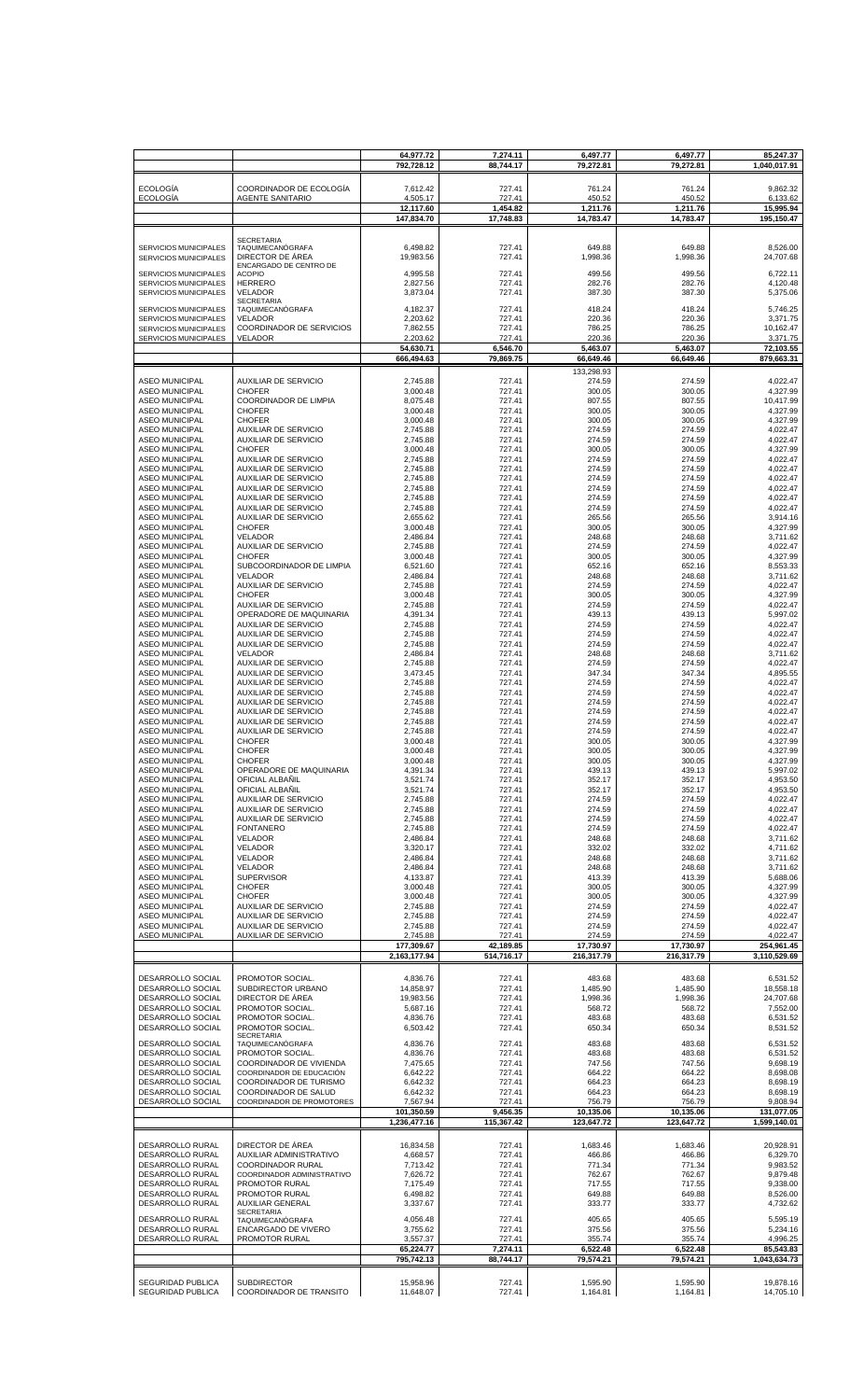| <b>SEGURIDAD PUBLICA</b>                             |                                                    |                      |                  |                  |                  |                      |
|------------------------------------------------------|----------------------------------------------------|----------------------|------------------|------------------|------------------|----------------------|
| SEGURIDAD PUBLICA                                    | AUXILIAR ADMINISTRATIVO<br>AUXILIAR DE INTENDENCIA | 4,920.94<br>2,356.50 | 727.41<br>727.41 | 492.09<br>235.65 | 492.09<br>235.65 | 6,632.54<br>3,555.21 |
| SEGURIDAD PUBLICA                                    | DIRECTOR DE AREA                                   | 19,983.23            | 727.41           | 1,998.32         | 1,998.32         | 24,707.29            |
| <b>SEGURIDAD PUBLICA</b>                             | <b>JUEZ CALIFICADOR</b>                            | 6,893.82             | 727.41           | 689.38           | 689.38           | 9,000.00             |
| <b>SEGURIDAD PUBLICA</b><br>SEGURIDAD PUBLICA        | POLICIA PREVENTIVO<br>POLICIA PREVENTIVO           | 4,278.51<br>4,278.51 | 727.41<br>727.41 | 427.85<br>427.85 | 427.85<br>427.85 | 5,861.62<br>5,861.62 |
| <b>SEGURIDAD PUBLICA</b>                             | POLICÍA PREVENTIVO                                 | 4,278.51             | 727.41           | 427.85           | 427.85           | 5,861.62             |
| <b>SEGURIDAD PUBLICA</b>                             | POLICIA PREVENTIVO                                 | 4,278.51             | 727.41           | 427.85           | 427.85           | 5,861.62             |
| SEGURIDAD PUBLICA<br><b>SEGURIDAD PUBLICA</b>        | POLICIA PREVENTIVO<br>POLICÍA PREVENTIVO           | 4,278.51<br>4,278.51 | 727.41<br>727.41 | 427.85<br>427.85 | 427.85<br>427.85 | 5,861.62<br>5.861.62 |
| <b>SEGURIDAD PUBLICA</b>                             | POLICIA PREVENTIVO                                 | 4,278.51             | 727.41           | 427.85           | 427.85           | 5,861.62             |
| SEGURIDAD PUBLICA                                    | POLICIA PREVENTIVO                                 | 4,278.51             | 727.41           | 427.85           | 427.85           | 5,861.62             |
| <b>SEGURIDAD PUBLICA</b>                             | POLICIA PREVENTIVO                                 | 4,278.51             | 727.41           | 427.85<br>427.85 | 427.85           | 5,861.62             |
| <b>SEGURIDAD PUBLICA</b><br>SEGURIDAD PUBLICA        | POLICIA PREVENTIVO<br>POLICIA PREVENTIVO           | 4,278.51<br>4,278.51 | 727.41<br>727.41 | 427.85           | 427.85<br>427.85 | 5,861.62<br>5,861.62 |
| <b>SEGURIDAD PUBLICA</b>                             | POLICIA PREVENTIVO                                 | 4,278.51             | 727.41           | 427.85           | 427.85           | 5,861.62             |
| <b>SEGURIDAD PUBLICA</b>                             | RADIOPERADOR                                       | 4,278.51             | 727.41           | 427.85           | 427.85           | 5,861.62             |
| SEGURIDAD PUBLICA<br><b>SEGURIDAD PUBLICA</b>        | <b>RADIOPERADOR</b><br><b>RADIOPERADOR</b>         | 4,278.51<br>4,278.51 | 727.41<br>727.41 | 427.85<br>427.85 | 427.85<br>427.85 | 5,861.62<br>5,861.62 |
| <b>SEGURIDAD PUBLICA</b>                             | POLICIA PREVENTIVO                                 | 4,278.51             | 727.41           | 427.85           | 427.85           | 5,861.62             |
| SEGURIDAD PUBLICA                                    | POLICIA PREVENTIVO                                 | 4,278.51             | 727.41           | 427.85           | 427.85           | 5,861.62             |
| <b>SEGURIDAD PUBLICA</b>                             | POLICIA PREVENTIVO                                 | 4,278.51             | 727.41           | 427.85           | 427.85           | 5,861.62             |
| <b>SEGURIDAD PUBLICA</b><br>SEGURIDAD PUBLICA        | POLICIA PREVENTIVO<br>POLICIA PREVENTIVO           | 4,278.51<br>4,278.51 | 727.41<br>727.41 | 427.85<br>427.85 | 427.85<br>427.85 | 5,861.62<br>5,861.62 |
| <b>SEGURIDAD PUBLICA</b>                             | POLICÍA PREVENTIVO                                 | 4,278.51             | 727.41           | 427.85           | 427.85           | 5,861.62             |
| <b>SEGURIDAD PUBLICA</b>                             | POLICIA PREVENTIVO                                 | 4,278.51             | 727.41           | 427.85           | 427.85           | 5,861.62             |
| SEGURIDAD PUBLICA<br><b>SEGURIDAD PUBLICA</b>        | POLICIA PREVENTIVO<br>POLICIA PREVENTIVO           | 4,278.51<br>4,278.51 | 727.41<br>727.41 | 427.85<br>427.85 | 427.85<br>427.85 | 5,861.62<br>5,861.62 |
| <b>SEGURIDAD PUBLICA</b>                             | POLICIA PREVENTIVO                                 | 4,278.51             | 727.41           | 427.85           | 427.85           | 5,861.62             |
| SEGURIDAD PUBLICA                                    | POLICIA PREVENTIVO                                 | 4,278.51             | 727.41           | 427.85           | 427.85           | 5,861.62             |
| <b>SEGURIDAD PUBLICA</b>                             | POLICÍA PREVENTIVO                                 | 4,278.51             | 727.41           | 427.85           | 427.85           | 5,861.62             |
| <b>SEGURIDAD PUBLICA</b><br>SEGURIDAD PUBLICA        | RADIOPERADOR<br>POLICIA PREVENTIVO                 | 4,278.51<br>4,278.51 | 727.41<br>727.41 | 427.85<br>427.85 | 427.85<br>427.85 | 5,861.62<br>5,861.62 |
| <b>SEGURIDAD PUBLICA</b>                             | POLICIA PREVENTIVO                                 | 4,278.51             | 727.41           | 427.85           | 427.85           | 5,861.62             |
| <b>SEGURIDAD PUBLICA</b>                             | POLICIA PREVENTIVO                                 | 4,278.51             | 727.41           | 427.85           | 427.85           | 5,861.62             |
| SEGURIDAD PUBLICA                                    | POLICIA PREVENTIVO                                 | 4,278.51             | 727.41           | 427.85           | 427.85           | 5,861.62             |
| <b>SEGURIDAD PUBLICA</b><br><b>SEGURIDAD PUBLICA</b> | POLICIA PREVENTIVO<br>PRIMER OFICIAL               | 4,278.51<br>4,724.24 | 727.41<br>727.41 | 427.85<br>472.42 | 427.85<br>472.42 | 5,861.62<br>6,396.50 |
| SEGURIDAD PUBLICA                                    | PRIMER COMANDANTE                                  | 6,588.09             | 727.41           | 658.81           | 658.81           | 8,633.12             |
| <b>SEGURIDAD PUBLICA</b>                             | POLICIA PREVENTIVO                                 | 4,278.52             | 727.41           | 427.85           | 427.85           | 5,861.63             |
| <b>SEGURIDAD PUBLICA</b>                             | POLICIA PREVENTIVO                                 | 4,278.52             | 727.41           | 427.85           | 427.85           | 5,861.63             |
| SEGURIDAD PUBLICA<br><b>SEGURIDAD PUBLICA</b>        | PRIMER OFICIAL<br>PRIMER COMANDANTE                | 4,724.24<br>6,588.09 | 727.41<br>727.41 | 472.42<br>658.81 | 472.42<br>658.81 | 6,396.50<br>8,633.12 |
| <b>SEGURIDAD PUBLICA</b>                             | POLICIA PREVENTIVO                                 | 4,278.52             | 727.41           | 427.85           | 427.85           | 5,861.63             |
| SEGURIDAD PUBLICA                                    | POLICIA PREVENTIVO                                 | 4,278.52             | 727.41           | 427.85           | 427.85           | 5,861.63             |
| <b>SEGURIDAD PUBLICA</b>                             | POLICIA PREVENTIVO                                 | 4,278.52             | 727.41           | 427.85           | 427.85           | 5,861.63             |
| <b>SEGURIDAD PUBLICA</b><br>SEGURIDAD PUBLICA        | POLICIA PREVENTIVO<br>POLICIA PREVENTIVO           | 4,278.52<br>4,278.52 | 727.41<br>727.41 | 427.85<br>427.85 | 427.85<br>427.85 | 5,861.63<br>5,861.63 |
| <b>SEGURIDAD PUBLICA</b>                             | POLICIA PREVENTIVO                                 | 4,278.52             | 727.41           | 427.85           | 427.85           | 5,861.63             |
| <b>SEGURIDAD PUBLICA</b>                             | POLICIA PREVENTIVO                                 | 4,278.52             | 727.41           | 427.85           | 427.85           | 5,861.63             |
| SEGURIDAD PUBLICA                                    | POLICIA PREVENTIVO                                 | 4,278.52             | 727.41           | 427.85           | 427.85           | 5,861.63             |
| <b>SEGURIDAD PUBLICA</b><br><b>SEGURIDAD PUBLICA</b> | POLICIA PREVENTIVO<br>POLICIA PREVENTIVO           | 4,278.52<br>4,278.52 | 727.41<br>727.41 | 427.85<br>427.85 | 427.85<br>427.85 | 5,861.63<br>5,861.63 |
| SEGURIDAD PUBLICA                                    | POLICIA PREVENTIVO                                 | 4,278.52             | 727.41           | 427.85           | 427.85           | 5,861.63             |
| <b>SEGURIDAD PUBLICA</b>                             | POLICÍA PREVENTIVO                                 | 4,278.52             | 727.41           | 427.85           | 427.85           | 5,861.63             |
| <b>SEGURIDAD PUBLICA</b>                             | SECRETARIA TAQUIMECANOGRA                          | 3,557.37             | 727.41           | 355.74           | 355.74           | 4,996.25             |
| SEGURIDAD PUBLICA<br><b>SEGURIDAD PUBLICA</b>        | POLICÍA PREVENTIVO<br>POLICIA PREVENTIVO           | 4,278.52<br>4,278.52 | 727.41<br>727.41 | 427.85<br>427.85 | 427.85<br>427.85 | 5,861.63<br>5,861.63 |
| <b>SEGURIDAD PUBLICA</b>                             | POLICIA PREVENTIVO                                 | 4,278.52             | 727.41           | 427.85           | 427.85           | 5,861.63             |
| <b>SEGURIDAD PUBLICA</b>                             | POLICIA PREVENTIVO                                 | 4,278.52             | 727.41           | 427.85           | 427.85           | 5,861.63             |
| <b>SEGURIDAD PUBLICA</b>                             | PRIMER COMANDANTE                                  | 7,965.07             | 727.41           | 796.51           | 796.51           | 10.285.50            |
| <b>SEGURIDAD PUBLICA</b><br>SEGURIDAD PUBLICA        | POLICIA PREVENTIVO<br>POLICIA PREVENTIVO           | 4,278.52<br>4,278.52 | 727.41<br>727.41 | 427.85<br>427.85 | 427.85<br>427.85 | 5,861.63<br>5,861.63 |
| SEGURIDAD PUBLICA                                    | POLICIA PREVENTIVO                                 | 4,278.52             | 727.41           | 427.85           | 427.85           | 5,861.63             |
| SEGURIDAD PUBLICA                                    | POLICÍA PREVENTIVO                                 | 4,278.52             | 727.41           | 427.85           | 427.85           | 5,861.63             |
| SEGURIDAD PUBLICA                                    | <b>RADIOPERADOR</b>                                | 4,278.52             | 727.41           | 427.85           | 427.85           | 5,861.63             |
| SEGURIDAD PUBLICA<br><b>SEGURIDAD PUBLICA</b>        | POLICÍA PREVENTIVO<br>PRIMER COMANDANTE            | 4,278.52<br>6,588.09 | 727.41<br>727.41 | 427.85<br>658.81 | 427.85<br>658.81 | 5,861.63<br>8,633.12 |
| <b>SEGURIDAD PUBLICA</b>                             | POLICÍA PREVENTIVO                                 | 4,278.51             | 727.41           | 427.85           | 427.85           | 5,861.62             |
| SEGURIDAD PUBLICA                                    | POLICÍA PREVENTIVO                                 | 4,278.51             | 727.41           | 427.85           | 427.85           | 5,861.62             |
| <b>SEGURIDAD PUBLICA</b><br>SEGURIDAD PUBLICA        | POLICIA PREVENTIVO<br>POLICÍA PREVENTIVO           | 4,278.51<br>4,278.51 | 727.41<br>727.41 | 427.85<br>427.85 | 427.85<br>427.85 | 5,861.62<br>5,861.62 |
| <b>SEGURIDAD PUBLICA</b>                             | POLICÍA PREVENTIVO                                 | 4,278.51             | 727.41           | 427.85           | 427.85           | 5,861.62             |
| <b>SEGURIDAD PUBLICA</b>                             | POLICIA PREVENTIVO                                 | 4,278.51             | 727.41           | 427.85           | 427.85           | 5,861.62             |
| SEGURIDAD PUBLICA                                    | POLICÍA PREVENTIVO                                 | 4,278.51             | 727.41           | 427.85           | 427.85           | 5,861.62             |
| SEGURIDAD PUBLICA<br><b>SEGURIDAD PUBLICA</b>        | POLICÍA PREVENTIVO<br>POLICIA PREVENTIVO           | 4,278.51<br>4,278.51 | 727.41<br>727.41 | 427.85<br>427.85 | 427.85<br>427.85 | 5,861.62<br>5,861.62 |
| <b>SEGURIDAD PUBLICA</b>                             | POLICÍA PREVENTIVO                                 | 4,278.51             | 727.41           | 427.85           | 427.85           | 5,861.62             |
| SEGURIDAD PUBLICA                                    | POLICÍA PREVENTIVO                                 | 4,278.51             | 727.41           | 427.85           | 427.85           | 5,861.62             |
| <b>SEGURIDAD PUBLICA</b><br><b>SEGURIDAD PUBLICA</b> | POLICIA PREVENTIVO<br>POLICIA PREVENTIVO           | 4,278.51<br>4,278.51 | 727.41<br>727.41 | 427.85<br>427.85 | 427.85<br>427.85 | 5,861.62<br>5,861.62 |
| <b>SEGURIDAD PUBLICA</b>                             | COORDINADOR OPERATIVO                              | 6,358.27             | 727.41           | 635.83           | 635.83           | 8,749.14             |
| <b>SEGURIDAD PUBLICA</b>                             | POLICIA PREVENTIVO                                 | 4,278.52             | 727.41           | 427.85           | 427.85           | 5,861.63             |
| <b>SEGURIDAD PUBLICA</b>                             | POLICIA PREVENTIVO                                 | 4,278.52             | 727.41           | 427.85           | 427.85           | 5,861.63             |
| SEGURIDAD PUBLICA<br><b>SEGURIDAD PUBLICA</b>        | POLICÍA PREVENTIVO<br>POLICIA PREVENTIVO           | 4,278.52<br>4,278.52 | 727.41<br>727.41 | 427.85<br>427.85 | 427.85<br>427.85 | 5,861.63<br>5,861.63 |
| SEGURIDAD PUBLICA                                    | POLICIA PREVENTIVO                                 | 4,278.52             | 727.41           | 427.85           | 427.85           | 5,861.63             |
| SEGURIDAD PUBLICA                                    | <b>RADIOPERADOR</b>                                | 4,278.52             | 727.41           | 427.85           | 427.85           | 5,861.63             |
| <b>SEGURIDAD PUBLICA</b><br><b>SEGURIDAD PUBLICA</b> | COORDINADOR ADMINISTRATIVO<br>POLICIA PREVENTIVO   | 7,023.11<br>4,278.52 | 727.41<br>727.41 | 702.31<br>427.85 | 702.31<br>427.85 | 9,155.14<br>5,861.63 |
| SEGURIDAD PUBLICA                                    | POLICÍA PREVENTIVO                                 | 4,278.52             | 727.41           | 427.85           | 427.85           | 5,861.63             |
| <b>SEGURIDAD PUBLICA</b>                             | POLICIA PREVENTIVO                                 | 4,278.52             | 727.41           | 427.85           | 427.85           | 5,861.63             |
| <b>SEGURIDAD PUBLICA</b>                             | POLICÍA PREVENTIVO                                 | 4,278.52             | 727.41           | 427.85           | 427.85           | 5,861.63             |
| SEGURIDAD PUBLICA<br><b>SEGURIDAD PUBLICA</b>        | POLICÍA PREVENTIVO<br>POLICIA PREVENTIVO           | 4,278.52<br>4,278.52 | 727.41<br>727.41 | 427.85<br>427.85 | 427.85<br>427.85 | 5,861.63<br>5,861.63 |
| <b>SEGURIDAD PUBLICA</b>                             | POLICIA PREVENTIVO                                 | 4,278.52             | 727.41           | 427.85           | 427.85           | 5,861.63             |
| SEGURIDAD PUBLICA                                    | <b>RADIOPERADOR</b>                                | 4,278.52             | 727.41           | 427.85           | 427.85           | 5,861.63             |
| <b>SEGURIDAD PUBLICA</b>                             | POLICIA PREVENTIVO                                 | 4,278.52             | 727.41           | 427.85           | 427.85           | 5,861.63             |
| <b>SEGURIDAD PUBLICA</b><br>SEGURIDAD PUBLICA        | POLICÍA PREVENTIVO<br>POLICÍA PREVENTIVO           | 4,278.52<br>4,278.52 | 727.41<br>727.41 | 427.85<br>427.85 | 427.85<br>427.85 | 5,861.63<br>5,861.63 |
| <b>SEGURIDAD PUBLICA</b>                             | POLICIA PREVENTIVO                                 | 4,278.52             | 727.41           | 427.85           | 427.85           | 5,861.63             |
| <b>SEGURIDAD PUBLICA</b>                             | POLICÍA PREVENTIVO                                 | 4,278.52             | 727.41           | 427.85           | 427.85           | 5,861.63             |
| SEGURIDAD PUBLICA                                    | POLICÍA PREVENTIVO                                 | 4,278.52             | 727.41           | 427.85           | 427.85           | 5,861.63             |
| <b>SEGURIDAD PUBLICA</b><br><b>SEGURIDAD PUBLICA</b> | POLICIA PREVENTIVO<br><b>RADIOPERADOR</b>          | 4,278.52<br>4,278.52 | 727.41<br>727.41 | 427.85<br>427.85 | 427.85<br>427.85 | 5,861.63<br>5,861.63 |
| SEGURIDAD PUBLICA                                    | POLICÍA PREVENTIVO                                 | 4,278.52             | 727.41           | 427.85           | 427.85           | 5,861.63             |
| <b>SEGURIDAD PUBLICA</b>                             | POLICIA PREVENTIVO                                 | 5,547.26             | 727.41           | 554.73           | 554.73           | 7,384.12             |
| <b>SEGURIDAD PUBLICA</b>                             | POLICÍA PREVENTIVO                                 | 4,278.52             | 727.41           | 427.85           | 427.85           | 5,861.63             |
| SEGURIDAD PUBLICA<br>SEGURIDAD PUBLICA               | POLICÍA PREVENTIVO<br>POLICIA PREVENTIVO           | 4,278.52<br>4,278.52 | 727.41<br>727.41 | 427.85<br>427.85 | 427.85<br>427.85 | 5,861.63<br>5,861.63 |
| <b>SEGURIDAD PUBLICA</b>                             | POLICÍA PREVENTIVO                                 | 4,278.52             | 727.41           | 427.85           | 427.85           | 5,861.63             |
| <b>SEGURIDAD PUBLICA</b>                             | POLICÍA PREVENTIVO                                 | 4,278.52             | 727.41           | 427.85           | 427.85           | 5,861.63             |
| <b>SEGURIDAD PUBLICA</b>                             | POLICÍA PREVENTIVO                                 | 4,278.52             | 727.41           | 427.85           | 427.85           | 5,861.63             |
| SEGURIDAD PUBLICA<br><b>SEGURIDAD PUBLICA</b>        | POLICÍA PREVENTIVO<br>POLICÍA PREVENTIVO           | 4,278.52<br>4,278.52 | 727.41<br>727.41 | 427.85<br>427.85 | 427.85<br>427.85 | 5,861.63<br>5,861.63 |
| <b>SEGURIDAD PUBLICA</b>                             | POLICÍA PREVENTIVO                                 | 4,278.52             | 727.41           | 427.85           | 427.85           | 5,861.63             |
| SEGURIDAD PUBLICA                                    | POLICÍA PREVENTIVO                                 | 4,278.52             | 727.41           | 427.85           | 427.85           | 5,861.63             |
| SEGURIDAD PUBLICA                                    | POLICÍA PREVENTIVO                                 | 4,278.52             | 727.41           | 427.85           | 427.85           | 5,861.63             |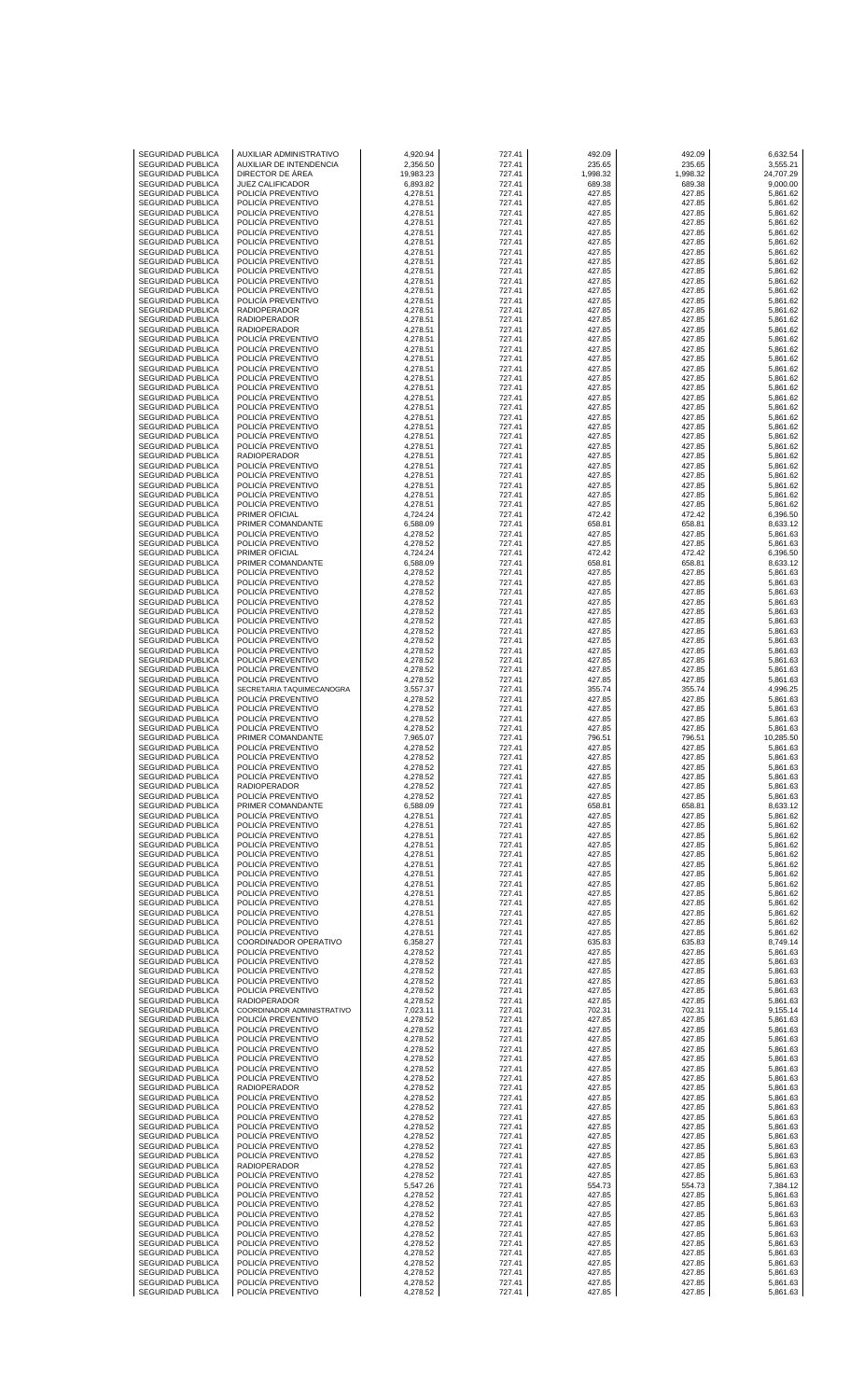| SEGURIDAD PUBLICA<br>POLICÍA PREVENTIVO<br>4,278.52<br>727.41<br>427.85<br>427.85<br><b>SEGURIDAD PUBLICA</b><br>POLICÍA PREVENTIVO<br>4,278.52<br>427.85<br>727.41<br>427.85<br>SEGURIDAD PUBLICA<br>POLICÍA PREVENTIVO<br>4,278.52<br>727.41<br>427.85<br>427.85<br>SEGURIDAD PUBLICA<br>POLICÍA PREVENTIVO<br>4,278.52<br>727.41<br>427.85<br>427.85<br>5,861.63<br>SEGURIDAD PUBLICA<br>POLICÍA PREVENTIVO<br>4,278.52<br>727.41<br>427.85<br>427.85<br>5,861.63<br>SEGURIDAD PUBLICA<br>POLICÍA PREVENTIVO<br>4,278.52<br>727.41<br>427.85<br>427.85<br>5,861.63<br>SEGURIDAD PUBLICA<br>POLICÍA PREVENTIVO<br>4,278.52<br>727.41<br>427.85<br>427.85<br>5,861.63<br><b>SEGURIDAD PUBLICA</b><br>POLICÍA PREVENTIVO<br>6,922.58<br>692.26<br>727.41<br>692.26<br>9,034.51<br><b>SEGURIDAD PUBLICA</b><br>POLICÍA PREVENTIVO<br>4,278.52<br>727.41<br>427.85<br>427.85<br>5,861.63<br>SEGURIDAD PUBLICA<br>POLICÍA PREVENTIVO<br>4,278.29<br>727.41<br>427.83<br>427.83<br>SEGURIDAD PUBLICA<br>POLICÍA PREVENTIVO<br>4,278.52<br>427.85<br>427.85<br>727.41<br>SEGURIDAD PUBLICA<br>POLICÍA PREVENTIVO<br>4,278.52<br>727.41<br>427.85<br>427.85<br>SEGURIDAD PUBLICA<br>AUXILIAR ADMINISTRATIVO<br>4,418.40<br>727.41<br>441.84<br>441.84<br>629,073.54<br>97,473.10<br>62,907.35<br>62,907.35<br>7,674,697.23<br>1,189,171.83<br>767,469.72<br>767,469.72<br>427.85<br><b>TRANSITO MUNICIPAL</b><br><b>AGENTE DE TRANSITO</b><br>4,278.52<br>727.41<br>427.85<br><b>TRANSITO MUNICIPAL</b><br>COORDINADOR DE TRANSPORTE<br>9,449.60<br>727.41<br>944.96<br>944.96<br><b>TRANSITO MUNICIPAL</b><br>AGENTE DE TRANSITO<br>4,278.52<br>727.41<br>427.85<br>427.85<br>5,861.63<br><b>TRANSITO MUNICIPAL</b><br>AGENTE DE TRANSITO<br>4,278.52<br>727.41<br>427.85<br>427.85<br>5,861.63<br>355.74<br><b>TRANSITO MUNICIPAL</b><br>SECRETARIA TAQUIMECANOGRA<br>3,557.37<br>727.41<br>355.74<br>4,996.25<br><b>TRANSITO MUNICIPAL</b><br>AGENTE DE TRANSITO<br>4,278.52<br>727.41<br>427.85<br>427.85<br>5,861.63<br><b>TRANSITO MUNICIPAL</b><br>PRIMER COMANDANTE<br>6,588.09<br>727.41<br>658.81<br>658.81<br>8,633.12<br><b>TRANSITO MUNICIPAL</b><br>AGENTE DE TRANSITO<br>4,278.52<br>727.41<br>427.85<br>427.85<br>5,861.63<br><b>TRANSITO MUNICIPAL</b><br>AGENTE DE TRANSITO<br>4,278.52<br>427.85<br>427.85<br>5,861.63<br>727.41<br>45,266.15<br>6,546.70<br>4,526.61<br>4,526.61<br>60,866.08<br>552,247.02<br>79,869.75<br>55,224.70<br>55,224.70<br>CASA DE LA CULTURA<br>DIRECTOR DE ÁREA<br>727.41<br>16,834.96<br>1,683.50<br>1,683.50<br>CASA DE LA CULTURA<br>COORDINADOR DE ÁREA<br>1,100.02<br>13,927.63<br>11,000.18<br>727.41<br>1,100.02<br>CASA DE LA CULTURA<br>CONSERJE<br>3,560.12<br>727.41<br>356.01<br>356.01<br>CASA DE LA CULTURA<br>COORDINADOR DE TALLERES<br>727.41<br>6,851.24<br>685.12<br>685.12<br>CASA DE LA CULTURA<br>COORDINADOR ADMINISTRATIVO<br>9,486.61<br>727.41<br>948.66<br>948.66<br>CASA DE LA CULTURA<br><b>AUXILIAR GENERAL</b><br>3,560.12<br>727.41<br>356.01<br>356.01<br>CASA DE LA CULTURA<br>VELADOR<br>3,560.12<br>727.41<br>356.01<br>356.01<br>54,853.33<br>5,091.88<br>5,485.33<br>5,485.33<br>669,210.68<br>62,120.92<br>66,921.07<br>66,921.07<br>865,173.74<br>CASA DE LA CULTURA<br>ENC. BIBLIOTECA CASA CULTURA<br>727.41<br>434.19<br>434.19<br>5,937.75<br>4,341.95<br>ENC. BIBLIOTECA COL.<br>CASA DE LA CULTURA<br>GUADALUPANO<br>4,334.85<br>727.41<br>433.48<br>433.48<br>5,929.23<br>359.05<br>CASA DE LA CULTURA<br>ENC. BIBLIOTECA COL. ANDEHE<br>3,590.52<br>727.41<br>359.05<br>2,182.23<br>12,267.31<br>1,226.73<br>1,226.73<br>149,661.23<br>26,623.25<br>14,966.12<br>14,966.12<br>PROTECCIÓN CIVIL<br>AUXILIAR D PROTECCIÓN CIV<br>727.41<br>427.85<br>427.85<br>4,278.52<br>COORDINADOR DE PROTECCIÓN<br>PROTECCIÓN CIVIL<br>CIVIL "D"<br>8,359.84<br>727.41<br>835.98<br>835.98<br>10,759.22<br>AUXILIAR D PROTECCIÓN CIV<br>PROTECCIÓN CIVIL<br>4,278.52<br>727.41<br>427.85<br>427.85<br>5,861.63<br>PROTECCIÓN CIVIL<br>AUXILIAR D PROTECCIÓN CIV<br>4,278.52<br>727.41<br>427.85<br>427.85<br>5,861.63<br>PROTECCIÓN CIVIL<br>AUXILIAR D PROTECCIÓN CIV<br>4,278.52<br>427.85<br>427.85<br>5,861.63<br>727.41<br>PROTECCIÓN CIVIL<br>AUXILIAR D PROTECCIÓN CIV<br>4,278.52<br>727.41<br>427.85<br>427.85<br>PROTECCIÓN CIVIL<br>AUXILIAR D PROTECCIÓN CIV<br>4,278.52<br>727.41<br>427.85<br>427.85<br>34,030.93<br>5,091.88<br>3,403.09<br>3,403.09<br>415,177.40<br>62,120.92<br>41,517.74<br>41,517.74<br>83,035.48<br>DIRECCIÓN DE<br>DESARROLLO<br>DIRECTOR DE ÁREA<br><b>ECONÓMICO</b><br>18,409.52<br>727.41<br>1,840.95<br>1,840.95<br>22,818.84<br>DIRECCIÓN DE<br><b>DESARROLLO</b><br>AUXILIAR ADMINISTRATIVO<br>5,882.18<br>727.41<br>588.22<br>588.22<br><b>ECONÓMICO</b><br>DIRECCIÓN DE<br>DESARROLLO<br><b>ECONÓMICO</b><br>AUXILIAR ADMINISTRATIVO<br>3,590.52<br>727.41<br>359.05<br>359.05<br>DIRECCIÓN DE<br><b>DESARROLLO</b><br><b>ECONÓMICO</b><br><b>SUBDIRECTOR</b><br>10,493.00<br>1,049.30<br>1,049.30<br>727.41<br>3,837.52<br>38,375.22<br>2,909.64<br>3,837.52<br>468,177.70<br>35,497.67<br>46,817.77<br>46,817.77<br>JUZGADO MPAL<br>16,834.58<br>727.41<br>1,683.46<br>1,683.46<br>JUEZ MUNICIPAL | SEGURIDAD PUBLICA   | POLICÍA PREVENTIVO     | 4.278.52 | 727.41 | 427.85 | 427.85 | 5,861.63      |
|---------------------------------------------------------------------------------------------------------------------------------------------------------------------------------------------------------------------------------------------------------------------------------------------------------------------------------------------------------------------------------------------------------------------------------------------------------------------------------------------------------------------------------------------------------------------------------------------------------------------------------------------------------------------------------------------------------------------------------------------------------------------------------------------------------------------------------------------------------------------------------------------------------------------------------------------------------------------------------------------------------------------------------------------------------------------------------------------------------------------------------------------------------------------------------------------------------------------------------------------------------------------------------------------------------------------------------------------------------------------------------------------------------------------------------------------------------------------------------------------------------------------------------------------------------------------------------------------------------------------------------------------------------------------------------------------------------------------------------------------------------------------------------------------------------------------------------------------------------------------------------------------------------------------------------------------------------------------------------------------------------------------------------------------------------------------------------------------------------------------------------------------------------------------------------------------------------------------------------------------------------------------------------------------------------------------------------------------------------------------------------------------------------------------------------------------------------------------------------------------------------------------------------------------------------------------------------------------------------------------------------------------------------------------------------------------------------------------------------------------------------------------------------------------------------------------------------------------------------------------------------------------------------------------------------------------------------------------------------------------------------------------------------------------------------------------------------------------------------------------------------------------------------------------------------------------------------------------------------------------------------------------------------------------------------------------------------------------------------------------------------------------------------------------------------------------------------------------------------------------------------------------------------------------------------------------------------------------------------------------------------------------------------------------------------------------------------------------------------------------------------------------------------------------------------------------------------------------------------------------------------------------------------------------------------------------------------------------------------------------------------------------------------------------------------------------------------------------------------------------------------------------------------------------------------------------------------------------------------------------------------------------------------------------------------------------------------------------------------------------------------------------------------------------------------------------------------------------------------------------------------------------------------------------------------------------------------------------------------------------------------------------------------------------------------------------------------------------------------------------------------------------------------------------------------------------------------------------------------------------------------------------------------------------------------------------------------------------------------------------------------------------------------------------------------------------------------------------------------------------------------------------------------------------------------------------------------------------------------|---------------------|------------------------|----------|--------|--------|--------|---------------|
|                                                                                                                                                                                                                                                                                                                                                                                                                                                                                                                                                                                                                                                                                                                                                                                                                                                                                                                                                                                                                                                                                                                                                                                                                                                                                                                                                                                                                                                                                                                                                                                                                                                                                                                                                                                                                                                                                                                                                                                                                                                                                                                                                                                                                                                                                                                                                                                                                                                                                                                                                                                                                                                                                                                                                                                                                                                                                                                                                                                                                                                                                                                                                                                                                                                                                                                                                                                                                                                                                                                                                                                                                                                                                                                                                                                                                                                                                                                                                                                                                                                                                                                                                                                                                                                                                                                                                                                                                                                                                                                                                                                                                                                                                                                                                                                                                                                                                                                                                                                                                                                                                                                                                                                                                                 |                     |                        |          |        |        |        | 5,861.63      |
|                                                                                                                                                                                                                                                                                                                                                                                                                                                                                                                                                                                                                                                                                                                                                                                                                                                                                                                                                                                                                                                                                                                                                                                                                                                                                                                                                                                                                                                                                                                                                                                                                                                                                                                                                                                                                                                                                                                                                                                                                                                                                                                                                                                                                                                                                                                                                                                                                                                                                                                                                                                                                                                                                                                                                                                                                                                                                                                                                                                                                                                                                                                                                                                                                                                                                                                                                                                                                                                                                                                                                                                                                                                                                                                                                                                                                                                                                                                                                                                                                                                                                                                                                                                                                                                                                                                                                                                                                                                                                                                                                                                                                                                                                                                                                                                                                                                                                                                                                                                                                                                                                                                                                                                                                                 |                     |                        |          |        |        |        | 5,861.63      |
|                                                                                                                                                                                                                                                                                                                                                                                                                                                                                                                                                                                                                                                                                                                                                                                                                                                                                                                                                                                                                                                                                                                                                                                                                                                                                                                                                                                                                                                                                                                                                                                                                                                                                                                                                                                                                                                                                                                                                                                                                                                                                                                                                                                                                                                                                                                                                                                                                                                                                                                                                                                                                                                                                                                                                                                                                                                                                                                                                                                                                                                                                                                                                                                                                                                                                                                                                                                                                                                                                                                                                                                                                                                                                                                                                                                                                                                                                                                                                                                                                                                                                                                                                                                                                                                                                                                                                                                                                                                                                                                                                                                                                                                                                                                                                                                                                                                                                                                                                                                                                                                                                                                                                                                                                                 |                     |                        |          |        |        |        | 5,861.63      |
|                                                                                                                                                                                                                                                                                                                                                                                                                                                                                                                                                                                                                                                                                                                                                                                                                                                                                                                                                                                                                                                                                                                                                                                                                                                                                                                                                                                                                                                                                                                                                                                                                                                                                                                                                                                                                                                                                                                                                                                                                                                                                                                                                                                                                                                                                                                                                                                                                                                                                                                                                                                                                                                                                                                                                                                                                                                                                                                                                                                                                                                                                                                                                                                                                                                                                                                                                                                                                                                                                                                                                                                                                                                                                                                                                                                                                                                                                                                                                                                                                                                                                                                                                                                                                                                                                                                                                                                                                                                                                                                                                                                                                                                                                                                                                                                                                                                                                                                                                                                                                                                                                                                                                                                                                                 |                     |                        |          |        |        |        |               |
|                                                                                                                                                                                                                                                                                                                                                                                                                                                                                                                                                                                                                                                                                                                                                                                                                                                                                                                                                                                                                                                                                                                                                                                                                                                                                                                                                                                                                                                                                                                                                                                                                                                                                                                                                                                                                                                                                                                                                                                                                                                                                                                                                                                                                                                                                                                                                                                                                                                                                                                                                                                                                                                                                                                                                                                                                                                                                                                                                                                                                                                                                                                                                                                                                                                                                                                                                                                                                                                                                                                                                                                                                                                                                                                                                                                                                                                                                                                                                                                                                                                                                                                                                                                                                                                                                                                                                                                                                                                                                                                                                                                                                                                                                                                                                                                                                                                                                                                                                                                                                                                                                                                                                                                                                                 |                     |                        |          |        |        |        |               |
|                                                                                                                                                                                                                                                                                                                                                                                                                                                                                                                                                                                                                                                                                                                                                                                                                                                                                                                                                                                                                                                                                                                                                                                                                                                                                                                                                                                                                                                                                                                                                                                                                                                                                                                                                                                                                                                                                                                                                                                                                                                                                                                                                                                                                                                                                                                                                                                                                                                                                                                                                                                                                                                                                                                                                                                                                                                                                                                                                                                                                                                                                                                                                                                                                                                                                                                                                                                                                                                                                                                                                                                                                                                                                                                                                                                                                                                                                                                                                                                                                                                                                                                                                                                                                                                                                                                                                                                                                                                                                                                                                                                                                                                                                                                                                                                                                                                                                                                                                                                                                                                                                                                                                                                                                                 |                     |                        |          |        |        |        |               |
|                                                                                                                                                                                                                                                                                                                                                                                                                                                                                                                                                                                                                                                                                                                                                                                                                                                                                                                                                                                                                                                                                                                                                                                                                                                                                                                                                                                                                                                                                                                                                                                                                                                                                                                                                                                                                                                                                                                                                                                                                                                                                                                                                                                                                                                                                                                                                                                                                                                                                                                                                                                                                                                                                                                                                                                                                                                                                                                                                                                                                                                                                                                                                                                                                                                                                                                                                                                                                                                                                                                                                                                                                                                                                                                                                                                                                                                                                                                                                                                                                                                                                                                                                                                                                                                                                                                                                                                                                                                                                                                                                                                                                                                                                                                                                                                                                                                                                                                                                                                                                                                                                                                                                                                                                                 |                     |                        |          |        |        |        |               |
|                                                                                                                                                                                                                                                                                                                                                                                                                                                                                                                                                                                                                                                                                                                                                                                                                                                                                                                                                                                                                                                                                                                                                                                                                                                                                                                                                                                                                                                                                                                                                                                                                                                                                                                                                                                                                                                                                                                                                                                                                                                                                                                                                                                                                                                                                                                                                                                                                                                                                                                                                                                                                                                                                                                                                                                                                                                                                                                                                                                                                                                                                                                                                                                                                                                                                                                                                                                                                                                                                                                                                                                                                                                                                                                                                                                                                                                                                                                                                                                                                                                                                                                                                                                                                                                                                                                                                                                                                                                                                                                                                                                                                                                                                                                                                                                                                                                                                                                                                                                                                                                                                                                                                                                                                                 |                     |                        |          |        |        |        |               |
|                                                                                                                                                                                                                                                                                                                                                                                                                                                                                                                                                                                                                                                                                                                                                                                                                                                                                                                                                                                                                                                                                                                                                                                                                                                                                                                                                                                                                                                                                                                                                                                                                                                                                                                                                                                                                                                                                                                                                                                                                                                                                                                                                                                                                                                                                                                                                                                                                                                                                                                                                                                                                                                                                                                                                                                                                                                                                                                                                                                                                                                                                                                                                                                                                                                                                                                                                                                                                                                                                                                                                                                                                                                                                                                                                                                                                                                                                                                                                                                                                                                                                                                                                                                                                                                                                                                                                                                                                                                                                                                                                                                                                                                                                                                                                                                                                                                                                                                                                                                                                                                                                                                                                                                                                                 |                     |                        |          |        |        |        | 5,861.36      |
|                                                                                                                                                                                                                                                                                                                                                                                                                                                                                                                                                                                                                                                                                                                                                                                                                                                                                                                                                                                                                                                                                                                                                                                                                                                                                                                                                                                                                                                                                                                                                                                                                                                                                                                                                                                                                                                                                                                                                                                                                                                                                                                                                                                                                                                                                                                                                                                                                                                                                                                                                                                                                                                                                                                                                                                                                                                                                                                                                                                                                                                                                                                                                                                                                                                                                                                                                                                                                                                                                                                                                                                                                                                                                                                                                                                                                                                                                                                                                                                                                                                                                                                                                                                                                                                                                                                                                                                                                                                                                                                                                                                                                                                                                                                                                                                                                                                                                                                                                                                                                                                                                                                                                                                                                                 |                     |                        |          |        |        |        | 5,861.63      |
|                                                                                                                                                                                                                                                                                                                                                                                                                                                                                                                                                                                                                                                                                                                                                                                                                                                                                                                                                                                                                                                                                                                                                                                                                                                                                                                                                                                                                                                                                                                                                                                                                                                                                                                                                                                                                                                                                                                                                                                                                                                                                                                                                                                                                                                                                                                                                                                                                                                                                                                                                                                                                                                                                                                                                                                                                                                                                                                                                                                                                                                                                                                                                                                                                                                                                                                                                                                                                                                                                                                                                                                                                                                                                                                                                                                                                                                                                                                                                                                                                                                                                                                                                                                                                                                                                                                                                                                                                                                                                                                                                                                                                                                                                                                                                                                                                                                                                                                                                                                                                                                                                                                                                                                                                                 |                     |                        |          |        |        |        | 5,861.63      |
|                                                                                                                                                                                                                                                                                                                                                                                                                                                                                                                                                                                                                                                                                                                                                                                                                                                                                                                                                                                                                                                                                                                                                                                                                                                                                                                                                                                                                                                                                                                                                                                                                                                                                                                                                                                                                                                                                                                                                                                                                                                                                                                                                                                                                                                                                                                                                                                                                                                                                                                                                                                                                                                                                                                                                                                                                                                                                                                                                                                                                                                                                                                                                                                                                                                                                                                                                                                                                                                                                                                                                                                                                                                                                                                                                                                                                                                                                                                                                                                                                                                                                                                                                                                                                                                                                                                                                                                                                                                                                                                                                                                                                                                                                                                                                                                                                                                                                                                                                                                                                                                                                                                                                                                                                                 |                     |                        |          |        |        |        | 6,029.49      |
|                                                                                                                                                                                                                                                                                                                                                                                                                                                                                                                                                                                                                                                                                                                                                                                                                                                                                                                                                                                                                                                                                                                                                                                                                                                                                                                                                                                                                                                                                                                                                                                                                                                                                                                                                                                                                                                                                                                                                                                                                                                                                                                                                                                                                                                                                                                                                                                                                                                                                                                                                                                                                                                                                                                                                                                                                                                                                                                                                                                                                                                                                                                                                                                                                                                                                                                                                                                                                                                                                                                                                                                                                                                                                                                                                                                                                                                                                                                                                                                                                                                                                                                                                                                                                                                                                                                                                                                                                                                                                                                                                                                                                                                                                                                                                                                                                                                                                                                                                                                                                                                                                                                                                                                                                                 |                     |                        |          |        |        |        | 852,753.16    |
|                                                                                                                                                                                                                                                                                                                                                                                                                                                                                                                                                                                                                                                                                                                                                                                                                                                                                                                                                                                                                                                                                                                                                                                                                                                                                                                                                                                                                                                                                                                                                                                                                                                                                                                                                                                                                                                                                                                                                                                                                                                                                                                                                                                                                                                                                                                                                                                                                                                                                                                                                                                                                                                                                                                                                                                                                                                                                                                                                                                                                                                                                                                                                                                                                                                                                                                                                                                                                                                                                                                                                                                                                                                                                                                                                                                                                                                                                                                                                                                                                                                                                                                                                                                                                                                                                                                                                                                                                                                                                                                                                                                                                                                                                                                                                                                                                                                                                                                                                                                                                                                                                                                                                                                                                                 |                     |                        |          |        |        |        | 10,403,588.59 |
|                                                                                                                                                                                                                                                                                                                                                                                                                                                                                                                                                                                                                                                                                                                                                                                                                                                                                                                                                                                                                                                                                                                                                                                                                                                                                                                                                                                                                                                                                                                                                                                                                                                                                                                                                                                                                                                                                                                                                                                                                                                                                                                                                                                                                                                                                                                                                                                                                                                                                                                                                                                                                                                                                                                                                                                                                                                                                                                                                                                                                                                                                                                                                                                                                                                                                                                                                                                                                                                                                                                                                                                                                                                                                                                                                                                                                                                                                                                                                                                                                                                                                                                                                                                                                                                                                                                                                                                                                                                                                                                                                                                                                                                                                                                                                                                                                                                                                                                                                                                                                                                                                                                                                                                                                                 |                     |                        |          |        |        |        |               |
|                                                                                                                                                                                                                                                                                                                                                                                                                                                                                                                                                                                                                                                                                                                                                                                                                                                                                                                                                                                                                                                                                                                                                                                                                                                                                                                                                                                                                                                                                                                                                                                                                                                                                                                                                                                                                                                                                                                                                                                                                                                                                                                                                                                                                                                                                                                                                                                                                                                                                                                                                                                                                                                                                                                                                                                                                                                                                                                                                                                                                                                                                                                                                                                                                                                                                                                                                                                                                                                                                                                                                                                                                                                                                                                                                                                                                                                                                                                                                                                                                                                                                                                                                                                                                                                                                                                                                                                                                                                                                                                                                                                                                                                                                                                                                                                                                                                                                                                                                                                                                                                                                                                                                                                                                                 |                     |                        |          |        |        |        | 5,861.63      |
|                                                                                                                                                                                                                                                                                                                                                                                                                                                                                                                                                                                                                                                                                                                                                                                                                                                                                                                                                                                                                                                                                                                                                                                                                                                                                                                                                                                                                                                                                                                                                                                                                                                                                                                                                                                                                                                                                                                                                                                                                                                                                                                                                                                                                                                                                                                                                                                                                                                                                                                                                                                                                                                                                                                                                                                                                                                                                                                                                                                                                                                                                                                                                                                                                                                                                                                                                                                                                                                                                                                                                                                                                                                                                                                                                                                                                                                                                                                                                                                                                                                                                                                                                                                                                                                                                                                                                                                                                                                                                                                                                                                                                                                                                                                                                                                                                                                                                                                                                                                                                                                                                                                                                                                                                                 |                     |                        |          |        |        |        | 12,066.93     |
|                                                                                                                                                                                                                                                                                                                                                                                                                                                                                                                                                                                                                                                                                                                                                                                                                                                                                                                                                                                                                                                                                                                                                                                                                                                                                                                                                                                                                                                                                                                                                                                                                                                                                                                                                                                                                                                                                                                                                                                                                                                                                                                                                                                                                                                                                                                                                                                                                                                                                                                                                                                                                                                                                                                                                                                                                                                                                                                                                                                                                                                                                                                                                                                                                                                                                                                                                                                                                                                                                                                                                                                                                                                                                                                                                                                                                                                                                                                                                                                                                                                                                                                                                                                                                                                                                                                                                                                                                                                                                                                                                                                                                                                                                                                                                                                                                                                                                                                                                                                                                                                                                                                                                                                                                                 |                     |                        |          |        |        |        |               |
|                                                                                                                                                                                                                                                                                                                                                                                                                                                                                                                                                                                                                                                                                                                                                                                                                                                                                                                                                                                                                                                                                                                                                                                                                                                                                                                                                                                                                                                                                                                                                                                                                                                                                                                                                                                                                                                                                                                                                                                                                                                                                                                                                                                                                                                                                                                                                                                                                                                                                                                                                                                                                                                                                                                                                                                                                                                                                                                                                                                                                                                                                                                                                                                                                                                                                                                                                                                                                                                                                                                                                                                                                                                                                                                                                                                                                                                                                                                                                                                                                                                                                                                                                                                                                                                                                                                                                                                                                                                                                                                                                                                                                                                                                                                                                                                                                                                                                                                                                                                                                                                                                                                                                                                                                                 |                     |                        |          |        |        |        |               |
|                                                                                                                                                                                                                                                                                                                                                                                                                                                                                                                                                                                                                                                                                                                                                                                                                                                                                                                                                                                                                                                                                                                                                                                                                                                                                                                                                                                                                                                                                                                                                                                                                                                                                                                                                                                                                                                                                                                                                                                                                                                                                                                                                                                                                                                                                                                                                                                                                                                                                                                                                                                                                                                                                                                                                                                                                                                                                                                                                                                                                                                                                                                                                                                                                                                                                                                                                                                                                                                                                                                                                                                                                                                                                                                                                                                                                                                                                                                                                                                                                                                                                                                                                                                                                                                                                                                                                                                                                                                                                                                                                                                                                                                                                                                                                                                                                                                                                                                                                                                                                                                                                                                                                                                                                                 |                     |                        |          |        |        |        |               |
|                                                                                                                                                                                                                                                                                                                                                                                                                                                                                                                                                                                                                                                                                                                                                                                                                                                                                                                                                                                                                                                                                                                                                                                                                                                                                                                                                                                                                                                                                                                                                                                                                                                                                                                                                                                                                                                                                                                                                                                                                                                                                                                                                                                                                                                                                                                                                                                                                                                                                                                                                                                                                                                                                                                                                                                                                                                                                                                                                                                                                                                                                                                                                                                                                                                                                                                                                                                                                                                                                                                                                                                                                                                                                                                                                                                                                                                                                                                                                                                                                                                                                                                                                                                                                                                                                                                                                                                                                                                                                                                                                                                                                                                                                                                                                                                                                                                                                                                                                                                                                                                                                                                                                                                                                                 |                     |                        |          |        |        |        |               |
|                                                                                                                                                                                                                                                                                                                                                                                                                                                                                                                                                                                                                                                                                                                                                                                                                                                                                                                                                                                                                                                                                                                                                                                                                                                                                                                                                                                                                                                                                                                                                                                                                                                                                                                                                                                                                                                                                                                                                                                                                                                                                                                                                                                                                                                                                                                                                                                                                                                                                                                                                                                                                                                                                                                                                                                                                                                                                                                                                                                                                                                                                                                                                                                                                                                                                                                                                                                                                                                                                                                                                                                                                                                                                                                                                                                                                                                                                                                                                                                                                                                                                                                                                                                                                                                                                                                                                                                                                                                                                                                                                                                                                                                                                                                                                                                                                                                                                                                                                                                                                                                                                                                                                                                                                                 |                     |                        |          |        |        |        |               |
|                                                                                                                                                                                                                                                                                                                                                                                                                                                                                                                                                                                                                                                                                                                                                                                                                                                                                                                                                                                                                                                                                                                                                                                                                                                                                                                                                                                                                                                                                                                                                                                                                                                                                                                                                                                                                                                                                                                                                                                                                                                                                                                                                                                                                                                                                                                                                                                                                                                                                                                                                                                                                                                                                                                                                                                                                                                                                                                                                                                                                                                                                                                                                                                                                                                                                                                                                                                                                                                                                                                                                                                                                                                                                                                                                                                                                                                                                                                                                                                                                                                                                                                                                                                                                                                                                                                                                                                                                                                                                                                                                                                                                                                                                                                                                                                                                                                                                                                                                                                                                                                                                                                                                                                                                                 |                     |                        |          |        |        |        |               |
|                                                                                                                                                                                                                                                                                                                                                                                                                                                                                                                                                                                                                                                                                                                                                                                                                                                                                                                                                                                                                                                                                                                                                                                                                                                                                                                                                                                                                                                                                                                                                                                                                                                                                                                                                                                                                                                                                                                                                                                                                                                                                                                                                                                                                                                                                                                                                                                                                                                                                                                                                                                                                                                                                                                                                                                                                                                                                                                                                                                                                                                                                                                                                                                                                                                                                                                                                                                                                                                                                                                                                                                                                                                                                                                                                                                                                                                                                                                                                                                                                                                                                                                                                                                                                                                                                                                                                                                                                                                                                                                                                                                                                                                                                                                                                                                                                                                                                                                                                                                                                                                                                                                                                                                                                                 |                     |                        |          |        |        |        |               |
|                                                                                                                                                                                                                                                                                                                                                                                                                                                                                                                                                                                                                                                                                                                                                                                                                                                                                                                                                                                                                                                                                                                                                                                                                                                                                                                                                                                                                                                                                                                                                                                                                                                                                                                                                                                                                                                                                                                                                                                                                                                                                                                                                                                                                                                                                                                                                                                                                                                                                                                                                                                                                                                                                                                                                                                                                                                                                                                                                                                                                                                                                                                                                                                                                                                                                                                                                                                                                                                                                                                                                                                                                                                                                                                                                                                                                                                                                                                                                                                                                                                                                                                                                                                                                                                                                                                                                                                                                                                                                                                                                                                                                                                                                                                                                                                                                                                                                                                                                                                                                                                                                                                                                                                                                                 |                     |                        |          |        |        |        | 742,566.18    |
|                                                                                                                                                                                                                                                                                                                                                                                                                                                                                                                                                                                                                                                                                                                                                                                                                                                                                                                                                                                                                                                                                                                                                                                                                                                                                                                                                                                                                                                                                                                                                                                                                                                                                                                                                                                                                                                                                                                                                                                                                                                                                                                                                                                                                                                                                                                                                                                                                                                                                                                                                                                                                                                                                                                                                                                                                                                                                                                                                                                                                                                                                                                                                                                                                                                                                                                                                                                                                                                                                                                                                                                                                                                                                                                                                                                                                                                                                                                                                                                                                                                                                                                                                                                                                                                                                                                                                                                                                                                                                                                                                                                                                                                                                                                                                                                                                                                                                                                                                                                                                                                                                                                                                                                                                                 |                     |                        |          |        |        |        |               |
|                                                                                                                                                                                                                                                                                                                                                                                                                                                                                                                                                                                                                                                                                                                                                                                                                                                                                                                                                                                                                                                                                                                                                                                                                                                                                                                                                                                                                                                                                                                                                                                                                                                                                                                                                                                                                                                                                                                                                                                                                                                                                                                                                                                                                                                                                                                                                                                                                                                                                                                                                                                                                                                                                                                                                                                                                                                                                                                                                                                                                                                                                                                                                                                                                                                                                                                                                                                                                                                                                                                                                                                                                                                                                                                                                                                                                                                                                                                                                                                                                                                                                                                                                                                                                                                                                                                                                                                                                                                                                                                                                                                                                                                                                                                                                                                                                                                                                                                                                                                                                                                                                                                                                                                                                                 |                     |                        |          |        |        |        | 20,929.36     |
|                                                                                                                                                                                                                                                                                                                                                                                                                                                                                                                                                                                                                                                                                                                                                                                                                                                                                                                                                                                                                                                                                                                                                                                                                                                                                                                                                                                                                                                                                                                                                                                                                                                                                                                                                                                                                                                                                                                                                                                                                                                                                                                                                                                                                                                                                                                                                                                                                                                                                                                                                                                                                                                                                                                                                                                                                                                                                                                                                                                                                                                                                                                                                                                                                                                                                                                                                                                                                                                                                                                                                                                                                                                                                                                                                                                                                                                                                                                                                                                                                                                                                                                                                                                                                                                                                                                                                                                                                                                                                                                                                                                                                                                                                                                                                                                                                                                                                                                                                                                                                                                                                                                                                                                                                                 |                     |                        |          |        |        |        |               |
|                                                                                                                                                                                                                                                                                                                                                                                                                                                                                                                                                                                                                                                                                                                                                                                                                                                                                                                                                                                                                                                                                                                                                                                                                                                                                                                                                                                                                                                                                                                                                                                                                                                                                                                                                                                                                                                                                                                                                                                                                                                                                                                                                                                                                                                                                                                                                                                                                                                                                                                                                                                                                                                                                                                                                                                                                                                                                                                                                                                                                                                                                                                                                                                                                                                                                                                                                                                                                                                                                                                                                                                                                                                                                                                                                                                                                                                                                                                                                                                                                                                                                                                                                                                                                                                                                                                                                                                                                                                                                                                                                                                                                                                                                                                                                                                                                                                                                                                                                                                                                                                                                                                                                                                                                                 |                     |                        |          |        |        |        | 4,999.55      |
|                                                                                                                                                                                                                                                                                                                                                                                                                                                                                                                                                                                                                                                                                                                                                                                                                                                                                                                                                                                                                                                                                                                                                                                                                                                                                                                                                                                                                                                                                                                                                                                                                                                                                                                                                                                                                                                                                                                                                                                                                                                                                                                                                                                                                                                                                                                                                                                                                                                                                                                                                                                                                                                                                                                                                                                                                                                                                                                                                                                                                                                                                                                                                                                                                                                                                                                                                                                                                                                                                                                                                                                                                                                                                                                                                                                                                                                                                                                                                                                                                                                                                                                                                                                                                                                                                                                                                                                                                                                                                                                                                                                                                                                                                                                                                                                                                                                                                                                                                                                                                                                                                                                                                                                                                                 |                     |                        |          |        |        |        | 8,948.90      |
|                                                                                                                                                                                                                                                                                                                                                                                                                                                                                                                                                                                                                                                                                                                                                                                                                                                                                                                                                                                                                                                                                                                                                                                                                                                                                                                                                                                                                                                                                                                                                                                                                                                                                                                                                                                                                                                                                                                                                                                                                                                                                                                                                                                                                                                                                                                                                                                                                                                                                                                                                                                                                                                                                                                                                                                                                                                                                                                                                                                                                                                                                                                                                                                                                                                                                                                                                                                                                                                                                                                                                                                                                                                                                                                                                                                                                                                                                                                                                                                                                                                                                                                                                                                                                                                                                                                                                                                                                                                                                                                                                                                                                                                                                                                                                                                                                                                                                                                                                                                                                                                                                                                                                                                                                                 |                     |                        |          |        |        |        | 12,111.34     |
|                                                                                                                                                                                                                                                                                                                                                                                                                                                                                                                                                                                                                                                                                                                                                                                                                                                                                                                                                                                                                                                                                                                                                                                                                                                                                                                                                                                                                                                                                                                                                                                                                                                                                                                                                                                                                                                                                                                                                                                                                                                                                                                                                                                                                                                                                                                                                                                                                                                                                                                                                                                                                                                                                                                                                                                                                                                                                                                                                                                                                                                                                                                                                                                                                                                                                                                                                                                                                                                                                                                                                                                                                                                                                                                                                                                                                                                                                                                                                                                                                                                                                                                                                                                                                                                                                                                                                                                                                                                                                                                                                                                                                                                                                                                                                                                                                                                                                                                                                                                                                                                                                                                                                                                                                                 |                     |                        |          |        |        |        | 4,999.55      |
|                                                                                                                                                                                                                                                                                                                                                                                                                                                                                                                                                                                                                                                                                                                                                                                                                                                                                                                                                                                                                                                                                                                                                                                                                                                                                                                                                                                                                                                                                                                                                                                                                                                                                                                                                                                                                                                                                                                                                                                                                                                                                                                                                                                                                                                                                                                                                                                                                                                                                                                                                                                                                                                                                                                                                                                                                                                                                                                                                                                                                                                                                                                                                                                                                                                                                                                                                                                                                                                                                                                                                                                                                                                                                                                                                                                                                                                                                                                                                                                                                                                                                                                                                                                                                                                                                                                                                                                                                                                                                                                                                                                                                                                                                                                                                                                                                                                                                                                                                                                                                                                                                                                                                                                                                                 |                     |                        |          |        |        |        | 4,999.55      |
|                                                                                                                                                                                                                                                                                                                                                                                                                                                                                                                                                                                                                                                                                                                                                                                                                                                                                                                                                                                                                                                                                                                                                                                                                                                                                                                                                                                                                                                                                                                                                                                                                                                                                                                                                                                                                                                                                                                                                                                                                                                                                                                                                                                                                                                                                                                                                                                                                                                                                                                                                                                                                                                                                                                                                                                                                                                                                                                                                                                                                                                                                                                                                                                                                                                                                                                                                                                                                                                                                                                                                                                                                                                                                                                                                                                                                                                                                                                                                                                                                                                                                                                                                                                                                                                                                                                                                                                                                                                                                                                                                                                                                                                                                                                                                                                                                                                                                                                                                                                                                                                                                                                                                                                                                                 |                     |                        |          |        |        |        | 70,915.88     |
|                                                                                                                                                                                                                                                                                                                                                                                                                                                                                                                                                                                                                                                                                                                                                                                                                                                                                                                                                                                                                                                                                                                                                                                                                                                                                                                                                                                                                                                                                                                                                                                                                                                                                                                                                                                                                                                                                                                                                                                                                                                                                                                                                                                                                                                                                                                                                                                                                                                                                                                                                                                                                                                                                                                                                                                                                                                                                                                                                                                                                                                                                                                                                                                                                                                                                                                                                                                                                                                                                                                                                                                                                                                                                                                                                                                                                                                                                                                                                                                                                                                                                                                                                                                                                                                                                                                                                                                                                                                                                                                                                                                                                                                                                                                                                                                                                                                                                                                                                                                                                                                                                                                                                                                                                                 |                     |                        |          |        |        |        |               |
|                                                                                                                                                                                                                                                                                                                                                                                                                                                                                                                                                                                                                                                                                                                                                                                                                                                                                                                                                                                                                                                                                                                                                                                                                                                                                                                                                                                                                                                                                                                                                                                                                                                                                                                                                                                                                                                                                                                                                                                                                                                                                                                                                                                                                                                                                                                                                                                                                                                                                                                                                                                                                                                                                                                                                                                                                                                                                                                                                                                                                                                                                                                                                                                                                                                                                                                                                                                                                                                                                                                                                                                                                                                                                                                                                                                                                                                                                                                                                                                                                                                                                                                                                                                                                                                                                                                                                                                                                                                                                                                                                                                                                                                                                                                                                                                                                                                                                                                                                                                                                                                                                                                                                                                                                                 |                     |                        |          |        |        |        |               |
|                                                                                                                                                                                                                                                                                                                                                                                                                                                                                                                                                                                                                                                                                                                                                                                                                                                                                                                                                                                                                                                                                                                                                                                                                                                                                                                                                                                                                                                                                                                                                                                                                                                                                                                                                                                                                                                                                                                                                                                                                                                                                                                                                                                                                                                                                                                                                                                                                                                                                                                                                                                                                                                                                                                                                                                                                                                                                                                                                                                                                                                                                                                                                                                                                                                                                                                                                                                                                                                                                                                                                                                                                                                                                                                                                                                                                                                                                                                                                                                                                                                                                                                                                                                                                                                                                                                                                                                                                                                                                                                                                                                                                                                                                                                                                                                                                                                                                                                                                                                                                                                                                                                                                                                                                                 |                     |                        |          |        |        |        |               |
|                                                                                                                                                                                                                                                                                                                                                                                                                                                                                                                                                                                                                                                                                                                                                                                                                                                                                                                                                                                                                                                                                                                                                                                                                                                                                                                                                                                                                                                                                                                                                                                                                                                                                                                                                                                                                                                                                                                                                                                                                                                                                                                                                                                                                                                                                                                                                                                                                                                                                                                                                                                                                                                                                                                                                                                                                                                                                                                                                                                                                                                                                                                                                                                                                                                                                                                                                                                                                                                                                                                                                                                                                                                                                                                                                                                                                                                                                                                                                                                                                                                                                                                                                                                                                                                                                                                                                                                                                                                                                                                                                                                                                                                                                                                                                                                                                                                                                                                                                                                                                                                                                                                                                                                                                                 |                     |                        |          |        |        |        |               |
|                                                                                                                                                                                                                                                                                                                                                                                                                                                                                                                                                                                                                                                                                                                                                                                                                                                                                                                                                                                                                                                                                                                                                                                                                                                                                                                                                                                                                                                                                                                                                                                                                                                                                                                                                                                                                                                                                                                                                                                                                                                                                                                                                                                                                                                                                                                                                                                                                                                                                                                                                                                                                                                                                                                                                                                                                                                                                                                                                                                                                                                                                                                                                                                                                                                                                                                                                                                                                                                                                                                                                                                                                                                                                                                                                                                                                                                                                                                                                                                                                                                                                                                                                                                                                                                                                                                                                                                                                                                                                                                                                                                                                                                                                                                                                                                                                                                                                                                                                                                                                                                                                                                                                                                                                                 |                     |                        |          |        |        |        | 5,036.03      |
|                                                                                                                                                                                                                                                                                                                                                                                                                                                                                                                                                                                                                                                                                                                                                                                                                                                                                                                                                                                                                                                                                                                                                                                                                                                                                                                                                                                                                                                                                                                                                                                                                                                                                                                                                                                                                                                                                                                                                                                                                                                                                                                                                                                                                                                                                                                                                                                                                                                                                                                                                                                                                                                                                                                                                                                                                                                                                                                                                                                                                                                                                                                                                                                                                                                                                                                                                                                                                                                                                                                                                                                                                                                                                                                                                                                                                                                                                                                                                                                                                                                                                                                                                                                                                                                                                                                                                                                                                                                                                                                                                                                                                                                                                                                                                                                                                                                                                                                                                                                                                                                                                                                                                                                                                                 |                     |                        |          |        |        |        | 16,903.01     |
|                                                                                                                                                                                                                                                                                                                                                                                                                                                                                                                                                                                                                                                                                                                                                                                                                                                                                                                                                                                                                                                                                                                                                                                                                                                                                                                                                                                                                                                                                                                                                                                                                                                                                                                                                                                                                                                                                                                                                                                                                                                                                                                                                                                                                                                                                                                                                                                                                                                                                                                                                                                                                                                                                                                                                                                                                                                                                                                                                                                                                                                                                                                                                                                                                                                                                                                                                                                                                                                                                                                                                                                                                                                                                                                                                                                                                                                                                                                                                                                                                                                                                                                                                                                                                                                                                                                                                                                                                                                                                                                                                                                                                                                                                                                                                                                                                                                                                                                                                                                                                                                                                                                                                                                                                                 |                     |                        |          |        |        |        | 206,216.72    |
|                                                                                                                                                                                                                                                                                                                                                                                                                                                                                                                                                                                                                                                                                                                                                                                                                                                                                                                                                                                                                                                                                                                                                                                                                                                                                                                                                                                                                                                                                                                                                                                                                                                                                                                                                                                                                                                                                                                                                                                                                                                                                                                                                                                                                                                                                                                                                                                                                                                                                                                                                                                                                                                                                                                                                                                                                                                                                                                                                                                                                                                                                                                                                                                                                                                                                                                                                                                                                                                                                                                                                                                                                                                                                                                                                                                                                                                                                                                                                                                                                                                                                                                                                                                                                                                                                                                                                                                                                                                                                                                                                                                                                                                                                                                                                                                                                                                                                                                                                                                                                                                                                                                                                                                                                                 |                     |                        |          |        |        |        |               |
|                                                                                                                                                                                                                                                                                                                                                                                                                                                                                                                                                                                                                                                                                                                                                                                                                                                                                                                                                                                                                                                                                                                                                                                                                                                                                                                                                                                                                                                                                                                                                                                                                                                                                                                                                                                                                                                                                                                                                                                                                                                                                                                                                                                                                                                                                                                                                                                                                                                                                                                                                                                                                                                                                                                                                                                                                                                                                                                                                                                                                                                                                                                                                                                                                                                                                                                                                                                                                                                                                                                                                                                                                                                                                                                                                                                                                                                                                                                                                                                                                                                                                                                                                                                                                                                                                                                                                                                                                                                                                                                                                                                                                                                                                                                                                                                                                                                                                                                                                                                                                                                                                                                                                                                                                                 |                     |                        |          |        |        |        | 5,861.63      |
|                                                                                                                                                                                                                                                                                                                                                                                                                                                                                                                                                                                                                                                                                                                                                                                                                                                                                                                                                                                                                                                                                                                                                                                                                                                                                                                                                                                                                                                                                                                                                                                                                                                                                                                                                                                                                                                                                                                                                                                                                                                                                                                                                                                                                                                                                                                                                                                                                                                                                                                                                                                                                                                                                                                                                                                                                                                                                                                                                                                                                                                                                                                                                                                                                                                                                                                                                                                                                                                                                                                                                                                                                                                                                                                                                                                                                                                                                                                                                                                                                                                                                                                                                                                                                                                                                                                                                                                                                                                                                                                                                                                                                                                                                                                                                                                                                                                                                                                                                                                                                                                                                                                                                                                                                                 |                     |                        |          |        |        |        |               |
|                                                                                                                                                                                                                                                                                                                                                                                                                                                                                                                                                                                                                                                                                                                                                                                                                                                                                                                                                                                                                                                                                                                                                                                                                                                                                                                                                                                                                                                                                                                                                                                                                                                                                                                                                                                                                                                                                                                                                                                                                                                                                                                                                                                                                                                                                                                                                                                                                                                                                                                                                                                                                                                                                                                                                                                                                                                                                                                                                                                                                                                                                                                                                                                                                                                                                                                                                                                                                                                                                                                                                                                                                                                                                                                                                                                                                                                                                                                                                                                                                                                                                                                                                                                                                                                                                                                                                                                                                                                                                                                                                                                                                                                                                                                                                                                                                                                                                                                                                                                                                                                                                                                                                                                                                                 |                     |                        |          |        |        |        |               |
|                                                                                                                                                                                                                                                                                                                                                                                                                                                                                                                                                                                                                                                                                                                                                                                                                                                                                                                                                                                                                                                                                                                                                                                                                                                                                                                                                                                                                                                                                                                                                                                                                                                                                                                                                                                                                                                                                                                                                                                                                                                                                                                                                                                                                                                                                                                                                                                                                                                                                                                                                                                                                                                                                                                                                                                                                                                                                                                                                                                                                                                                                                                                                                                                                                                                                                                                                                                                                                                                                                                                                                                                                                                                                                                                                                                                                                                                                                                                                                                                                                                                                                                                                                                                                                                                                                                                                                                                                                                                                                                                                                                                                                                                                                                                                                                                                                                                                                                                                                                                                                                                                                                                                                                                                                 |                     |                        |          |        |        |        |               |
|                                                                                                                                                                                                                                                                                                                                                                                                                                                                                                                                                                                                                                                                                                                                                                                                                                                                                                                                                                                                                                                                                                                                                                                                                                                                                                                                                                                                                                                                                                                                                                                                                                                                                                                                                                                                                                                                                                                                                                                                                                                                                                                                                                                                                                                                                                                                                                                                                                                                                                                                                                                                                                                                                                                                                                                                                                                                                                                                                                                                                                                                                                                                                                                                                                                                                                                                                                                                                                                                                                                                                                                                                                                                                                                                                                                                                                                                                                                                                                                                                                                                                                                                                                                                                                                                                                                                                                                                                                                                                                                                                                                                                                                                                                                                                                                                                                                                                                                                                                                                                                                                                                                                                                                                                                 |                     |                        |          |        |        |        |               |
|                                                                                                                                                                                                                                                                                                                                                                                                                                                                                                                                                                                                                                                                                                                                                                                                                                                                                                                                                                                                                                                                                                                                                                                                                                                                                                                                                                                                                                                                                                                                                                                                                                                                                                                                                                                                                                                                                                                                                                                                                                                                                                                                                                                                                                                                                                                                                                                                                                                                                                                                                                                                                                                                                                                                                                                                                                                                                                                                                                                                                                                                                                                                                                                                                                                                                                                                                                                                                                                                                                                                                                                                                                                                                                                                                                                                                                                                                                                                                                                                                                                                                                                                                                                                                                                                                                                                                                                                                                                                                                                                                                                                                                                                                                                                                                                                                                                                                                                                                                                                                                                                                                                                                                                                                                 |                     |                        |          |        |        |        | 5,861.63      |
|                                                                                                                                                                                                                                                                                                                                                                                                                                                                                                                                                                                                                                                                                                                                                                                                                                                                                                                                                                                                                                                                                                                                                                                                                                                                                                                                                                                                                                                                                                                                                                                                                                                                                                                                                                                                                                                                                                                                                                                                                                                                                                                                                                                                                                                                                                                                                                                                                                                                                                                                                                                                                                                                                                                                                                                                                                                                                                                                                                                                                                                                                                                                                                                                                                                                                                                                                                                                                                                                                                                                                                                                                                                                                                                                                                                                                                                                                                                                                                                                                                                                                                                                                                                                                                                                                                                                                                                                                                                                                                                                                                                                                                                                                                                                                                                                                                                                                                                                                                                                                                                                                                                                                                                                                                 |                     |                        |          |        |        |        | 5,861.63      |
|                                                                                                                                                                                                                                                                                                                                                                                                                                                                                                                                                                                                                                                                                                                                                                                                                                                                                                                                                                                                                                                                                                                                                                                                                                                                                                                                                                                                                                                                                                                                                                                                                                                                                                                                                                                                                                                                                                                                                                                                                                                                                                                                                                                                                                                                                                                                                                                                                                                                                                                                                                                                                                                                                                                                                                                                                                                                                                                                                                                                                                                                                                                                                                                                                                                                                                                                                                                                                                                                                                                                                                                                                                                                                                                                                                                                                                                                                                                                                                                                                                                                                                                                                                                                                                                                                                                                                                                                                                                                                                                                                                                                                                                                                                                                                                                                                                                                                                                                                                                                                                                                                                                                                                                                                                 |                     |                        |          |        |        |        | 45,929.00     |
|                                                                                                                                                                                                                                                                                                                                                                                                                                                                                                                                                                                                                                                                                                                                                                                                                                                                                                                                                                                                                                                                                                                                                                                                                                                                                                                                                                                                                                                                                                                                                                                                                                                                                                                                                                                                                                                                                                                                                                                                                                                                                                                                                                                                                                                                                                                                                                                                                                                                                                                                                                                                                                                                                                                                                                                                                                                                                                                                                                                                                                                                                                                                                                                                                                                                                                                                                                                                                                                                                                                                                                                                                                                                                                                                                                                                                                                                                                                                                                                                                                                                                                                                                                                                                                                                                                                                                                                                                                                                                                                                                                                                                                                                                                                                                                                                                                                                                                                                                                                                                                                                                                                                                                                                                                 |                     |                        |          |        |        |        | 560,333.80    |
|                                                                                                                                                                                                                                                                                                                                                                                                                                                                                                                                                                                                                                                                                                                                                                                                                                                                                                                                                                                                                                                                                                                                                                                                                                                                                                                                                                                                                                                                                                                                                                                                                                                                                                                                                                                                                                                                                                                                                                                                                                                                                                                                                                                                                                                                                                                                                                                                                                                                                                                                                                                                                                                                                                                                                                                                                                                                                                                                                                                                                                                                                                                                                                                                                                                                                                                                                                                                                                                                                                                                                                                                                                                                                                                                                                                                                                                                                                                                                                                                                                                                                                                                                                                                                                                                                                                                                                                                                                                                                                                                                                                                                                                                                                                                                                                                                                                                                                                                                                                                                                                                                                                                                                                                                                 |                     |                        |          |        |        |        |               |
|                                                                                                                                                                                                                                                                                                                                                                                                                                                                                                                                                                                                                                                                                                                                                                                                                                                                                                                                                                                                                                                                                                                                                                                                                                                                                                                                                                                                                                                                                                                                                                                                                                                                                                                                                                                                                                                                                                                                                                                                                                                                                                                                                                                                                                                                                                                                                                                                                                                                                                                                                                                                                                                                                                                                                                                                                                                                                                                                                                                                                                                                                                                                                                                                                                                                                                                                                                                                                                                                                                                                                                                                                                                                                                                                                                                                                                                                                                                                                                                                                                                                                                                                                                                                                                                                                                                                                                                                                                                                                                                                                                                                                                                                                                                                                                                                                                                                                                                                                                                                                                                                                                                                                                                                                                 |                     |                        |          |        |        |        |               |
|                                                                                                                                                                                                                                                                                                                                                                                                                                                                                                                                                                                                                                                                                                                                                                                                                                                                                                                                                                                                                                                                                                                                                                                                                                                                                                                                                                                                                                                                                                                                                                                                                                                                                                                                                                                                                                                                                                                                                                                                                                                                                                                                                                                                                                                                                                                                                                                                                                                                                                                                                                                                                                                                                                                                                                                                                                                                                                                                                                                                                                                                                                                                                                                                                                                                                                                                                                                                                                                                                                                                                                                                                                                                                                                                                                                                                                                                                                                                                                                                                                                                                                                                                                                                                                                                                                                                                                                                                                                                                                                                                                                                                                                                                                                                                                                                                                                                                                                                                                                                                                                                                                                                                                                                                                 |                     |                        |          |        |        |        |               |
|                                                                                                                                                                                                                                                                                                                                                                                                                                                                                                                                                                                                                                                                                                                                                                                                                                                                                                                                                                                                                                                                                                                                                                                                                                                                                                                                                                                                                                                                                                                                                                                                                                                                                                                                                                                                                                                                                                                                                                                                                                                                                                                                                                                                                                                                                                                                                                                                                                                                                                                                                                                                                                                                                                                                                                                                                                                                                                                                                                                                                                                                                                                                                                                                                                                                                                                                                                                                                                                                                                                                                                                                                                                                                                                                                                                                                                                                                                                                                                                                                                                                                                                                                                                                                                                                                                                                                                                                                                                                                                                                                                                                                                                                                                                                                                                                                                                                                                                                                                                                                                                                                                                                                                                                                                 |                     |                        |          |        |        |        |               |
|                                                                                                                                                                                                                                                                                                                                                                                                                                                                                                                                                                                                                                                                                                                                                                                                                                                                                                                                                                                                                                                                                                                                                                                                                                                                                                                                                                                                                                                                                                                                                                                                                                                                                                                                                                                                                                                                                                                                                                                                                                                                                                                                                                                                                                                                                                                                                                                                                                                                                                                                                                                                                                                                                                                                                                                                                                                                                                                                                                                                                                                                                                                                                                                                                                                                                                                                                                                                                                                                                                                                                                                                                                                                                                                                                                                                                                                                                                                                                                                                                                                                                                                                                                                                                                                                                                                                                                                                                                                                                                                                                                                                                                                                                                                                                                                                                                                                                                                                                                                                                                                                                                                                                                                                                                 |                     |                        |          |        |        |        |               |
|                                                                                                                                                                                                                                                                                                                                                                                                                                                                                                                                                                                                                                                                                                                                                                                                                                                                                                                                                                                                                                                                                                                                                                                                                                                                                                                                                                                                                                                                                                                                                                                                                                                                                                                                                                                                                                                                                                                                                                                                                                                                                                                                                                                                                                                                                                                                                                                                                                                                                                                                                                                                                                                                                                                                                                                                                                                                                                                                                                                                                                                                                                                                                                                                                                                                                                                                                                                                                                                                                                                                                                                                                                                                                                                                                                                                                                                                                                                                                                                                                                                                                                                                                                                                                                                                                                                                                                                                                                                                                                                                                                                                                                                                                                                                                                                                                                                                                                                                                                                                                                                                                                                                                                                                                                 |                     |                        |          |        |        |        | 7,786.03      |
|                                                                                                                                                                                                                                                                                                                                                                                                                                                                                                                                                                                                                                                                                                                                                                                                                                                                                                                                                                                                                                                                                                                                                                                                                                                                                                                                                                                                                                                                                                                                                                                                                                                                                                                                                                                                                                                                                                                                                                                                                                                                                                                                                                                                                                                                                                                                                                                                                                                                                                                                                                                                                                                                                                                                                                                                                                                                                                                                                                                                                                                                                                                                                                                                                                                                                                                                                                                                                                                                                                                                                                                                                                                                                                                                                                                                                                                                                                                                                                                                                                                                                                                                                                                                                                                                                                                                                                                                                                                                                                                                                                                                                                                                                                                                                                                                                                                                                                                                                                                                                                                                                                                                                                                                                                 |                     |                        |          |        |        |        |               |
|                                                                                                                                                                                                                                                                                                                                                                                                                                                                                                                                                                                                                                                                                                                                                                                                                                                                                                                                                                                                                                                                                                                                                                                                                                                                                                                                                                                                                                                                                                                                                                                                                                                                                                                                                                                                                                                                                                                                                                                                                                                                                                                                                                                                                                                                                                                                                                                                                                                                                                                                                                                                                                                                                                                                                                                                                                                                                                                                                                                                                                                                                                                                                                                                                                                                                                                                                                                                                                                                                                                                                                                                                                                                                                                                                                                                                                                                                                                                                                                                                                                                                                                                                                                                                                                                                                                                                                                                                                                                                                                                                                                                                                                                                                                                                                                                                                                                                                                                                                                                                                                                                                                                                                                                                                 |                     |                        |          |        |        |        | 5,036.03      |
|                                                                                                                                                                                                                                                                                                                                                                                                                                                                                                                                                                                                                                                                                                                                                                                                                                                                                                                                                                                                                                                                                                                                                                                                                                                                                                                                                                                                                                                                                                                                                                                                                                                                                                                                                                                                                                                                                                                                                                                                                                                                                                                                                                                                                                                                                                                                                                                                                                                                                                                                                                                                                                                                                                                                                                                                                                                                                                                                                                                                                                                                                                                                                                                                                                                                                                                                                                                                                                                                                                                                                                                                                                                                                                                                                                                                                                                                                                                                                                                                                                                                                                                                                                                                                                                                                                                                                                                                                                                                                                                                                                                                                                                                                                                                                                                                                                                                                                                                                                                                                                                                                                                                                                                                                                 |                     |                        |          |        |        |        |               |
|                                                                                                                                                                                                                                                                                                                                                                                                                                                                                                                                                                                                                                                                                                                                                                                                                                                                                                                                                                                                                                                                                                                                                                                                                                                                                                                                                                                                                                                                                                                                                                                                                                                                                                                                                                                                                                                                                                                                                                                                                                                                                                                                                                                                                                                                                                                                                                                                                                                                                                                                                                                                                                                                                                                                                                                                                                                                                                                                                                                                                                                                                                                                                                                                                                                                                                                                                                                                                                                                                                                                                                                                                                                                                                                                                                                                                                                                                                                                                                                                                                                                                                                                                                                                                                                                                                                                                                                                                                                                                                                                                                                                                                                                                                                                                                                                                                                                                                                                                                                                                                                                                                                                                                                                                                 |                     |                        |          |        |        |        | 13,319.01     |
|                                                                                                                                                                                                                                                                                                                                                                                                                                                                                                                                                                                                                                                                                                                                                                                                                                                                                                                                                                                                                                                                                                                                                                                                                                                                                                                                                                                                                                                                                                                                                                                                                                                                                                                                                                                                                                                                                                                                                                                                                                                                                                                                                                                                                                                                                                                                                                                                                                                                                                                                                                                                                                                                                                                                                                                                                                                                                                                                                                                                                                                                                                                                                                                                                                                                                                                                                                                                                                                                                                                                                                                                                                                                                                                                                                                                                                                                                                                                                                                                                                                                                                                                                                                                                                                                                                                                                                                                                                                                                                                                                                                                                                                                                                                                                                                                                                                                                                                                                                                                                                                                                                                                                                                                                                 |                     |                        |          |        |        |        | 48,959.91     |
|                                                                                                                                                                                                                                                                                                                                                                                                                                                                                                                                                                                                                                                                                                                                                                                                                                                                                                                                                                                                                                                                                                                                                                                                                                                                                                                                                                                                                                                                                                                                                                                                                                                                                                                                                                                                                                                                                                                                                                                                                                                                                                                                                                                                                                                                                                                                                                                                                                                                                                                                                                                                                                                                                                                                                                                                                                                                                                                                                                                                                                                                                                                                                                                                                                                                                                                                                                                                                                                                                                                                                                                                                                                                                                                                                                                                                                                                                                                                                                                                                                                                                                                                                                                                                                                                                                                                                                                                                                                                                                                                                                                                                                                                                                                                                                                                                                                                                                                                                                                                                                                                                                                                                                                                                                 |                     |                        |          |        |        |        | 597,310.90    |
|                                                                                                                                                                                                                                                                                                                                                                                                                                                                                                                                                                                                                                                                                                                                                                                                                                                                                                                                                                                                                                                                                                                                                                                                                                                                                                                                                                                                                                                                                                                                                                                                                                                                                                                                                                                                                                                                                                                                                                                                                                                                                                                                                                                                                                                                                                                                                                                                                                                                                                                                                                                                                                                                                                                                                                                                                                                                                                                                                                                                                                                                                                                                                                                                                                                                                                                                                                                                                                                                                                                                                                                                                                                                                                                                                                                                                                                                                                                                                                                                                                                                                                                                                                                                                                                                                                                                                                                                                                                                                                                                                                                                                                                                                                                                                                                                                                                                                                                                                                                                                                                                                                                                                                                                                                 |                     |                        |          |        |        |        |               |
|                                                                                                                                                                                                                                                                                                                                                                                                                                                                                                                                                                                                                                                                                                                                                                                                                                                                                                                                                                                                                                                                                                                                                                                                                                                                                                                                                                                                                                                                                                                                                                                                                                                                                                                                                                                                                                                                                                                                                                                                                                                                                                                                                                                                                                                                                                                                                                                                                                                                                                                                                                                                                                                                                                                                                                                                                                                                                                                                                                                                                                                                                                                                                                                                                                                                                                                                                                                                                                                                                                                                                                                                                                                                                                                                                                                                                                                                                                                                                                                                                                                                                                                                                                                                                                                                                                                                                                                                                                                                                                                                                                                                                                                                                                                                                                                                                                                                                                                                                                                                                                                                                                                                                                                                                                 |                     |                        |          |        |        |        | 20,928.91     |
|                                                                                                                                                                                                                                                                                                                                                                                                                                                                                                                                                                                                                                                                                                                                                                                                                                                                                                                                                                                                                                                                                                                                                                                                                                                                                                                                                                                                                                                                                                                                                                                                                                                                                                                                                                                                                                                                                                                                                                                                                                                                                                                                                                                                                                                                                                                                                                                                                                                                                                                                                                                                                                                                                                                                                                                                                                                                                                                                                                                                                                                                                                                                                                                                                                                                                                                                                                                                                                                                                                                                                                                                                                                                                                                                                                                                                                                                                                                                                                                                                                                                                                                                                                                                                                                                                                                                                                                                                                                                                                                                                                                                                                                                                                                                                                                                                                                                                                                                                                                                                                                                                                                                                                                                                                 | <b>JUZGADO MPAL</b> | SECRETARIA DE ACUERDOS | 6,854.07 | 727.41 | 685.41 | 685.41 | 8,952.30      |
| 23.688.66<br>1,454.82<br>2,368.87<br>2,368.87                                                                                                                                                                                                                                                                                                                                                                                                                                                                                                                                                                                                                                                                                                                                                                                                                                                                                                                                                                                                                                                                                                                                                                                                                                                                                                                                                                                                                                                                                                                                                                                                                                                                                                                                                                                                                                                                                                                                                                                                                                                                                                                                                                                                                                                                                                                                                                                                                                                                                                                                                                                                                                                                                                                                                                                                                                                                                                                                                                                                                                                                                                                                                                                                                                                                                                                                                                                                                                                                                                                                                                                                                                                                                                                                                                                                                                                                                                                                                                                                                                                                                                                                                                                                                                                                                                                                                                                                                                                                                                                                                                                                                                                                                                                                                                                                                                                                                                                                                                                                                                                                                                                                                                                   |                     |                        |          |        |        |        | 29,881.21     |
| 289,001.61<br>17,748.83<br>28,900.16<br>28,900.16                                                                                                                                                                                                                                                                                                                                                                                                                                                                                                                                                                                                                                                                                                                                                                                                                                                                                                                                                                                                                                                                                                                                                                                                                                                                                                                                                                                                                                                                                                                                                                                                                                                                                                                                                                                                                                                                                                                                                                                                                                                                                                                                                                                                                                                                                                                                                                                                                                                                                                                                                                                                                                                                                                                                                                                                                                                                                                                                                                                                                                                                                                                                                                                                                                                                                                                                                                                                                                                                                                                                                                                                                                                                                                                                                                                                                                                                                                                                                                                                                                                                                                                                                                                                                                                                                                                                                                                                                                                                                                                                                                                                                                                                                                                                                                                                                                                                                                                                                                                                                                                                                                                                                                               |                     |                        |          |        |        |        | 364,550.76    |
|                                                                                                                                                                                                                                                                                                                                                                                                                                                                                                                                                                                                                                                                                                                                                                                                                                                                                                                                                                                                                                                                                                                                                                                                                                                                                                                                                                                                                                                                                                                                                                                                                                                                                                                                                                                                                                                                                                                                                                                                                                                                                                                                                                                                                                                                                                                                                                                                                                                                                                                                                                                                                                                                                                                                                                                                                                                                                                                                                                                                                                                                                                                                                                                                                                                                                                                                                                                                                                                                                                                                                                                                                                                                                                                                                                                                                                                                                                                                                                                                                                                                                                                                                                                                                                                                                                                                                                                                                                                                                                                                                                                                                                                                                                                                                                                                                                                                                                                                                                                                                                                                                                                                                                                                                                 |                     |                        |          |        |        |        |               |

**ACUERDO.**- SE APRUEBA EL DICTAMEN NO. CHPyCP/17/10/2012 DE LA COMISIÓN DE HACIENDA, PATRIMONIO Y CUENTA PUBLICA, EN EL CUAL EN SU RESOLUTIVO DECIMO SEXTO SE APRUEBA LA 3ª MODIFICACIÓN AL PROGRAMA GENERAL DE OBRA 2012. (PGO), CONSISTENTE EN LOS SIGUIENTES PROGRAMAS: URBANIZACIÓN, FOPADEP, ADRENEL, INFRAESTRUCTURA EDUCATIVA, FAIM ESTATAL (FIDER), FAIM MUNICIPAL (FIDER), CONVENIO DE TRANSFERENCIA DE RECURSOS, MEJORAMIENTO DE VIVIENDA, DIF MUNICIPAL, DESARROLLO SOCIAL, EMPLEO TEMPORAL, DESARROLLO RURAL, BECAS, ESTUDIOS Y PROYECTOS, ACCIONES ESTRATÉGICAS, AGUA POTABLE, SANEAMIENTO, INFRAESTRUCTURA DEPORTIVA, DESARROLLO INSTITUCIONAL, U9.- GASTOS INDIRECTOS, PROTECCIÓN CIVIL, PAGOS DE DERECHOS DE EXTRACCIÓN DE AGUA, SEGURIDAD PUBLICA, SERVICIOS GENERALES, GASTOS DEUDA PUBLICA, INTERESES DE LA DEUDA PUBLICA, CON LAS OBSERVACIONES CONDUCENTES, ANEXOS QUE SE INCLUYEN EN EL APÉNDICE DE LA PRESENTE ACTA Y SE ENCUENTRAN FIRMADOS POR LOS INTEGRANTES DEL AYUNTAMIENTO QUE ASISTIERON Y ASÍ QUISIERON HACERLO. **SE APRUEBA CON 9 VOTOS A FAVOR** Y 1 EN CONTRA DE LA REGIDORA C. LUCIA CORTES GARCÍA.-------------------------------------------------------------------------------------------------------------------

------------------------------------------------------------------------------------------------------------------------------------------------------- LA **REGIDORA C. LUCIA CORTES GARCÍA**, MANIFIESTA QUE EN LO DE LA MODIFICACIÓN LE HUBIERA GUSTADO HABERSE LA MESA DE TRABAJO CON EL AYUNTAMIENTO.--------------------------------

------------------------------------------------------------------------------------------------------------------------------------------------------- EL **REGIDOR ING. MANUEL GERARDO BUENROSTRO MORALES**, SOLICITA QUE LE ENTREGUEN LOS DOCUMENTOS COMO PARTE DE LA COMISIÓN DE HACIENDA, RELATIVOS A INGRESOS Y EGRESOS 2013, LEY DE INGRESOS 2013 Y EL PGO 3ª MODIFICACIÓN 2012.---------------------------------------------------------- -------------------------------------------------------------------------------------------------------------------------------------------------------

LA **REGIDORA C. LUCIA CORTES GARCÍA**, MANIFIESTA QUE VOTA EN CONTRA PORQUE NO SE LES ENTREGO LA DOCUMENTACIÓN DE LA 3ª MODIFICACIÓN EN TIEMPO Y FORMA Y NOS SE HIZO LA FORMA DE TRABAJO QUE SE VENIA HACIENDO EN CADA MODIFICACIÓN, Y NO SE INFORMO DE LOS EXCEDENTES DEL COSTO TOTAL DE LA CONSTRUCCIÓN DEL MERCADO CON LA ASIGNACIÓN DE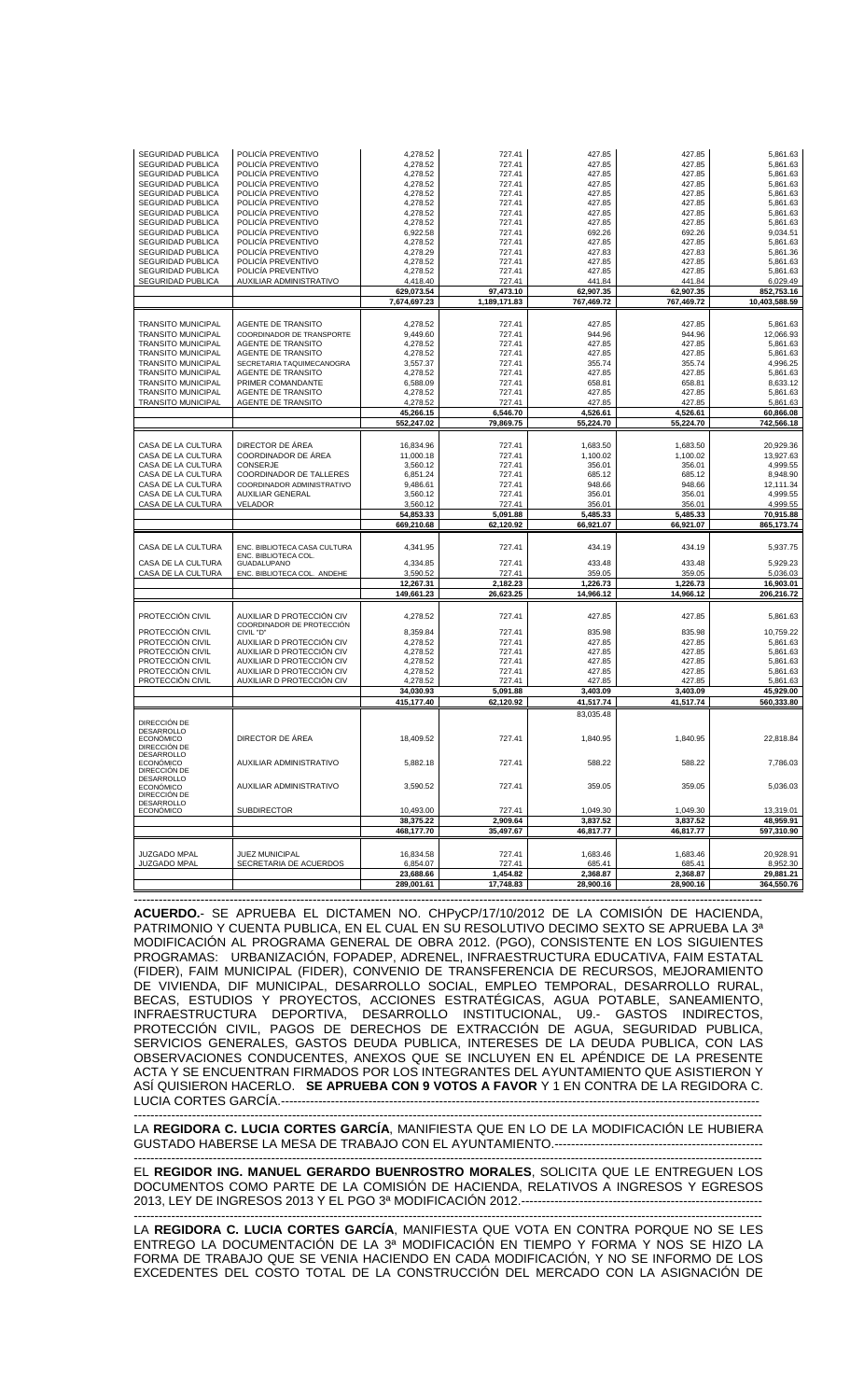ESTA MODIFICACIÓN PRESUPUESTAL Y QUE PORCENTAJE ALCANZA A CUBRIR Y CUAL QUEDARÍA PENDIENTE.--------------------

------------------------------------------------------------------------------------------------------------------------------------------------------- **10. ASUNTOS GENERALES.-----**

------------------------------------------------------------------------------------------------------------------------------------------------------- **I.- INTERVENCIÓN DEL SECRETARIO DEL H. AYUNTAMIENTO LIC. JUAN ANTONIO GARCÍA OLIVEROS.-**  -------------------------------------------------------------------------------------------------------------------------------------------------------

**A).** OFICIO NO. C.M. 410/09/12 POR LA CONTRALORÍA MUNICIPAL, EN EL CUAL SE INFORMA EL SOBRESEIMIENTO DEL PROCEDIMIENTO DE RESPONSABILIDAD ADMINISTRATIVA NO. PRA-004/2012.--- -------------------------------------------------------------------------------------------------------------------------------------------------------

**ACUERDO**.- EN RELACIÓN AL PROCEDIMIENTO DE RESPONSABILIDAD ADMINISTRATIVA NO. PRA-004/2012, EN CONTRA DE LOS CC. C.P. MA. DOLORES CRUZ RIVERA, LIC. JUAN ANTONIO GARCÍA OLIVEROS Y C. MOISÉS GUERRERO LARA, SE RATIFICA EL ACUERDO EMITIDO POR LA CONTRALORÍA MUNICIPAL EN EL CUAL DETERMINA SOBRESEER EL PRESENTE PROCEDIMIENTO. **SE APRUEBA POR UNANIMIDAD.----**

------------------------------------------------------------------------------------------------------------------------------------------------------- **B)**. OFICIO NO. IMIPE/LIQ./023/10/2012 ENVIADO POR EL LIQUIDADOR DEL IMIPE EN EL CUAL PRESENTA INFORME DE ACTIVIDADES.--------------------------------------------------------------------------------------------------------------

------------------------------------------------------------------------------------------------------------------------------------------------------- LA **REGIDORA C. LUCIA CORTES GARCÍA**, PREGUNTA SI TODAVÍA NO FINALIZA SUS ACTIVIDADES EL LIQUIDADOR.-------------------------------

------------------------------------------------------------------------------------------------------------------------------------------------------- EL **SECRETARIO DEL H. AYUNTAMIENTO LIC. JUAN ANTONIO GARCÍA OLIVEROS**, RESPONDE QUE ÚNICAMENTE FALTA CUMPLIR CON LO DEL PUNTO 5 DEL INFORME DEL LIQUIDADOR.-------------------------

-------------------------------------------------------------------------------------------------------------------------------------------------------

**ACUERDO**.- ESTE H. AYUNTAMIENTO 2009-2012 TIENE CONOCIMIENTO DEO OFICIO NO. IMIPE/LIQ./023/10/2012 ENVIADO POR EL LIQUIDADOR DEL IMIPE EN EL CUAL PRESENTA INFORME DE ACTIVIDADES. SE APRUEBA POR UNANIMIDAD.----

------------------------------------------------------------------------------------------------------------------------------------------------------- **C)**. OFICIO NO. DDU/063/10/12-L ENVIADO POR EL DIRECTOR DE DESARROLLO URBANO, EN EL CUAL SOLICITA SE SOMETA A CONSIDERACIÓN DEL H. AYUNTAMIENTO EL ACUERDO PARA SOLICITAR AL C. GOBERNADOR CONSTITUCIONAL DEL ESTADO DE GUANAJUATO Y LA COMISIÓN INTERSECRETARIAL (CIVIPA), LA EXPROPIACIÓN DEL TERRENO DENOMINADO "COMUNIDAD LA CONCEPCIÓN".------------------

------------------------------------------------------------------------------------------------------------------------------------------------------- **ACUERDO**.- CON RESPECTO DEL ASENTAMIENTO HUMANO DENOMINADO "COMUNIDAD LA CONCEPCIÓN" EN ESTE MUNICIPIO, LOS MIEMBROS DEL H. AYUNTAMIENTO AUTORIZAN SOLICITAR AL C. MIGUEL MÁRQUEZ MÁRQUEZ, GOBERNADOR CONSTITUCIONAL DEL ESTADO DE GUANAJUATO Y PRESIDENTE DE LA COMISIÓN INTERSECRETARIAL PARA LA VIVIENDA POPULAR POR AUTOCONSTRUCCIÓN CIVIPA LA EXPROPIACIÓN DEL TERRENO DONDE SE LOCALIZA EL ASENTAMIENTO EN MENCIÓN EN LAS CONDICIONES EN QUE SE ENCUENTRA SEGÚN DICTAMEN JURÍDICO, TÉCNICO Y SOCIAL ANEXO, CUMPLIENDO CON LA CAUSA DE UTILIDAD PUBLICA DERIVADA DE LA NECESIDAD DE LOS POSEEDORES DE LOS ASENTAMIENTOS HUMANOS, PARA EFECTO DE QUE QUEDE INTEGRADO A LA LEGALIDAD Y SEA EL MUNICIPIO EN COORDINACIÓN CON AQUELLOS, EL ENCARGADO DE LOS PROGRAMAS DE INTRODUCCIÓN Y COMPLEMENTACIÓN DE SERVICIOS PÚBLICOS NECESARIOS PARA SU INTEGRACIÓN AL DESARROLLO URBANO MUNICIPAL Y ESTATAL, DE CONFORMIDAD CON LO ESTABLECIDO EN LA CONSTITUCIÓN POLÍTICA DE LOS ESTADOS UNIDOS MEXICANOS, CONSTITUCIÓN POLÍTICA DEL ESTADO DE GUANAJUATO, LEY DE EXPROPIACIÓN, DE OCUPACIÓN TEMPORAL Y DE LIMITACIÓN DE DOMINIO PARA EL ESTADO DE GUANAJUATO Y LA LEY GENERAL DE ASENTAMIENTOS HUMANOS, TODA VEZ QUE HABIENDO ANALIZADO LAS OPCIONES LEGALES Y LOS RECURSOS A SU ALCANCE, BASADOS EN LA LEY DE FRACCIONAMIENTOS PARA EL ESTADO DE GUANAJUATO, SE DETERMINA LA IMPOSIBILIDAD PARA LLEVAR A CABO SU ORDENACIÓN POR CONDUCTO DE ESTAS VÍAS, POR LO QUE SE CONCLUYE QUE LA VÍA EXISTENTE SERA LA EXPROPIACIÓN, VÍA DECRETO GUBERNATIVO. **SE APRUEBA POR UNANIMIDAD.----**

------------------------------------------------------------------------------------------------------------------------------------------------------- **D)**. OFICIO NO. DDU/064/10/12-L ENVIADO POR EL DIRECTOR DE DESARROLLO URBANO, EN EL CUAL SOLICITA SE SOMETA A CONSIDERACIÓN DEL H. AYUNTAMIENTO EL ACUERDO PARA SOLICITAR AL C. GOBERNADOR CONSTITUCIONAL DEL ESTADO DE GUANAJUATO Y LA COMISIÓN INTERSECRETARIAL (CIVIPA), LA EXPROPIACIÓN DEL TERRENO DENOMINADO "COMUNIDAD DE CALERAS DE OBRAJUELO".

------------------------------------------------------------------------------------------------------------------------------------------------------- **ACUERDO**.- CON RESPECTO DEL ASENTAMIENTO HUMANO DENOMINADO "CALERAS DE OBRAJUELO" EN ESTE MUNICIPIO, LOS MIEMBROS DEL H. AYUNTAMIENTO AUTORIZAN SOLICITAR AL C. MIGUEL MÁRQUEZ MÁRQUEZ, GOBERNADOR CONSTITUCIONAL DEL ESTADO DE GUANAJUATO Y PRESIDENTE DE LA COMISIÓN INTERSECRETARIAL PARA LA VIVIENDA POPULAR POR AUTOCONSTRUCCIÓN CIVIPA LA EXPROPIACIÓN DEL TERRENO DONDE SE LOCALIZA EL ASENTAMIENTO EN MENCIÓN EN LAS CONDICIONES EN QUE SE ENCUENTRA SEGÚN DICTAMEN JURÍDICO, TÉCNICO Y SOCIAL ANEXO, CUMPLIENDO CON LA CAUSA DE UTILIDAD PUBLICA DERIVADA DE LA NECESIDAD DE LOS POSEEDORES DE LOS ASENTAMIENTOS HUMANOS, PARA EFECTO DE QUE QUEDE INTEGRADO A LA LEGALIDAD Y SEA EL MUNICIPIO EN COORDINACIÓN CON AQUELLOS, EL ENCARGADO DE LOS PROGRAMAS DE INTRODUCCIÓN Y COMPLEMENTACIÓN DE SERVICIOS PÚBLICOS NECESARIOS PARA SU INTEGRACIÓN AL DESARROLLO URBANO MUNICIPAL Y ESTATAL, DE CONFORMIDAD CON LO ESTABLECIDO EN LA CONSTITUCIÓN POLÍTICA DE LOS ESTADOS UNIDOS MEXICANOS, CONSTITUCIÓN POLÍTICA DEL ESTADO DE GUANAJUATO, LEY DE EXPROPIACIÓN, DE OCUPACIÓN TEMPORAL Y DE LIMITACIÓN DE DOMINIO PARA EL ESTADO DE GUANAJUATO Y LA LEY GENERAL DE ASENTAMIENTOS HUMANOS, TODA VEZ QUE HABIENDO ANALIZADO LAS OPCIONES LEGALES Y LOS RECURSOS A SU ALCANCE, BASADOS EN LA LEY DE FRACCIONAMIENTOS PARA EL ESTADO DE GUANAJUATO, SE DETERMINA LA IMPOSIBILIDAD PARA LLEVAR A CABO SU ORDENACIÓN POR CONDUCTO DE ESTAS VÍAS, POR LO QUE SE CONCLUYE QUE LA VÍA EXISTENTE SERA LA EXPROPIACIÓN, VÍA DECRETO GUBERNATIVO. **SE APRUEBA POR UNANIMIDAD**.-------------------------------- -------------------------------------------------------------------------------------------------------------------------------------------------------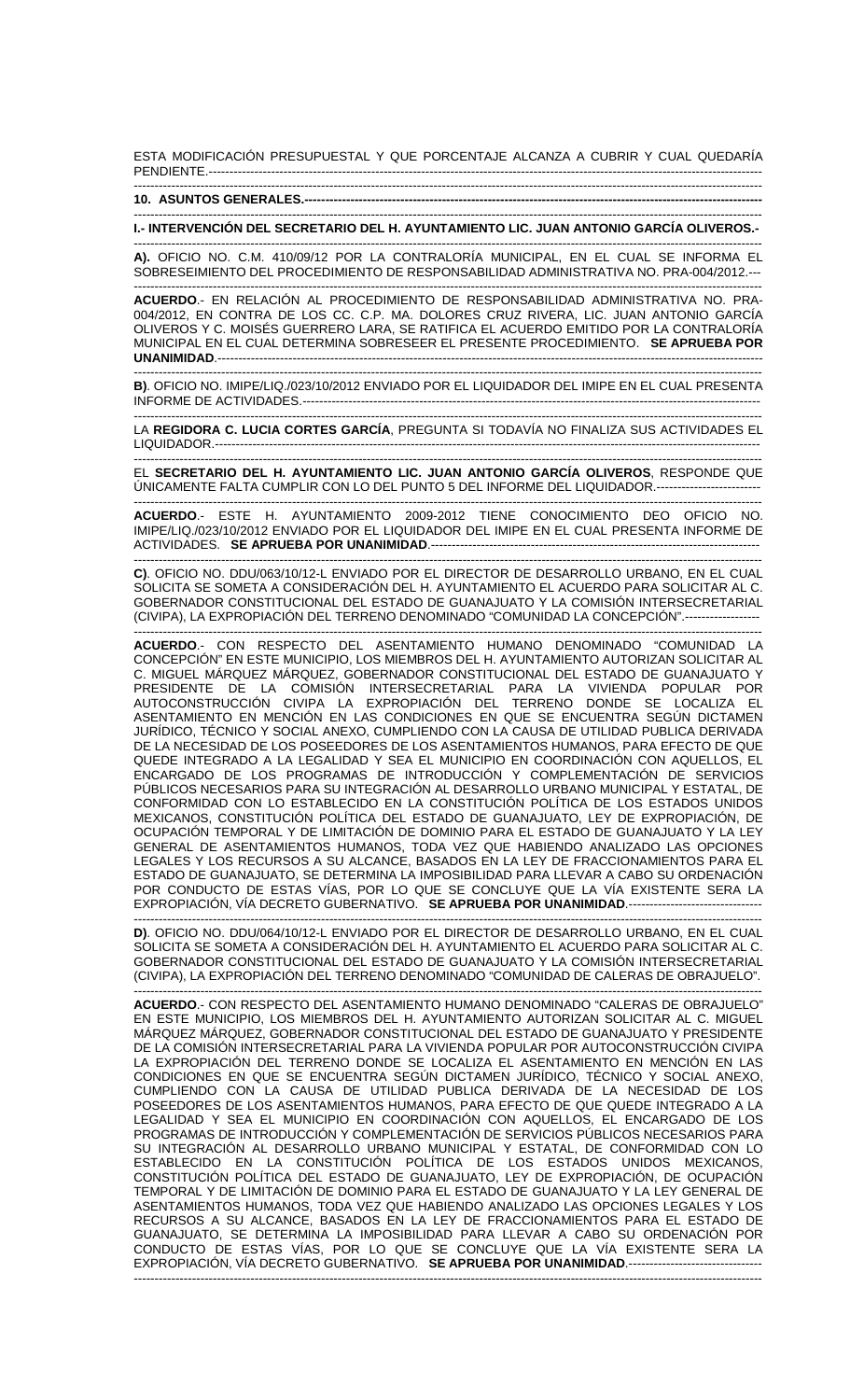**E)**. OFICIO NO. DDU/065/10/12-L ENVIADO POR EL DIRECTOR DE DESARROLLO URBANO, EN EL CUAL SOLICITA SE SOMETA A CONSIDERACIÓN DEL H. AYUNTAMIENTO EL ACUERDO PARA SOLICITAR AL C. GOBERNADOR CONSTITUCIONAL DEL ESTADO DE GUANAJUATO Y LA COMISIÓN INTERSECRETARIAL (CIVIPA), LA EXPROPIACIÓN DEL TERRENO DENOMINADO "COMUNIDAD BARRIO EL CERRITO".-------------

-------------------------------------------------------------------------------------------------------------------------------------------------------

**ACUERDO**.- CON RESPECTO DEL ASENTAMIENTO HUMANO DENOMINADO "COMUNIDAD BARRIO EL CERRITO" EN ESTE MUNICIPIO, LOS MIEMBROS DEL H. AYUNTAMIENTO AUTORIZAN SOLICITAR AL C. MIGUEL MÁRQUEZ MÁRQUEZ, GOBERNADOR CONSTITUCIONAL DEL ESTADO DE GUANAJUATO Y PRESIDENTE DE LA COMISIÓN INTERSECRETARIAL PARA LA VIVIENDA POPULAR POR AUTOCONSTRUCCIÓN CIVIPA LA EXPROPIACIÓN DEL TERRENO DONDE SE LOCALIZA EL ASENTAMIENTO EN MENCIÓN EN LAS CONDICIONES EN QUE SE ENCUENTRA SEGÚN DICTAMEN JURÍDICO, TÉCNICO Y SOCIAL ANEXO, CUMPLIENDO CON LA CAUSA DE UTILIDAD PUBLICA DERIVADA DE LA NECESIDAD DE LOS POSEEDORES DE LOS ASENTAMIENTOS HUMANOS, PARA EFECTO DE QUE QUEDE INTEGRADO A LA LEGALIDAD Y SEA EL MUNICIPIO EN COORDINACIÓN CON AQUELLOS, EL ENCARGADO DE LOS PROGRAMAS DE INTRODUCCIÓN Y COMPLEMENTACIÓN DE SERVICIOS PÚBLICOS NECESARIOS PARA SU INTEGRACIÓN AL DESARROLLO URBANO MUNICIPAL Y ESTATAL, DE CONFORMIDAD CON LO ESTABLECIDO EN LA CONSTITUCIÓN POLÍTICA DE LOS ESTADOS UNIDOS MEXICANOS, CONSTITUCIÓN POLÍTICA DEL ESTADO DE GUANAJUATO, LEY DE EXPROPIACIÓN, DE OCUPACIÓN TEMPORAL Y DE LIMITACIÓN DE DOMINIO PARA EL ESTADO DE GUANAJUATO Y LA LEY GENERAL DE ASENTAMIENTOS HUMANOS, TODA VEZ QUE HABIENDO ANALIZADO LAS OPCIONES LEGALES Y LOS RECURSOS A SU ALCANCE, BASADOS EN LA LEY DE FRACCIONAMIENTOS PARA EL ESTADO DE GUANAJUATO, SE DETERMINA LA IMPOSIBILIDAD PARA LLEVAR A CABO SU ORDENACIÓN POR CONDUCTO DE ESTAS VÍAS, POR LO QUE SE CONCLUYE QUE LA VÍA EXISTENTE SERA LA EXPROPIACIÓN, VÍA DECRETO GUBERNATIVO. **SE APRUEBA POR UNANIMIDAD**.--------------------------------

------------------------------------------------------------------------------------------------------------------------------------------------------- **F)**. OFICIO NO. DDU/205/10/12-T ENVIADO POR EL DIRECTOR DE DESARROLLO URBANO, EN EL CUAL PRESENTA EL PROYECTO DE DICTAMEN PARA OTORGAR EL PERMISO DE VENTAS PARA EL FRACCIONAMIENTO HABITACIONAL "LA CASTELLANA", UBICADO EN EL PREDIO DENOMINADO "EL CARRIZAL" Y UNA FRACCIÓN DE "EL GUADALUPANO".------------------------------------------------------------------------

------------------------------------------------------------------------------------------------------------------------------------------------------- EL **REGIDOR ING. MANUEL GERARDO BUENROSTRO MORALES**, PROPONE QUE ESTE PUNTO SE VAYA A LA COMISIÓN DE DESARROLLO URBANO.---------------------------------------------------------------------------------------

------------------------------------------------------------------------------------------------------------------------------------------------------- SE PROPONE APROBAR QUE EL OFICIO NO. DDU/205/10/12-T ENVIADO POR EL DIRECTOR DE DESARROLLO URBANO, EN EL CUAL PRESENTA EL PROYECTO DE DICTAMEN PARA OTORGAR EL PERMISO DE VENTAS PARA EL FRACCIONAMIENTO HABITACIONAL "LA CASTELLANA", UBICADO EN EL PREDIO DENOMINADO "EL CARRIZAL" Y UNA FRACCIÓN DE "EL GUADALUPANO", PASE A LA COMISIÓN DE DESARROLLO URBANO Y PRESERVACIÓN ECOLÓGICA PARA SU ANÁLISIS Y POSTERIOR DICTAMEN, PROPUESTA POR LA QUE ESTÁN A FAVOR LOS **REGIDORES C. LUCIA CORTES GARCÍA E ING. MANUEL GERARDO BUENROSTRO MORALES.-----**

------------------------------------------------------------------------------------------------------------------------------------------------------- APROBAR EL DICTAMEN NO. DDU/205/10/12-T ENVIADO POR EL DIRECTOR DE DESARROLLO URBANO, EN EL CUAL PRESENTA EL PROYECTO DE DICTAMEN PARA OTORGAR EL PERMISO DE VENTAS PARA EL FRACCIONAMIENTO HABITACIONAL "LA CASTELLANA", UBICADO EN EL PREDIO DENOMINADO "EL CARRIZAL" Y UNA FRACCIÓN DE "EL GUADALUPANO",, PROPUESTA POR LA QUE ESTÁN A FAVOR EL **PRESIDENTE MUNICIPAL DR. ERNESTO MUÑOZ LEDO OLIVEROS**, **EL SINDICO DEL H. AYUNTAMIENTO LIC. MANUEL BAUTISTA GONZÁLEZ Y LOS REGIDORES C.P. Y LIC. JOSÉ MANUEL RAMÍREZ MANCERA, DR. MIGUEL GIRÓN ALANÍS, C. EMILIO RAMOS ORTIZ, PROFR. ISMAEL ESPARZA ARANDA, C. J. JESÚS NAJAR HERNÁNDEZ Y C. MA. GUADALUPE SÁNCHEZ ÁNGEL**.-------------

------------------------------------------------------------------------------------------------------------------------------------------------------- **ACUERDO**.- EN RELACIÓN AL DICTAMEN NO. DDU/205/10/12-T EMITIDO POR LA DIRECCIÓN DE DESARROLLO URBANO, SE APRUEBA OTORGAR EL PERMISO DE VENTAS PARA EL FRACCIONAMIENTO HABITACIONAL "LA CASTELLANA" PROPIEDAD DE INMOBILIARIA DOS PLAZAS, S.A. DE C.V. REPRESENTADA POR EL C.P. GUSTAVO A BARRÓN HERNÁNDEZ, INTEGRADA POR 458<br>VIVIENDAS DISTRIBUIDAS EN UNA SUPERFICIE VENDIBLE DE 35,475.00 M2. **SE APRUEBA CON 8** VIVIENDAS DISTRIBUIDAS EN UNA SUPERFICIE VENDIBLE DE 35,475.00 M2. **VOTOS A FAVOR** Y 2 EN CONTRA DE LOS REGIDORES C. LUCIA CORTES GARCÍA E ING. MANUEL GERARDO BUENROSTRO MORALES.------------------------------------------------------------------------------------------------- -------------------------------------------------------------------------------------------------------------------------------------------------------

LA **REGIDORA C. LUCIA CORTES GARCÍA**, MANIFIESTA QUE SU VOTO ES EN CONTRA PORQUE PRIMERO DEBE DE PASAR A LA COMISIÓN DE DESARROLLO URBANO PARA VERIFICAR QUE CUMPLA CON TODO QUE SE REQUIERE CON EL ARQ. JOAQUÍN DE LA CRUZ Y PORQUE NO ESTA DE ACUERDO CON ESTOS PERMISOS QUE SE APRUEBAN A ULTIMA HORA.-------------------------------------------------------------- -------------------------------------------------------------------------------------------------------------------------------------------------------

EL **REGIDOR ING. MANUEL GERARDO BUENROSTRO MORALES** MANIFIESTA QUE SU VOTO ES EN CONTRA PORQUE SOLICITA QUE PASE A LA COMISIÓN DE DESARROLLO URBANO PARA SU ANÁLISIS, Y SU ESTUDIO, TODA VEZ QUE EL ASUNTO LO PASAN EL DÍA DE HOY EN ASUNTOS GENERALES Y HASTA HOY LO ESTA CONOCIENDO, Y NO SE TIENE NI SIQUIERA UN PLANO Y MAS INFORMACIÓN, PARA PODER DICTAMINAR DE MANERA INMEDIATA Y PASANDO A LA COMISIÓN SE EMITIRÍA UN DICTAMEN PARA QUE EL PLENO TOME LA DECISIÓN, IGUALMENTE POR VIOLACIONES A LA LEY DE FRACCIONAMIENTOS, REGLAMENTO INTERIOR DE LAS COMISIONES DONDE SE ESPECIFICA QUE INCLUSIVE EL PERMISO DEL FRACCIONAMIENTO DEBE DE SER APROBADO POR LA COMISIÓN ENTRE OTRAS.--------------------------------------------------------------------------------------------------------------------------------------------

------------------------------------------------------------------------------------------------------------------------------------------------------- **G)**. OFICIO NO. DDU/212/10/2012-T ENVIADO POR EL DIRECTOR DE DESARROLLO URBANO, EN EL CUAL PRESENTA EL PROYECTO DE DICTAMEN PARA OTORGAR PERMISO DE VENTAS PARA LA TERCERA ETAPA DEL FRACCIONAMIENTO HABITACIONAL "LA ESTANCIA".----------------------------------------------------------

------------------------------------------------------------------------------------------------------------------------------------------------------- EL **REGIDOR ING. MANUEL GERARDO BUENROSTRO MORALES**, SEÑALA QUE UNO DE LOS REQUISITOS PARA EL OTORGAMIENTO DEL PERMISO DE VENTAS ES QUE TENGA UN AVANCE DE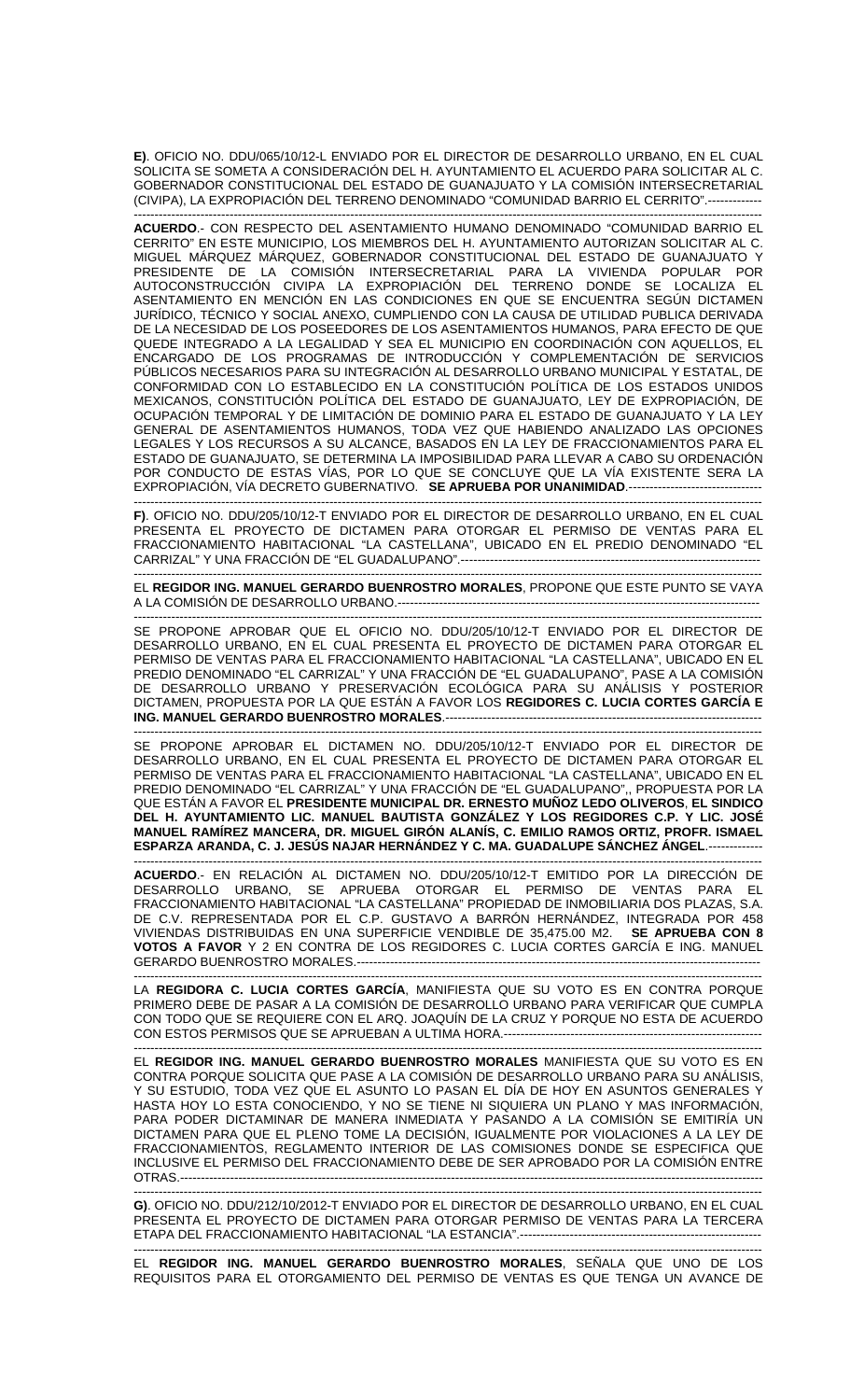OBRA DE URBANIZACIÓN Y ESTE PERMISO A PENAS LES FUE ENTREGADO EL DÍA DE AYER POR LO QUE PROPONE QUE EL PUNTO SE VAYA A COMISIÓN.---

------------------------------------------------------------------------------------------------------------------------------------------------------- SE PROPONE APROBAR QUE EL OFICIO NO. DDU/212/10/2012-T ENVIADO POR EL DIRECTOR DE DESARROLLO URBANO, EN EL CUAL PRESENTA EL PROYECTO DE DICTAMEN PARA OTORGAR PERMISO DE VENTAS PARA LA TERCERA ETAPA DEL FRACCIONAMIENTO HABITACIONAL "LA ESTANCIA", PASE A LA COMISIÓN DE DESARROLLO URBANO Y PRESERVACIÓN ECOLÓGICA PARA SU ANÁLISIS Y POSTERIOR DICTAMEN, PROPUESTA POR LA QUE ESTÁN A FAVOR LOS **REGIDORES C.**  LUCIA CORTES GARCÍA E ING. MANUEL GERARDO BUENROSTRO MORALES.----

------------------------------------------------------------------------------------------------------------------------------------------------------- SE PROPONE APROBAR EL OFICIO NO. DDU/212/10/2012-T ENVIADO POR EL DIRECTOR DE DESARROLLO URBANO, EN EL CUAL PRESENTA EL PROYECTO DE DICTAMEN PARA OTORGAR PERMISO DE VENTAS PARA LA TERCERA ETAPA DEL FRACCIONAMIENTO HABITACIONAL "LA ESTANCIA"., PROPUESTA POR LA QUE ESTÁN A FAVOR EL **PRESIDENTE MUNICIPAL DR. ERNESTO MUÑOZ LEDO OLIVEROS**, **EL SINDICO DEL H. AYUNTAMIENTO LIC. MANUEL BAUTISTA GONZÁLEZ Y LOS REGIDORES C.P. Y LIC. JOSÉ MANUEL RAMÍREZ MANCERA, DR. MIGUEL GIRÓN ALANÍS, C. EMILIO RAMOS ORTIZ, PROFR. ISMAEL ESPARZA ARANDA, C. J. JESÚS NAJAR HERNÁNDEZ Y C. MA. GUADALUPE SÁNCHEZ ÁNGEL**.--------------------------------------------------------------------------------------------------------

------------------------------------------------------------------------------------------------------------------------------------------------------- **ACUERDO**.- EN RELACIÓN AL DICTAMEN NO. DDU/212/10/12 EMITIDO POR LA DIRECCIÓN DE DESARROLLO URBANO, SE APRUEBA OTORGAR EL PERMISO DE VENTAS PARA 918 VIVIENDAS QUE CONFORMAN LA 3ª ETAPA DEL DESARROLLO HABITACIONAL DENOMINADO "LA ESTANCIA" PROPIEDAD DE GEO CASAS DEL BAJÍO, S.A. DE C.V. REPRESENTADA POR EL ING. LUIS FELIPE GARCÍA ALCOCER, UBICADO AL ORIENTE DEL MUNICIPIO DE APASEO EL GRANDE. **SE APRUEBA CON 8 VOTOS A FAVOR** Y 2 EN CONTRA DE LOS REGIDORES C. LUCIA CORTES GARCÍA E ING. MANUEL GERARDO BUENROSTRO MORALES.-------------------------------------------------------------------------------------------------

------------------------------------------------------------------------------------------------------------------------------------------------------- EL **REGIDOR ING. MANUEL GERARDO BUENROSTRO MORALES**, MANIFIESTA QUE SU VOTO ES EN CONTRA POR VIOLACIONES A LA LEY DE FRACCIONAMIENTOS, AL REGLAMENTO INTERIOR DONDE ESPECIFICA LAS FUNCIONES DE LAS COMISIONES Y LA SOLICITUD DE QUE PASE A LA COMISIÓN DE DESARROLLO URBANO Y COMISIÓN PARA QUE SE REVISE SE ANALICE Y SE EMITA EL DICTAMEN CORRESPONDIENTE PARA QUE PASE AL PLENO DEL AYUNTAMIENTO PARA SU APROBACIÓN.-------------

------------------------------------------------------------------------------------------------------------------------------------------------------- LA **REGIDORA C. LUCIA CORTES GARCÍA**, MANIFIESTA QUE SU VOTO ES EN CONTRA POR LAS MISMAS RAZONES QUE EXPRESO EL **REGIDOR ING. MANUEL GERARDO BUENROSTRO MORALES**.------

------------------------------------------------------------------------------------------------------------------------------------------------------- SE DECRETA UN RECESO DE UNA HORA A PARTIR DE LAS 12:00 HORAS DE ESTE DÍA 05 DE DE OCTUBRE DE 2012.---------------------------------------------------------------------------------------------------------------------------

-------------------------------------------------------------------------------------------------------------------------------------------------------

SIENDO LAS 13.15 HORAS DEL DÍA 05 DE OCTUBRE DE 2012 SE REANUDA LA PRESENTE SESIÓN.--------

------------------------------------------------------------------------------------------------------------------------------------------------------- **H)**. OFICIO NO. DDU/974/10/12-5 ENVIADO POR EL DIRECTOR DE DESARROLLO URBANO, EN EL CUAL PRESENTA EL PROYECTO DE DICTAMEN CON EL FIN DE RECIBIR EN DONACIÓN UNA FRACCIÓN DE PREDIO Y SE AUTORICE DIVISIÓN DEL RESTO.-----------------------------------------------------------------------------------

------------------------------------------------------------------------------------------------------------------------------------------------------- EL **REGIDOR ING. MANUEL GERARDO BUENROSTRO MORALES**, PROPONE QUE ESTE PUNTO SE VAYA A LA COMISIÓN DE DESARROLLO URBANO.---------------------------------------------------------------------------------------

------------------------------------------------------------------------------------------------------------------------------------------------------- SE PROPONE APROBAR QUE EL DDU/974/10/12-5 ENVIADO POR EL DIRECTOR DE DESARROLLO URBANO, EN EL CUAL PRESENTA EL PROYECTO DE DICTAMEN CON EL FIN DE RECIBIR EN DONACIÓN UNA FRACCIÓN DE PREDIO Y SE AUTORICE DIVISIÓN DEL RESTO, PASE A LA COMISIÓN DE DESARROLLO URBANO Y PRESERVACIÓN ECOLÓGICA PARA SU ANÁLISIS Y POSTERIOR DICTAMEN, PROPUESTA POR LA QUE ESTÁN A FAVOR LOS **REGIDORES C. LUCIA CORTES GARCÍA E ING. MANUEL GERARDO BUENROSTRO MORALES**.-----------------------------------------------------------------------------------

------------------------------------------------------------------------------------------------------------------------------------------------------- SE PROPONE APROBAR EL DDU/974/10/12-5 ENVIADO POR EL DIRECTOR DE DESARROLLO URBANO, EN EL CUAL PRESENTA EL PROYECTO DE DICTAMEN CON EL FIN DE RECIBIR EN DONACIÓN UNA FRACCIÓN DE PREDIO Y SE AUTORICE DIVISIÓN DEL RESTO, PROPUESTA POR LA QUE ESTÁN A FAVOR EL **PRESIDENTE MUNICIPAL DR. ERNESTO MUÑOZ LEDO OLIVEROS**, **EL SINDICO DEL H. AYUNTAMIENTO LIC. MANUEL BAUTISTA GONZÁLEZ Y LOS REGIDORES C.P. Y LIC. JOSÉ MANUEL RAMÍREZ MANCERA, DR. MIGUEL GIRÓN ALANÍS, C. EMILIO RAMOS ORTIZ, PROFR. ISMAEL ESPARZA ARANDA, C. J. JESÚS NAJAR HERNÁNDEZ Y C. MA. GUADALUPE SÁNCHEZ ÁNGEL**.----------------------------

------------------------------------------------------------------------------------------------------------------------------------------------------- **ACUERDO**.- EN RELACIÓN AL DICTAMEN NO. DDU/974/10/12 EMITIDO POR LA DIRECCIÓN DE DESARROLLO URBANO, SE APRUEBA RECIBIR LA DONACIÓN DE UNA FRACCIÓN DE TERRENO CON SUPERFICIE DE 944.26M2; UBICADA EN EL TERRENO RUSTICO LOCALIZADO EN LA ORILLA ORIENTE DEL POBLADO DE SAN PEDRO TENANGO EL VIEJO PROPIEDAD DEL SR DAVID HERNÁNDEZ CRUZA, PARA QUE SEA UTILIZADA EN LA AMPLIACIÓN DE LA CALLE FRANCISCO VILLA Y CALLE SIN NOMBRE, ASÍ COMO LA CONSTRUCCIÓN A FUTURO DE UN CANAL DE DESAGÜE Y AL MISMO TIEMPO SE AUTORIZA LA DIVISIÓN DEL MISMO EN 34 LOTES INDIVIDUALES. **SE APRUEBA CON 8 VOTOS A FAVOR** Y 2 EN CONTRA DE LOS REGIDORES C. LUCIA CORTES GARCÍA E ING. MANUEL GERARDO BUENROSTRO MORALES.-----------------------------------------------------------------------------------------------------------------

------------------------------------------------------------------------------------------------------------------------------------------------------- EL **REGIDOR ING. MANUEL GERARDO BUENROSTRO MORALES**, MANIFIESTA QUE SU VOTO ES EN CONTRA PORQUE SOLICITO SE ENVIARA A LA COMISIÓN DE DESARROLLO URBANO PARA ESTUDIARLO, ANALIZARLO Y EMITIR EL DICTAMEN PARA PRESENTARLO AL PLENO PARA SU APROBACIÓN.--------------------------------

-------------------------------------------------------------------------------------------------------------------------------------------------------